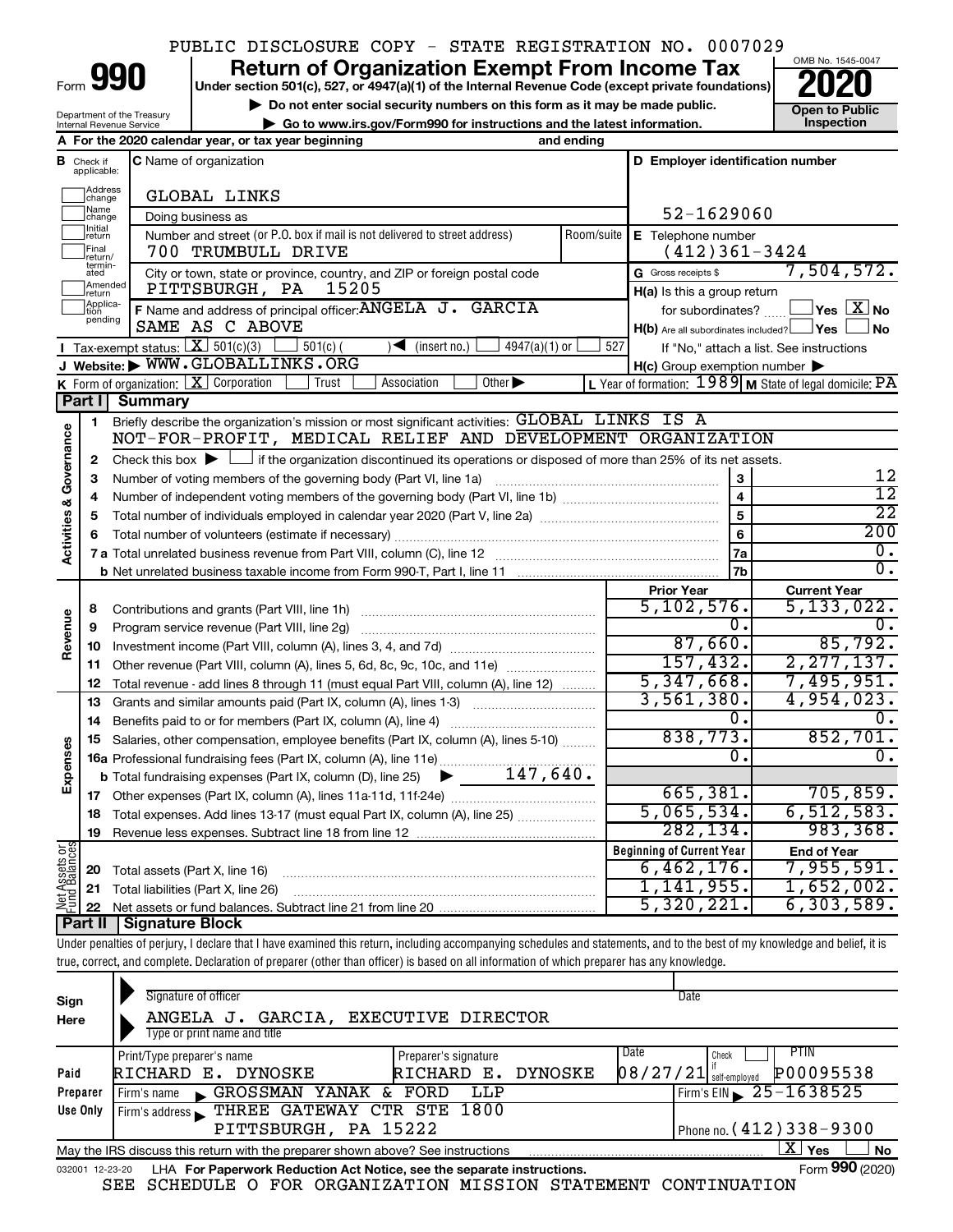|              | 52-1629060<br>GLOBAL LINKS<br>Page 2<br>Form 990 (2020)                                                                                                                                                                                         |
|--------------|-------------------------------------------------------------------------------------------------------------------------------------------------------------------------------------------------------------------------------------------------|
|              | <b>Part III   Statement of Program Service Accomplishments</b>                                                                                                                                                                                  |
|              | $\overline{\mathbf{x}}$                                                                                                                                                                                                                         |
| 1            | Briefly describe the organization's mission:<br>GLOBAL LINKS IS A NOT-FOR-PROFIT, MEDICAL RELIEF AND DEVELOPMENT                                                                                                                                |
|              | ORGANIZATION DEDICATED TO SUPPORTING HEALTH IMPROVEMENT INITIATIVES IN                                                                                                                                                                          |
|              | RESOURCE-POOR COMMUNITIES AND PROMOTING ENVIRONMENTAL STEWARDSHIP<br>IN<br>THE U.S. HEALTHCARE SYSTEM.                                                                                                                                          |
| $\mathbf{2}$ | Did the organization undertake any significant program services during the year which were not listed on the                                                                                                                                    |
|              | $\sqrt{}$ Yes $\sqrt{}\frac{\text{X}}{\text{N}}$ No<br>prior Form 990 or 990-EZ?<br>If "Yes," describe these new services on Schedule O.                                                                                                        |
| 3            | $\mathsf{Yes} \mathsf{X}$ No<br>Did the organization cease conducting, or make significant changes in how it conducts, any program services?                                                                                                    |
|              | If "Yes," describe these changes on Schedule O.                                                                                                                                                                                                 |
| 4            | Describe the organization's program service accomplishments for each of its three largest program services, as measured by expenses.                                                                                                            |
|              | Section 501(c)(3) and 501(c)(4) organizations are required to report the amount of grants and allocations to others, the total expenses, and                                                                                                    |
|              | revenue, if any, for each program service reported.                                                                                                                                                                                             |
| 4a l         | $2,547,523.$ (Revenue \$)<br>2,899,184. including grants of \$<br>(Expenses \$<br>(Code:<br>INTERNATIONAL PROGRAMS ARE FOCUSED IN LATIN AMERICA AND<br>GLOBAL LINKS'                                                                            |
|              | THE CARIBBEAN: BOLIVIA, CUBA, HONDURAS AND NICARAGUA, AND SUPPORT                                                                                                                                                                               |
|              | PUBLIC HEALTH INITIATIVES IN THOSE COUNTRIES THROUGH MEDICAL AID FOR                                                                                                                                                                            |
|              | HOSPITALS AND CLINICS WITHIN THE SYSTEM.<br>PUBLIC HEALTH INSTITUTIONS                                                                                                                                                                          |
|              | ARE WHERE THE LARGEST AND POOREST SEGMENTS OF THE POPULATION RECEIVE                                                                                                                                                                            |
|              | MEDICAL CARE.                                                                                                                                                                                                                                   |
|              |                                                                                                                                                                                                                                                 |
|              | THE INTERNATIONAL MEDICAL AID PROGRAM IS DESIGNED AND IMPLEMENTED IN                                                                                                                                                                            |
|              | COLLABORATION WITH THE PAN AMERICAN HEALTH ORGANIZATION/WORLD HEALTH                                                                                                                                                                            |
|              | ORGANIZATION (PAHO/WHO) AND NATIONAL AND LOCAL HEALTH AUTHORITIES.                                                                                                                                                                              |
|              | THESE MEDICAL AID PROGRAMS PROVIDE EQUIPMENT, FURNISHINGS AND SUPPLIES                                                                                                                                                                          |
|              | PUBLIC HEALTHCARE FACILITIES STRUGGLING TO PROVIDE BASIC CARE TO<br>TO.                                                                                                                                                                         |
| 4b           | 3, 260, 211.<br>$2,406,499.$ (Revenue \$<br>including grants of \$<br>) (Expenses \$<br>(Code:                                                                                                                                                  |
|              | GLOBAL LINKS' DOMESTIC PROGRAMS IMPROVE HEALTH, INDEPENDENCE AND                                                                                                                                                                                |
|              | DIGNITY OF UNINSURED AND UNDERINSURED POPULATIONS; SUPPORT THE                                                                                                                                                                                  |
|              | ENVIRONMENTAL SUSTAINABILITY EFFORTS OF MORE THAN 30 HOSPITALS AND                                                                                                                                                                              |
|              | HEALTH INSTITUTIONS IN THE US, AND PROVIDE MEANINGFUL VOLUNTEER SERVICE<br>OPPORTUNITIES FOR GREATER-PITTSBURGH AREA RESIDENTS.                                                                                                                 |
|              |                                                                                                                                                                                                                                                 |
|              | IN 2020, OUR DOMESTIC MEDICAL AID PROGRAMS IMPROVED THE HEALTH,<br><b>DIGNITY</b>                                                                                                                                                               |
|              | OR MOBILITY OF OVER 423,000 INDIVIDUALS SERVED BY MORE THAN 1,100                                                                                                                                                                               |
|              |                                                                                                                                                                                                                                                 |
|              | ORGANIZATIONS, PRIMARILY IN WESTERN PA, THAT RECEIVED OVER \$2,694,000<br>WORTH OF MEDICAL SUPPLIES AND EQUIPMENT, MOBILITY DEVICES, AND PERSONAL                                                                                               |
|              | PROTECTION EQUIPMENT TO PROTECT AGAINST COVID-19.                                                                                                                                                                                               |
|              |                                                                                                                                                                                                                                                 |
|              | $\rightarrow$<br>4c (Code: ) (Expenses \$ contact a series and the code of the code of the code of the code of the code of the code of the code of the code of the code of the code of the code of the code of the code of the code of the code |
|              |                                                                                                                                                                                                                                                 |
|              |                                                                                                                                                                                                                                                 |
|              |                                                                                                                                                                                                                                                 |
|              |                                                                                                                                                                                                                                                 |
|              |                                                                                                                                                                                                                                                 |
|              |                                                                                                                                                                                                                                                 |
|              |                                                                                                                                                                                                                                                 |
|              |                                                                                                                                                                                                                                                 |
|              |                                                                                                                                                                                                                                                 |
|              |                                                                                                                                                                                                                                                 |
|              |                                                                                                                                                                                                                                                 |
|              | 4d Other program services (Describe on Schedule O.)                                                                                                                                                                                             |
|              | (Expenses \$<br>including grants of \$<br>(Revenue \$                                                                                                                                                                                           |
|              | 6, 159, 395.<br>4e Total program service expenses >                                                                                                                                                                                             |
|              | Form 990 (2020)<br>SEE SCHEDULE O FOR CONTINUATION(S)<br>032002 12-23-20                                                                                                                                                                        |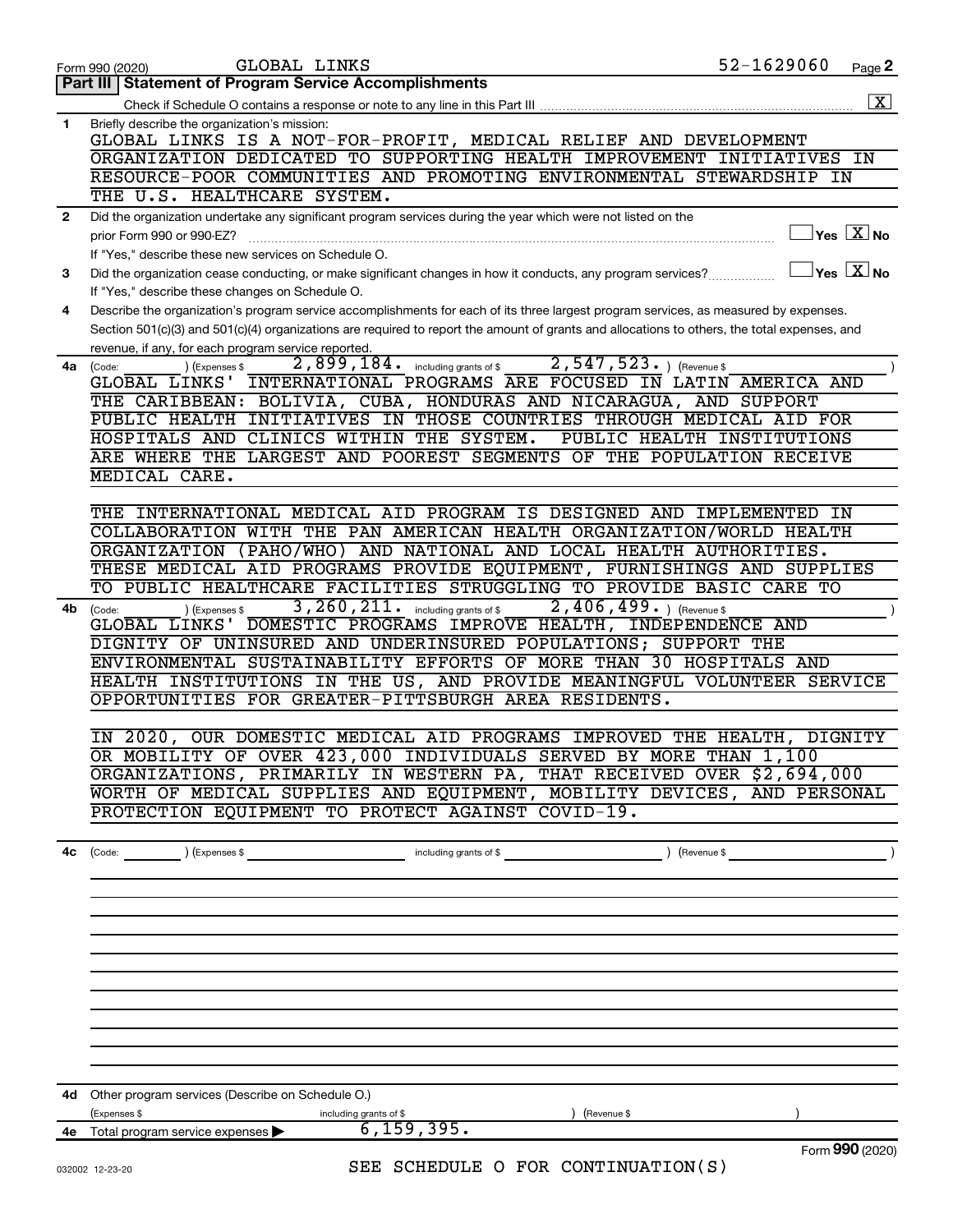|  | Form 990 (2020) |  |
|--|-----------------|--|
|  |                 |  |

**Part IV Checklist of Required Schedules** GLOBAL LINKS

|    |                                                                                                                                                                                                                                                           |                 | Yes                     | No                      |
|----|-----------------------------------------------------------------------------------------------------------------------------------------------------------------------------------------------------------------------------------------------------------|-----------------|-------------------------|-------------------------|
| 1. | Is the organization described in section 501(c)(3) or 4947(a)(1) (other than a private foundation)?                                                                                                                                                       | 1               | X                       |                         |
| 2  |                                                                                                                                                                                                                                                           | $\mathbf{2}$    | $\overline{\textbf{X}}$ |                         |
| З  | Did the organization engage in direct or indirect political campaign activities on behalf of or in opposition to candidates for                                                                                                                           |                 |                         |                         |
|    |                                                                                                                                                                                                                                                           | 3               |                         | x                       |
| 4  | Section 501(c)(3) organizations. Did the organization engage in lobbying activities, or have a section 501(h) election in effect                                                                                                                          |                 |                         |                         |
|    |                                                                                                                                                                                                                                                           | 4               |                         | х                       |
| 5  | Is the organization a section 501(c)(4), 501(c)(5), or 501(c)(6) organization that receives membership dues, assessments, or                                                                                                                              |                 |                         |                         |
|    |                                                                                                                                                                                                                                                           | 5               |                         | х                       |
| 6  | Did the organization maintain any donor advised funds or any similar funds or accounts for which donors have the right to<br>provide advice on the distribution or investment of amounts in such funds or accounts? If "Yes," complete Schedule D, Part I | 6               |                         | х                       |
| 7  | Did the organization receive or hold a conservation easement, including easements to preserve open space,                                                                                                                                                 |                 |                         |                         |
|    |                                                                                                                                                                                                                                                           | $\overline{7}$  |                         | х                       |
| 8  | Did the organization maintain collections of works of art, historical treasures, or other similar assets? If "Yes," complete                                                                                                                              |                 |                         |                         |
|    |                                                                                                                                                                                                                                                           | 8               |                         | х                       |
| 9  | Did the organization report an amount in Part X, line 21, for escrow or custodial account liability, serve as a custodian for                                                                                                                             |                 |                         |                         |
|    | amounts not listed in Part X; or provide credit counseling, debt management, credit repair, or debt negotiation services?                                                                                                                                 |                 |                         |                         |
|    |                                                                                                                                                                                                                                                           | 9               |                         | х                       |
| 10 | Did the organization, directly or through a related organization, hold assets in donor-restricted endowments                                                                                                                                              |                 |                         |                         |
|    |                                                                                                                                                                                                                                                           | 10              |                         | x                       |
| 11 | If the organization's answer to any of the following questions is "Yes," then complete Schedule D, Parts VI, VII, VIII, IX, or X                                                                                                                          |                 |                         |                         |
|    | as applicable.                                                                                                                                                                                                                                            |                 |                         |                         |
|    | a Did the organization report an amount for land, buildings, and equipment in Part X, line 10? If "Yes," complete Schedule D,                                                                                                                             |                 |                         |                         |
|    |                                                                                                                                                                                                                                                           | 11a             | X                       |                         |
|    | <b>b</b> Did the organization report an amount for investments - other securities in Part X, line 12, that is 5% or more of its total                                                                                                                     |                 |                         |                         |
|    |                                                                                                                                                                                                                                                           | 11b             |                         | x                       |
|    | c Did the organization report an amount for investments - program related in Part X, line 13, that is 5% or more of its total                                                                                                                             |                 |                         |                         |
|    |                                                                                                                                                                                                                                                           | 11c             |                         | x                       |
|    | d Did the organization report an amount for other assets in Part X, line 15, that is 5% or more of its total assets reported in                                                                                                                           |                 |                         | х                       |
|    |                                                                                                                                                                                                                                                           | 11d             |                         | X                       |
|    | Did the organization's separate or consolidated financial statements for the tax year include a footnote that addresses                                                                                                                                   | 11e             |                         |                         |
| f. | the organization's liability for uncertain tax positions under FIN 48 (ASC 740)? If "Yes," complete Schedule D, Part X                                                                                                                                    | 11f             |                         | х                       |
|    | 12a Did the organization obtain separate, independent audited financial statements for the tax year? If "Yes," complete                                                                                                                                   |                 |                         |                         |
|    |                                                                                                                                                                                                                                                           | 12a             | X                       |                         |
|    | <b>b</b> Was the organization included in consolidated, independent audited financial statements for the tax year?                                                                                                                                        |                 |                         |                         |
|    | If "Yes," and if the organization answered "No" to line 12a, then completing Schedule D, Parts XI and XII is optional                                                                                                                                     | 12 <sub>b</sub> |                         | х                       |
| 13 |                                                                                                                                                                                                                                                           | 13              |                         | $\overline{\textbf{x}}$ |
|    |                                                                                                                                                                                                                                                           | 14a             |                         | x                       |
|    | <b>b</b> Did the organization have aggregate revenues or expenses of more than \$10,000 from grantmaking, fundraising, business,                                                                                                                          |                 |                         |                         |
|    | investment, and program service activities outside the United States, or aggregate foreign investments valued at \$100,000                                                                                                                                |                 |                         |                         |
|    |                                                                                                                                                                                                                                                           | 14b             | х                       |                         |
| 15 | Did the organization report on Part IX, column (A), line 3, more than \$5,000 of grants or other assistance to or for any                                                                                                                                 | 15              | х                       |                         |
| 16 | Did the organization report on Part IX, column (A), line 3, more than \$5,000 of aggregate grants or other assistance to                                                                                                                                  |                 |                         |                         |
|    |                                                                                                                                                                                                                                                           | 16              |                         | х                       |
| 17 | Did the organization report a total of more than \$15,000 of expenses for professional fundraising services on Part IX,                                                                                                                                   |                 |                         |                         |
|    |                                                                                                                                                                                                                                                           | 17              |                         | х                       |
| 18 | Did the organization report more than \$15,000 total of fundraising event gross income and contributions on Part VIII, lines                                                                                                                              |                 |                         |                         |
|    |                                                                                                                                                                                                                                                           | 18              |                         | х                       |
| 19 | Did the organization report more than \$15,000 of gross income from gaming activities on Part VIII, line 9a? If "Yes,"                                                                                                                                    |                 |                         |                         |
|    |                                                                                                                                                                                                                                                           | 19              |                         | х                       |
|    |                                                                                                                                                                                                                                                           | 20a             |                         | $\overline{\textbf{X}}$ |
|    |                                                                                                                                                                                                                                                           | 20 <sub>b</sub> |                         |                         |
| 21 | Did the organization report more than \$5,000 of grants or other assistance to any domestic organization or                                                                                                                                               |                 |                         |                         |
|    |                                                                                                                                                                                                                                                           | 21              | х                       |                         |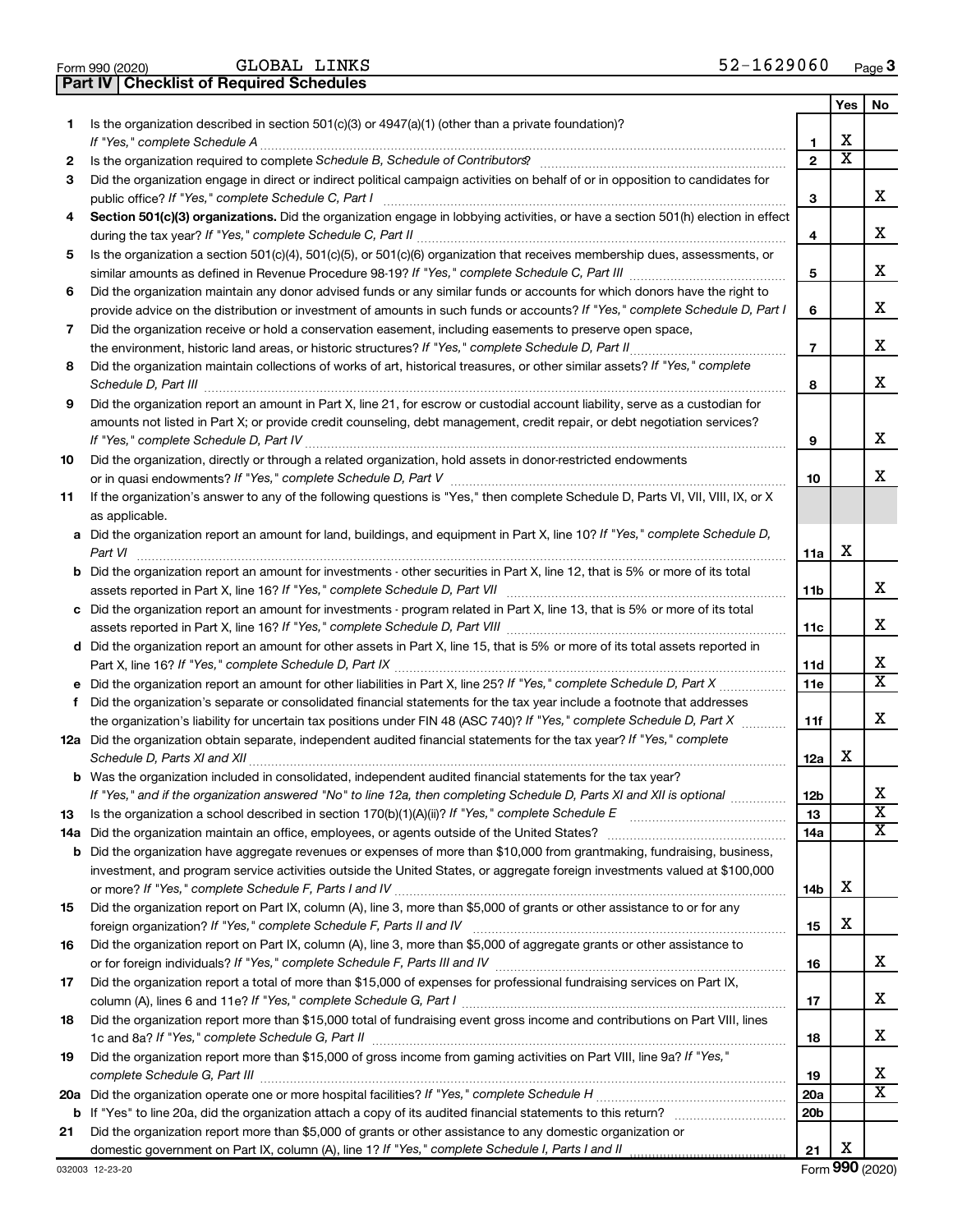|  | Form 990 (2020) |
|--|-----------------|
|  |                 |

*(continued)* **Part IV Checklist of Required Schedules**

|    |                                                                                                                                                                       |                 | Yes | No                      |
|----|-----------------------------------------------------------------------------------------------------------------------------------------------------------------------|-----------------|-----|-------------------------|
| 22 | Did the organization report more than \$5,000 of grants or other assistance to or for domestic individuals on                                                         |                 |     |                         |
|    | Part IX, column (A), line 2? If "Yes," complete Schedule I, Parts I and III                                                                                           | 22              |     | x                       |
| 23 | Did the organization answer "Yes" to Part VII, Section A, line 3, 4, or 5 about compensation of the organization's current                                            |                 |     |                         |
|    | and former officers, directors, trustees, key employees, and highest compensated employees? If "Yes," complete                                                        |                 |     |                         |
|    | Schedule J                                                                                                                                                            | 23              |     | x                       |
|    | 24a Did the organization have a tax-exempt bond issue with an outstanding principal amount of more than \$100,000 as of the                                           |                 |     |                         |
|    | last day of the year, that was issued after December 31, 2002? If "Yes," answer lines 24b through 24d and complete                                                    |                 |     |                         |
|    | Schedule K. If "No," go to line 25a                                                                                                                                   | 24a             |     | x                       |
|    | <b>b</b> Did the organization invest any proceeds of tax-exempt bonds beyond a temporary period exception?                                                            | 24 <sub>b</sub> |     |                         |
|    | c Did the organization maintain an escrow account other than a refunding escrow at any time during the year to defease                                                |                 |     |                         |
|    | any tax-exempt bonds?                                                                                                                                                 | 24 <sub>c</sub> |     |                         |
|    |                                                                                                                                                                       | 24d             |     |                         |
|    | 25a Section 501(c)(3), 501(c)(4), and 501(c)(29) organizations. Did the organization engage in an excess benefit                                                      |                 |     | x                       |
|    |                                                                                                                                                                       | 25a             |     |                         |
|    | <b>b</b> Is the organization aware that it engaged in an excess benefit transaction with a disqualified person in a prior year, and                                   |                 |     |                         |
|    | that the transaction has not been reported on any of the organization's prior Forms 990 or 990-EZ? If "Yes," complete                                                 |                 |     | x                       |
|    | Schedule L, Part I<br>Did the organization report any amount on Part X, line 5 or 22, for receivables from or payables to any current                                 | 25b             |     |                         |
| 26 | or former officer, director, trustee, key employee, creator or founder, substantial contributor, or 35%                                                               |                 |     |                         |
|    | controlled entity or family member of any of these persons? If "Yes," complete Schedule L, Part II                                                                    | 26              |     | х                       |
| 27 | Did the organization provide a grant or other assistance to any current or former officer, director, trustee, key employee,                                           |                 |     |                         |
|    | creator or founder, substantial contributor or employee thereof, a grant selection committee member, or to a 35% controlled                                           |                 |     |                         |
|    | entity (including an employee thereof) or family member of any of these persons? If "Yes," complete Schedule L, Part III                                              | 27              |     | x                       |
| 28 | Was the organization a party to a business transaction with one of the following parties (see Schedule L, Part IV                                                     |                 |     |                         |
|    | instructions, for applicable filing thresholds, conditions, and exceptions):                                                                                          |                 |     |                         |
|    | a A current or former officer, director, trustee, key employee, creator or founder, or substantial contributor? If                                                    |                 |     |                         |
|    |                                                                                                                                                                       | 28a             |     | x                       |
|    |                                                                                                                                                                       | 28 <sub>b</sub> |     | $\overline{\mathtt{x}}$ |
|    | c A 35% controlled entity of one or more individuals and/or organizations described in lines 28a or 28b?If                                                            |                 |     |                         |
|    |                                                                                                                                                                       | 28c             |     | х                       |
| 29 |                                                                                                                                                                       | 29              | X   |                         |
| 30 | Did the organization receive contributions of art, historical treasures, or other similar assets, or qualified conservation                                           |                 |     |                         |
|    |                                                                                                                                                                       | 30              |     | X                       |
| 31 |                                                                                                                                                                       | 31              |     | $\overline{\mathtt{x}}$ |
| 32 | Did the organization sell, exchange, dispose of, or transfer more than 25% of its net assets? If "Yes," complete                                                      |                 |     |                         |
|    | Schedule N, Part II                                                                                                                                                   | 32              |     | X                       |
| 33 | Did the organization own 100% of an entity disregarded as separate from the organization under Regulations                                                            |                 |     |                         |
|    |                                                                                                                                                                       | 33              |     | x                       |
| 34 | Was the organization related to any tax-exempt or taxable entity? If "Yes," complete Schedule R, Part II, III, or IV, and                                             |                 |     |                         |
|    | Part V, line 1                                                                                                                                                        | 34              |     | х                       |
|    | 35a Did the organization have a controlled entity within the meaning of section 512(b)(13)?                                                                           | 35a             |     | $\overline{\mathbf{x}}$ |
|    | b If "Yes" to line 35a, did the organization receive any payment from or engage in any transaction with a controlled entity                                           |                 |     |                         |
|    |                                                                                                                                                                       | 35 <sub>b</sub> |     |                         |
| 36 | Section 501(c)(3) organizations. Did the organization make any transfers to an exempt non-charitable related organization?                                            |                 |     |                         |
|    |                                                                                                                                                                       | 36              |     | x                       |
| 37 | Did the organization conduct more than 5% of its activities through an entity that is not a related organization                                                      |                 |     |                         |
|    | and that is treated as a partnership for federal income tax purposes? If "Yes," complete Schedule R, Part VI                                                          | 37              |     | x                       |
| 38 | Did the organization complete Schedule O and provide explanations in Schedule O for Part VI, lines 11b and 19?                                                        |                 |     |                         |
|    |                                                                                                                                                                       | 38              | х   |                         |
|    | <b>Part V</b><br>Statements Regarding Other IRS Filings and Tax Compliance                                                                                            |                 |     |                         |
|    | Check if Schedule O contains a response or note to any line in this Part V [11] [12] content in the schedule O contains a response or note to any line in this Part V |                 |     |                         |
|    |                                                                                                                                                                       |                 | Yes | No                      |
|    | 1a<br>0                                                                                                                                                               |                 |     |                         |
|    | 1b<br><b>b</b> Enter the number of Forms W-2G included in line 1a. Enter -0- if not applicable <i>manumumumum</i>                                                     |                 |     |                         |
|    | c Did the organization comply with backup withholding rules for reportable payments to vendors and reportable gaming                                                  |                 | X   |                         |
|    |                                                                                                                                                                       | 1c              |     |                         |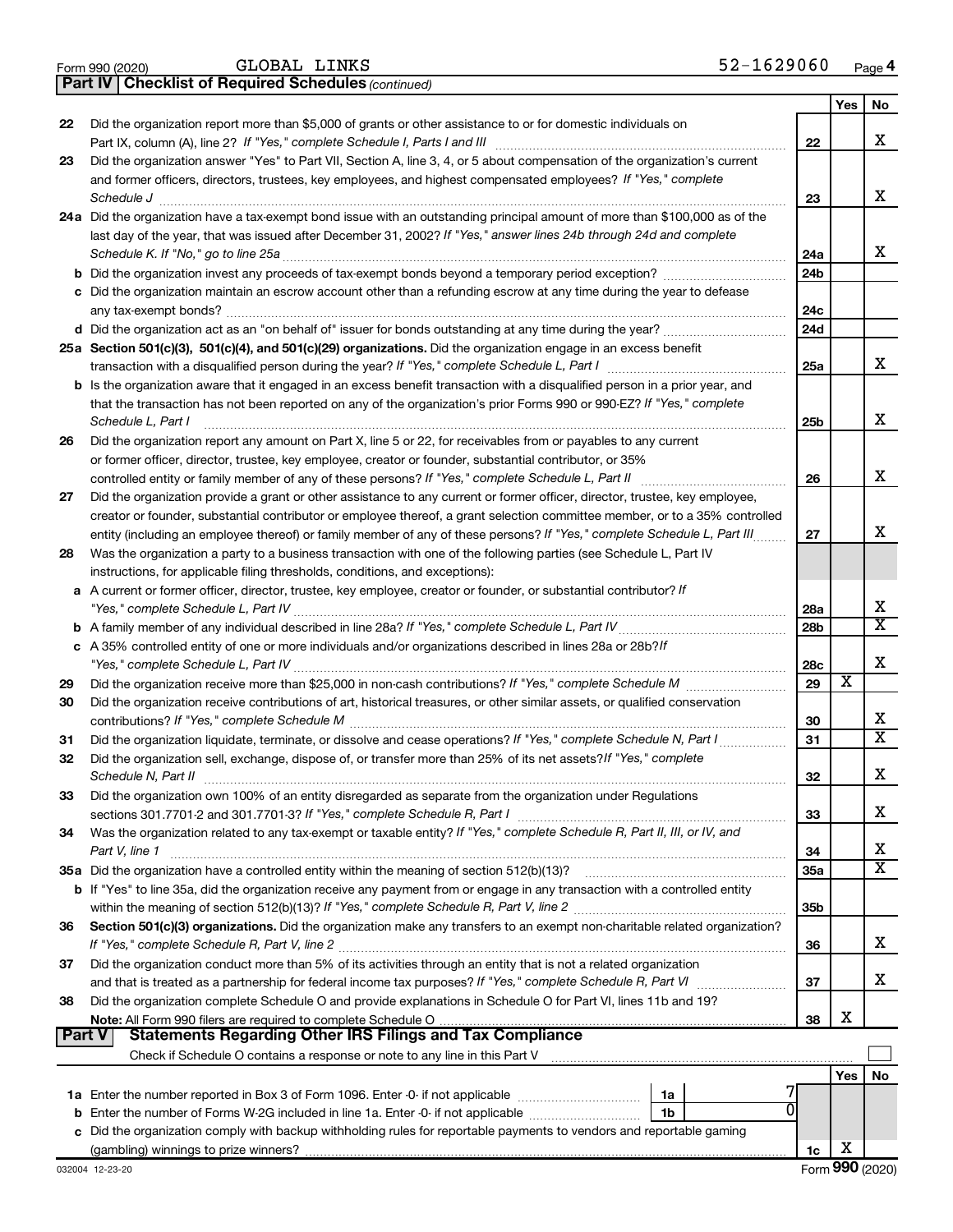|  | ۰.<br>. .                                                                                                                                                                                                                     |
|--|-------------------------------------------------------------------------------------------------------------------------------------------------------------------------------------------------------------------------------|
|  | the control of the control of the control of the control of the control of the control of the control of the control of the control of the control of the control of the control of the control of the control of the control |
|  |                                                                                                                                                                                                                               |
|  |                                                                                                                                                                                                                               |
|  |                                                                                                                                                                                                                               |

032005 12-23-20

|     |                                                                                                                                                                                                                                                                        |                | res | <b>NO</b> |  |  |  |  |
|-----|------------------------------------------------------------------------------------------------------------------------------------------------------------------------------------------------------------------------------------------------------------------------|----------------|-----|-----------|--|--|--|--|
|     | 2a Enter the number of employees reported on Form W-3, Transmittal of Wage and Tax Statements,                                                                                                                                                                         |                |     |           |  |  |  |  |
|     | 22<br>filed for the calendar year ending with or within the year covered by this return<br>2a                                                                                                                                                                          | 2 <sub>b</sub> | X   |           |  |  |  |  |
|     |                                                                                                                                                                                                                                                                        |                |     |           |  |  |  |  |
|     | <b>Note:</b> If the sum of lines 1a and 2a is greater than 250, you may be required to e-file (see instructions) <i>managererous</i>                                                                                                                                   | За             |     | x         |  |  |  |  |
| b   | 3a Did the organization have unrelated business gross income of \$1,000 or more during the year?                                                                                                                                                                       | 3b             |     |           |  |  |  |  |
|     | 4a At any time during the calendar year, did the organization have an interest in, or a signature or other authority over, a                                                                                                                                           |                |     |           |  |  |  |  |
|     | financial account in a foreign country (such as a bank account, securities account, or other financial account)?                                                                                                                                                       | 4a             |     | x         |  |  |  |  |
|     | <b>b</b> If "Yes," enter the name of the foreign country                                                                                                                                                                                                               |                |     |           |  |  |  |  |
|     | See instructions for filing requirements for FinCEN Form 114, Report of Foreign Bank and Financial Accounts (FBAR).                                                                                                                                                    |                |     |           |  |  |  |  |
| 5a  | Was the organization a party to a prohibited tax shelter transaction at any time during the tax year?                                                                                                                                                                  | 5а             |     | х         |  |  |  |  |
| b   |                                                                                                                                                                                                                                                                        | 5b             |     | X         |  |  |  |  |
| с   |                                                                                                                                                                                                                                                                        | 5c             |     |           |  |  |  |  |
|     | 6a Does the organization have annual gross receipts that are normally greater than \$100,000, and did the organization solicit                                                                                                                                         |                |     |           |  |  |  |  |
|     | any contributions that were not tax deductible as charitable contributions?                                                                                                                                                                                            | 6a             |     | х         |  |  |  |  |
|     | <b>b</b> If "Yes," did the organization include with every solicitation an express statement that such contributions or gifts                                                                                                                                          |                |     |           |  |  |  |  |
|     | were not tax deductible?                                                                                                                                                                                                                                               | 6b             |     |           |  |  |  |  |
| 7   | Organizations that may receive deductible contributions under section 170(c).                                                                                                                                                                                          |                |     |           |  |  |  |  |
| a   | Did the organization receive a payment in excess of \$75 made partly as a contribution and partly for goods and services provided to the payor?                                                                                                                        | 7a             |     | x         |  |  |  |  |
| b   | If "Yes," did the organization notify the donor of the value of the goods or services provided?                                                                                                                                                                        | 7b             |     |           |  |  |  |  |
|     | Did the organization sell, exchange, or otherwise dispose of tangible personal property for which it was required                                                                                                                                                      |                |     |           |  |  |  |  |
|     | to file Form 8282?                                                                                                                                                                                                                                                     | 7c             |     | x         |  |  |  |  |
| d   | If "Yes," indicate the number of Forms 8282 filed during the year<br>7d                                                                                                                                                                                                |                |     |           |  |  |  |  |
| е   | Did the organization receive any funds, directly or indirectly, to pay premiums on a personal benefit contract?                                                                                                                                                        | 7e<br>7f       |     |           |  |  |  |  |
|     | Did the organization, during the year, pay premiums, directly or indirectly, on a personal benefit contract?<br>f                                                                                                                                                      |                |     |           |  |  |  |  |
| h   | If the organization received a contribution of qualified intellectual property, did the organization file Form 8899 as required?<br>If the organization received a contribution of cars, boats, airplanes, or other vehicles, did the organization file a Form 1098-C? | 7g<br>7h       |     |           |  |  |  |  |
| 8   | Sponsoring organizations maintaining donor advised funds. Did a donor advised fund maintained by the                                                                                                                                                                   |                |     |           |  |  |  |  |
|     | sponsoring organization have excess business holdings at any time during the year?                                                                                                                                                                                     | 8              |     |           |  |  |  |  |
| 9   | Sponsoring organizations maintaining donor advised funds.                                                                                                                                                                                                              |                |     |           |  |  |  |  |
| а   | Did the sponsoring organization make any taxable distributions under section 4966?                                                                                                                                                                                     | 9а             |     |           |  |  |  |  |
| b   | Did the sponsoring organization make a distribution to a donor, donor advisor, or related person?                                                                                                                                                                      | 9b             |     |           |  |  |  |  |
| 10  | Section 501(c)(7) organizations. Enter:                                                                                                                                                                                                                                |                |     |           |  |  |  |  |
| а   | 10a                                                                                                                                                                                                                                                                    |                |     |           |  |  |  |  |
| b   | 10 <sub>b</sub><br>Gross receipts, included on Form 990, Part VIII, line 12, for public use of club facilities                                                                                                                                                         |                |     |           |  |  |  |  |
| 11  | Section 501(c)(12) organizations. Enter:                                                                                                                                                                                                                               |                |     |           |  |  |  |  |
| a   | 11a<br>Gross income from members or shareholders                                                                                                                                                                                                                       |                |     |           |  |  |  |  |
|     | Gross income from other sources (Do not net amounts due or paid to other sources against                                                                                                                                                                               |                |     |           |  |  |  |  |
|     | amounts due or received from them.)<br>11b                                                                                                                                                                                                                             |                |     |           |  |  |  |  |
|     | 12a Section 4947(a)(1) non-exempt charitable trusts. Is the organization filing Form 990 in lieu of Form 1041?<br>12b                                                                                                                                                  | 12a            |     |           |  |  |  |  |
| 13  | <b>b</b> If "Yes," enter the amount of tax-exempt interest received or accrued during the year<br>Section 501(c)(29) qualified nonprofit health insurance issuers.                                                                                                     |                |     |           |  |  |  |  |
| а   |                                                                                                                                                                                                                                                                        | 13a            |     |           |  |  |  |  |
|     | Note: See the instructions for additional information the organization must report on Schedule O.                                                                                                                                                                      |                |     |           |  |  |  |  |
| b   | Enter the amount of reserves the organization is required to maintain by the states in which the                                                                                                                                                                       |                |     |           |  |  |  |  |
|     | 13b                                                                                                                                                                                                                                                                    |                |     |           |  |  |  |  |
| с   | 13c                                                                                                                                                                                                                                                                    |                |     |           |  |  |  |  |
| 14a | Did the organization receive any payments for indoor tanning services during the tax year?                                                                                                                                                                             | 14a            |     | х         |  |  |  |  |
| b   | If "Yes," has it filed a Form 720 to report these payments? If "No," provide an explanation on Schedule O                                                                                                                                                              | 14b            |     |           |  |  |  |  |
| 15  | Is the organization subject to the section 4960 tax on payment(s) of more than \$1,000,000 in remuneration or                                                                                                                                                          |                |     |           |  |  |  |  |
|     |                                                                                                                                                                                                                                                                        | 15             |     | x         |  |  |  |  |
|     | If "Yes," see instructions and file Form 4720, Schedule N.                                                                                                                                                                                                             |                |     |           |  |  |  |  |
| 16  | Is the organization an educational institution subject to the section 4968 excise tax on net investment income?                                                                                                                                                        | 16             |     | х         |  |  |  |  |
|     | If "Yes," complete Form 4720, Schedule O.                                                                                                                                                                                                                              |                |     |           |  |  |  |  |

**Part V** Statements Regarding Other IRS Filings and Tax Compliance (continued)

Form 990 (2020) Page GLOBAL LINKS 52-1629060 **5**

**Yes No**

Form (2020) **990**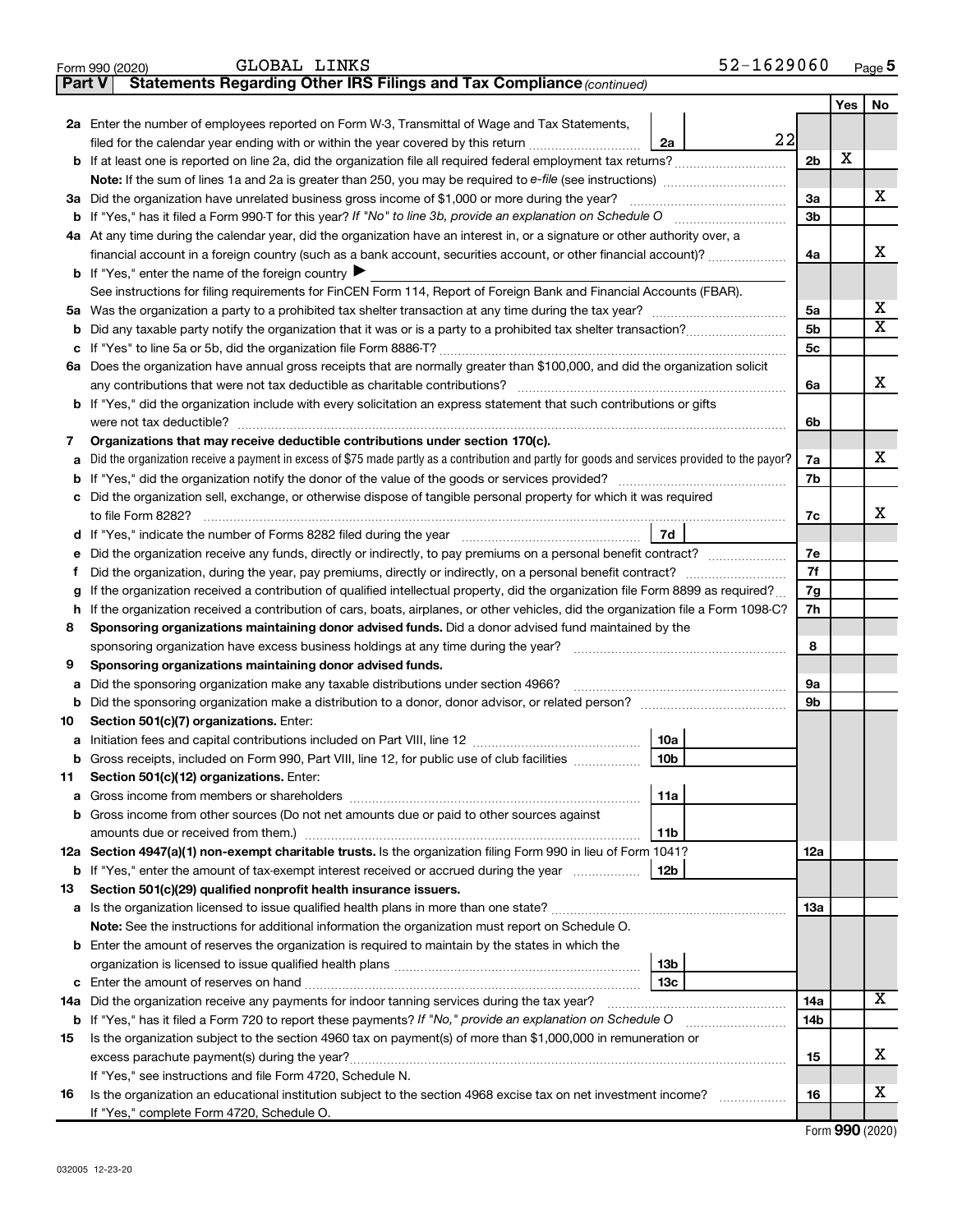|    | GLOBAL LINKS<br>Form 990 (2020)                                                                                                                                               |    | 52-1629060 |                 |                              | Page $6$                |
|----|-------------------------------------------------------------------------------------------------------------------------------------------------------------------------------|----|------------|-----------------|------------------------------|-------------------------|
|    | Part VI<br>Governance, Management, and Disclosure For each "Yes" response to lines 2 through 7b below, and for a "No" response                                                |    |            |                 |                              |                         |
|    | to line 8a, 8b, or 10b below, describe the circumstances, processes, or changes on Schedule O. See instructions.                                                              |    |            |                 |                              |                         |
|    | Check if Schedule O contains a response or note to any line in this Part VI                                                                                                   |    |            |                 |                              | $\overline{\mathbf{x}}$ |
|    | <b>Section A. Governing Body and Management</b>                                                                                                                               |    |            |                 |                              |                         |
|    |                                                                                                                                                                               |    |            |                 | Yes                          | No                      |
|    | 1a Enter the number of voting members of the governing body at the end of the tax year                                                                                        | 1a | 12         |                 |                              |                         |
|    | If there are material differences in voting rights among members of the governing body, or if the governing                                                                   |    |            |                 |                              |                         |
|    | body delegated broad authority to an executive committee or similar committee, explain on Schedule O.                                                                         |    |            |                 |                              |                         |
| b  | Enter the number of voting members included on line 1a, above, who are independent                                                                                            | 1b | 12         |                 |                              |                         |
| 2  | Did any officer, director, trustee, or key employee have a family relationship or a business relationship with any other                                                      |    |            |                 |                              |                         |
|    | officer, director, trustee, or key employee?                                                                                                                                  |    | .          | $\mathbf{2}$    |                              | х                       |
| 3  | Did the organization delegate control over management duties customarily performed by or under the direct supervision                                                         |    |            |                 |                              |                         |
|    |                                                                                                                                                                               |    |            | З               |                              | х                       |
| 4  | Did the organization make any significant changes to its governing documents since the prior Form 990 was filed?                                                              |    |            | 4               |                              | $\overline{\mathbf{x}}$ |
| 5  |                                                                                                                                                                               |    |            | 5               |                              | х                       |
| 6  | Did the organization have members or stockholders?                                                                                                                            |    |            | 6               |                              | X                       |
| 7a | Did the organization have members, stockholders, or other persons who had the power to elect or appoint one or                                                                |    |            |                 |                              |                         |
|    |                                                                                                                                                                               |    |            | 7a              |                              | х                       |
|    | <b>b</b> Are any governance decisions of the organization reserved to (or subject to approval by) members, stockholders, or                                                   |    |            |                 |                              |                         |
|    | persons other than the governing body?                                                                                                                                        |    |            | 7b              |                              | х                       |
| 8  | Did the organization contemporaneously document the meetings held or written actions undertaken during the year by the following:                                             |    |            |                 |                              |                         |
| а  |                                                                                                                                                                               |    |            | 8а              | х<br>$\overline{\mathbf{x}}$ |                         |
| b  |                                                                                                                                                                               |    |            | 8b              |                              |                         |
| 9  | Is there any officer, director, trustee, or key employee listed in Part VII, Section A, who cannot be reached at the                                                          |    |            |                 |                              | x                       |
|    |                                                                                                                                                                               |    |            | 9               |                              |                         |
|    | <b>Section B. Policies</b> (This Section B requests information about policies not required by the Internal Revenue Code.)                                                    |    |            |                 |                              |                         |
|    |                                                                                                                                                                               |    |            | <b>10a</b>      | Yes                          | No<br>x                 |
|    | <b>b</b> If "Yes," did the organization have written policies and procedures governing the activities of such chapters, affiliates,                                           |    |            |                 |                              |                         |
|    |                                                                                                                                                                               |    |            | 10 <sub>b</sub> |                              |                         |
|    | 11a Has the organization provided a complete copy of this Form 990 to all members of its governing body before filing the form?                                               |    |            | 11a             | X                            |                         |
|    | <b>b</b> Describe in Schedule O the process, if any, used by the organization to review this Form 990.                                                                        |    |            |                 |                              |                         |
|    | 12a Did the organization have a written conflict of interest policy? If "No," go to line 13                                                                                   |    |            | 12a             | х                            |                         |
| b  | Were officers, directors, or trustees, and key employees required to disclose annually interests that could give rise to conflicts?                                           |    |            | 12 <sub>b</sub> | х                            |                         |
|    | Did the organization regularly and consistently monitor and enforce compliance with the policy? If "Yes," describe                                                            |    |            |                 |                              |                         |
|    | in Schedule O how this was done <i>manual content of the set of the schedule O</i> how this was done                                                                          |    |            | 12c             | x                            |                         |
|    |                                                                                                                                                                               |    |            | 13              | $\overline{\texttt{x}}$      |                         |
| 14 | Did the organization have a written document retention and destruction policy? [11] manufaction in the organization have a written document retention and destruction policy? |    |            | 14              | $\overline{\textbf{x}}$      |                         |
| 15 | Did the process for determining compensation of the following persons include a review and approval by independent                                                            |    |            |                 |                              |                         |
|    | persons, comparability data, and contemporaneous substantiation of the deliberation and decision?                                                                             |    |            |                 |                              |                         |
| a  |                                                                                                                                                                               |    |            | <b>15a</b>      | х                            |                         |
|    |                                                                                                                                                                               |    |            | 15b             |                              | х                       |
|    | If "Yes" to line 15a or 15b, describe the process in Schedule O (see instructions).                                                                                           |    |            |                 |                              |                         |
|    | 16a Did the organization invest in, contribute assets to, or participate in a joint venture or similar arrangement with a                                                     |    |            |                 |                              |                         |
|    | taxable entity during the year?                                                                                                                                               |    |            | 16a             |                              | x                       |
|    | b If "Yes," did the organization follow a written policy or procedure requiring the organization to evaluate its participation                                                |    |            |                 |                              |                         |
|    | in joint venture arrangements under applicable federal tax law, and take steps to safequard the organization's                                                                |    |            |                 |                              |                         |
|    |                                                                                                                                                                               |    |            | 16b             |                              |                         |
|    | <b>Section C. Disclosure</b>                                                                                                                                                  |    |            |                 |                              |                         |
| 17 | List the states with which a copy of this Form 990 is required to be filed $\blacktriangleright$ PA                                                                           |    |            |                 |                              |                         |
| 18 | Section 6104 requires an organization to make its Forms 1023 (1024 or 1024-A, if applicable), 990, and 990-T (Section 501(c)(3)s only) available                              |    |            |                 |                              |                         |
|    | for public inspection. Indicate how you made these available. Check all that apply.                                                                                           |    |            |                 |                              |                         |
|    | $\lfloor X \rfloor$ Own website<br>$\lfloor X \rfloor$ Another's website<br>$\lfloor x \rfloor$ Upon request<br>Other (explain on Schedule O)                                 |    |            |                 |                              |                         |
| 19 | Describe on Schedule O whether (and if so, how) the organization made its governing documents, conflict of interest policy, and financial                                     |    |            |                 |                              |                         |
|    | statements available to the public during the tax year.                                                                                                                       |    |            |                 |                              |                         |
| 20 | State the name, address, and telephone number of the person who possesses the organization's books and records<br>DONALD TINKER - (412)361-3424                               |    |            |                 |                              |                         |
|    | 700 TRUMBULL DRIVE, PITTSBURGH, PA<br>15205                                                                                                                                   |    |            |                 |                              |                         |

GLOBAL LINKS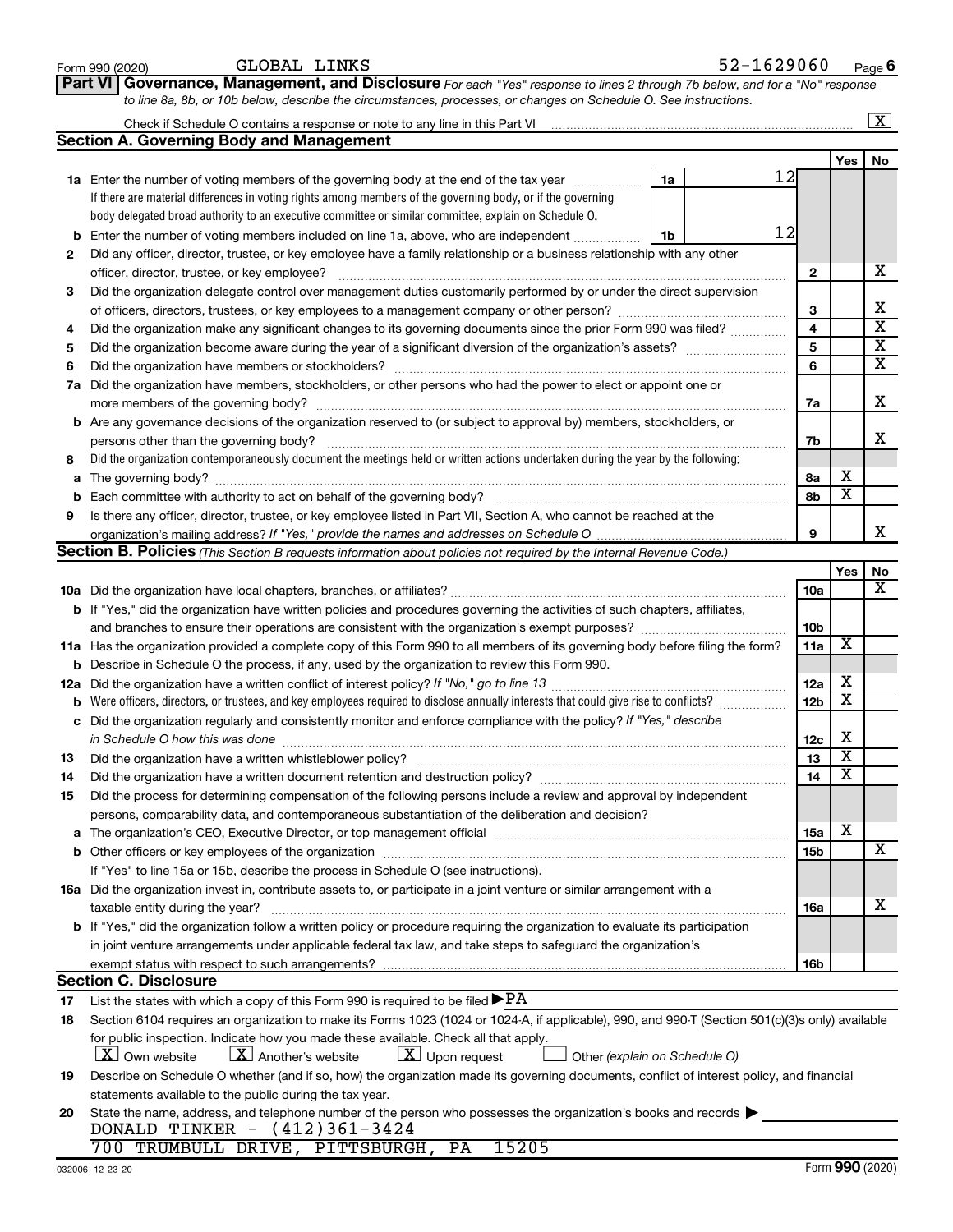$\Box$ 

| Part VII Compensation of Officers, Directors, Trustees, Key Employees, Highest Compensated |
|--------------------------------------------------------------------------------------------|
| <b>Employees, and Independent Contractors</b>                                              |

Check if Schedule O contains a response or note to any line in this Part VII

**Section A. Officers, Directors, Trustees, Key Employees, and Highest Compensated Employees**

**1a**  Complete this table for all persons required to be listed. Report compensation for the calendar year ending with or within the organization's tax year.  $\bullet$  List all of the organization's current officers, directors, trustees (whether individuals or organizations), regardless of amount of compensation.

Enter -0- in columns (D), (E), and (F) if no compensation was paid.

**•** List all of the organization's current key employees, if any. See instructions for definition of "key employee."

• List the organization's five *current* highest compensated employees (other than an officer, director, trustee, or key employee) who received reportable compensation (Box 5 of Form W-2 and/or Box 7 of Form 1099-MISC) of more than \$100,000 from the organization and any related organizations.

 $\bullet$  List all of the organization's former officers, key employees, and highest compensated employees who received more than \$100,000 of reportable compensation from the organization and any related organizations.

**•** List all of the organization's former directors or trustees that received, in the capacity as a former director or trustee of the organization, more than \$10,000 of reportable compensation from the organization and any related organizations.

See instructions for the order in which to list the persons above.

Check this box if neither the organization nor any related organization compensated any current officer, director, or trustee.  $\Box$ 

| (A)                                    | (B)                    |                                         |                                                                  | (C)         |              |                                 |        | (D)             | (E)             | (F)                |
|----------------------------------------|------------------------|-----------------------------------------|------------------------------------------------------------------|-------------|--------------|---------------------------------|--------|-----------------|-----------------|--------------------|
| Name and title                         | Average                | Position<br>(do not check more than one |                                                                  |             |              |                                 |        | Reportable      | Reportable      | Estimated          |
|                                        | hours per              |                                         | box, unless person is both an<br>officer and a director/trustee) |             |              |                                 |        | compensation    | compensation    | amount of          |
|                                        | week                   |                                         |                                                                  |             |              |                                 |        | from            | from related    | other              |
|                                        | (list any              |                                         |                                                                  |             |              |                                 |        | the             | organizations   | compensation       |
|                                        | hours for              |                                         |                                                                  |             |              |                                 |        | organization    | (W-2/1099-MISC) | from the           |
|                                        | related                |                                         |                                                                  |             |              |                                 |        | (W-2/1099-MISC) |                 | organization       |
|                                        | organizations<br>below |                                         |                                                                  |             |              |                                 |        |                 |                 | and related        |
|                                        | line)                  | Individual trustee or director          | Institutional trustee                                            | Officer     | Key employee | Highest compensated<br>employee | Former |                 |                 | organizations      |
| ANGELA GARCIA<br>(1)                   | 50.00                  |                                         |                                                                  |             |              |                                 |        |                 |                 |                    |
| EXECUTIVE DIRECTOR                     |                        | X                                       |                                                                  | $\mathbf X$ |              |                                 |        | 93,150.         | $\mathbf 0$ .   | $\boldsymbol{0}$ . |
| (2)<br>JEFFREY A. FORD                 | 3.00                   |                                         |                                                                  |             |              |                                 |        |                 |                 |                    |
| IMMEDIATE PAST CHAIR                   |                        | $\mathbf X$                             |                                                                  | $\mathbf X$ |              |                                 |        | 0.              | $\mathbf 0$ .   | $\mathbf 0$ .      |
| (3)<br>CHARLES R. VARGO                | 3.00                   |                                         |                                                                  |             |              |                                 |        |                 |                 |                    |
| <b>CHAIR</b>                           |                        | $\mathbf X$                             |                                                                  | $\mathbf X$ |              |                                 |        | 0.              | $\mathbf 0$ .   | $\mathbf 0$ .      |
| KATHLEEN MUSANTE, PHD<br>(4)           | 3.00                   |                                         |                                                                  |             |              |                                 |        |                 |                 |                    |
| <b>SECRETARY</b>                       |                        | $\mathbf X$                             |                                                                  | $\mathbf X$ |              |                                 |        | 0.              | 0.              | $\mathbf 0$ .      |
| CATHERINE DELOUGHRY<br>(5)             | 1.00                   |                                         |                                                                  |             |              |                                 |        |                 |                 |                    |
| BOARD MEMBER                           |                        | $\mathbf X$                             |                                                                  |             |              |                                 |        | 0.              | 0.              | $\mathbf 0$ .      |
| (6)<br>CHRISTINE KOEBLEY               | 3.00                   |                                         |                                                                  |             |              |                                 |        |                 |                 |                    |
| TREASURER                              |                        | $\mathbf X$                             |                                                                  | $\mathbf X$ |              |                                 |        | 0.              | 0.              | $\mathbf 0$ .      |
| (7)<br>DEVON GEORGE, MSN, RN           | 3.00                   |                                         |                                                                  |             |              |                                 |        |                 |                 |                    |
| VICE CHAIR                             |                        | $\mathbf X$                             |                                                                  | $\mathbf X$ |              |                                 |        | 0.              | $\mathbf 0$ .   | $\mathbf 0$ .      |
| MAHMOOD (MIKE) USMAN, M.D., M.M<br>(8) | 1.00                   |                                         |                                                                  |             |              |                                 |        |                 |                 |                    |
| <b>BOARD MEMBER</b>                    |                        | $\mathbf X$                             |                                                                  |             |              |                                 |        | 0.              | 0.              | $\mathbf 0$ .      |
| DIEGO BELTRAN<br>(9)                   | 1.00                   |                                         |                                                                  |             |              |                                 |        |                 |                 |                    |
| <b>BOARD MEMBER</b>                    |                        | $\mathbf X$                             |                                                                  |             |              |                                 |        | 0.              | $\mathbf 0$ .   | $\mathbf 0$ .      |
| (10) STEVE W. FRANK                    | 1.00                   |                                         |                                                                  |             |              |                                 |        |                 |                 |                    |
| BOARD MEMBER                           |                        | X                                       |                                                                  |             |              |                                 |        | $\mathbf 0$ .   | $\mathbf 0$ .   | $\mathbf 0$ .      |
| (11) TIMOTHY NEDLEY                    | 1.00                   |                                         |                                                                  |             |              |                                 |        |                 |                 |                    |
| <b>BOARD MEMBER</b>                    |                        | $\mathbf X$                             |                                                                  |             |              |                                 |        | $\mathbf 0$ .   | $\mathbf 0$ .   | $\mathbf 0$ .      |
| (12) ANGELA STENGEL, MS, CAE           | 1.00                   |                                         |                                                                  |             |              |                                 |        |                 |                 |                    |
| <b>BOARD MEMBER</b>                    |                        | X                                       |                                                                  |             |              |                                 |        | $\mathbf 0$ .   | $\mathbf 0$ .   | $\mathbf 0$ .      |
| (13) PEGGY CARRERA                     | 1.00                   |                                         |                                                                  |             |              |                                 |        |                 |                 |                    |
| <b>BOARD MEMBER</b>                    |                        | $\mathbf X$                             |                                                                  |             |              |                                 |        | $\mathbf 0$ .   | $\mathbf 0$ .   | $0$ .              |
|                                        |                        |                                         |                                                                  |             |              |                                 |        |                 |                 |                    |
|                                        |                        |                                         |                                                                  |             |              |                                 |        |                 |                 |                    |
|                                        |                        |                                         |                                                                  |             |              |                                 |        |                 |                 |                    |
|                                        |                        |                                         |                                                                  |             |              |                                 |        |                 |                 |                    |
|                                        |                        |                                         |                                                                  |             |              |                                 |        |                 |                 |                    |
|                                        |                        |                                         |                                                                  |             |              |                                 |        |                 |                 |                    |
|                                        |                        |                                         |                                                                  |             |              |                                 |        |                 |                 |                    |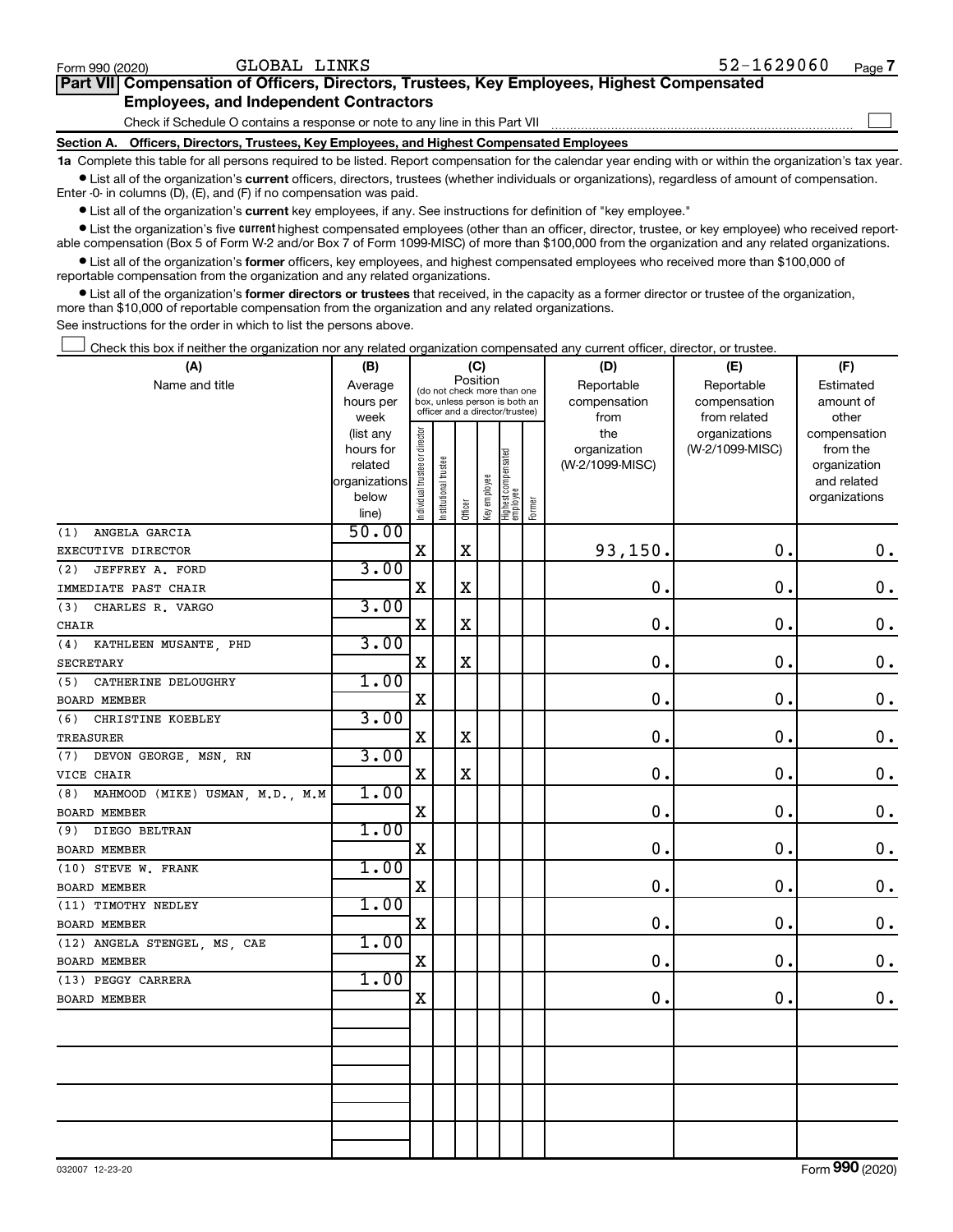|                 | <b>GLOBAL LINKS</b><br>Form 990 (2020)                                                                                                                                                                                                                                                                                    |  |  |             |  |  |   |  |                                                        | 52-1629060 |                                                          |                     | Page 8                               |
|-----------------|---------------------------------------------------------------------------------------------------------------------------------------------------------------------------------------------------------------------------------------------------------------------------------------------------------------------------|--|--|-------------|--|--|---|--|--------------------------------------------------------|------------|----------------------------------------------------------|---------------------|--------------------------------------|
| <b>Part VII</b> | Section A. Officers, Directors, Trustees, Key Employees, and Highest Compensated Employees (continued)                                                                                                                                                                                                                    |  |  |             |  |  |   |  |                                                        |            |                                                          |                     |                                      |
|                 | (B)<br>(A)<br>(C)<br>(D)<br>(E)<br>Position<br>Average<br>Name and title<br>Reportable<br>Reportable<br>(do not check more than one<br>hours per<br>compensation<br>compensation<br>box, unless person is both an<br>officer and a director/trustee)<br>week<br>from related<br>from<br>(list any<br>the<br>organizations |  |  |             |  |  |   |  | (F)<br>Estimated<br>amount of<br>other<br>compensation |            |                                                          |                     |                                      |
|                 | Individual trustee or director<br>hours for<br>(W-2/1099-MISC)<br>organization<br>  Highest compensated<br>  employee<br>Institutional trustee<br>related<br>(W-2/1099-MISC)<br>organizations<br>Key employee<br>below<br>Former<br>Officer<br>line)                                                                      |  |  |             |  |  |   |  |                                                        |            | from the<br>organization<br>and related<br>organizations |                     |                                      |
|                 |                                                                                                                                                                                                                                                                                                                           |  |  |             |  |  |   |  |                                                        |            |                                                          |                     |                                      |
|                 |                                                                                                                                                                                                                                                                                                                           |  |  |             |  |  |   |  |                                                        |            |                                                          |                     |                                      |
|                 |                                                                                                                                                                                                                                                                                                                           |  |  |             |  |  |   |  |                                                        |            |                                                          |                     |                                      |
|                 |                                                                                                                                                                                                                                                                                                                           |  |  |             |  |  |   |  |                                                        |            |                                                          |                     |                                      |
|                 |                                                                                                                                                                                                                                                                                                                           |  |  |             |  |  |   |  |                                                        |            |                                                          |                     |                                      |
|                 |                                                                                                                                                                                                                                                                                                                           |  |  |             |  |  |   |  |                                                        |            |                                                          |                     |                                      |
|                 |                                                                                                                                                                                                                                                                                                                           |  |  |             |  |  |   |  |                                                        |            |                                                          |                     |                                      |
|                 |                                                                                                                                                                                                                                                                                                                           |  |  |             |  |  |   |  |                                                        |            |                                                          |                     |                                      |
|                 |                                                                                                                                                                                                                                                                                                                           |  |  |             |  |  |   |  |                                                        |            |                                                          |                     |                                      |
|                 | 1b Subtotal                                                                                                                                                                                                                                                                                                               |  |  |             |  |  |   |  | 93,150.                                                |            | $\overline{\mathfrak{o}}$ .                              |                     | $\overline{0}$ .                     |
|                 | c Total from continuation sheets to Part VII, Section A manuscreen continuum                                                                                                                                                                                                                                              |  |  |             |  |  |   |  | σ.<br>93,150.                                          |            | $\overline{\mathfrak{o}}$ .<br>$\overline{0}$ .          |                     | $\overline{0}$ .<br>$\overline{0}$ . |
| 2               | Total number of individuals (including but not limited to those listed above) who received more than \$100,000 of reportable                                                                                                                                                                                              |  |  |             |  |  |   |  |                                                        |            |                                                          |                     |                                      |
|                 | compensation from the organization $\blacktriangleright$                                                                                                                                                                                                                                                                  |  |  |             |  |  |   |  |                                                        |            |                                                          |                     | 0                                    |
|                 |                                                                                                                                                                                                                                                                                                                           |  |  |             |  |  |   |  |                                                        |            |                                                          |                     | Yes<br>No                            |
| 3               | Did the organization list any former officer, director, trustee, key employee, or highest compensated employee on                                                                                                                                                                                                         |  |  |             |  |  |   |  |                                                        |            |                                                          | З                   | х                                    |
|                 | For any individual listed on line 1a, is the sum of reportable compensation and other compensation from the organization<br>and related organizations greater than \$150,000? If "Yes," complete Schedule J for such individual                                                                                           |  |  |             |  |  |   |  |                                                        |            |                                                          | 4                   | х                                    |
| 5               | Did any person listed on line 1a receive or accrue compensation from any unrelated organization or individual for services                                                                                                                                                                                                |  |  |             |  |  |   |  |                                                        |            |                                                          | 5                   | x                                    |
|                 | <b>Section B. Independent Contractors</b>                                                                                                                                                                                                                                                                                 |  |  |             |  |  |   |  |                                                        |            |                                                          |                     |                                      |
| 1.              | Complete this table for your five highest compensated independent contractors that received more than \$100,000 of compensation from<br>the organization. Report compensation for the calendar year ending with or within the organization's tax year.                                                                    |  |  |             |  |  |   |  |                                                        |            |                                                          |                     |                                      |
|                 | (A)<br>Name and business address                                                                                                                                                                                                                                                                                          |  |  | <b>NONE</b> |  |  |   |  | (B)<br>Description of services                         |            |                                                          | (C)<br>Compensation |                                      |
|                 |                                                                                                                                                                                                                                                                                                                           |  |  |             |  |  |   |  |                                                        |            |                                                          |                     |                                      |
|                 |                                                                                                                                                                                                                                                                                                                           |  |  |             |  |  |   |  |                                                        |            |                                                          |                     |                                      |
|                 |                                                                                                                                                                                                                                                                                                                           |  |  |             |  |  |   |  |                                                        |            |                                                          |                     |                                      |
|                 |                                                                                                                                                                                                                                                                                                                           |  |  |             |  |  |   |  |                                                        |            |                                                          |                     |                                      |
| 2               | Total number of independent contractors (including but not limited to those listed above) who received more than                                                                                                                                                                                                          |  |  |             |  |  |   |  |                                                        |            |                                                          |                     |                                      |
|                 | \$100,000 of compensation from the organization                                                                                                                                                                                                                                                                           |  |  |             |  |  | 0 |  |                                                        |            |                                                          |                     |                                      |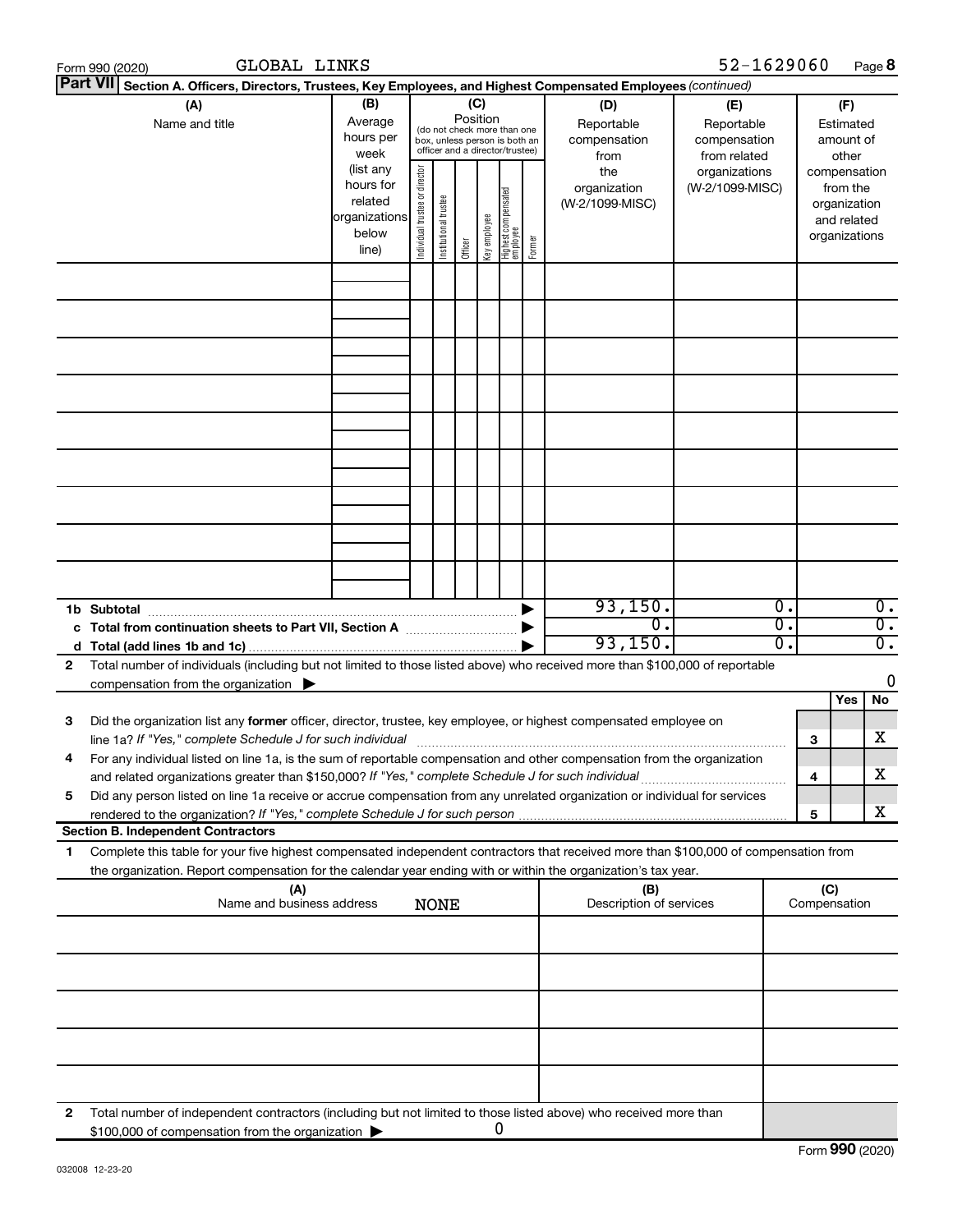|                                                           |                  | GLOBAL LINKS<br>Form 990 (2020)                                                                                            |                              |                      |                                                               | 52-1629060                  | Page 9                                                          |
|-----------------------------------------------------------|------------------|----------------------------------------------------------------------------------------------------------------------------|------------------------------|----------------------|---------------------------------------------------------------|-----------------------------|-----------------------------------------------------------------|
|                                                           | <b>Part VIII</b> | <b>Statement of Revenue</b>                                                                                                |                              |                      |                                                               |                             |                                                                 |
|                                                           |                  |                                                                                                                            |                              |                      |                                                               |                             |                                                                 |
|                                                           |                  |                                                                                                                            |                              | (A)<br>Total revenue | (B)<br>Related or exempt<br>function revenue business revenue | $\overline{C}$<br>Unrelated | (D)<br>Revenue excluded<br>from tax under<br>sections 512 - 514 |
|                                                           |                  | 1a <br>1 a Federated campaigns                                                                                             | 5,790.                       |                      |                                                               |                             |                                                                 |
|                                                           |                  | 1 <sub>b</sub><br><b>b</b> Membership dues<br>$\ldots \ldots \ldots \ldots \ldots$                                         |                              |                      |                                                               |                             |                                                                 |
|                                                           |                  | 1 <sub>c</sub><br>c Fundraising events                                                                                     |                              |                      |                                                               |                             |                                                                 |
|                                                           |                  | 1 <sub>d</sub><br>Related organizations<br>d                                                                               |                              |                      |                                                               |                             |                                                                 |
|                                                           |                  | 1e<br>Government grants (contributions)<br>е                                                                               | 197,908.                     |                      |                                                               |                             |                                                                 |
|                                                           |                  | All other contributions, gifts, grants, and                                                                                |                              |                      |                                                               |                             |                                                                 |
| Contributions, Gifts, Grants<br>and Other Similar Amounts |                  | similar amounts not included above<br>1f                                                                                   | 4,929,324.                   |                      |                                                               |                             |                                                                 |
|                                                           |                  | $\frac{1}{19}$ \$ 2, 290, 267.<br>Noncash contributions included in lines 1a-1f                                            |                              |                      |                                                               |                             |                                                                 |
|                                                           |                  |                                                                                                                            |                              | 5,133,022.           |                                                               |                             |                                                                 |
|                                                           |                  |                                                                                                                            | <b>Business Code</b>         |                      |                                                               |                             |                                                                 |
| Program Service<br>Revenue                                | 2 a              | <u> 1989 - Johann Barn, mars eta bat erroman erroman erroman erroman erroman erroman erroman erroman erroman err</u>       |                              |                      |                                                               |                             |                                                                 |
|                                                           |                  | b<br><u> 1989 - Johann Barbara, martin da basar da basar da basar da basar da basar da basar da basar da basar da basa</u> |                              |                      |                                                               |                             |                                                                 |
|                                                           |                  | c<br>the control of the control of the control of the control of the control of                                            |                              |                      |                                                               |                             |                                                                 |
|                                                           |                  | d<br><u> 1989 - Johann Barbara, martin amerikan basar da</u>                                                               |                              |                      |                                                               |                             |                                                                 |
|                                                           |                  | e                                                                                                                          |                              |                      |                                                               |                             |                                                                 |
|                                                           |                  | All other program service revenue<br>f                                                                                     |                              |                      |                                                               |                             |                                                                 |
|                                                           | 3                | Investment income (including dividends, interest, and                                                                      |                              |                      |                                                               |                             |                                                                 |
|                                                           |                  |                                                                                                                            |                              | 24,317.              |                                                               |                             | 24,317.                                                         |
|                                                           | 4                | Income from investment of tax-exempt bond proceeds                                                                         |                              |                      |                                                               |                             |                                                                 |
|                                                           | 5                |                                                                                                                            |                              |                      |                                                               |                             |                                                                 |
|                                                           |                  | (i) Real                                                                                                                   | (ii) Personal                |                      |                                                               |                             |                                                                 |
|                                                           |                  | 6a<br><b>6 a</b> Gross rents<br>.                                                                                          |                              |                      |                                                               |                             |                                                                 |
|                                                           |                  | 6 <sub>b</sub><br>Less: rental expenses<br>b                                                                               |                              |                      |                                                               |                             |                                                                 |
|                                                           |                  | 6c<br>Rental income or (loss)<br>c                                                                                         |                              |                      |                                                               |                             |                                                                 |
|                                                           |                  | d Net rental income or (loss)                                                                                              |                              |                      |                                                               |                             |                                                                 |
|                                                           |                  | (i) Securities<br>7 a Gross amount from sales of                                                                           | (ii) Other                   |                      |                                                               |                             |                                                                 |
|                                                           |                  | 61,475.<br>assets other than inventory<br>7a                                                                               |                              |                      |                                                               |                             |                                                                 |
|                                                           |                  | <b>b</b> Less: cost or other basis                                                                                         |                              |                      |                                                               |                             |                                                                 |
| evenue                                                    |                  | 0.<br>and sales expenses<br>7b                                                                                             |                              |                      |                                                               |                             |                                                                 |
|                                                           |                  | 61,475.<br>7c<br>c Gain or (loss)                                                                                          |                              |                      |                                                               |                             |                                                                 |
|                                                           |                  |                                                                                                                            |                              | 61,475.              | 61,475.                                                       |                             |                                                                 |
| Other F                                                   |                  | 8 a Gross income from fundraising events (not                                                                              |                              |                      |                                                               |                             |                                                                 |
|                                                           |                  | including \$<br>of                                                                                                         |                              |                      |                                                               |                             |                                                                 |
|                                                           |                  | contributions reported on line 1c). See                                                                                    | 6, 237.                      |                      |                                                               |                             |                                                                 |
|                                                           |                  | 8a<br>8 <sub>b</sub>                                                                                                       | 8,621.                       |                      |                                                               |                             |                                                                 |
|                                                           |                  | <b>b</b> Less: direct expenses                                                                                             |                              | $-2,384.$            |                                                               |                             | $-2,384.$                                                       |
|                                                           |                  | 9 a Gross income from gaming activities. See                                                                               |                              |                      |                                                               |                             |                                                                 |
|                                                           |                  | 9a                                                                                                                         |                              |                      |                                                               |                             |                                                                 |
|                                                           |                  | 9b                                                                                                                         |                              |                      |                                                               |                             |                                                                 |
|                                                           |                  |                                                                                                                            |                              |                      |                                                               |                             |                                                                 |
|                                                           |                  | 10 a Gross sales of inventory, less returns                                                                                |                              |                      |                                                               |                             |                                                                 |
|                                                           |                  |                                                                                                                            | $\vert$ 10a $\vert$ 62, 186. |                      |                                                               |                             |                                                                 |
|                                                           |                  | 10b<br><b>b</b> Less: cost of goods sold                                                                                   | $\overline{0}$ .             |                      |                                                               |                             |                                                                 |
|                                                           |                  | c Net income or (loss) from sales of inventory                                                                             |                              | 62,186.              | 62,186.                                                       |                             |                                                                 |
|                                                           |                  |                                                                                                                            | <b>Business Code</b>         |                      |                                                               |                             |                                                                 |
|                                                           |                  | 11 a PROCUREMENT                                                                                                           | 900099                       |                      | [2, 217, 335.2, 217, 335.                                     |                             |                                                                 |
|                                                           |                  | b                                                                                                                          |                              |                      |                                                               |                             |                                                                 |
| Miscellaneous<br>Revenue                                  |                  | c                                                                                                                          |                              |                      |                                                               |                             |                                                                 |
|                                                           |                  |                                                                                                                            |                              |                      |                                                               |                             |                                                                 |
|                                                           |                  |                                                                                                                            |                              |                      |                                                               |                             |                                                                 |
|                                                           | 12               |                                                                                                                            |                              |                      |                                                               | $\bullet$                   | 21,933.                                                         |

GLOBAL LINKS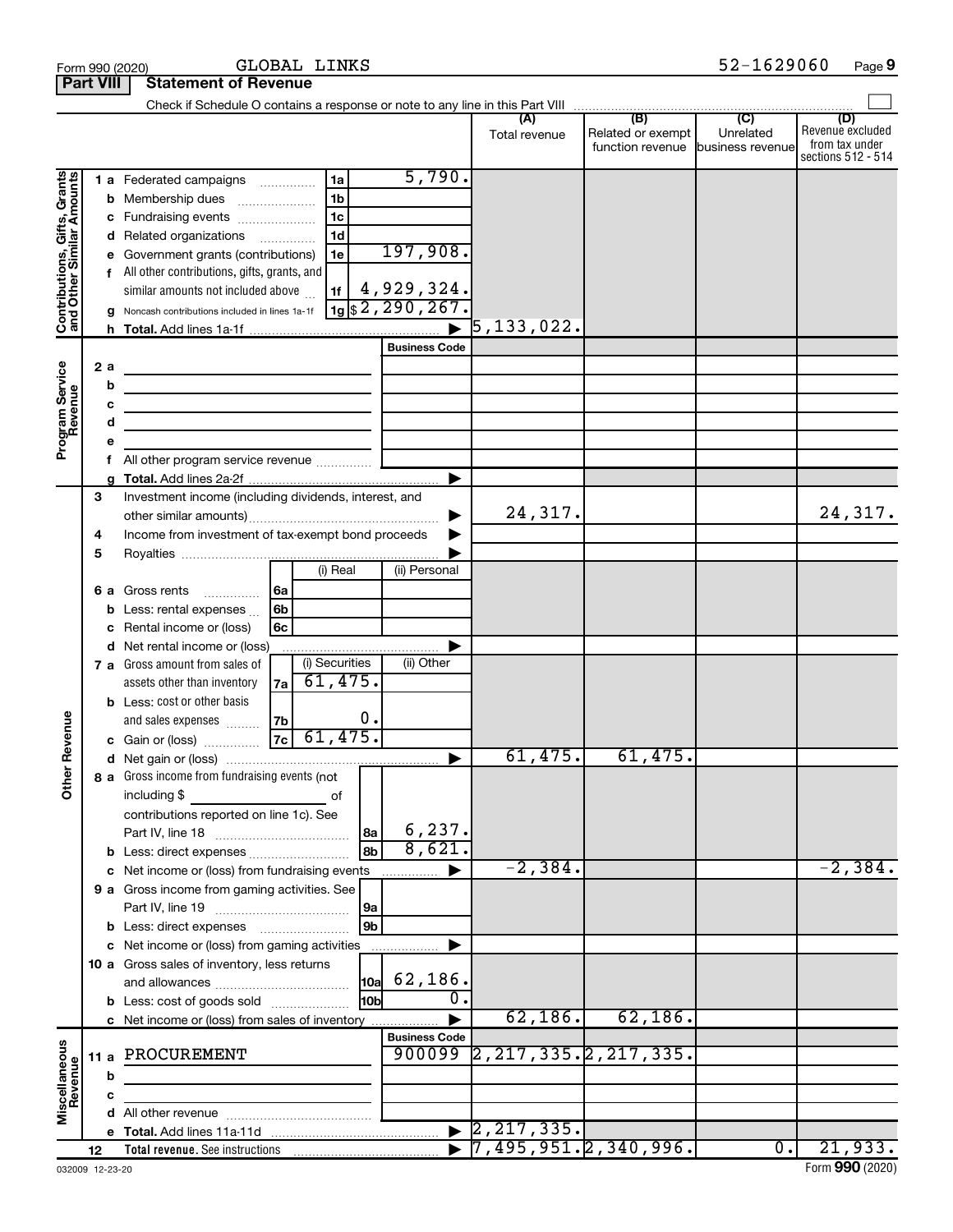## GLOBAL LINKS

**Part IX Statement of Functional Expenses**

*Section 501(c)(3) and 501(c)(4) organizations must complete all columns. All other organizations must complete column (A).*

|              | Do not include amounts reported on lines 6b,<br>7b, 8b, 9b, and 10b of Part VIII.                    | (A)<br>Total expenses | (B)<br>Program service<br>expenses | (C)<br>Management and<br>general expenses | (D)<br>Fundraising<br>expenses |
|--------------|------------------------------------------------------------------------------------------------------|-----------------------|------------------------------------|-------------------------------------------|--------------------------------|
| 1            | Grants and other assistance to domestic organizations                                                |                       |                                    |                                           |                                |
|              | and domestic governments. See Part IV, line 21                                                       | 2,406,530.            | 2,406,530.                         |                                           |                                |
| $\mathbf{2}$ | Grants and other assistance to domestic                                                              |                       |                                    |                                           |                                |
|              | individuals. See Part IV, line 22                                                                    |                       |                                    |                                           |                                |
| 3            | Grants and other assistance to foreign                                                               |                       |                                    |                                           |                                |
|              | organizations, foreign governments, and foreign                                                      |                       |                                    |                                           |                                |
|              | individuals. See Part IV, lines 15 and 16                                                            | 2,547,493.            | 2,547,493.                         |                                           |                                |
| 4            | Benefits paid to or for members                                                                      |                       |                                    |                                           |                                |
| 5            | Compensation of current officers, directors,                                                         |                       |                                    |                                           |                                |
|              | trustees, and key employees                                                                          |                       |                                    |                                           |                                |
| 6            | Compensation not included above to disqualified                                                      |                       |                                    |                                           |                                |
|              | persons (as defined under section 4958(f)(1)) and                                                    |                       |                                    |                                           |                                |
|              | persons described in section 4958(c)(3)(B)                                                           | 93, 150.              | 93,150.                            |                                           |                                |
| 7            | Other salaries and wages                                                                             | 639,761.              | 452,010.                           | 91,863.                                   | 95,888.                        |
| 8            | Pension plan accruals and contributions (include                                                     |                       |                                    |                                           |                                |
|              | section 401(k) and 403(b) employer contributions)                                                    | 119,790.              | 94,547.                            | 13, 120.                                  | 12,123.                        |
| 9            | Other employee benefits                                                                              |                       |                                    |                                           |                                |
| 10           |                                                                                                      |                       |                                    |                                           |                                |
| 11           | Fees for services (nonemployees):                                                                    |                       |                                    |                                           |                                |
| а            |                                                                                                      |                       |                                    |                                           |                                |
| b            |                                                                                                      | 710.                  | 450.                               | 260.                                      |                                |
| с            |                                                                                                      | 37,847.               | 18,982.                            | 16,802.                                   | 2,063.                         |
| d            |                                                                                                      |                       |                                    |                                           |                                |
| е            | Professional fundraising services. See Part IV, line 17                                              |                       |                                    |                                           |                                |
| f            | Investment management fees                                                                           | 4,648.                |                                    | 4,648.                                    |                                |
| g            | Other. (If line 11g amount exceeds 10% of line 25,                                                   |                       |                                    |                                           |                                |
|              | column (A) amount, list line 11g expenses on Sch O.)                                                 | 1,473.                | 204.                               | 939.                                      | 330.                           |
| 12           |                                                                                                      |                       |                                    |                                           |                                |
| 13           |                                                                                                      | 55,425.               | 39,325.                            | 11,188.                                   | 4,912.                         |
| 14           |                                                                                                      |                       |                                    |                                           |                                |
| 15           |                                                                                                      |                       |                                    |                                           |                                |
| 16           |                                                                                                      | 8, 257.               | 8,126.                             | 131.                                      |                                |
| 17           | Travel                                                                                               |                       |                                    |                                           |                                |
| 18           | Payments of travel or entertainment expenses                                                         |                       |                                    |                                           |                                |
|              | for any federal, state, or local public officials                                                    |                       |                                    |                                           |                                |
| 19<br>20     | Conferences, conventions, and meetings<br>Interest                                                   | 28,905.               | 22,988.                            | 3,029.                                    | 2,888.                         |
| 21           |                                                                                                      |                       |                                    |                                           |                                |
| 22           | Depreciation, depletion, and amortization                                                            | 100, 325.             | 88,548.                            | 6, 245.                                   | 5,532.                         |
| 23           | Insurance                                                                                            | 32,735.               |                                    | 32,735.                                   |                                |
| 24           | Other expenses. Itemize expenses not covered                                                         |                       |                                    |                                           |                                |
|              | above (List miscellaneous expenses on line 24e. If                                                   |                       |                                    |                                           |                                |
|              | line 24e amount exceeds 10% of line 25, column (A)<br>amount, list line 24e expenses on Schedule O.) |                       |                                    |                                           |                                |
| a            | <b>CONSULTING FEES</b>                                                                               | 166, 867.             | 155, 154.                          | 7,573.                                    | 4,140.                         |
| b            | POSTAGE & SHIPPING                                                                                   | 140, 253.             | 138,893.                           | 1,360.                                    | $\overline{0}$ .               |
|              | WAREHOUSE EXPENSES                                                                                   | 87,907.               | 73,472.                            | 7,556.                                    | 6,879.                         |
| d            | OUTREACH ACTIVITIES                                                                                  | 24,963.               | 19,322.                            | 5,641.                                    | 0.                             |
|              | e All other expenses                                                                                 | 15,544.               | 201.                               | 2,458.                                    | 12,885.                        |
| 25           | Total functional expenses. Add lines 1 through 24e                                                   | 6, 512, 583.          | 6, 159, 395.                       | 205,548.                                  | $147,640$ .                    |
| 26           | Joint costs. Complete this line only if the organization                                             |                       |                                    |                                           |                                |
|              | reported in column (B) joint costs from a combined                                                   |                       |                                    |                                           |                                |
|              | educational campaign and fundraising solicitation.                                                   |                       |                                    |                                           |                                |
|              | Check here $\blacktriangleright$<br>if following SOP 98-2 (ASC 958-720)                              |                       |                                    |                                           |                                |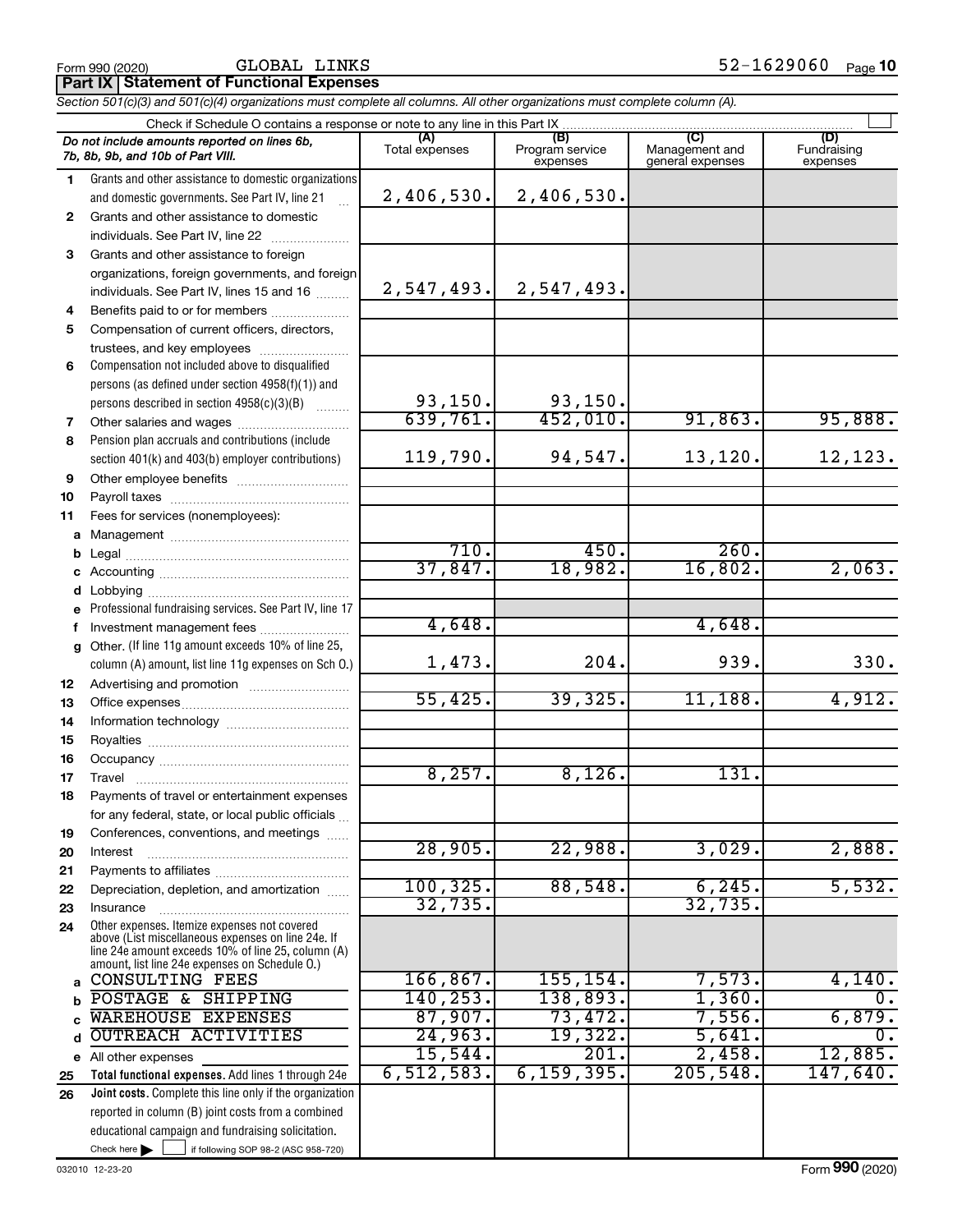| $52 - 1629060$ Page 11 |
|------------------------|
|------------------------|

Form 990 (2020) Page GLOBAL LINKS 52-1629060 **Part X Balance Sheet** 

|                             |              |                                                                                                                                          | (A)<br>Beginning of year |                         | (B)<br>End of year |
|-----------------------------|--------------|------------------------------------------------------------------------------------------------------------------------------------------|--------------------------|-------------------------|--------------------|
|                             | 1            | Cash - non-interest-bearing                                                                                                              | 45,776.                  | $\mathbf{1}$            | 237,961.           |
|                             | $\mathbf{2}$ |                                                                                                                                          | 462,998.                 | $\mathbf{2}$            | 1,724,422.         |
|                             | З            |                                                                                                                                          |                          | 3                       |                    |
|                             | 4            |                                                                                                                                          | 100, 737.                | $\overline{\mathbf{4}}$ | 79,316.            |
|                             | 5            | Loans and other receivables from any current or former officer, director,                                                                |                          |                         |                    |
|                             |              | trustee, key employee, creator or founder, substantial contributor, or 35%                                                               |                          |                         |                    |
|                             |              |                                                                                                                                          |                          | 5                       |                    |
|                             | 6            | Loans and other receivables from other disqualified persons (as defined                                                                  |                          |                         |                    |
|                             |              | under section 4958(f)(1)), and persons described in section 4958(c)(3)(B)<br>$\ldots$                                                    |                          | 6                       |                    |
|                             | 7            |                                                                                                                                          |                          | $\overline{7}$          |                    |
| Assets                      | 8            |                                                                                                                                          | 3,003,688.               | 8                       | 2,998,948.         |
|                             | 9            | Prepaid expenses and deferred charges                                                                                                    | 10,069.                  | $\boldsymbol{9}$        | 11,441.            |
|                             |              | 10a Land, buildings, and equipment: cost or other                                                                                        |                          |                         |                    |
|                             |              | 2,879,864.<br>basis. Complete Part VI of Schedule D  10a                                                                                 |                          |                         |                    |
|                             |              | 675,439.<br>10 <sub>b</sub>                                                                                                              | 2,216,450.               | 10 <sub>c</sub>         | 2,204,425.         |
|                             | 11           |                                                                                                                                          | 622, 458.                | 11                      | 699,078.           |
|                             | 12           |                                                                                                                                          |                          | 12                      |                    |
|                             | 13           |                                                                                                                                          |                          | 13                      |                    |
|                             | 14           |                                                                                                                                          |                          | 14                      |                    |
|                             | 15           |                                                                                                                                          |                          | 15                      |                    |
|                             | 16           |                                                                                                                                          | 6,462,176.               | 16                      | 7,955,591.         |
|                             | 17           |                                                                                                                                          | 76, 320.                 | 17                      | 302, 172.          |
|                             | 18           |                                                                                                                                          | 89,851.                  | 18                      | 516,436.           |
|                             | 19           |                                                                                                                                          |                          | 19                      |                    |
|                             | 20<br>21     |                                                                                                                                          |                          | 20<br>21                |                    |
|                             | 22           | Escrow or custodial account liability. Complete Part IV of Schedule D                                                                    |                          |                         |                    |
| Liabilities                 |              | Loans and other payables to any current or former officer, director,                                                                     |                          |                         |                    |
|                             |              | trustee, key employee, creator or founder, substantial contributor, or 35%<br>controlled entity or family member of any of these persons |                          | 22                      |                    |
|                             | 23           | Secured mortgages and notes payable to unrelated third parties                                                                           | 952,803.                 | 23                      | 833,394.           |
|                             | 24           | Unsecured notes and loans payable to unrelated third parties                                                                             |                          | 24                      |                    |
|                             | 25           | Other liabilities (including federal income tax, payables to related third                                                               |                          |                         |                    |
|                             |              | parties, and other liabilities not included on lines 17-24). Complete Part X                                                             |                          |                         |                    |
|                             |              | of Schedule D                                                                                                                            | 22,981.                  | 25                      | 0.                 |
|                             | 26           | Total liabilities. Add lines 17 through 25                                                                                               | 1,141,955.               | 26                      | 1,652,002.         |
|                             |              | Organizations that follow FASB ASC 958, check here $\blacktriangleright \lfloor \underline{X} \rfloor$                                   |                          |                         |                    |
|                             |              | and complete lines 27, 28, 32, and 33.                                                                                                   |                          |                         |                    |
|                             | 27           | Net assets without donor restrictions                                                                                                    | 5,002,901.               | 27                      | 5,747,967.         |
|                             | 28           |                                                                                                                                          | 317,320.                 | 28                      | 555,622.           |
|                             |              | Organizations that do not follow FASB ASC 958, check here ▶ □                                                                            |                          |                         |                    |
|                             |              | and complete lines 29 through 33.                                                                                                        |                          |                         |                    |
|                             | 29           |                                                                                                                                          |                          | 29                      |                    |
|                             | 30           | Paid-in or capital surplus, or land, building, or equipment fund                                                                         |                          | 30                      |                    |
| Net Assets or Fund Balances | 31           | Retained earnings, endowment, accumulated income, or other funds                                                                         |                          | 31                      |                    |
|                             | 32           |                                                                                                                                          | 5,320,221.               | 32                      | 6,303,589.         |
|                             | 33           |                                                                                                                                          | 6,462,176.               | 33                      | 7,955,591.         |
|                             |              |                                                                                                                                          |                          |                         | $Form$ 990 (2020)  |

 $\Box$ 

Form (2020) **990**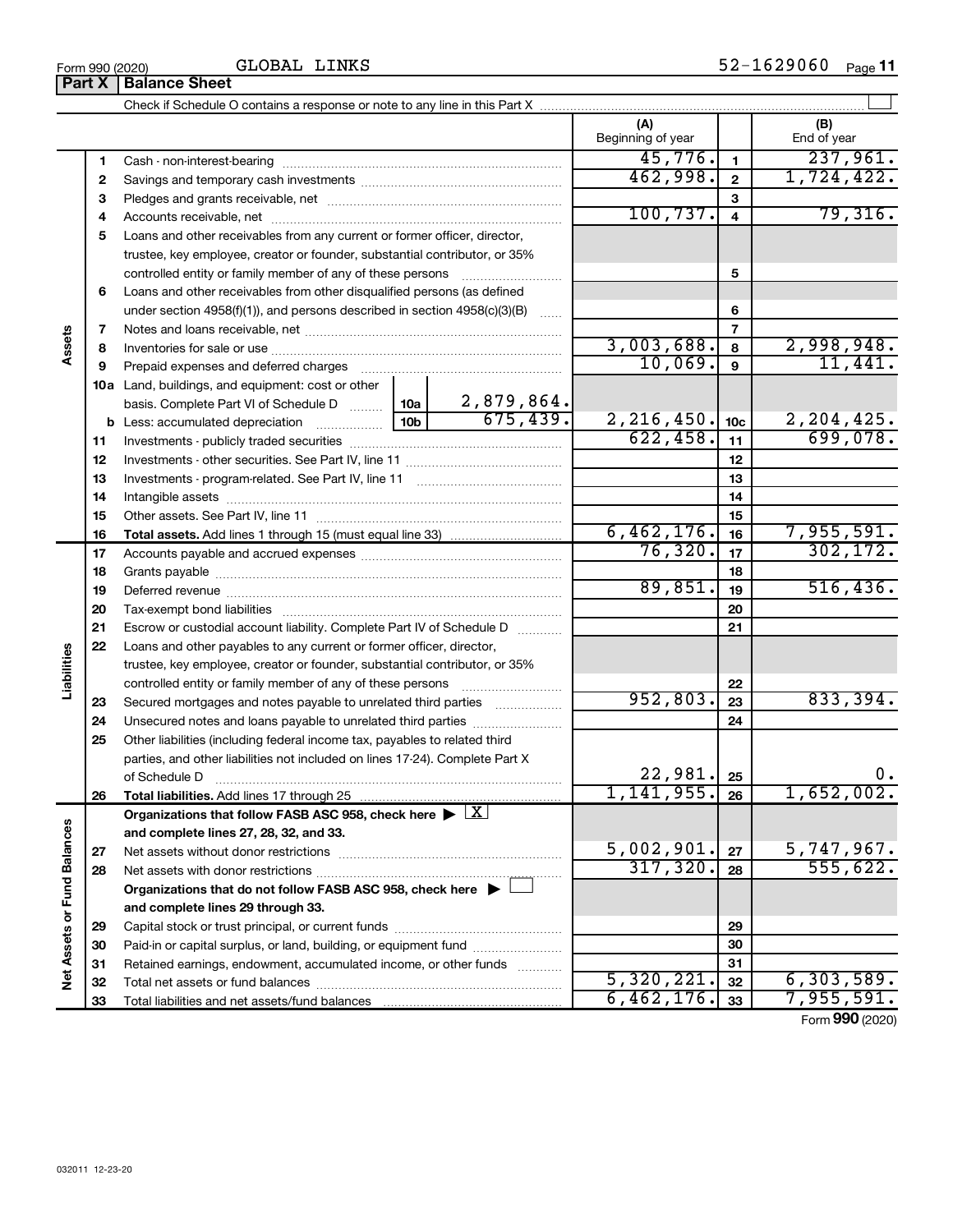|    | GLOBAL LINKS<br>Form 990 (2020)                                                                                                 | 52-1629060              |                |            | Page 12                 |
|----|---------------------------------------------------------------------------------------------------------------------------------|-------------------------|----------------|------------|-------------------------|
|    | Part XI<br><b>Reconciliation of Net Assets</b>                                                                                  |                         |                |            |                         |
|    |                                                                                                                                 |                         |                |            |                         |
|    |                                                                                                                                 |                         |                |            |                         |
| 1  |                                                                                                                                 | $\blacksquare$          | 7,495,951.     |            |                         |
| 2  |                                                                                                                                 | $\mathbf{2}$            | 6, 512, 583.   |            |                         |
| З  | Revenue less expenses. Subtract line 2 from line 1                                                                              | 3                       | 983, 368.      |            |                         |
| 4  |                                                                                                                                 | $\overline{\mathbf{4}}$ | 5,320,221.     |            |                         |
| 5  |                                                                                                                                 | 5                       |                |            |                         |
| 6  |                                                                                                                                 | 6                       |                |            |                         |
| 7  |                                                                                                                                 | $\overline{7}$          |                |            |                         |
| 8  | Prior period adjustments www.communication.communication.communication.com/                                                     | 8                       |                |            |                         |
| 9  | Other changes in net assets or fund balances (explain on Schedule O)                                                            | 9                       |                |            | $\mathbf{0}$ .          |
| 10 | Net assets or fund balances at end of year. Combine lines 3 through 9 (must equal Part X, line 32,                              |                         |                |            |                         |
|    |                                                                                                                                 | 10                      | 6,303,589.     |            |                         |
|    | <b>Part XII</b> Financial Statements and Reporting                                                                              |                         |                |            |                         |
|    |                                                                                                                                 |                         |                |            | $\overline{\mathbf{x}}$ |
|    |                                                                                                                                 |                         |                | <b>Yes</b> | <b>No</b>               |
| 1  | Accounting method used to prepare the Form 990: $\Box$ Cash $\Box X$ Accrual<br><b>Other</b>                                    |                         |                |            |                         |
|    | If the organization changed its method of accounting from a prior year or checked "Other," explain in Schedule O.               |                         |                |            |                         |
|    |                                                                                                                                 |                         | 2a             |            | х                       |
|    | If "Yes," check a box below to indicate whether the financial statements for the year were compiled or reviewed on a            |                         |                |            |                         |
|    | separate basis, consolidated basis, or both:                                                                                    |                         |                |            |                         |
|    | Separate basis<br>Both consolidated and separate basis<br>Consolidated basis                                                    |                         |                |            |                         |
|    |                                                                                                                                 |                         | 2 <sub>b</sub> | х          |                         |
|    | If "Yes," check a box below to indicate whether the financial statements for the year were audited on a separate basis,         |                         |                |            |                         |
|    | consolidated basis, or both:                                                                                                    |                         |                |            |                         |
|    | $ \mathbf{X} $ Separate basis<br><b>Consolidated basis</b><br>Both consolidated and separate basis                              |                         |                |            |                         |
|    | c If "Yes" to line 2a or 2b, does the organization have a committee that assumes responsibility for oversight of the audit,     |                         |                |            |                         |
|    |                                                                                                                                 |                         | 2c             | х          |                         |
|    | If the organization changed either its oversight process or selection process during the tax year, explain on Schedule O.       |                         |                |            |                         |
|    | 3a As a result of a federal award, was the organization required to undergo an audit or audits as set forth in the Single Audit |                         |                |            |                         |
|    |                                                                                                                                 |                         | За             |            | x                       |
|    | b If "Yes," did the organization undergo the required audit or audits? If the organization did not undergo the required audit   |                         |                |            |                         |
|    |                                                                                                                                 |                         | 3b             |            |                         |

Form (2020) **990**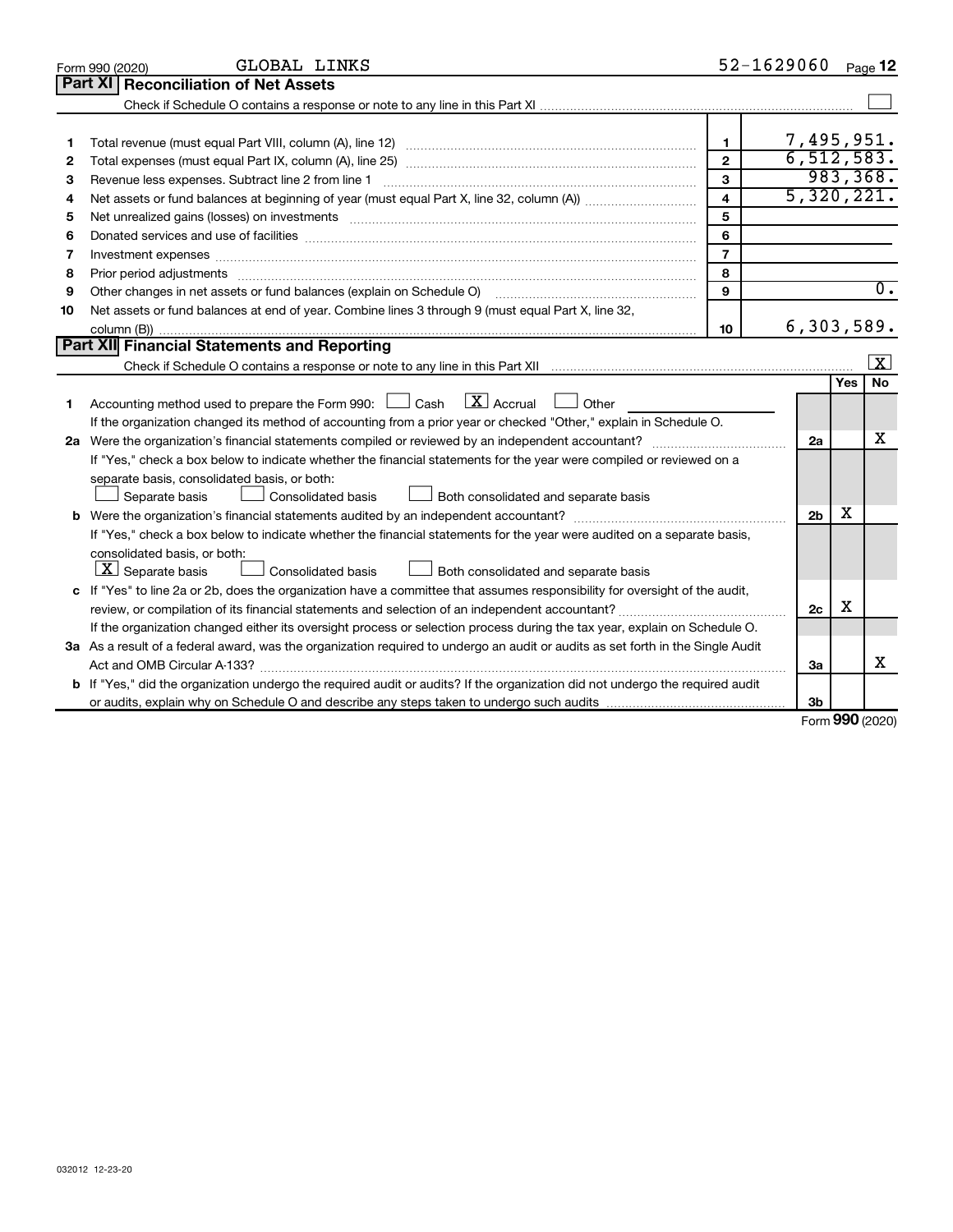|--|

Department of the Treasury Internal Revenue Service

| (Form 990 or 990-EZ) |  |  |  |  |
|----------------------|--|--|--|--|
|----------------------|--|--|--|--|

# Form 990 or 990-EZ) **Public Charity Status and Public Support**<br>
Complete if the organization is a section 501(c)(3) organization or a section<br> **2020**

**4947(a)(1) nonexempt charitable trust. | Attach to Form 990 or Form 990-EZ.** 

**| Go to www.irs.gov/Form990 for instructions and the latest information.**

| OMB No. 1545-0047                   |
|-------------------------------------|
| 2020                                |
| <b>Open to Public</b><br>Inspection |
| identification num                  |

|                 |                                                                                                                                   | Name of the organization                                                                                                                      |              |                            |                                    |                                 |                            |  | <b>Employer identification number</b> |
|-----------------|-----------------------------------------------------------------------------------------------------------------------------------|-----------------------------------------------------------------------------------------------------------------------------------------------|--------------|----------------------------|------------------------------------|---------------------------------|----------------------------|--|---------------------------------------|
|                 | <b>GLOBAL LINKS</b><br>Part I<br>Reason for Public Charity Status. (All organizations must complete this part.) See instructions. |                                                                                                                                               |              |                            |                                    |                                 |                            |  | 52-1629060                            |
|                 |                                                                                                                                   |                                                                                                                                               |              |                            |                                    |                                 |                            |  |                                       |
|                 |                                                                                                                                   | The organization is not a private foundation because it is: (For lines 1 through 12, check only one box.)                                     |              |                            |                                    |                                 |                            |  |                                       |
| 1               |                                                                                                                                   | A church, convention of churches, or association of churches described in section 170(b)(1)(A)(i).                                            |              |                            |                                    |                                 |                            |  |                                       |
| 2               |                                                                                                                                   | A school described in section 170(b)(1)(A)(ii). (Attach Schedule E (Form 990 or 990-EZ).)                                                     |              |                            |                                    |                                 |                            |  |                                       |
| 3               |                                                                                                                                   | A hospital or a cooperative hospital service organization described in section 170(b)(1)(A)(iii).                                             |              |                            |                                    |                                 |                            |  |                                       |
| 4               |                                                                                                                                   | A medical research organization operated in conjunction with a hospital described in section 170(b)(1)(A)(iii). Enter the hospital's name,    |              |                            |                                    |                                 |                            |  |                                       |
|                 |                                                                                                                                   | city, and state:                                                                                                                              |              |                            |                                    |                                 |                            |  |                                       |
| 5               |                                                                                                                                   | An organization operated for the benefit of a college or university owned or operated by a governmental unit described in                     |              |                            |                                    |                                 |                            |  |                                       |
|                 |                                                                                                                                   | section 170(b)(1)(A)(iv). (Complete Part II.)                                                                                                 |              |                            |                                    |                                 |                            |  |                                       |
| 6               |                                                                                                                                   | A federal, state, or local government or governmental unit described in section 170(b)(1)(A)(v).                                              |              |                            |                                    |                                 |                            |  |                                       |
| $\overline{7}$  |                                                                                                                                   | $X$ An organization that normally receives a substantial part of its support from a governmental unit or from the general public described in |              |                            |                                    |                                 |                            |  |                                       |
|                 |                                                                                                                                   | section 170(b)(1)(A)(vi). (Complete Part II.)                                                                                                 |              |                            |                                    |                                 |                            |  |                                       |
| 8               |                                                                                                                                   | A community trust described in section 170(b)(1)(A)(vi). (Complete Part II.)                                                                  |              |                            |                                    |                                 |                            |  |                                       |
| 9               |                                                                                                                                   | An agricultural research organization described in section 170(b)(1)(A)(ix) operated in conjunction with a land-grant college                 |              |                            |                                    |                                 |                            |  |                                       |
|                 |                                                                                                                                   | or university or a non-land-grant college of agriculture (see instructions). Enter the name, city, and state of the college or                |              |                            |                                    |                                 |                            |  |                                       |
|                 |                                                                                                                                   | university:                                                                                                                                   |              |                            |                                    |                                 |                            |  |                                       |
| 10              |                                                                                                                                   | An organization that normally receives (1) more than 33 1/3% of its support from contributions, membership fees, and gross receipts from      |              |                            |                                    |                                 |                            |  |                                       |
|                 |                                                                                                                                   | activities related to its exempt functions, subject to certain exceptions; and (2) no more than 33 1/3% of its support from gross investment  |              |                            |                                    |                                 |                            |  |                                       |
|                 |                                                                                                                                   | income and unrelated business taxable income (less section 511 tax) from businesses acquired by the organization after June 30, 1975.         |              |                            |                                    |                                 |                            |  |                                       |
|                 |                                                                                                                                   | See section 509(a)(2). (Complete Part III.)                                                                                                   |              |                            |                                    |                                 |                            |  |                                       |
| 11              |                                                                                                                                   | An organization organized and operated exclusively to test for public safety. See section 509(a)(4).                                          |              |                            |                                    |                                 |                            |  |                                       |
| 12 <sub>2</sub> |                                                                                                                                   | An organization organized and operated exclusively for the benefit of, to perform the functions of, or to carry out the purposes of one or    |              |                            |                                    |                                 |                            |  |                                       |
|                 |                                                                                                                                   | more publicly supported organizations described in section 509(a)(1) or section 509(a)(2). See section 509(a)(3). Check the box in            |              |                            |                                    |                                 |                            |  |                                       |
|                 |                                                                                                                                   | lines 12a through 12d that describes the type of supporting organization and complete lines 12e, 12f, and 12g.                                |              |                            |                                    |                                 |                            |  |                                       |
| a               |                                                                                                                                   | Type I. A supporting organization operated, supervised, or controlled by its supported organization(s), typically by giving                   |              |                            |                                    |                                 |                            |  |                                       |
|                 |                                                                                                                                   | the supported organization(s) the power to regularly appoint or elect a majority of the directors or trustees of the supporting               |              |                            |                                    |                                 |                            |  |                                       |
|                 |                                                                                                                                   | organization. You must complete Part IV, Sections A and B.                                                                                    |              |                            |                                    |                                 |                            |  |                                       |
| b               |                                                                                                                                   | Type II. A supporting organization supervised or controlled in connection with its supported organization(s), by having                       |              |                            |                                    |                                 |                            |  |                                       |
|                 |                                                                                                                                   | control or management of the supporting organization vested in the same persons that control or manage the supported                          |              |                            |                                    |                                 |                            |  |                                       |
|                 |                                                                                                                                   | organization(s). You must complete Part IV, Sections A and C.                                                                                 |              |                            |                                    |                                 |                            |  |                                       |
| с               |                                                                                                                                   | Type III functionally integrated. A supporting organization operated in connection with, and functionally integrated with,                    |              |                            |                                    |                                 |                            |  |                                       |
|                 |                                                                                                                                   | its supported organization(s) (see instructions). You must complete Part IV, Sections A, D, and E.                                            |              |                            |                                    |                                 |                            |  |                                       |
| d               | Type III non-functionally integrated. A supporting organization operated in connection with its supported organization(s)         |                                                                                                                                               |              |                            |                                    |                                 |                            |  |                                       |
|                 |                                                                                                                                   | that is not functionally integrated. The organization generally must satisfy a distribution requirement and an attentiveness                  |              |                            |                                    |                                 |                            |  |                                       |
|                 |                                                                                                                                   | requirement (see instructions). You must complete Part IV, Sections A and D, and Part V.                                                      |              |                            |                                    |                                 |                            |  |                                       |
|                 |                                                                                                                                   | Check this box if the organization received a written determination from the IRS that it is a Type I, Type II, Type III                       |              |                            |                                    |                                 |                            |  |                                       |
|                 |                                                                                                                                   | functionally integrated, or Type III non-functionally integrated supporting organization.                                                     |              |                            |                                    |                                 |                            |  |                                       |
|                 |                                                                                                                                   |                                                                                                                                               |              |                            |                                    |                                 |                            |  |                                       |
|                 |                                                                                                                                   | Provide the following information about the supported organization(s).<br>(i) Name of supported                                               | $(ii)$ $EIN$ | (iii) Type of organization |                                    | (iv) Is the organization listed | (v) Amount of monetary     |  | (vi) Amount of other                  |
|                 |                                                                                                                                   | organization                                                                                                                                  |              | (described on lines 1-10   | in your governing document?<br>Yes | No                              | support (see instructions) |  | support (see instructions)            |
|                 |                                                                                                                                   |                                                                                                                                               |              | above (see instructions))  |                                    |                                 |                            |  |                                       |
|                 |                                                                                                                                   |                                                                                                                                               |              |                            |                                    |                                 |                            |  |                                       |
|                 |                                                                                                                                   |                                                                                                                                               |              |                            |                                    |                                 |                            |  |                                       |
|                 |                                                                                                                                   |                                                                                                                                               |              |                            |                                    |                                 |                            |  |                                       |
|                 |                                                                                                                                   |                                                                                                                                               |              |                            |                                    |                                 |                            |  |                                       |
|                 |                                                                                                                                   |                                                                                                                                               |              |                            |                                    |                                 |                            |  |                                       |
|                 |                                                                                                                                   |                                                                                                                                               |              |                            |                                    |                                 |                            |  |                                       |
|                 |                                                                                                                                   |                                                                                                                                               |              |                            |                                    |                                 |                            |  |                                       |
|                 |                                                                                                                                   |                                                                                                                                               |              |                            |                                    |                                 |                            |  |                                       |
|                 |                                                                                                                                   |                                                                                                                                               |              |                            |                                    |                                 |                            |  |                                       |
| Total           |                                                                                                                                   |                                                                                                                                               |              |                            |                                    |                                 |                            |  |                                       |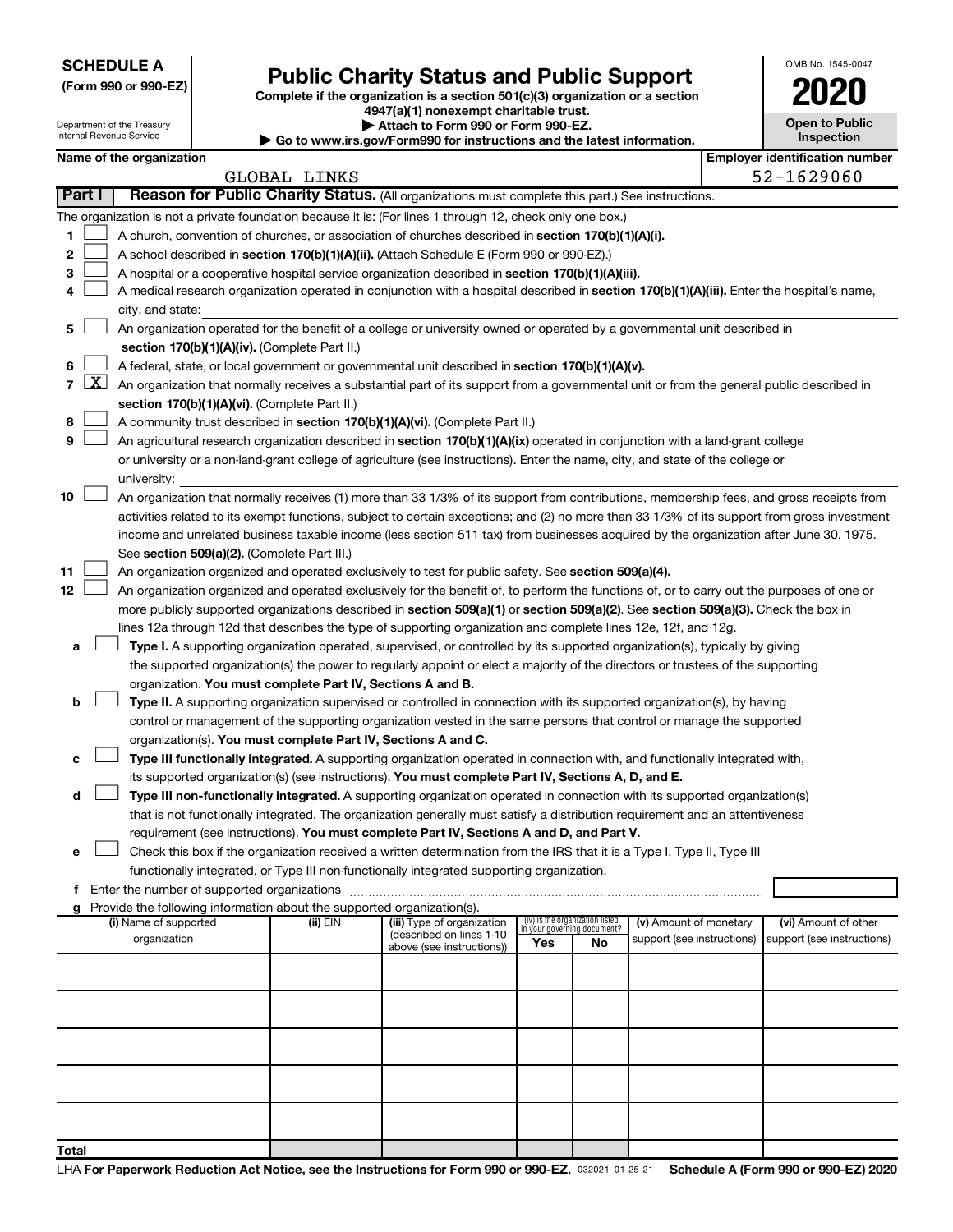#### Schedule A (Form 990 or 990-EZ) 2020  $GLOBAL$   $LINKS$   $52-1629060$   $Page$

**Part II Support Schedule for Organizations Described in Sections 170(b)(1)(A)(iv) and 170(b)(1)(A)(vi)**

(Complete only if you checked the box on line 5, 7, or 8 of Part I or if the organization failed to qualify under Part III. If the organization fails to qualify under the tests listed below, please complete Part III.)

| <b>Section A. Public Support</b>                                                                                                                                                                                                                                                                                                                                                                                 |          |          |            |            |          |                   |  |  |  |
|------------------------------------------------------------------------------------------------------------------------------------------------------------------------------------------------------------------------------------------------------------------------------------------------------------------------------------------------------------------------------------------------------------------|----------|----------|------------|------------|----------|-------------------|--|--|--|
| Calendar year (or fiscal year beginning in)                                                                                                                                                                                                                                                                                                                                                                      | (a) 2016 | (b) 2017 | $(c)$ 2018 | $(d)$ 2019 | (e) 2020 | (f) Total         |  |  |  |
| 1 Gifts, grants, contributions, and                                                                                                                                                                                                                                                                                                                                                                              |          |          |            |            |          |                   |  |  |  |
| membership fees received. (Do not                                                                                                                                                                                                                                                                                                                                                                                |          |          |            |            |          |                   |  |  |  |
| include any "unusual grants.")                                                                                                                                                                                                                                                                                                                                                                                   | 4334928. | 4742659. | 3869568.   | 5102576.   |          | 5133022.23182753. |  |  |  |
| 2 Tax revenues levied for the organ-                                                                                                                                                                                                                                                                                                                                                                             |          |          |            |            |          |                   |  |  |  |
| ization's benefit and either paid to                                                                                                                                                                                                                                                                                                                                                                             |          |          |            |            |          |                   |  |  |  |
| or expended on its behalf                                                                                                                                                                                                                                                                                                                                                                                        |          |          |            |            |          |                   |  |  |  |
| 3 The value of services or facilities                                                                                                                                                                                                                                                                                                                                                                            |          |          |            |            |          |                   |  |  |  |
| furnished by a governmental unit to                                                                                                                                                                                                                                                                                                                                                                              |          |          |            |            |          |                   |  |  |  |
| the organization without charge                                                                                                                                                                                                                                                                                                                                                                                  |          |          |            |            |          |                   |  |  |  |
| 4 Total. Add lines 1 through 3                                                                                                                                                                                                                                                                                                                                                                                   | 4334928. | 4742659. | 3869568.   | 5102576.   |          | 5133022.23182753. |  |  |  |
| 5 The portion of total contributions                                                                                                                                                                                                                                                                                                                                                                             |          |          |            |            |          |                   |  |  |  |
| by each person (other than a                                                                                                                                                                                                                                                                                                                                                                                     |          |          |            |            |          |                   |  |  |  |
| governmental unit or publicly                                                                                                                                                                                                                                                                                                                                                                                    |          |          |            |            |          |                   |  |  |  |
| supported organization) included                                                                                                                                                                                                                                                                                                                                                                                 |          |          |            |            |          |                   |  |  |  |
| on line 1 that exceeds 2% of the                                                                                                                                                                                                                                                                                                                                                                                 |          |          |            |            |          |                   |  |  |  |
| amount shown on line 11,                                                                                                                                                                                                                                                                                                                                                                                         |          |          |            |            |          |                   |  |  |  |
| column (f)                                                                                                                                                                                                                                                                                                                                                                                                       |          |          |            |            |          |                   |  |  |  |
| 6 Public support. Subtract line 5 from line 4.                                                                                                                                                                                                                                                                                                                                                                   |          |          |            |            |          | 23182753.         |  |  |  |
| <b>Section B. Total Support</b>                                                                                                                                                                                                                                                                                                                                                                                  |          |          |            |            |          |                   |  |  |  |
| Calendar year (or fiscal year beginning in)                                                                                                                                                                                                                                                                                                                                                                      | (a) 2016 | (b) 2017 | $(c)$ 2018 | $(d)$ 2019 | (e) 2020 | (f) Total         |  |  |  |
| 7 Amounts from line 4                                                                                                                                                                                                                                                                                                                                                                                            | 4334928. | 4742659. | 3869568.   | 5102576    |          | 5133022.23182753. |  |  |  |
| 8 Gross income from interest,                                                                                                                                                                                                                                                                                                                                                                                    |          |          |            |            |          |                   |  |  |  |
| dividends, payments received on                                                                                                                                                                                                                                                                                                                                                                                  |          |          |            |            |          |                   |  |  |  |
| securities loans, rents, royalties,                                                                                                                                                                                                                                                                                                                                                                              |          |          |            |            |          |                   |  |  |  |
| and income from similar sources                                                                                                                                                                                                                                                                                                                                                                                  | 23,661.  | 22,061.  | 18,257.    | 19,531.    | 24,317.  | 107,827.          |  |  |  |
| <b>9</b> Net income from unrelated business                                                                                                                                                                                                                                                                                                                                                                      |          |          |            |            |          |                   |  |  |  |
| activities, whether or not the                                                                                                                                                                                                                                                                                                                                                                                   |          |          |            |            |          |                   |  |  |  |
| business is regularly carried on                                                                                                                                                                                                                                                                                                                                                                                 |          |          |            |            |          |                   |  |  |  |
| 10 Other income. Do not include gain                                                                                                                                                                                                                                                                                                                                                                             |          |          |            |            |          |                   |  |  |  |
| or loss from the sale of capital                                                                                                                                                                                                                                                                                                                                                                                 |          |          |            |            |          |                   |  |  |  |
| assets (Explain in Part VI.)                                                                                                                                                                                                                                                                                                                                                                                     |          |          |            |            |          |                   |  |  |  |
| 11 Total support. Add lines 7 through 10                                                                                                                                                                                                                                                                                                                                                                         |          |          |            |            |          | 23290580.         |  |  |  |
| <b>12</b> Gross receipts from related activities, etc. (see instructions)                                                                                                                                                                                                                                                                                                                                        |          |          |            |            | 12       |                   |  |  |  |
| 13 First 5 years. If the Form 990 is for the organization's first, second, third, fourth, or fifth tax year as a section 501(c)(3)                                                                                                                                                                                                                                                                               |          |          |            |            |          |                   |  |  |  |
| organization, check this box and stop here [1, 1, 2008] The Construction of the state of the state of the state of the state of the state of the state of the state of the state of the state of the state of the state of the                                                                                                                                                                                   |          |          |            |            |          |                   |  |  |  |
| <b>Section C. Computation of Public Support Percentage</b>                                                                                                                                                                                                                                                                                                                                                       |          |          |            |            |          |                   |  |  |  |
|                                                                                                                                                                                                                                                                                                                                                                                                                  |          |          |            |            | 14       | 99.54<br>%        |  |  |  |
|                                                                                                                                                                                                                                                                                                                                                                                                                  |          |          |            |            | 15       | 99.47<br>%        |  |  |  |
|                                                                                                                                                                                                                                                                                                                                                                                                                  |          |          |            |            |          |                   |  |  |  |
| 16a 33 1/3% support test - 2020. If the organization did not check the box on line 13, and line 14 is 33 1/3% or more, check this box and<br>$\blacktriangleright$ $\mathbf{X}$<br>stop here. The organization qualifies as a publicly supported organization manufactured content and the organization manufactured and the state of the state of the state of the state of the state of the state of the state |          |          |            |            |          |                   |  |  |  |
| b 33 1/3% support test - 2019. If the organization did not check a box on line 13 or 16a, and line 15 is 33 1/3% or more, check this box                                                                                                                                                                                                                                                                         |          |          |            |            |          |                   |  |  |  |
|                                                                                                                                                                                                                                                                                                                                                                                                                  |          |          |            |            |          |                   |  |  |  |
|                                                                                                                                                                                                                                                                                                                                                                                                                  |          |          |            |            |          |                   |  |  |  |
| 17a 10% -facts-and-circumstances test - 2020. If the organization did not check a box on line 13, 16a, or 16b, and line 14 is 10% or more,<br>and if the organization meets the facts-and-circumstances test, check this box and stop here. Explain in Part VI how the organization                                                                                                                              |          |          |            |            |          |                   |  |  |  |
| meets the facts-and-circumstances test. The organization qualifies as a publicly supported organization                                                                                                                                                                                                                                                                                                          |          |          |            |            |          |                   |  |  |  |
| <b>b 10%</b> -facts-and-circumstances test - 2019. If the organization did not check a box on line 13, 16a, 16b, or 17a, and line 15 is 10% or                                                                                                                                                                                                                                                                   |          |          |            |            |          |                   |  |  |  |
|                                                                                                                                                                                                                                                                                                                                                                                                                  |          |          |            |            |          |                   |  |  |  |
| more, and if the organization meets the facts-and-circumstances test, check this box and stop here. Explain in Part VI how the                                                                                                                                                                                                                                                                                   |          |          |            |            |          |                   |  |  |  |
| organization meets the facts-and-circumstances test. The organization qualifies as a publicly supported organization                                                                                                                                                                                                                                                                                             |          |          |            |            |          |                   |  |  |  |
| 18 Private foundation. If the organization did not check a box on line 13, 16a, 16b, 17a, or 17b, check this box and see instructions                                                                                                                                                                                                                                                                            |          |          |            |            |          |                   |  |  |  |

**Schedule A (Form 990 or 990-EZ) 2020**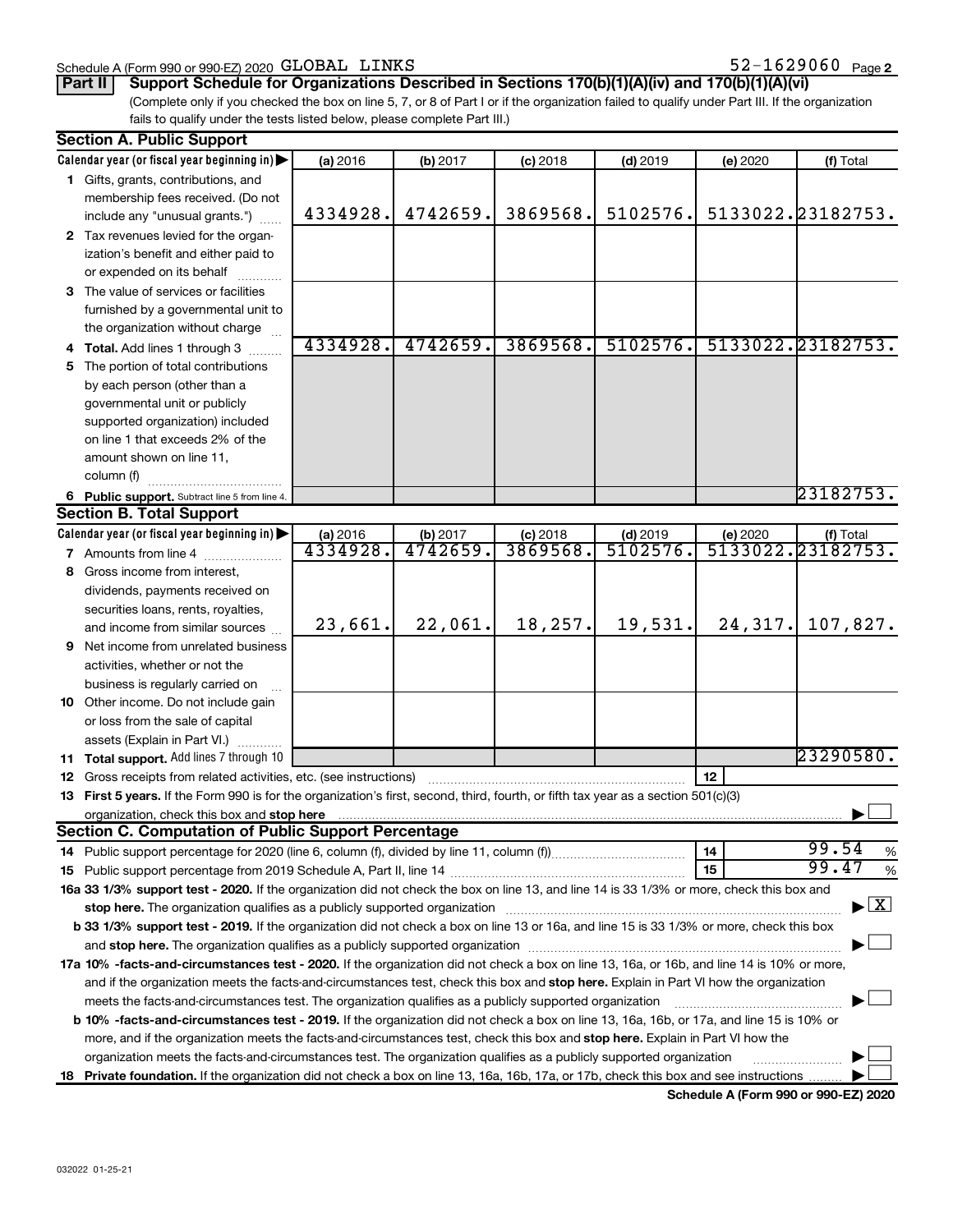#### Schedule A (Form 990 or 990-EZ) 2020  $GLOBAL$   $LINKS$   $52-1629060$   $Page$

## **Part III Support Schedule for Organizations Described in Section 509(a)(2)**

(Complete only if you checked the box on line 10 of Part I or if the organization failed to qualify under Part II. If the organization fails to qualify under the tests listed below, please complete Part II.)

| <b>Section A. Public Support</b>                                                                                                                 |          |          |            |            |          |           |
|--------------------------------------------------------------------------------------------------------------------------------------------------|----------|----------|------------|------------|----------|-----------|
| Calendar year (or fiscal year beginning in)                                                                                                      | (a) 2016 | (b) 2017 | $(c)$ 2018 | $(d)$ 2019 | (e) 2020 | (f) Total |
| 1 Gifts, grants, contributions, and                                                                                                              |          |          |            |            |          |           |
| membership fees received. (Do not                                                                                                                |          |          |            |            |          |           |
| include any "unusual grants.")                                                                                                                   |          |          |            |            |          |           |
| 2 Gross receipts from admissions,                                                                                                                |          |          |            |            |          |           |
| merchandise sold or services per-                                                                                                                |          |          |            |            |          |           |
| formed, or facilities furnished in                                                                                                               |          |          |            |            |          |           |
| any activity that is related to the<br>organization's tax-exempt purpose                                                                         |          |          |            |            |          |           |
| 3 Gross receipts from activities that                                                                                                            |          |          |            |            |          |           |
| are not an unrelated trade or bus-                                                                                                               |          |          |            |            |          |           |
| iness under section 513                                                                                                                          |          |          |            |            |          |           |
|                                                                                                                                                  |          |          |            |            |          |           |
| 4 Tax revenues levied for the organ-                                                                                                             |          |          |            |            |          |           |
| ization's benefit and either paid to                                                                                                             |          |          |            |            |          |           |
| or expended on its behalf                                                                                                                        |          |          |            |            |          |           |
| 5 The value of services or facilities                                                                                                            |          |          |            |            |          |           |
| furnished by a governmental unit to                                                                                                              |          |          |            |            |          |           |
| the organization without charge                                                                                                                  |          |          |            |            |          |           |
| <b>6 Total.</b> Add lines 1 through 5                                                                                                            |          |          |            |            |          |           |
| 7a Amounts included on lines 1, 2, and                                                                                                           |          |          |            |            |          |           |
| 3 received from disqualified persons                                                                                                             |          |          |            |            |          |           |
| <b>b</b> Amounts included on lines 2 and 3 received                                                                                              |          |          |            |            |          |           |
| from other than disqualified persons that<br>exceed the greater of \$5,000 or 1% of the                                                          |          |          |            |            |          |           |
| amount on line 13 for the year                                                                                                                   |          |          |            |            |          |           |
| c Add lines 7a and 7b                                                                                                                            |          |          |            |            |          |           |
| 8 Public support. (Subtract line 7c from line 6.)                                                                                                |          |          |            |            |          |           |
| <b>Section B. Total Support</b>                                                                                                                  |          |          |            |            |          |           |
| Calendar year (or fiscal year beginning in)                                                                                                      | (a) 2016 | (b) 2017 | (c) 2018   | $(d)$ 2019 | (e) 2020 | (f) Total |
| 9 Amounts from line 6                                                                                                                            |          |          |            |            |          |           |
| <b>10a</b> Gross income from interest,                                                                                                           |          |          |            |            |          |           |
| dividends, payments received on                                                                                                                  |          |          |            |            |          |           |
| securities loans, rents, royalties,<br>and income from similar sources                                                                           |          |          |            |            |          |           |
| <b>b</b> Unrelated business taxable income                                                                                                       |          |          |            |            |          |           |
| (less section 511 taxes) from businesses                                                                                                         |          |          |            |            |          |           |
| acquired after June 30, 1975<br>$\frac{1}{2}$                                                                                                    |          |          |            |            |          |           |
| c Add lines 10a and 10b                                                                                                                          |          |          |            |            |          |           |
| 11 Net income from unrelated business                                                                                                            |          |          |            |            |          |           |
| activities not included in line 10b.                                                                                                             |          |          |            |            |          |           |
| whether or not the business is                                                                                                                   |          |          |            |            |          |           |
| regularly carried on<br><b>12</b> Other income. Do not include gain                                                                              |          |          |            |            |          |           |
| or loss from the sale of capital                                                                                                                 |          |          |            |            |          |           |
| assets (Explain in Part VI.)                                                                                                                     |          |          |            |            |          |           |
| <b>13</b> Total support. (Add lines 9, 10c, 11, and 12.)                                                                                         |          |          |            |            |          |           |
| 14 First 5 years. If the Form 990 is for the organization's first, second, third, fourth, or fifth tax year as a section 501(c)(3) organization, |          |          |            |            |          |           |
| Section C. Computation of Public Support Percentage                                                                                              |          |          |            |            |          |           |
|                                                                                                                                                  |          |          |            |            |          |           |
|                                                                                                                                                  |          |          |            |            | 15       | %         |
| 16 Public support percentage from 2019 Schedule A, Part III, line 15                                                                             |          |          |            |            | 16       | %         |
| Section D. Computation of Investment Income Percentage                                                                                           |          |          |            |            |          |           |
| 17 Investment income percentage for 2020 (line 10c, column (f), divided by line 13, column (f) <i>manumention</i>                                |          |          |            |            | 17       | %         |
| 18 Investment income percentage from 2019 Schedule A, Part III, line 17                                                                          |          |          |            |            | 18       | %         |
| 19a 33 1/3% support tests - 2020. If the organization did not check the box on line 14, and line 15 is more than 33 1/3%, and line 17 is not     |          |          |            |            |          |           |
| more than 33 1/3%, check this box and stop here. The organization qualifies as a publicly supported organization                                 |          |          |            |            |          |           |
| b 33 1/3% support tests - 2019. If the organization did not check a box on line 14 or line 19a, and line 16 is more than 33 1/3%, and            |          |          |            |            |          |           |
| line 18 is not more than 33 1/3%, check this box and stop here. The organization qualifies as a publicly supported organization                  |          |          |            |            |          |           |
|                                                                                                                                                  |          |          |            |            |          |           |

**Schedule A (Form 990 or 990-EZ) 2020**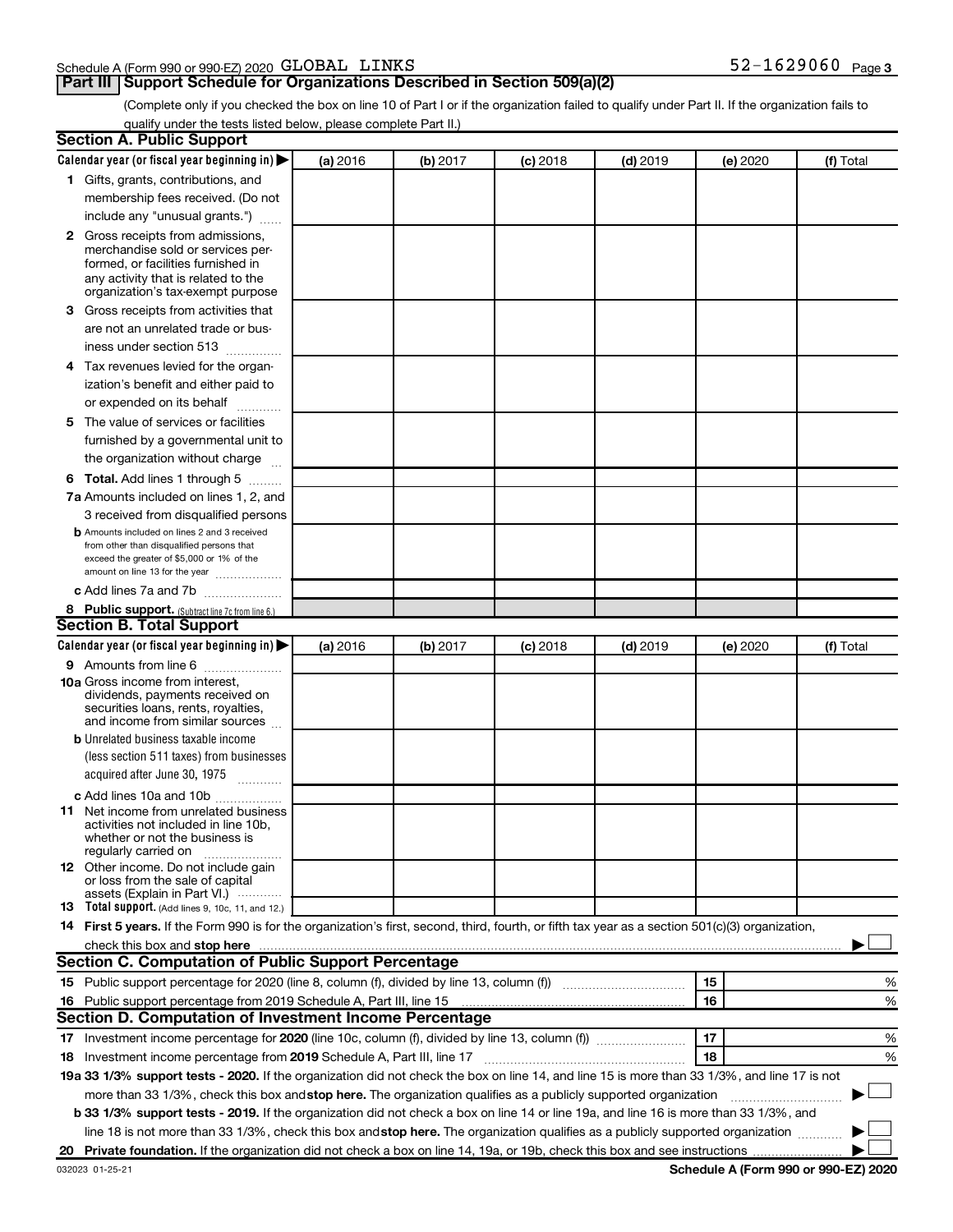## **Part IV Supporting Organizations**

(Complete only if you checked a box in line 12 on Part I. If you checked box 12a, Part I, complete Sections A and B. If you checked box 12b, Part I, complete Sections A and C. If you checked box 12c, Part I, complete Sections A, D, and E. If you checked box 12d, Part I, complete Sections A and D, and complete Part V.)

## **Section A. All Supporting Organizations**

- **1** Are all of the organization's supported organizations listed by name in the organization's governing documents? If "No," describe in Part VI how the supported organizations are designated. If designated by *class or purpose, describe the designation. If historic and continuing relationship, explain.*
- **2** Did the organization have any supported organization that does not have an IRS determination of status under section 509(a)(1) or (2)? If "Yes," explain in Part **VI** how the organization determined that the supported *organization was described in section 509(a)(1) or (2).*
- **3a** Did the organization have a supported organization described in section 501(c)(4), (5), or (6)? If "Yes," answer *lines 3b and 3c below.*
- **b** Did the organization confirm that each supported organization qualified under section 501(c)(4), (5), or (6) and satisfied the public support tests under section 509(a)(2)? If "Yes," describe in Part VI when and how the *organization made the determination.*
- **c** Did the organization ensure that all support to such organizations was used exclusively for section 170(c)(2)(B) purposes? If "Yes," explain in Part VI what controls the organization put in place to ensure such use.
- **4 a** *If* Was any supported organization not organized in the United States ("foreign supported organization")? *"Yes," and if you checked box 12a or 12b in Part I, answer lines 4b and 4c below.*
- **b** Did the organization have ultimate control and discretion in deciding whether to make grants to the foreign supported organization? If "Yes," describe in Part VI how the organization had such control and discretion *despite being controlled or supervised by or in connection with its supported organizations.*
- **c** Did the organization support any foreign supported organization that does not have an IRS determination under sections 501(c)(3) and 509(a)(1) or (2)? If "Yes," explain in Part VI what controls the organization used *to ensure that all support to the foreign supported organization was used exclusively for section 170(c)(2)(B) purposes.*
- **5a** Did the organization add, substitute, or remove any supported organizations during the tax year? If "Yes," answer lines 5b and 5c below (if applicable). Also, provide detail in **Part VI,** including (i) the names and EIN *numbers of the supported organizations added, substituted, or removed; (ii) the reasons for each such action; (iii) the authority under the organization's organizing document authorizing such action; and (iv) how the action was accomplished (such as by amendment to the organizing document).*
- **b** Type I or Type II only. Was any added or substituted supported organization part of a class already designated in the organization's organizing document?
- **c Substitutions only.**  Was the substitution the result of an event beyond the organization's control?
- **6** Did the organization provide support (whether in the form of grants or the provision of services or facilities) to **Part VI.** support or benefit one or more of the filing organization's supported organizations? If "Yes," provide detail in anyone other than (i) its supported organizations, (ii) individuals that are part of the charitable class benefited by one or more of its supported organizations, or (iii) other supporting organizations that also
- **7** Did the organization provide a grant, loan, compensation, or other similar payment to a substantial contributor regard to a substantial contributor? If "Yes," complete Part I of Schedule L (Form 990 or 990-EZ). (as defined in section 4958(c)(3)(C)), a family member of a substantial contributor, or a 35% controlled entity with
- **8** Did the organization make a loan to a disqualified person (as defined in section 4958) not described in line 7? *If "Yes," complete Part I of Schedule L (Form 990 or 990-EZ).*
- **9 a** Was the organization controlled directly or indirectly at any time during the tax year by one or more in section 509(a)(1) or (2))? If "Yes," provide detail in **Part VI.** disqualified persons, as defined in section 4946 (other than foundation managers and organizations described
- **b** Did one or more disqualified persons (as defined in line 9a) hold a controlling interest in any entity in which the supporting organization had an interest? If "Yes," provide detail in Part VI.
- **c** Did a disqualified person (as defined in line 9a) have an ownership interest in, or derive any personal benefit from, assets in which the supporting organization also had an interest? If "Yes," provide detail in Part VI.
- **10 a** Was the organization subject to the excess business holdings rules of section 4943 because of section supporting organizations)? If "Yes," answer line 10b below. 4943(f) (regarding certain Type II supporting organizations, and all Type III non-functionally integrated
	- **b** Did the organization have any excess business holdings in the tax year? (Use Schedule C, Form 4720, to *determine whether the organization had excess business holdings.)*

**Yes No 1 2 3a 3b 3c 4a 4b 4c 5a 5b 5c 6 7 8 9a 9b 9c 10a 10b**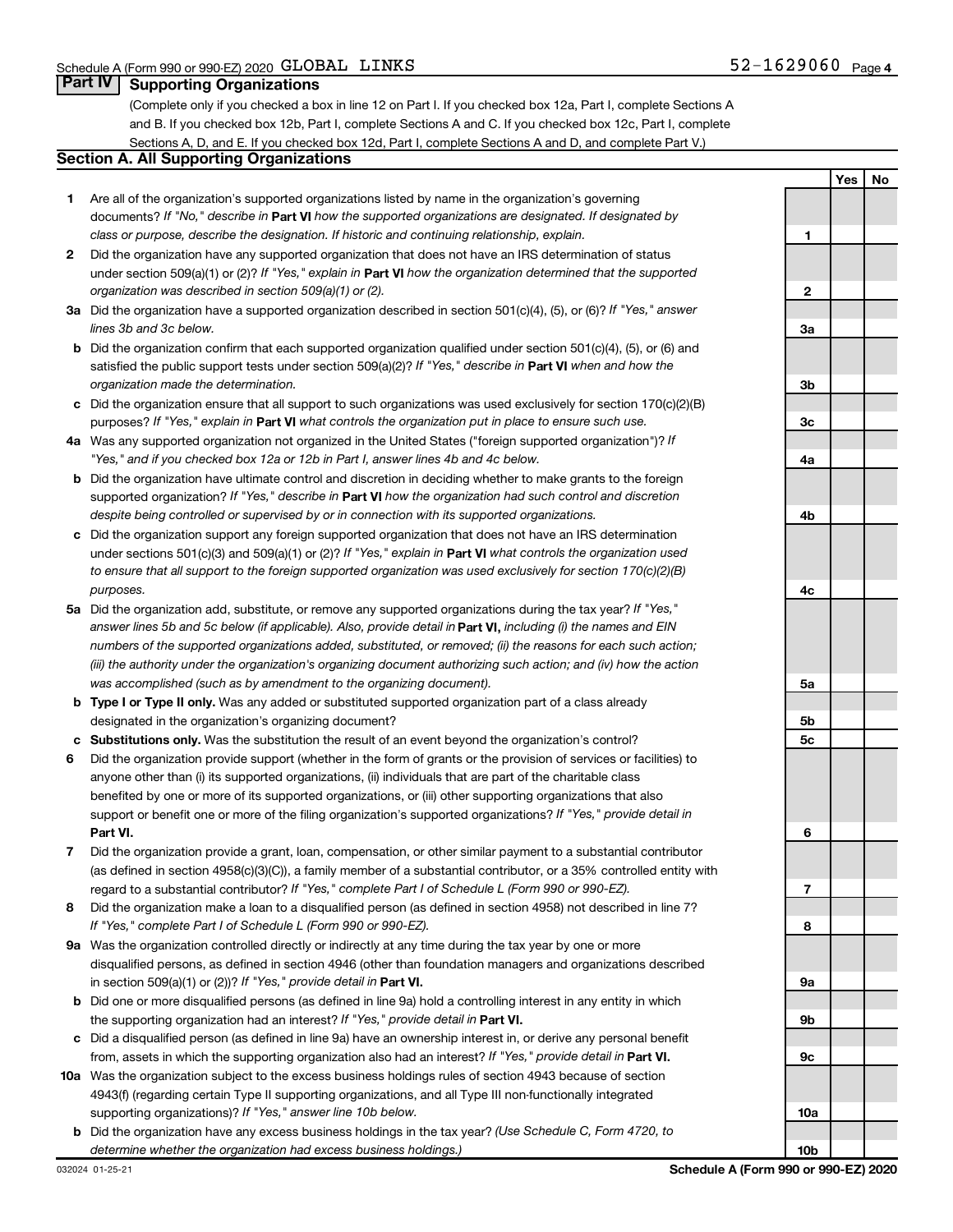|              | $\epsilon$ continued $\epsilon$ of $\epsilon$ and $\epsilon$ and $\epsilon$ and $\epsilon$ and $\epsilon$ and $\epsilon$ and $\epsilon$ and $\epsilon$ and $\epsilon$ and $\epsilon$ and $\epsilon$ and $\epsilon$ and $\epsilon$ and $\epsilon$ and $\epsilon$ and $\epsilon$ and $\epsilon$ and $\epsilon$ and $\epsilon$ and $\epsilon$ and $\epsilon$ and $\epsilon$ and                                                                                                                                                                                                                                                                                                                                                                                             |                 |     |    |
|--------------|--------------------------------------------------------------------------------------------------------------------------------------------------------------------------------------------------------------------------------------------------------------------------------------------------------------------------------------------------------------------------------------------------------------------------------------------------------------------------------------------------------------------------------------------------------------------------------------------------------------------------------------------------------------------------------------------------------------------------------------------------------------------------|-----------------|-----|----|
|              |                                                                                                                                                                                                                                                                                                                                                                                                                                                                                                                                                                                                                                                                                                                                                                          |                 | Yes | No |
| 11           | Has the organization accepted a gift or contribution from any of the following persons?                                                                                                                                                                                                                                                                                                                                                                                                                                                                                                                                                                                                                                                                                  |                 |     |    |
|              | a A person who directly or indirectly controls, either alone or together with persons described in lines 11b and                                                                                                                                                                                                                                                                                                                                                                                                                                                                                                                                                                                                                                                         |                 |     |    |
|              | 11c below, the governing body of a supported organization?                                                                                                                                                                                                                                                                                                                                                                                                                                                                                                                                                                                                                                                                                                               | 11a             |     |    |
|              | <b>b</b> A family member of a person described in line 11a above?                                                                                                                                                                                                                                                                                                                                                                                                                                                                                                                                                                                                                                                                                                        | 11 <sub>b</sub> |     |    |
|              | c A 35% controlled entity of a person described in line 11a or 11b above? If "Yes" to line 11a, 11b, or 11c, provide                                                                                                                                                                                                                                                                                                                                                                                                                                                                                                                                                                                                                                                     |                 |     |    |
|              | detail in Part VI.                                                                                                                                                                                                                                                                                                                                                                                                                                                                                                                                                                                                                                                                                                                                                       | 11c             |     |    |
|              | <b>Section B. Type I Supporting Organizations</b>                                                                                                                                                                                                                                                                                                                                                                                                                                                                                                                                                                                                                                                                                                                        |                 |     |    |
|              |                                                                                                                                                                                                                                                                                                                                                                                                                                                                                                                                                                                                                                                                                                                                                                          |                 | Yes | No |
| 1.           | Did the governing body, members of the governing body, officers acting in their official capacity, or membership of one or<br>more supported organizations have the power to regularly appoint or elect at least a majority of the organization's officers,<br>directors, or trustees at all times during the tax year? If "No," describe in Part VI how the supported organization(s)<br>effectively operated, supervised, or controlled the organization's activities. If the organization had more than one supported<br>organization, describe how the powers to appoint and/or remove officers, directors, or trustees were allocated among the<br>supported organizations and what conditions or restrictions, if any, applied to such powers during the tax year. | 1               |     |    |
|              | 2 Did the organization operate for the benefit of any supported organization other than the supported                                                                                                                                                                                                                                                                                                                                                                                                                                                                                                                                                                                                                                                                    |                 |     |    |
|              | organization(s) that operated, supervised, or controlled the supporting organization? If "Yes," explain in                                                                                                                                                                                                                                                                                                                                                                                                                                                                                                                                                                                                                                                               |                 |     |    |
|              | Part VI how providing such benefit carried out the purposes of the supported organization(s) that operated,                                                                                                                                                                                                                                                                                                                                                                                                                                                                                                                                                                                                                                                              |                 |     |    |
|              | supervised, or controlled the supporting organization.                                                                                                                                                                                                                                                                                                                                                                                                                                                                                                                                                                                                                                                                                                                   | 2               |     |    |
|              | <b>Section C. Type II Supporting Organizations</b>                                                                                                                                                                                                                                                                                                                                                                                                                                                                                                                                                                                                                                                                                                                       |                 |     |    |
|              |                                                                                                                                                                                                                                                                                                                                                                                                                                                                                                                                                                                                                                                                                                                                                                          |                 | Yes | No |
| 1.           | Were a majority of the organization's directors or trustees during the tax year also a majority of the directors                                                                                                                                                                                                                                                                                                                                                                                                                                                                                                                                                                                                                                                         |                 |     |    |
|              | or trustees of each of the organization's supported organization(s)? If "No," describe in Part VI how control                                                                                                                                                                                                                                                                                                                                                                                                                                                                                                                                                                                                                                                            |                 |     |    |
|              | or management of the supporting organization was vested in the same persons that controlled or managed                                                                                                                                                                                                                                                                                                                                                                                                                                                                                                                                                                                                                                                                   |                 |     |    |
|              | the supported organization(s).                                                                                                                                                                                                                                                                                                                                                                                                                                                                                                                                                                                                                                                                                                                                           | 1               |     |    |
|              | <b>Section D. All Type III Supporting Organizations</b>                                                                                                                                                                                                                                                                                                                                                                                                                                                                                                                                                                                                                                                                                                                  |                 |     |    |
|              |                                                                                                                                                                                                                                                                                                                                                                                                                                                                                                                                                                                                                                                                                                                                                                          |                 | Yes | No |
| 1.           | Did the organization provide to each of its supported organizations, by the last day of the fifth month of the                                                                                                                                                                                                                                                                                                                                                                                                                                                                                                                                                                                                                                                           |                 |     |    |
|              | organization's tax year, (i) a written notice describing the type and amount of support provided during the prior tax                                                                                                                                                                                                                                                                                                                                                                                                                                                                                                                                                                                                                                                    |                 |     |    |
|              | year, (ii) a copy of the Form 990 that was most recently filed as of the date of notification, and (iii) copies of the                                                                                                                                                                                                                                                                                                                                                                                                                                                                                                                                                                                                                                                   |                 |     |    |
|              | organization's governing documents in effect on the date of notification, to the extent not previously provided?                                                                                                                                                                                                                                                                                                                                                                                                                                                                                                                                                                                                                                                         | 1               |     |    |
| $\mathbf{2}$ | Were any of the organization's officers, directors, or trustees either (i) appointed or elected by the supported                                                                                                                                                                                                                                                                                                                                                                                                                                                                                                                                                                                                                                                         |                 |     |    |
|              | organization(s) or (ii) serving on the governing body of a supported organization? If "No," explain in Part VI how                                                                                                                                                                                                                                                                                                                                                                                                                                                                                                                                                                                                                                                       |                 |     |    |
|              | the organization maintained a close and continuous working relationship with the supported organization(s).                                                                                                                                                                                                                                                                                                                                                                                                                                                                                                                                                                                                                                                              | 2               |     |    |
| 3            | By reason of the relationship described in line 2, above, did the organization's supported organizations have a                                                                                                                                                                                                                                                                                                                                                                                                                                                                                                                                                                                                                                                          |                 |     |    |
|              | significant voice in the organization's investment policies and in directing the use of the organization's                                                                                                                                                                                                                                                                                                                                                                                                                                                                                                                                                                                                                                                               |                 |     |    |
|              | income or assets at all times during the tax year? If "Yes," describe in Part VI the role the organization's                                                                                                                                                                                                                                                                                                                                                                                                                                                                                                                                                                                                                                                             |                 |     |    |
|              | supported organizations played in this regard.<br>Section E. Type III Functionally Integrated Supporting Organizations                                                                                                                                                                                                                                                                                                                                                                                                                                                                                                                                                                                                                                                   | 3               |     |    |
|              |                                                                                                                                                                                                                                                                                                                                                                                                                                                                                                                                                                                                                                                                                                                                                                          |                 |     |    |
| 1            | Check the box next to the method that the organization used to satisfy the Integral Part Test during the yealsee instructions).                                                                                                                                                                                                                                                                                                                                                                                                                                                                                                                                                                                                                                          |                 |     |    |
| a            | The organization satisfied the Activities Test. Complete line 2 below.<br>The organization is the parent of each of its supported organizations. Complete line 3 below.                                                                                                                                                                                                                                                                                                                                                                                                                                                                                                                                                                                                  |                 |     |    |
| b<br>c       | The organization supported a governmental entity. Describe in Part VI how you supported a governmental entity (see instructions).                                                                                                                                                                                                                                                                                                                                                                                                                                                                                                                                                                                                                                        |                 |     |    |
| 2            | Activities Test. Answer lines 2a and 2b below.                                                                                                                                                                                                                                                                                                                                                                                                                                                                                                                                                                                                                                                                                                                           |                 | Yes | No |
| a            | Did substantially all of the organization's activities during the tax year directly further the exempt purposes of                                                                                                                                                                                                                                                                                                                                                                                                                                                                                                                                                                                                                                                       |                 |     |    |
|              | the supported organization(s) to which the organization was responsive? If "Yes," then in Part VI identify                                                                                                                                                                                                                                                                                                                                                                                                                                                                                                                                                                                                                                                               |                 |     |    |
|              | those supported organizations and explain how these activities directly furthered their exempt purposes,                                                                                                                                                                                                                                                                                                                                                                                                                                                                                                                                                                                                                                                                 |                 |     |    |
|              | how the organization was responsive to those supported organizations, and how the organization determined                                                                                                                                                                                                                                                                                                                                                                                                                                                                                                                                                                                                                                                                |                 |     |    |
|              | that these activities constituted substantially all of its activities.                                                                                                                                                                                                                                                                                                                                                                                                                                                                                                                                                                                                                                                                                                   | 2a              |     |    |
| b            | Did the activities described in line 2a, above, constitute activities that, but for the organization's involvement,                                                                                                                                                                                                                                                                                                                                                                                                                                                                                                                                                                                                                                                      |                 |     |    |
|              | one or more of the organization's supported organization(s) would have been engaged in? If "Yes," explain in                                                                                                                                                                                                                                                                                                                                                                                                                                                                                                                                                                                                                                                             |                 |     |    |
|              | Part VI the reasons for the organization's position that its supported organization(s) would have engaged in                                                                                                                                                                                                                                                                                                                                                                                                                                                                                                                                                                                                                                                             |                 |     |    |
|              | these activities but for the organization's involvement.                                                                                                                                                                                                                                                                                                                                                                                                                                                                                                                                                                                                                                                                                                                 | 2b              |     |    |
| 3            | Parent of Supported Organizations. Answer lines 3a and 3b below.                                                                                                                                                                                                                                                                                                                                                                                                                                                                                                                                                                                                                                                                                                         |                 |     |    |
| а            | Did the organization have the power to regularly appoint or elect a majority of the officers, directors, or                                                                                                                                                                                                                                                                                                                                                                                                                                                                                                                                                                                                                                                              |                 |     |    |
|              | trustees of each of the supported organizations? If "Yes" or "No" provide details in Part VI.                                                                                                                                                                                                                                                                                                                                                                                                                                                                                                                                                                                                                                                                            | 3a              |     |    |
| b            | Did the organization exercise a substantial degree of direction over the policies, programs, and activities of each                                                                                                                                                                                                                                                                                                                                                                                                                                                                                                                                                                                                                                                      |                 |     |    |
|              | of its supported organizations? If "Yes," describe in Part VI the role played by the organization in this regard.                                                                                                                                                                                                                                                                                                                                                                                                                                                                                                                                                                                                                                                        | 3 <sub>b</sub>  |     |    |

**Schedule A (Form 990 or 990-EZ) 2020**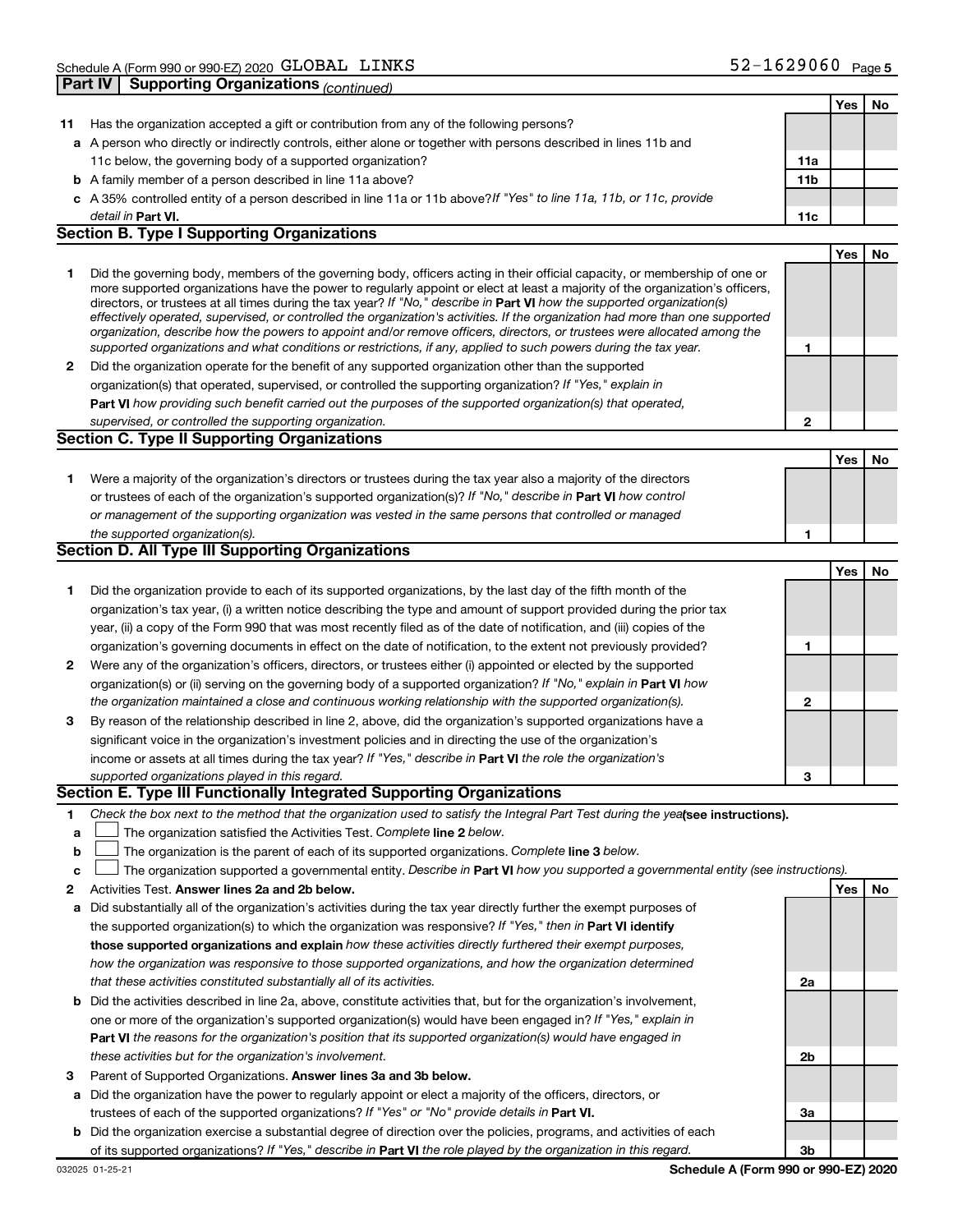Schedule A (Form 990 or 990-EZ) 2020  $GLOBAL$   $LINKS$   $52-1629060$   $Page$ 

1 **Letter See instructions.** Check here if the organization satisfied the Integral Part Test as a qualifying trust on Nov. 20, 1970 (*explain in* Part **VI**). See instructions. All other Type III non-functionally integrated supporting organizations must complete Sections A through E.

**Part V Type III Non-Functionally Integrated 509(a)(3) Supporting Organizations** 

| Section A - Adjusted Net Income |                                                                             | (A) Prior Year | (B) Current Year<br>(optional) |                                |
|---------------------------------|-----------------------------------------------------------------------------|----------------|--------------------------------|--------------------------------|
| 1                               | Net short-term capital gain                                                 | 1              |                                |                                |
| 2                               | Recoveries of prior-year distributions                                      | $\overline{2}$ |                                |                                |
| 3                               | Other gross income (see instructions)                                       | 3              |                                |                                |
| 4                               | Add lines 1 through 3.                                                      | 4              |                                |                                |
| 5                               | Depreciation and depletion                                                  | 5              |                                |                                |
| 6                               | Portion of operating expenses paid or incurred for production or            |                |                                |                                |
|                                 | collection of gross income or for management, conservation, or              |                |                                |                                |
|                                 | maintenance of property held for production of income (see instructions)    | 6              |                                |                                |
| 7                               | Other expenses (see instructions)                                           | $\overline{7}$ |                                |                                |
| 8                               | Adjusted Net Income (subtract lines 5, 6, and 7 from line 4)                | 8              |                                |                                |
|                                 | <b>Section B - Minimum Asset Amount</b>                                     |                | (A) Prior Year                 | (B) Current Year<br>(optional) |
| 1.                              | Aggregate fair market value of all non-exempt-use assets (see               |                |                                |                                |
|                                 | instructions for short tax year or assets held for part of year):           |                |                                |                                |
|                                 | <b>a</b> Average monthly value of securities                                | 1a             |                                |                                |
|                                 | <b>b</b> Average monthly cash balances                                      | 1 <sub>b</sub> |                                |                                |
|                                 | c Fair market value of other non-exempt-use assets                          | 1c             |                                |                                |
|                                 | d Total (add lines 1a, 1b, and 1c)                                          | 1d             |                                |                                |
|                                 | e Discount claimed for blockage or other factors                            |                |                                |                                |
|                                 | (explain in detail in Part VI):                                             |                |                                |                                |
| 2                               | Acquisition indebtedness applicable to non-exempt-use assets                | $\mathbf{2}$   |                                |                                |
| 3                               | Subtract line 2 from line 1d.                                               | 3              |                                |                                |
| 4                               | Cash deemed held for exempt use. Enter 0.015 of line 3 (for greater amount, |                |                                |                                |
|                                 | see instructions).                                                          | 4              |                                |                                |
| 5                               | Net value of non-exempt-use assets (subtract line 4 from line 3)            | 5              |                                |                                |
| 6                               | Multiply line 5 by 0.035.                                                   | 6              |                                |                                |
| 7                               | Recoveries of prior-year distributions                                      | $\overline{7}$ |                                |                                |
| 8                               | Minimum Asset Amount (add line 7 to line 6)                                 | 8              |                                |                                |
|                                 | <b>Section C - Distributable Amount</b>                                     |                |                                | <b>Current Year</b>            |
| 1                               | Adjusted net income for prior year (from Section A, line 8, column A)       | 1              |                                |                                |
| 2                               | Enter 0.85 of line 1.                                                       | $\mathbf{2}$   |                                |                                |
| З                               | Minimum asset amount for prior year (from Section B, line 8, column A)      | 3              |                                |                                |
| 4                               | Enter greater of line 2 or line 3.                                          | 4              |                                |                                |
| 5                               | Income tax imposed in prior year                                            | 5              |                                |                                |
| 6                               | <b>Distributable Amount.</b> Subtract line 5 from line 4, unless subject to |                |                                |                                |
|                                 | emergency temporary reduction (see instructions).                           | 6              |                                |                                |

**7** Check here if the current year is the organization's first as a non-functionally integrated Type III supporting organization (see † instructions).

**Schedule A (Form 990 or 990-EZ) 2020**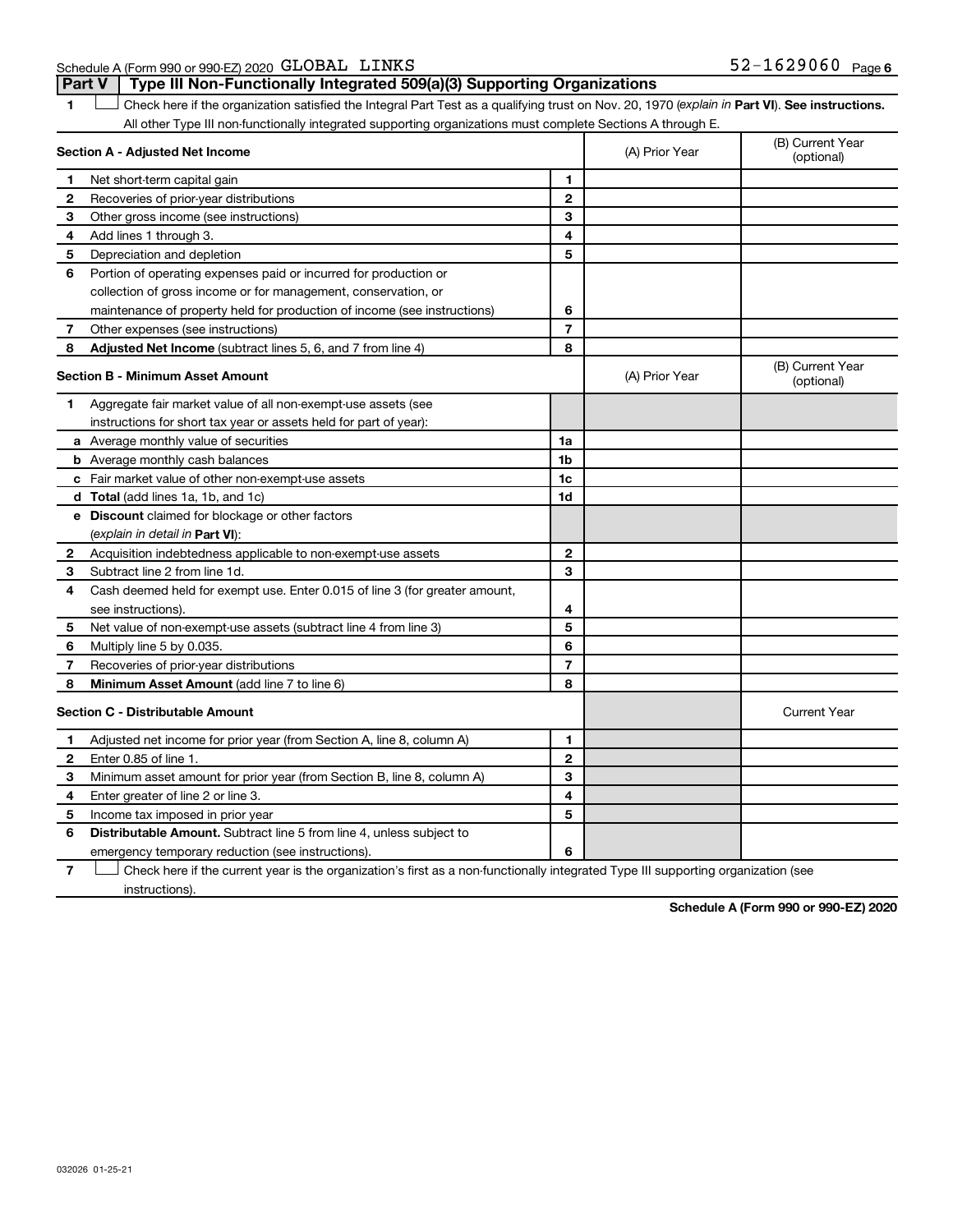| <b>Part V</b> | Type III Non-Functionally Integrated 509(a)(3) Supporting Organizations (continued)        |                             |                                       |              |                                                |
|---------------|--------------------------------------------------------------------------------------------|-----------------------------|---------------------------------------|--------------|------------------------------------------------|
|               | <b>Section D - Distributions</b>                                                           |                             |                                       |              | <b>Current Year</b>                            |
| 1             | Amounts paid to supported organizations to accomplish exempt purposes                      |                             |                                       | $\mathbf{1}$ |                                                |
| 2             | Amounts paid to perform activity that directly furthers exempt purposes of supported       |                             |                                       |              |                                                |
|               | organizations, in excess of income from activity                                           | $\mathbf{2}$                |                                       |              |                                                |
| 3             | Administrative expenses paid to accomplish exempt purposes of supported organizations      |                             |                                       | 3            |                                                |
| 4             | Amounts paid to acquire exempt-use assets                                                  |                             |                                       | 4            |                                                |
| 5             | Qualified set-aside amounts (prior IRS approval required - provide details in Part VI)     |                             |                                       | 5            |                                                |
| 6             | Other distributions ( <i>describe in Part VI</i> ). See instructions.                      |                             |                                       | 6            |                                                |
| 7             | Total annual distributions. Add lines 1 through 6.                                         |                             |                                       | 7            |                                                |
| 8             | Distributions to attentive supported organizations to which the organization is responsive |                             |                                       |              |                                                |
|               | (provide details in Part VI). See instructions.                                            |                             |                                       | 8            |                                                |
| 9             | Distributable amount for 2020 from Section C, line 6                                       |                             |                                       | 9            |                                                |
| 10            | Line 8 amount divided by line 9 amount                                                     |                             |                                       | 10           |                                                |
|               |                                                                                            | (i)                         | (ii)                                  |              | (iii)                                          |
|               | <b>Section E - Distribution Allocations (see instructions)</b>                             | <b>Excess Distributions</b> | <b>Underdistributions</b><br>Pre-2020 |              | <b>Distributable</b><br><b>Amount for 2020</b> |
| 1             | Distributable amount for 2020 from Section C, line 6                                       |                             |                                       |              |                                                |
| 2             | Underdistributions, if any, for years prior to 2020 (reason-                               |                             |                                       |              |                                                |
|               | able cause required - explain in Part VI). See instructions.                               |                             |                                       |              |                                                |
| 3             | Excess distributions carryover, if any, to 2020                                            |                             |                                       |              |                                                |
|               | a From 2015                                                                                |                             |                                       |              |                                                |
|               | <b>b</b> From 2016                                                                         |                             |                                       |              |                                                |
|               | c From 2017                                                                                |                             |                                       |              |                                                |
|               | d From 2018                                                                                |                             |                                       |              |                                                |
|               | e From 2019                                                                                |                             |                                       |              |                                                |
|               | f Total of lines 3a through 3e                                                             |                             |                                       |              |                                                |
|               | g Applied to underdistributions of prior years                                             |                             |                                       |              |                                                |
|               | h Applied to 2020 distributable amount                                                     |                             |                                       |              |                                                |
| Ť.            | Carryover from 2015 not applied (see instructions)                                         |                             |                                       |              |                                                |
|               | Remainder. Subtract lines 3g, 3h, and 3i from line 3f.                                     |                             |                                       |              |                                                |
| 4             | Distributions for 2020 from Section D,                                                     |                             |                                       |              |                                                |
|               | line $7:$                                                                                  |                             |                                       |              |                                                |
|               | a Applied to underdistributions of prior years                                             |                             |                                       |              |                                                |
|               | <b>b</b> Applied to 2020 distributable amount                                              |                             |                                       |              |                                                |
|               | c Remainder. Subtract lines 4a and 4b from line 4.                                         |                             |                                       |              |                                                |
| 5             | Remaining underdistributions for years prior to 2020, if                                   |                             |                                       |              |                                                |
|               | any. Subtract lines 3g and 4a from line 2. For result greater                              |                             |                                       |              |                                                |
|               | than zero, explain in Part VI. See instructions.                                           |                             |                                       |              |                                                |
| 6             | Remaining underdistributions for 2020. Subtract lines 3h                                   |                             |                                       |              |                                                |
|               | and 4b from line 1. For result greater than zero, explain in                               |                             |                                       |              |                                                |
|               | <b>Part VI.</b> See instructions.                                                          |                             |                                       |              |                                                |
| 7             | Excess distributions carryover to 2021. Add lines 3j                                       |                             |                                       |              |                                                |
|               | and 4c.                                                                                    |                             |                                       |              |                                                |
| 8             | Breakdown of line 7:                                                                       |                             |                                       |              |                                                |
|               | a Excess from 2016                                                                         |                             |                                       |              |                                                |
|               | <b>b</b> Excess from 2017                                                                  |                             |                                       |              |                                                |
|               | c Excess from 2018                                                                         |                             |                                       |              |                                                |
|               | d Excess from 2019                                                                         |                             |                                       |              |                                                |
|               | e Excess from 2020                                                                         |                             |                                       |              |                                                |

**Schedule A (Form 990 or 990-EZ) 2020**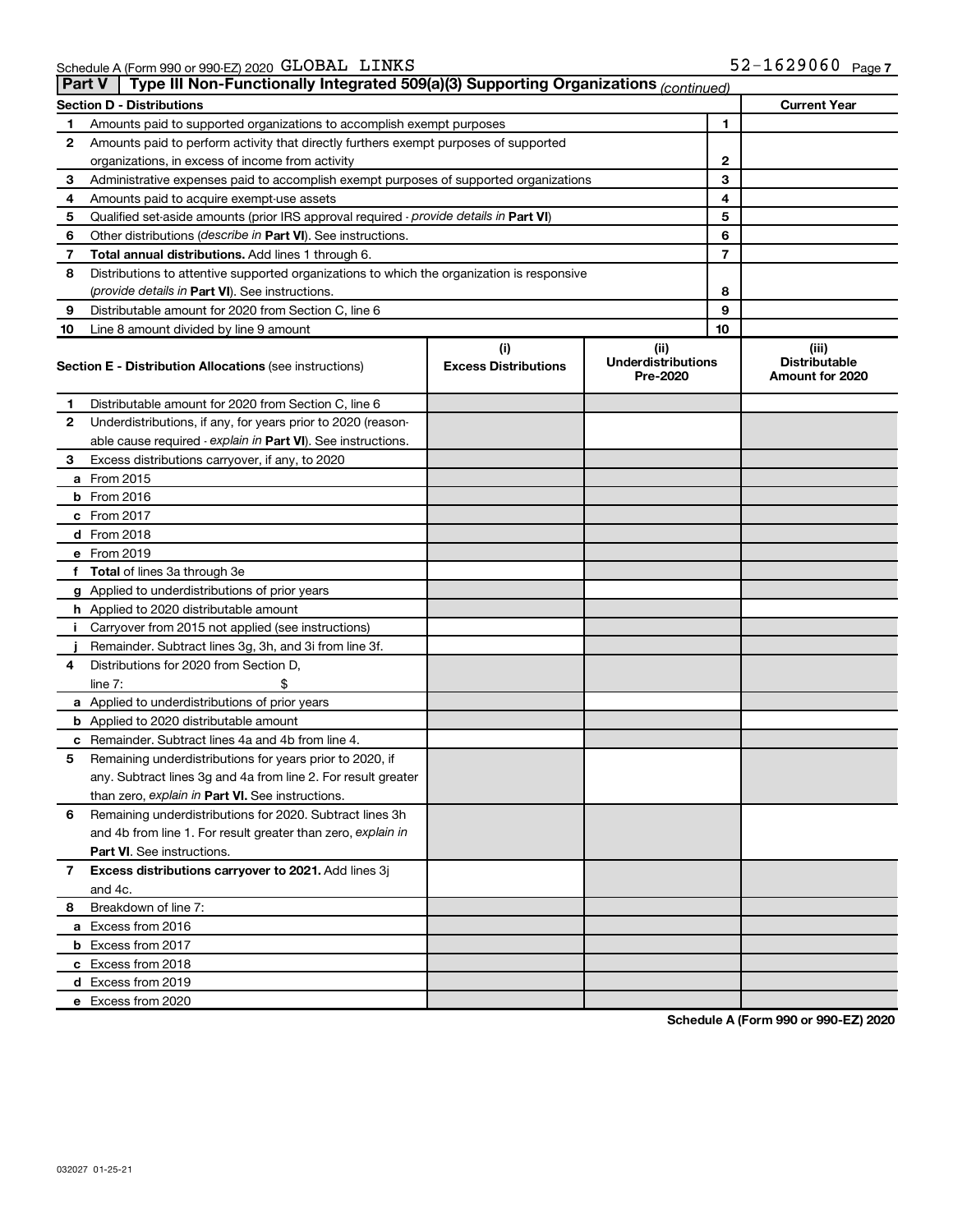| <b>Part VI</b> | Supplemental Information. Provide the explanations required by Part II, line 10; Part II, line 17a or 17b; Part III, line 12;                                                                                                    |
|----------------|----------------------------------------------------------------------------------------------------------------------------------------------------------------------------------------------------------------------------------|
|                |                                                                                                                                                                                                                                  |
|                | Part IV, Section A, lines 1, 2, 3b, 3c, 4b, 4c, 5a, 6, 9a, 9b, 9c, 11a, 11b, and 11c, Part IV, Section B, lines 1 and 2; Part IV, Section C,<br>line 1; Part IV, Section D, lines 2 and 3; Part IV, Section E, lines 1c, 2a, 2b, |
|                | Section D, lines 5, 6, and 8; and Part V, Section E, lines 2, 5, and 6. Also complete this part for any additional information.                                                                                                  |
|                | (See instructions.)                                                                                                                                                                                                              |
|                |                                                                                                                                                                                                                                  |
|                |                                                                                                                                                                                                                                  |
|                |                                                                                                                                                                                                                                  |
|                |                                                                                                                                                                                                                                  |
|                |                                                                                                                                                                                                                                  |
|                |                                                                                                                                                                                                                                  |
|                |                                                                                                                                                                                                                                  |
|                |                                                                                                                                                                                                                                  |
|                |                                                                                                                                                                                                                                  |
|                |                                                                                                                                                                                                                                  |
|                |                                                                                                                                                                                                                                  |
|                |                                                                                                                                                                                                                                  |
|                |                                                                                                                                                                                                                                  |
|                |                                                                                                                                                                                                                                  |
|                |                                                                                                                                                                                                                                  |
|                |                                                                                                                                                                                                                                  |
|                |                                                                                                                                                                                                                                  |
|                |                                                                                                                                                                                                                                  |
|                |                                                                                                                                                                                                                                  |
|                |                                                                                                                                                                                                                                  |
|                |                                                                                                                                                                                                                                  |
|                |                                                                                                                                                                                                                                  |
|                |                                                                                                                                                                                                                                  |
|                |                                                                                                                                                                                                                                  |
|                |                                                                                                                                                                                                                                  |
|                |                                                                                                                                                                                                                                  |
|                |                                                                                                                                                                                                                                  |
|                |                                                                                                                                                                                                                                  |
|                |                                                                                                                                                                                                                                  |
|                |                                                                                                                                                                                                                                  |
|                |                                                                                                                                                                                                                                  |
|                |                                                                                                                                                                                                                                  |
|                |                                                                                                                                                                                                                                  |
|                |                                                                                                                                                                                                                                  |
|                |                                                                                                                                                                                                                                  |
|                |                                                                                                                                                                                                                                  |
|                |                                                                                                                                                                                                                                  |
|                |                                                                                                                                                                                                                                  |
|                |                                                                                                                                                                                                                                  |
|                |                                                                                                                                                                                                                                  |
|                |                                                                                                                                                                                                                                  |
|                |                                                                                                                                                                                                                                  |
|                |                                                                                                                                                                                                                                  |
|                |                                                                                                                                                                                                                                  |
|                |                                                                                                                                                                                                                                  |
|                |                                                                                                                                                                                                                                  |
|                |                                                                                                                                                                                                                                  |
|                |                                                                                                                                                                                                                                  |
|                |                                                                                                                                                                                                                                  |
|                |                                                                                                                                                                                                                                  |
|                |                                                                                                                                                                                                                                  |
|                |                                                                                                                                                                                                                                  |
|                |                                                                                                                                                                                                                                  |
|                |                                                                                                                                                                                                                                  |
|                |                                                                                                                                                                                                                                  |
|                |                                                                                                                                                                                                                                  |
|                |                                                                                                                                                                                                                                  |
|                |                                                                                                                                                                                                                                  |
|                |                                                                                                                                                                                                                                  |
|                |                                                                                                                                                                                                                                  |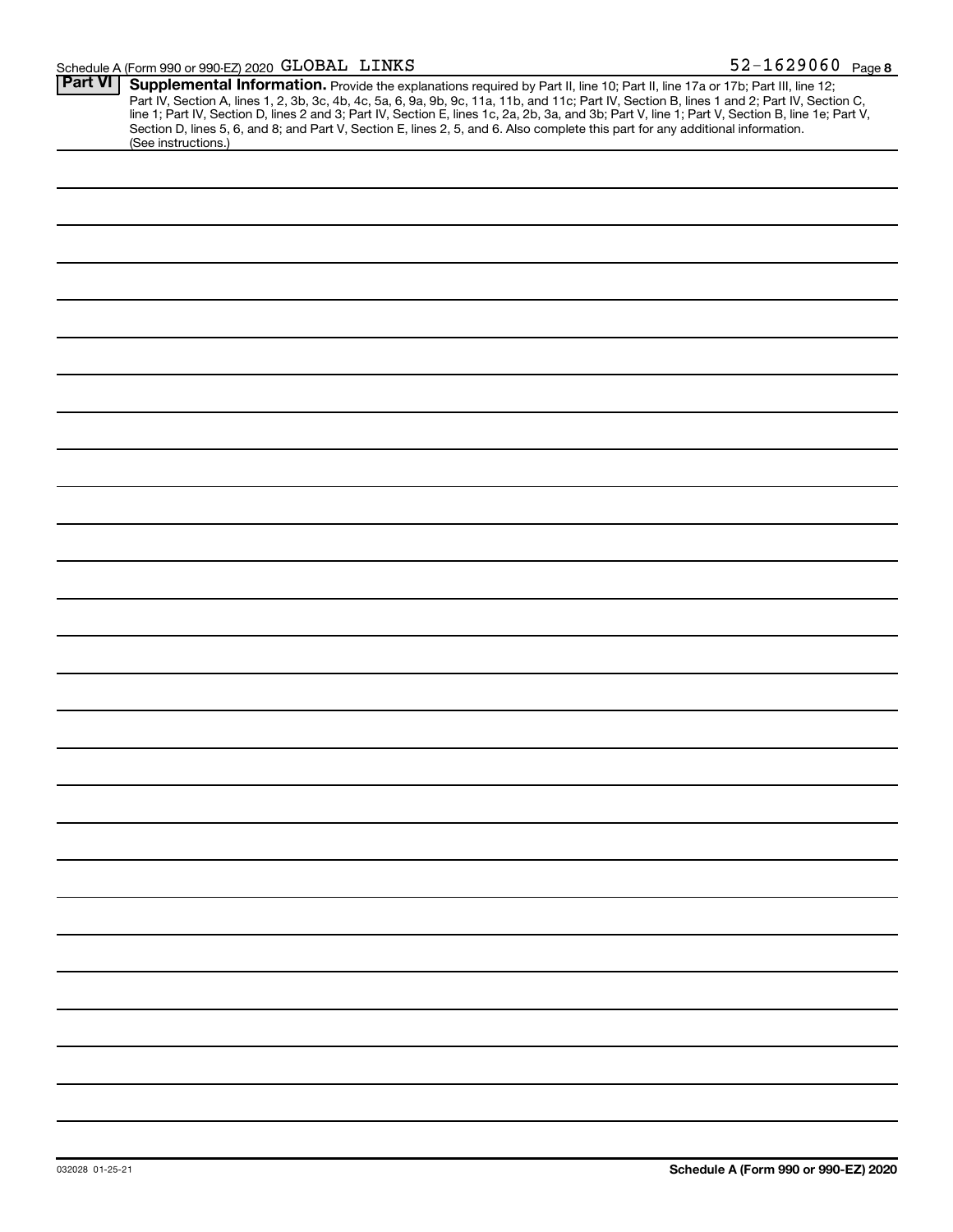Department of the Treasury Internal Revenue Service **(Form 990, 990-EZ,**

Name of the organization

**Organization type** (check one):

### \*\* PUBLIC DISCLOSURE COPY \*\*

## **Schedule B Schedule of Contributors**

**or 990-PF) | Attach to Form 990, Form 990-EZ, or Form 990-PF. | Go to www.irs.gov/Form990 for the latest information.** OMB No. 1545-0047

**2020**

**Employer identification number**

| 52-1629060 |  |  |  |  |
|------------|--|--|--|--|
|            |  |  |  |  |

| GLOBAL LINKS | 52-1629060 |
|--------------|------------|
|              |            |

| Filers of:         | Section:                                                                           |
|--------------------|------------------------------------------------------------------------------------|
| Form 990 or 990-FZ | $ \mathbf{X} $ 501(c)( 3) (enter number) organization                              |
|                    | $4947(a)(1)$ nonexempt charitable trust <b>not</b> treated as a private foundation |
|                    | 527 political organization                                                         |
| Form 990-PF        | 501(c)(3) exempt private foundation                                                |
|                    | 4947(a)(1) nonexempt charitable trust treated as a private foundation              |
|                    | 501(c)(3) taxable private foundation                                               |

Check if your organization is covered by the General Rule or a Special Rule. **Note:**  Only a section 501(c)(7), (8), or (10) organization can check boxes for both the General Rule and a Special Rule. See instructions.

#### **General Rule**

 $\Box$ 

 $\Box$ 

For an organization filing Form 990, 990-EZ, or 990-PF that received, during the year, contributions totaling \$5,000 or more (in money or property) from any one contributor. Complete Parts I and II. See instructions for determining a contributor's total contributions.

#### **Special Rules**

any one contributor, during the year, total contributions of the greater of (1) \$5,000; or (2) 2% of the amount on (i) Form 990, Part VIII, line 1h;  $\boxed{\text{X}}$  For an organization described in section 501(c)(3) filing Form 990 or 990-EZ that met the 33 1/3% support test of the regulations under sections 509(a)(1) and 170(b)(1)(A)(vi), that checked Schedule A (Form 990 or 990-EZ), Part II, line 13, 16a, or 16b, and that received from or (ii) Form 990-EZ, line 1. Complete Parts I and II.

For an organization described in section 501(c)(7), (8), or (10) filing Form 990 or 990-EZ that received from any one contributor, during the year, total contributions of more than \$1,000 exclusively for religious, charitable, scientific, literary, or educational purposes, or for the prevention of cruelty to children or animals. Complete Parts I (entering "N/A" in column (b) instead of the contributor name and address), II, and III.  $\Box$ 

purpose. Don't complete any of the parts unless the General Rule applies to this organization because it received nonexclusively year, contributions exclusively for religious, charitable, etc., purposes, but no such contributions totaled more than \$1,000. If this box is checked, enter here the total contributions that were received during the year for an exclusively religious, charitable, etc., For an organization described in section 501(c)(7), (8), or (10) filing Form 990 or 990-EZ that received from any one contributor, during the religious, charitable, etc., contributions totaling \$5,000 or more during the year  $\ldots$  $\ldots$  $\ldots$  $\ldots$  $\ldots$  $\ldots$ 

**Caution:**  An organization that isn't covered by the General Rule and/or the Special Rules doesn't file Schedule B (Form 990, 990-EZ, or 990-PF),  **must** but it answer "No" on Part IV, line 2, of its Form 990; or check the box on line H of its Form 990-EZ or on its Form 990-PF, Part I, line 2, to certify that it doesn't meet the filing requirements of Schedule B (Form 990, 990-EZ, or 990-PF).

**For Paperwork Reduction Act Notice, see the instructions for Form 990, 990-EZ, or 990-PF. Schedule B (Form 990, 990-EZ, or 990-PF) (2020)** LHA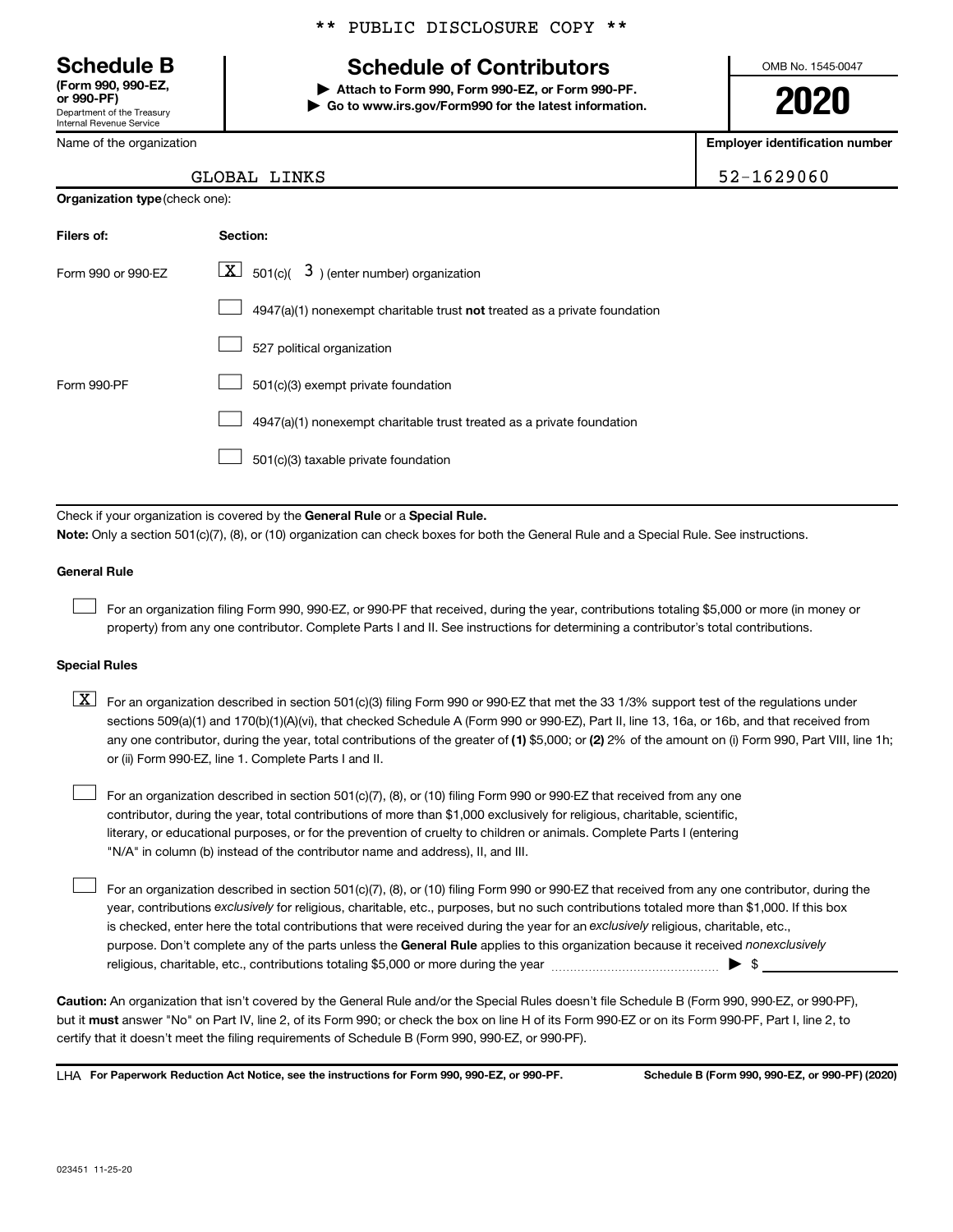### Schedule B (Form 990, 990-EZ, or 990-PF) (2020)

Name of organization

**Employer identification number**

GLOBAL LINKS 52-1629060

| Part I     | Contributors (see instructions). Use duplicate copies of Part I if additional space is needed. |                                              |                                                                                                                                   |  |  |
|------------|------------------------------------------------------------------------------------------------|----------------------------------------------|-----------------------------------------------------------------------------------------------------------------------------------|--|--|
| (a)        | (b)                                                                                            | (c)                                          | (d)                                                                                                                               |  |  |
| No.        | Name, address, and ZIP + 4                                                                     | <b>Total contributions</b>                   | Type of contribution                                                                                                              |  |  |
| 1          |                                                                                                | 249,904.<br>\$                               | $\overline{\text{X}}$<br>Person<br>Payroll<br>Noncash<br>(Complete Part II for<br>noncash contributions.)                         |  |  |
| (a)<br>No. | (b)<br>Name, address, and ZIP + 4                                                              | (c)<br><b>Total contributions</b>            | (d)<br>Type of contribution                                                                                                       |  |  |
| 2          |                                                                                                | 190,000.<br>\$                               | $\overline{\text{X}}$<br>Person<br>Payroll<br>Noncash<br>(Complete Part II for<br>noncash contributions.)                         |  |  |
| (a)<br>No. | (b)<br>Name, address, and ZIP + 4                                                              | (c)<br><b>Total contributions</b>            | (d)<br>Type of contribution                                                                                                       |  |  |
| 3          |                                                                                                | 450,000.<br>\$                               | $\overline{\mathbf{X}}$<br>Person<br>Payroll<br>Noncash<br>(Complete Part II for<br>noncash contributions.)                       |  |  |
| (a)        | (b)                                                                                            | (c)                                          | (d)                                                                                                                               |  |  |
| No.<br>4   | Name, address, and ZIP + 4                                                                     | <b>Total contributions</b><br>130,000.<br>\$ | Type of contribution<br>$\overline{\text{X}}$<br>Person<br>Payroll<br>Noncash<br>(Complete Part II for<br>noncash contributions.) |  |  |
| (a)        | (b)                                                                                            | (c)                                          | (d)<br>Type of contribution                                                                                                       |  |  |
| No.<br>5   | Name, address, and ZIP + 4                                                                     | <b>Total contributions</b><br>147,000.<br>\$ | $\overline{\mathbf{X}}$<br>Person<br>Payroll<br>Noncash<br>(Complete Part II for<br>noncash contributions.)                       |  |  |
| (a)<br>No. | (b)<br>Name, address, and ZIP + 4                                                              | (c)<br><b>Total contributions</b>            | (d)<br>Type of contribution                                                                                                       |  |  |
| 6          |                                                                                                | 174,725.<br>\$                               | $\overline{\mathbf{X}}$<br>Person<br>Payroll<br>Noncash<br>(Complete Part II for<br>noncash contributions.)                       |  |  |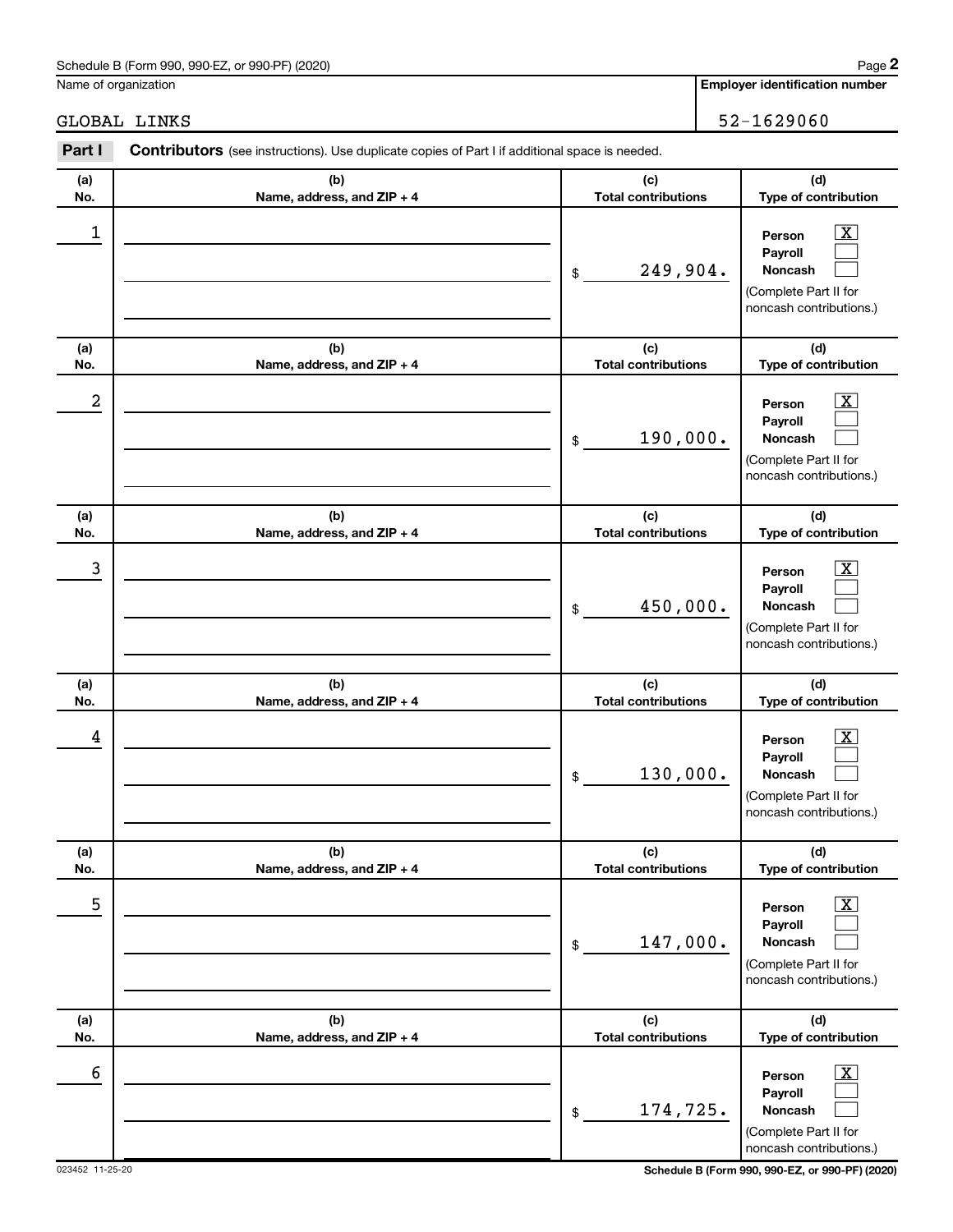#### Schedule B (Form 990, 990-EZ, or 990-PF) (2020)

Name of organization

GLOBAL LINKS 52-1629060

| Part I     | Contributors (see instructions). Use duplicate copies of Part I if additional space is needed. |                                   |                                                                                       |
|------------|------------------------------------------------------------------------------------------------|-----------------------------------|---------------------------------------------------------------------------------------|
| (a)<br>No. | (b)<br>Name, address, and ZIP + 4                                                              | (c)<br><b>Total contributions</b> | (d)<br>Type of contribution                                                           |
| 7          |                                                                                                | 200,000.<br>\$                    | x<br>Person<br>Payroll<br>Noncash<br>(Complete Part II for<br>noncash contributions.) |
| (a)<br>No. | (b)<br>Name, address, and ZIP + 4                                                              | (c)<br><b>Total contributions</b> | (d)<br>Type of contribution                                                           |
| 8          |                                                                                                | 127,000.<br>\$                    | x<br>Person<br>Payroll<br>Noncash<br>(Complete Part II for<br>noncash contributions.) |
| (a)<br>No. | (b)<br>Name, address, and ZIP + 4                                                              | (c)<br><b>Total contributions</b> | (d)<br>Type of contribution                                                           |
| 9          |                                                                                                | 153, 300.<br>\$                   | x<br>Person<br>Payroll<br>Noncash<br>(Complete Part II for<br>noncash contributions.) |
| (a)<br>No. | (b)<br>Name, address, and ZIP + 4                                                              | (c)<br><b>Total contributions</b> | (d)<br>Type of contribution                                                           |
|            |                                                                                                | \$                                | Person<br>Payroll<br>Noncash<br>(Complete Part II for<br>noncash contributions.)      |
| (a)<br>No. | (b)<br>Name, address, and ZIP + 4                                                              | (c)<br><b>Total contributions</b> | (d)<br>Type of contribution                                                           |
|            |                                                                                                | \$                                | Person<br>Pavroll<br>Noncash<br>(Complete Part II for<br>noncash contributions.)      |
| (a)<br>No. | (b)<br>Name, address, and ZIP + 4                                                              | (c)<br><b>Total contributions</b> | (d)<br>Type of contribution                                                           |
|            |                                                                                                | \$                                | Person<br>Payroll<br>Noncash<br>(Complete Part II for<br>noncash contributions.)      |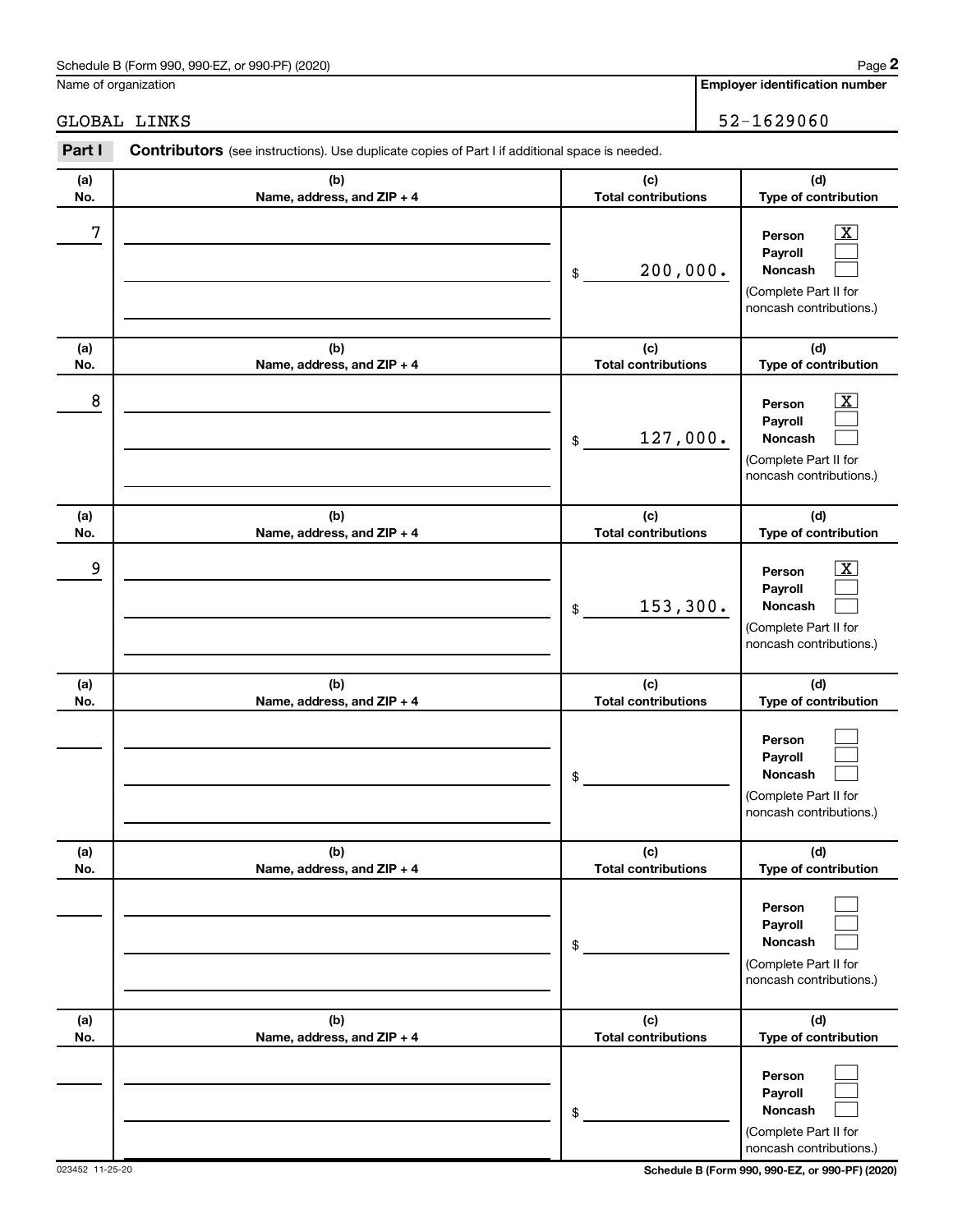| (2020)<br>or 990-PF)<br>Schedule B (Form 990,<br>990-EZ | Paɑe |
|---------------------------------------------------------|------|
|                                                         |      |

Name of organization

**Employer identification number**

# GLOBAL LINKS 52-1629060

Part II Noncash Property (see instructions). Use duplicate copies of Part II if additional space is needed.

| (a)<br>No.<br>from<br>Part I | (b)<br>Description of noncash property given | (c)<br>FMV (or estimate)<br>(See instructions.) | (d)<br>Date received |
|------------------------------|----------------------------------------------|-------------------------------------------------|----------------------|
|                              |                                              | $\frac{1}{2}$                                   |                      |
|                              |                                              |                                                 |                      |
| (a)<br>No.<br>from<br>Part I | (b)<br>Description of noncash property given | (c)<br>FMV (or estimate)<br>(See instructions.) | (d)<br>Date received |
|                              |                                              | $\frac{1}{2}$                                   |                      |
| (a)<br>No.<br>from<br>Part I | (b)<br>Description of noncash property given | (c)<br>FMV (or estimate)<br>(See instructions.) | (d)<br>Date received |
|                              |                                              | $\frac{1}{2}$                                   |                      |
| (a)<br>No.<br>from<br>Part I | (b)<br>Description of noncash property given | (c)<br>FMV (or estimate)<br>(See instructions.) | (d)<br>Date received |
|                              |                                              | $$\circ$$                                       |                      |
| (a)<br>No.<br>from<br>Part I | (b)<br>Description of noncash property given | (c)<br>FMV (or estimate)<br>(See instructions.) | (d)<br>Date received |
|                              |                                              | \$                                              |                      |
| (a)<br>No.<br>from<br>Part I | (b)<br>Description of noncash property given | (c)<br>FMV (or estimate)<br>(See instructions.) | (d)<br>Date received |
|                              |                                              | \$                                              |                      |

023453 11-25-20 **Schedule B (Form 990, 990-EZ, or 990-PF) (2020)**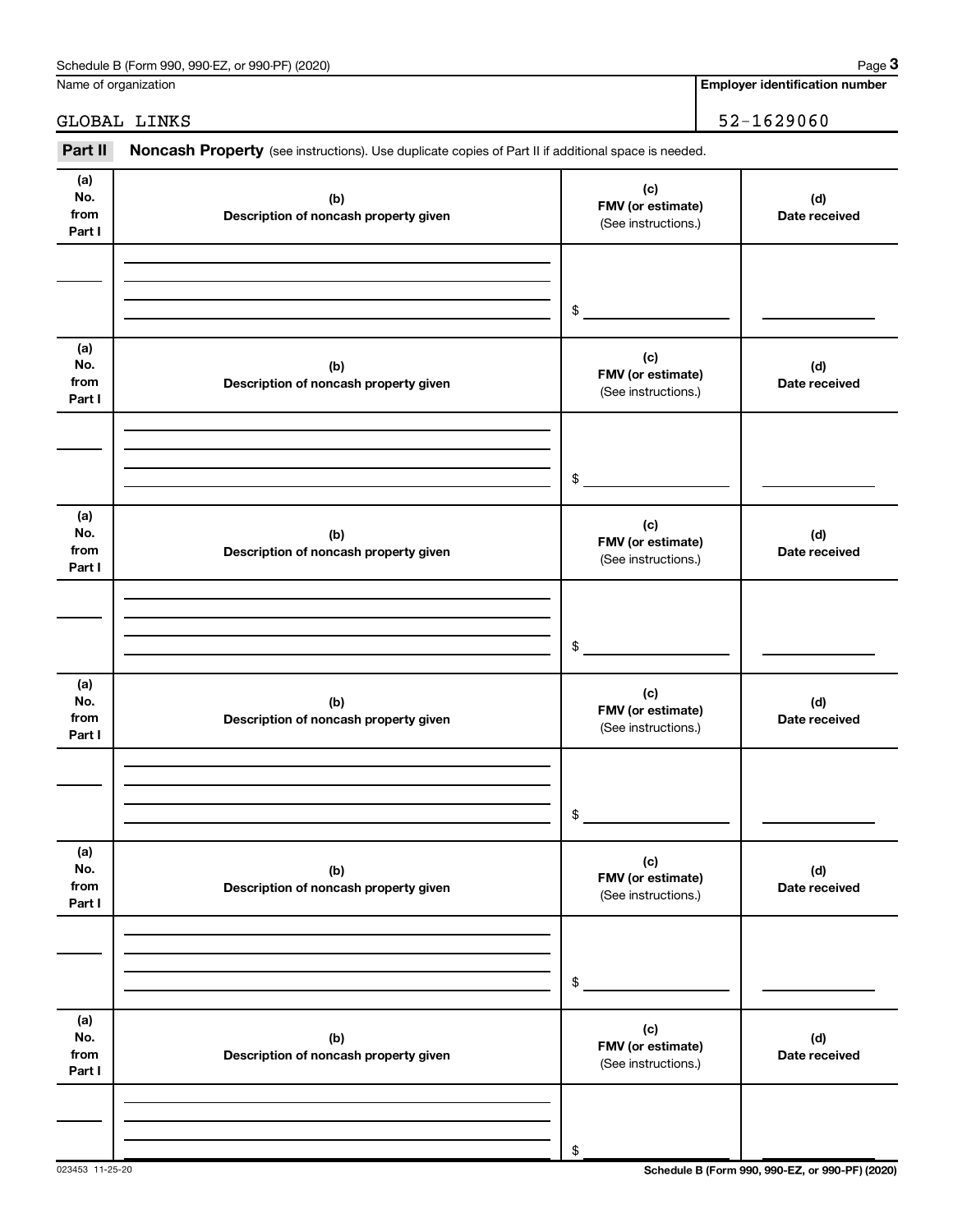| Name of organization      |                                                                                                                                                                                                                                                                                                                                                                                                                                                                                                             | <b>Employer identification number</b> |  |                                          |
|---------------------------|-------------------------------------------------------------------------------------------------------------------------------------------------------------------------------------------------------------------------------------------------------------------------------------------------------------------------------------------------------------------------------------------------------------------------------------------------------------------------------------------------------------|---------------------------------------|--|------------------------------------------|
|                           | <b>GLOBAL LINKS</b>                                                                                                                                                                                                                                                                                                                                                                                                                                                                                         |                                       |  | 52-1629060                               |
| Part III                  | Exclusively religious, charitable, etc., contributions to organizations described in section 501(c)(7), (8), or (10) that total more than \$1,000 for the year<br>from any one contributor. Complete columns (a) through (e) and the following line entry. For organizations<br>completing Part III, enter the total of exclusively religious, charitable, etc., contributions of \$1,000 or less for the year. (Enter this info. once.)<br>Use duplicate copies of Part III if additional space is needed. |                                       |  |                                          |
| (a) No.                   |                                                                                                                                                                                                                                                                                                                                                                                                                                                                                                             |                                       |  |                                          |
| from<br>Part I            | (b) Purpose of gift                                                                                                                                                                                                                                                                                                                                                                                                                                                                                         | (c) Use of gift                       |  | (d) Description of how gift is held      |
|                           |                                                                                                                                                                                                                                                                                                                                                                                                                                                                                                             | (e) Transfer of gift                  |  |                                          |
|                           | Transferee's name, address, and $ZIP + 4$                                                                                                                                                                                                                                                                                                                                                                                                                                                                   |                                       |  | Relationship of transferor to transferee |
| (a) No.<br>from<br>Part I | (b) Purpose of gift                                                                                                                                                                                                                                                                                                                                                                                                                                                                                         | (c) Use of gift                       |  | (d) Description of how gift is held      |
|                           | Transferee's name, address, and $ZIP + 4$                                                                                                                                                                                                                                                                                                                                                                                                                                                                   | (e) Transfer of gift                  |  | Relationship of transferor to transferee |
| (a) No.<br>from<br>Part I | (b) Purpose of gift                                                                                                                                                                                                                                                                                                                                                                                                                                                                                         | (c) Use of gift                       |  | (d) Description of how gift is held      |
|                           |                                                                                                                                                                                                                                                                                                                                                                                                                                                                                                             | (e) Transfer of gift                  |  |                                          |
|                           | Transferee's name, address, and ZIP + 4                                                                                                                                                                                                                                                                                                                                                                                                                                                                     |                                       |  | Relationship of transferor to transferee |
| (a) No.<br>from<br>Part I | (b) Purpose of gift                                                                                                                                                                                                                                                                                                                                                                                                                                                                                         | (c) Use of gift                       |  | (d) Description of how gift is held      |
|                           |                                                                                                                                                                                                                                                                                                                                                                                                                                                                                                             |                                       |  |                                          |
|                           |                                                                                                                                                                                                                                                                                                                                                                                                                                                                                                             | (e) Transfer of gift                  |  |                                          |
|                           | Transferee's name, address, and ZIP + 4                                                                                                                                                                                                                                                                                                                                                                                                                                                                     |                                       |  | Relationship of transferor to transferee |
|                           |                                                                                                                                                                                                                                                                                                                                                                                                                                                                                                             |                                       |  |                                          |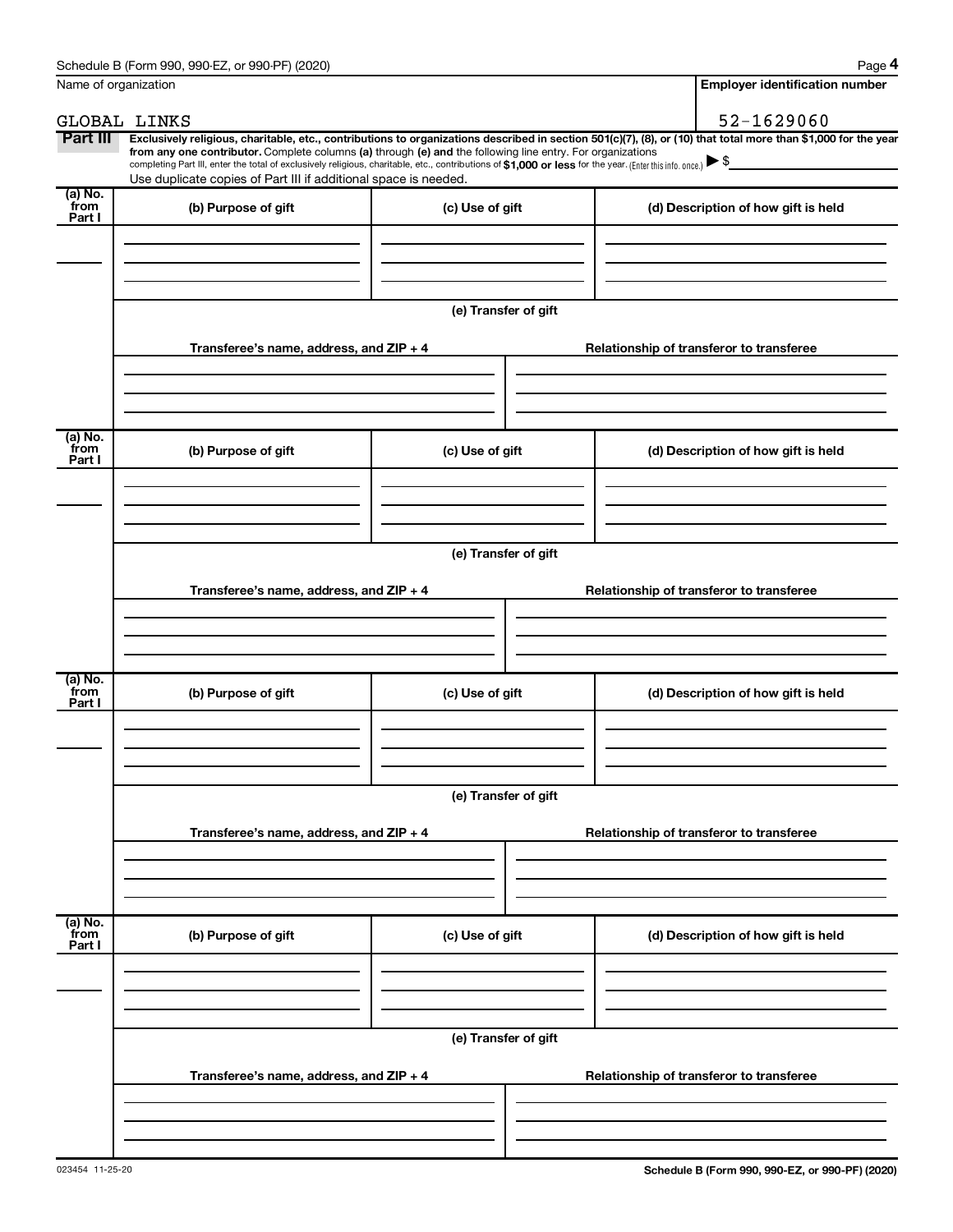| <b>SCHEDULE D</b> |
|-------------------|
|-------------------|

# **SCHEDULE D Supplemental Financial Statements**<br> **Form 990 2020**<br> **Part IV** line 6.7.8.9.10, 11a, 11b, 11d, 11d, 11d, 11d, 11d, 12a, 0r, 12b

**(Form 990) | Complete if the organization answered "Yes" on Form 990, Part IV, line 6, 7, 8, 9, 10, 11a, 11b, 11c, 11d, 11e, 11f, 12a, or 12b.**

**| Attach to Form 990. |Go to www.irs.gov/Form990 for instructions and the latest information.**



Department of the Treasury Internal Revenue Service

| LOBAL: | LINKS |
|--------|-------|
|        |       |

Name of the organization<br> **Employer identification number**<br> **Employer identification number**<br> **Employer identification number**<br> **Employer identification number**  $52 - 1629060$ 

| Part I  |                                                                                                                                                | Organizations Maintaining Donor Advised Funds or Other Similar Funds or Accounts. Complete if the                                                     |                         |  |  |                                                    |
|---------|------------------------------------------------------------------------------------------------------------------------------------------------|-------------------------------------------------------------------------------------------------------------------------------------------------------|-------------------------|--|--|----------------------------------------------------|
|         |                                                                                                                                                | organization answered "Yes" on Form 990, Part IV, line 6.                                                                                             |                         |  |  |                                                    |
|         |                                                                                                                                                |                                                                                                                                                       | (a) Donor advised funds |  |  | (b) Funds and other accounts                       |
| 1.      |                                                                                                                                                |                                                                                                                                                       |                         |  |  |                                                    |
| 2       |                                                                                                                                                | Aggregate value of contributions to (during year)                                                                                                     |                         |  |  |                                                    |
| 3       |                                                                                                                                                | Aggregate value of grants from (during year)                                                                                                          |                         |  |  |                                                    |
| 4       |                                                                                                                                                |                                                                                                                                                       |                         |  |  |                                                    |
| 5       |                                                                                                                                                | Did the organization inform all donors and donor advisors in writing that the assets held in donor advised funds                                      |                         |  |  |                                                    |
|         |                                                                                                                                                |                                                                                                                                                       |                         |  |  | Yes<br>No                                          |
| 6       |                                                                                                                                                | Did the organization inform all grantees, donors, and donor advisors in writing that grant funds can be used only                                     |                         |  |  |                                                    |
|         |                                                                                                                                                | for charitable purposes and not for the benefit of the donor or donor advisor, or for any other purpose conferring                                    |                         |  |  |                                                    |
|         |                                                                                                                                                | impermissible private benefit?                                                                                                                        |                         |  |  | Yes<br>No                                          |
| Part II |                                                                                                                                                | Conservation Easements. Complete if the organization answered "Yes" on Form 990, Part IV, line 7.                                                     |                         |  |  |                                                    |
| 1.      |                                                                                                                                                | Purpose(s) of conservation easements held by the organization (check all that apply).                                                                 |                         |  |  |                                                    |
|         |                                                                                                                                                | Preservation of land for public use (for example, recreation or education)                                                                            |                         |  |  | Preservation of a historically important land area |
|         |                                                                                                                                                | Protection of natural habitat                                                                                                                         |                         |  |  | Preservation of a certified historic structure     |
|         |                                                                                                                                                | Preservation of open space                                                                                                                            |                         |  |  |                                                    |
| 2       |                                                                                                                                                | Complete lines 2a through 2d if the organization held a qualified conservation contribution in the form of a conservation easement on the last        |                         |  |  |                                                    |
|         |                                                                                                                                                | day of the tax year.                                                                                                                                  |                         |  |  | Held at the End of the Tax Year                    |
|         |                                                                                                                                                |                                                                                                                                                       |                         |  |  | 2a                                                 |
|         |                                                                                                                                                | Total acreage restricted by conservation easements                                                                                                    |                         |  |  | 2b                                                 |
|         |                                                                                                                                                |                                                                                                                                                       |                         |  |  | 2c                                                 |
| d       |                                                                                                                                                | Number of conservation easements included in (c) acquired after 7/25/06, and not on a historic structure                                              |                         |  |  |                                                    |
|         |                                                                                                                                                |                                                                                                                                                       |                         |  |  | 2d                                                 |
| 3       |                                                                                                                                                | Number of conservation easements modified, transferred, released, extinguished, or terminated by the organization during the tax                      |                         |  |  |                                                    |
|         | $year \triangleright$                                                                                                                          |                                                                                                                                                       |                         |  |  |                                                    |
| 4       |                                                                                                                                                | Number of states where property subject to conservation easement is located >                                                                         |                         |  |  |                                                    |
| 5       |                                                                                                                                                | Does the organization have a written policy regarding the periodic monitoring, inspection, handling of                                                |                         |  |  |                                                    |
|         |                                                                                                                                                | violations, and enforcement of the conservation easements it holds?                                                                                   |                         |  |  | Yes<br><b>No</b>                                   |
|         | Staff and volunteer hours devoted to monitoring, inspecting, handling of violations, and enforcing conservation easements during the year<br>6 |                                                                                                                                                       |                         |  |  |                                                    |
|         |                                                                                                                                                |                                                                                                                                                       |                         |  |  |                                                    |
| 7       |                                                                                                                                                | Amount of expenses incurred in monitoring, inspecting, handling of violations, and enforcing conservation easements during the year                   |                         |  |  |                                                    |
|         | ▶ \$                                                                                                                                           |                                                                                                                                                       |                         |  |  |                                                    |
| 8       |                                                                                                                                                | Does each conservation easement reported on line 2(d) above satisfy the requirements of section 170(h)(4)(B)(i)                                       |                         |  |  |                                                    |
|         |                                                                                                                                                |                                                                                                                                                       |                         |  |  | Yes<br><b>No</b>                                   |
| 9       |                                                                                                                                                | In Part XIII, describe how the organization reports conservation easements in its revenue and expense statement and                                   |                         |  |  |                                                    |
|         |                                                                                                                                                | balance sheet, and include, if applicable, the text of the footnote to the organization's financial statements that describes the                     |                         |  |  |                                                    |
|         | Part III                                                                                                                                       | organization's accounting for conservation easements.<br>Organizations Maintaining Collections of Art, Historical Treasures, or Other Similar Assets. |                         |  |  |                                                    |
|         |                                                                                                                                                | Complete if the organization answered "Yes" on Form 990, Part IV, line 8.                                                                             |                         |  |  |                                                    |
|         |                                                                                                                                                | 1a If the organization elected, as permitted under FASB ASC 958, not to report in its revenue statement and balance sheet works                       |                         |  |  |                                                    |
|         |                                                                                                                                                | of art, historical treasures, or other similar assets held for public exhibition, education, or research in furtherance of public                     |                         |  |  |                                                    |
|         |                                                                                                                                                | service, provide in Part XIII the text of the footnote to its financial statements that describes these items.                                        |                         |  |  |                                                    |
|         |                                                                                                                                                | <b>b</b> If the organization elected, as permitted under FASB ASC 958, to report in its revenue statement and balance sheet works of                  |                         |  |  |                                                    |
|         |                                                                                                                                                | art, historical treasures, or other similar assets held for public exhibition, education, or research in furtherance of public service,               |                         |  |  |                                                    |
|         |                                                                                                                                                | provide the following amounts relating to these items:                                                                                                |                         |  |  |                                                    |
|         |                                                                                                                                                |                                                                                                                                                       |                         |  |  | \$                                                 |
|         |                                                                                                                                                | (ii) Assets included in Form 990, Part X                                                                                                              |                         |  |  | $\blacktriangleright$ s                            |
| 2       |                                                                                                                                                | If the organization received or held works of art, historical treasures, or other similar assets for financial gain, provide                          |                         |  |  |                                                    |
|         |                                                                                                                                                | the following amounts required to be reported under FASB ASC 958 relating to these items:                                                             |                         |  |  |                                                    |
| а       |                                                                                                                                                |                                                                                                                                                       |                         |  |  | $\blacktriangleright$ s                            |
|         |                                                                                                                                                |                                                                                                                                                       |                         |  |  | $\blacktriangleright$ s                            |

| <b>b</b> Assets included in Form 990, Pa |
|------------------------------------------|
|------------------------------------------|

| LHA For Paperwork Reduction Act Notice, see the Instructions for Form 990. |
|----------------------------------------------------------------------------|
| 032051 12-01-20                                                            |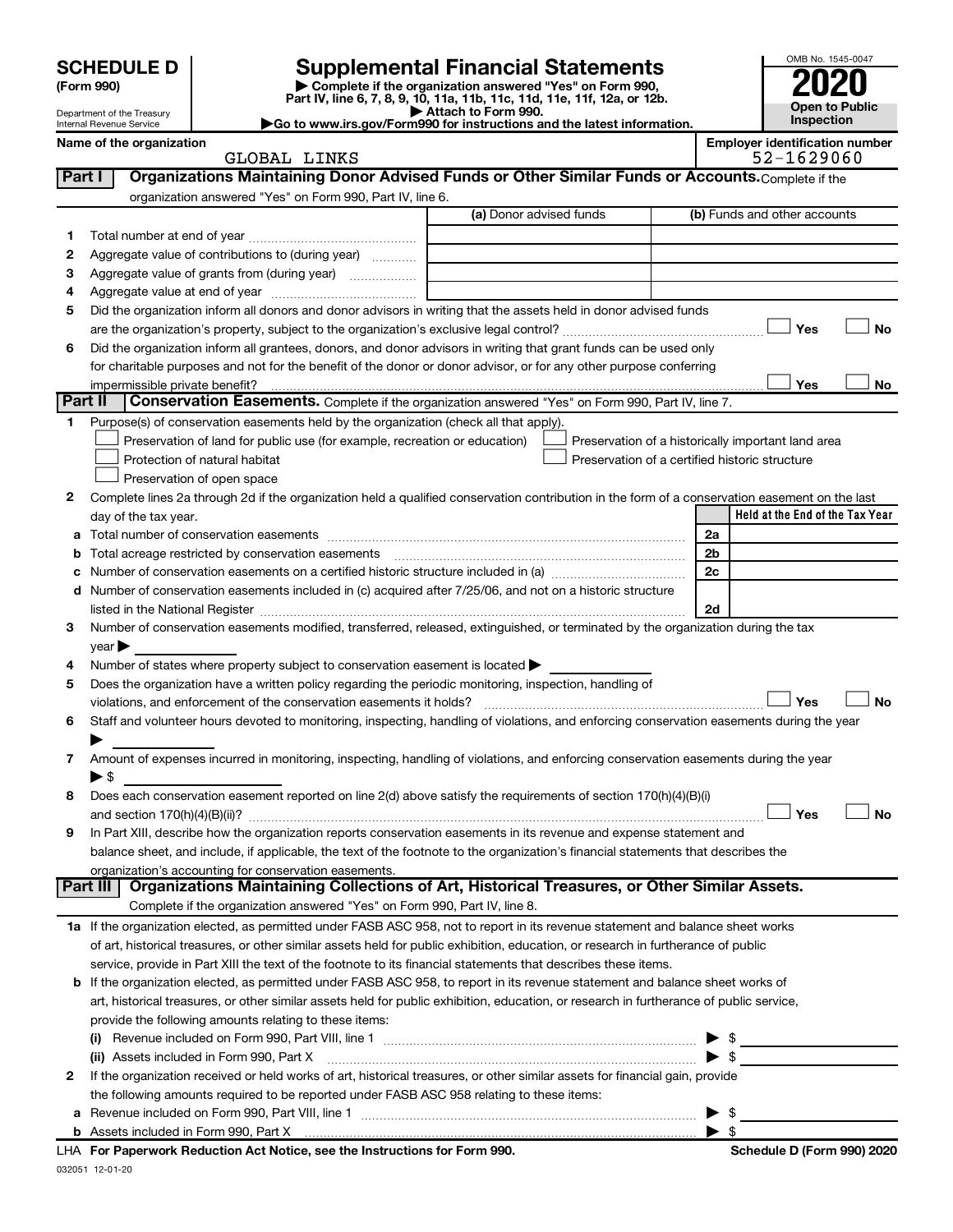|               | <b>GLOBAL LINKS</b><br>Schedule D (Form 990) 2020                                                                                                                                                                             |                                         |   |                |                                                                                                                                                                                                                                |                                 | 52-1629060 Page 2 |                     |          |           |
|---------------|-------------------------------------------------------------------------------------------------------------------------------------------------------------------------------------------------------------------------------|-----------------------------------------|---|----------------|--------------------------------------------------------------------------------------------------------------------------------------------------------------------------------------------------------------------------------|---------------------------------|-------------------|---------------------|----------|-----------|
|               | Part III<br>Organizations Maintaining Collections of Art, Historical Treasures, or Other Similar Assets(continued)                                                                                                            |                                         |   |                |                                                                                                                                                                                                                                |                                 |                   |                     |          |           |
| 3             | Using the organization's acquisition, accession, and other records, check any of the following that make significant use of its                                                                                               |                                         |   |                |                                                                                                                                                                                                                                |                                 |                   |                     |          |           |
|               | collection items (check all that apply):                                                                                                                                                                                      |                                         |   |                |                                                                                                                                                                                                                                |                                 |                   |                     |          |           |
| a             | Public exhibition                                                                                                                                                                                                             | d                                       |   |                | Loan or exchange program                                                                                                                                                                                                       |                                 |                   |                     |          |           |
| b             | Scholarly research                                                                                                                                                                                                            | e                                       |   |                | Other and the control of the control of the control of the control of the control of the control of the control of the control of the control of the control of the control of the control of the control of the control of th |                                 |                   |                     |          |           |
| c             | Preservation for future generations                                                                                                                                                                                           |                                         |   |                |                                                                                                                                                                                                                                |                                 |                   |                     |          |           |
| 4             | Provide a description of the organization's collections and explain how they further the organization's exempt purpose in Part XIII.                                                                                          |                                         |   |                |                                                                                                                                                                                                                                |                                 |                   |                     |          |           |
| 5             | During the year, did the organization solicit or receive donations of art, historical treasures, or other similar assets                                                                                                      |                                         |   |                |                                                                                                                                                                                                                                |                                 |                   |                     |          |           |
|               |                                                                                                                                                                                                                               |                                         |   |                |                                                                                                                                                                                                                                |                                 |                   | Yes                 |          | No        |
|               | <b>Part IV</b><br>Escrow and Custodial Arrangements. Complete if the organization answered "Yes" on Form 990, Part IV, line 9, or                                                                                             |                                         |   |                |                                                                                                                                                                                                                                |                                 |                   |                     |          |           |
|               | reported an amount on Form 990, Part X, line 21.                                                                                                                                                                              |                                         |   |                |                                                                                                                                                                                                                                |                                 |                   |                     |          |           |
|               | 1a Is the organization an agent, trustee, custodian or other intermediary for contributions or other assets not included                                                                                                      |                                         |   |                |                                                                                                                                                                                                                                |                                 |                   |                     |          |           |
|               |                                                                                                                                                                                                                               |                                         |   |                |                                                                                                                                                                                                                                |                                 |                   | Yes                 |          | <b>No</b> |
|               | b If "Yes," explain the arrangement in Part XIII and complete the following table:                                                                                                                                            |                                         |   |                |                                                                                                                                                                                                                                |                                 |                   |                     |          |           |
|               |                                                                                                                                                                                                                               |                                         |   |                |                                                                                                                                                                                                                                |                                 |                   | Amount              |          |           |
|               |                                                                                                                                                                                                                               |                                         |   |                |                                                                                                                                                                                                                                | 1c                              |                   |                     |          |           |
|               |                                                                                                                                                                                                                               |                                         |   |                |                                                                                                                                                                                                                                | 1d                              |                   |                     |          |           |
|               | Distributions during the year manufactured and continuum control of the year manufactured and control of the year manufactured and control of the year manufactured and control of the state of the state of the state of the |                                         |   |                |                                                                                                                                                                                                                                | 1е                              |                   |                     |          |           |
|               |                                                                                                                                                                                                                               |                                         |   |                |                                                                                                                                                                                                                                | 1f                              |                   | Yes                 |          | No        |
|               | 2a Did the organization include an amount on Form 990, Part X, line 21, for escrow or custodial account liability?                                                                                                            |                                         |   |                |                                                                                                                                                                                                                                |                                 |                   |                     |          |           |
| <b>Part V</b> | <b>b</b> If "Yes," explain the arrangement in Part XIII. Check here if the explanation has been provided on Part XIII<br><b>Endowment Funds.</b> Complete if the organization answered "Yes" on Form 990, Part IV, line 10.   |                                         |   |                |                                                                                                                                                                                                                                |                                 |                   |                     |          |           |
|               |                                                                                                                                                                                                                               | (a) Current year                        |   | (b) Prior year | (c) Two years back $\vert$ (d) Three years back $\vert$                                                                                                                                                                        |                                 |                   | (e) Four years back |          |           |
|               | 1a Beginning of year balance                                                                                                                                                                                                  |                                         |   |                |                                                                                                                                                                                                                                |                                 |                   |                     |          |           |
| b             |                                                                                                                                                                                                                               |                                         |   |                |                                                                                                                                                                                                                                |                                 |                   |                     |          |           |
|               | Net investment earnings, gains, and losses                                                                                                                                                                                    |                                         |   |                |                                                                                                                                                                                                                                |                                 |                   |                     |          |           |
|               |                                                                                                                                                                                                                               |                                         |   |                |                                                                                                                                                                                                                                |                                 |                   |                     |          |           |
|               | e Other expenditures for facilities                                                                                                                                                                                           |                                         |   |                |                                                                                                                                                                                                                                |                                 |                   |                     |          |           |
|               | and programs                                                                                                                                                                                                                  |                                         |   |                |                                                                                                                                                                                                                                |                                 |                   |                     |          |           |
| f.            |                                                                                                                                                                                                                               |                                         |   |                |                                                                                                                                                                                                                                |                                 |                   |                     |          |           |
|               | End of year balance                                                                                                                                                                                                           |                                         |   |                |                                                                                                                                                                                                                                |                                 |                   |                     |          |           |
| 2             | Provide the estimated percentage of the current year end balance (line 1g, column (a)) held as:                                                                                                                               |                                         |   |                |                                                                                                                                                                                                                                |                                 |                   |                     |          |           |
|               | Board designated or quasi-endowment                                                                                                                                                                                           |                                         | ℅ |                |                                                                                                                                                                                                                                |                                 |                   |                     |          |           |
|               | Permanent endowment                                                                                                                                                                                                           | %                                       |   |                |                                                                                                                                                                                                                                |                                 |                   |                     |          |           |
|               | Term endowment $\blacktriangleright$                                                                                                                                                                                          | %                                       |   |                |                                                                                                                                                                                                                                |                                 |                   |                     |          |           |
|               | The percentages on lines 2a, 2b, and 2c should equal 100%.                                                                                                                                                                    |                                         |   |                |                                                                                                                                                                                                                                |                                 |                   |                     |          |           |
|               | 3a Are there endowment funds not in the possession of the organization that are held and administered for the organization                                                                                                    |                                         |   |                |                                                                                                                                                                                                                                |                                 |                   |                     |          |           |
|               | by:                                                                                                                                                                                                                           |                                         |   |                |                                                                                                                                                                                                                                |                                 |                   |                     | Yes      | No        |
|               | (i)                                                                                                                                                                                                                           |                                         |   |                |                                                                                                                                                                                                                                |                                 |                   | 3a(i)               |          |           |
|               |                                                                                                                                                                                                                               |                                         |   |                |                                                                                                                                                                                                                                |                                 |                   | 3a(ii)              |          |           |
|               |                                                                                                                                                                                                                               |                                         |   |                |                                                                                                                                                                                                                                |                                 |                   | 3b                  |          |           |
|               | Describe in Part XIII the intended uses of the organization's endowment funds.                                                                                                                                                |                                         |   |                |                                                                                                                                                                                                                                |                                 |                   |                     |          |           |
|               | Land, Buildings, and Equipment.<br><b>Part VI</b>                                                                                                                                                                             |                                         |   |                |                                                                                                                                                                                                                                |                                 |                   |                     |          |           |
|               | Complete if the organization answered "Yes" on Form 990, Part IV, line 11a. See Form 990, Part X, line 10.                                                                                                                    |                                         |   |                |                                                                                                                                                                                                                                |                                 |                   |                     |          |           |
|               | Description of property                                                                                                                                                                                                       | (a) Cost or other<br>basis (investment) |   |                | (b) Cost or other<br>basis (other)                                                                                                                                                                                             | (c) Accumulated<br>depreciation |                   | (d) Book value      |          |           |
|               |                                                                                                                                                                                                                               |                                         |   |                |                                                                                                                                                                                                                                |                                 |                   |                     |          |           |
|               |                                                                                                                                                                                                                               |                                         |   |                | 2,488,800.                                                                                                                                                                                                                     | 508,002.                        |                   | 1,980,798.          |          |           |
|               |                                                                                                                                                                                                                               |                                         |   |                |                                                                                                                                                                                                                                |                                 |                   |                     |          |           |
|               |                                                                                                                                                                                                                               |                                         |   |                | 391,064.                                                                                                                                                                                                                       | 167,437.                        |                   |                     | 223,627. |           |
|               | <b>e</b> Other                                                                                                                                                                                                                |                                         |   |                |                                                                                                                                                                                                                                |                                 |                   |                     |          |           |
|               | Total. Add lines 1a through 1e. (Column (d) must equal Form 990, Part X, column (B), line 10c.)                                                                                                                               |                                         |   |                |                                                                                                                                                                                                                                |                                 |                   | 2, 204, 425.        |          |           |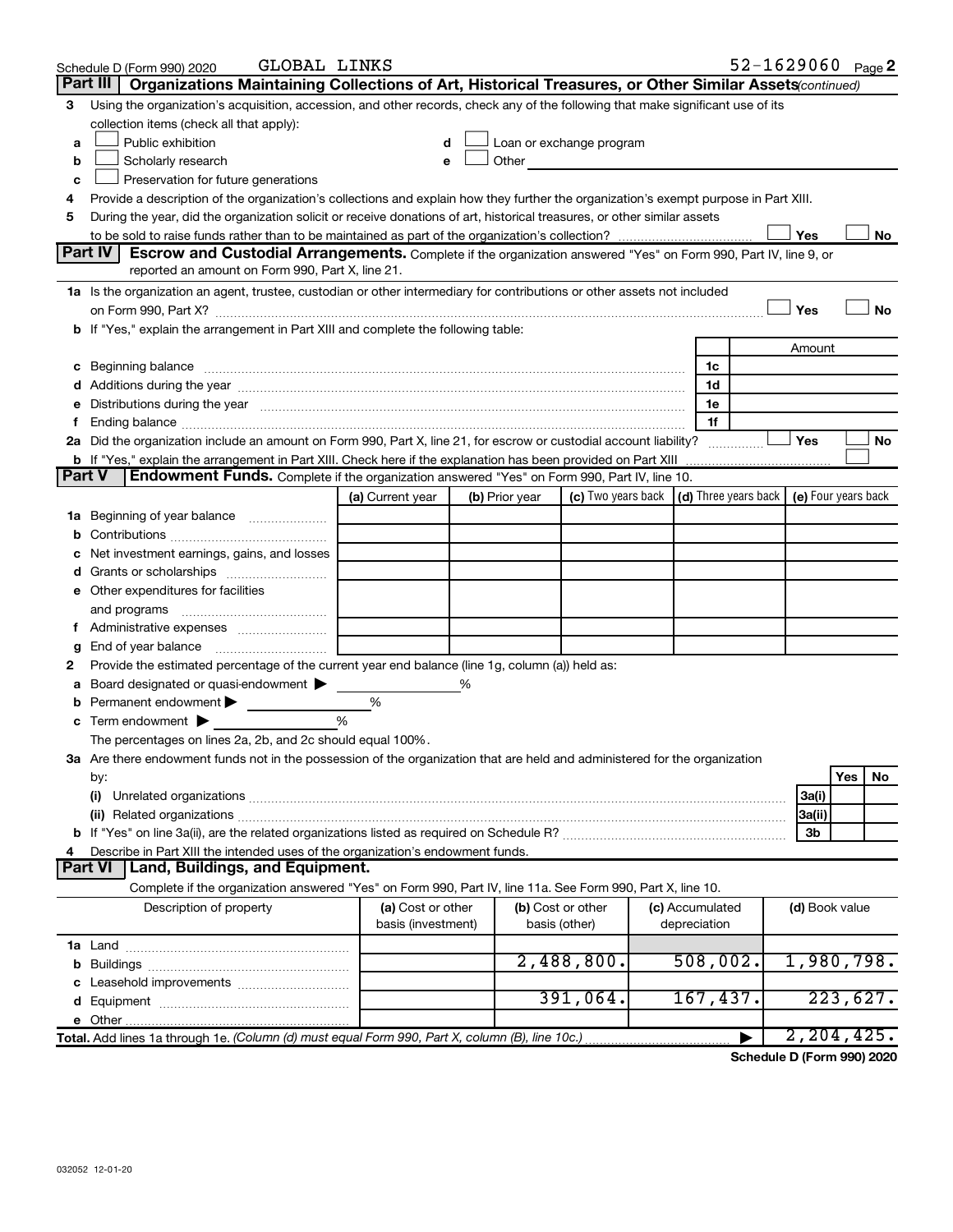| Complete if the organization answered "Yes" on Form 990, Part IV, line 11b. See Form 990, Part X, line 12.        |                 |                                                           |                |
|-------------------------------------------------------------------------------------------------------------------|-----------------|-----------------------------------------------------------|----------------|
| (a) Description of security or category (including name of security)                                              | (b) Book value  | (c) Method of valuation: Cost or end-of-year market value |                |
|                                                                                                                   |                 |                                                           |                |
|                                                                                                                   |                 |                                                           |                |
| (3) Other                                                                                                         |                 |                                                           |                |
| (A)                                                                                                               |                 |                                                           |                |
| (B)                                                                                                               |                 |                                                           |                |
| (C)                                                                                                               |                 |                                                           |                |
| (D)                                                                                                               |                 |                                                           |                |
| (E)                                                                                                               |                 |                                                           |                |
| (F)                                                                                                               |                 |                                                           |                |
| (G)                                                                                                               |                 |                                                           |                |
| (H)                                                                                                               |                 |                                                           |                |
| Total. (Col. (b) must equal Form 990, Part X, col. (B) line 12.)                                                  |                 |                                                           |                |
| Part VIII Investments - Program Related.                                                                          |                 |                                                           |                |
| Complete if the organization answered "Yes" on Form 990, Part IV, line 11c. See Form 990, Part X, line 13.        |                 |                                                           |                |
| (a) Description of investment                                                                                     | (b) Book value  | (c) Method of valuation: Cost or end-of-year market value |                |
| (1)                                                                                                               |                 |                                                           |                |
| (2)                                                                                                               |                 |                                                           |                |
| (3)                                                                                                               |                 |                                                           |                |
| (4)                                                                                                               |                 |                                                           |                |
| (5)                                                                                                               |                 |                                                           |                |
| (6)                                                                                                               |                 |                                                           |                |
| (7)                                                                                                               |                 |                                                           |                |
| (8)                                                                                                               |                 |                                                           |                |
| (9)                                                                                                               |                 |                                                           |                |
| Total. (Col. (b) must equal Form 990, Part X, col. (B) line 13.)                                                  |                 |                                                           |                |
| Part IX<br><b>Other Assets.</b>                                                                                   |                 |                                                           |                |
| Complete if the organization answered "Yes" on Form 990, Part IV, line 11d. See Form 990, Part X, line 15.        |                 |                                                           |                |
|                                                                                                                   | (a) Description |                                                           | (b) Book value |
| (1)                                                                                                               |                 |                                                           |                |
| (2)                                                                                                               |                 |                                                           |                |
| (3)                                                                                                               |                 |                                                           |                |
| (4)                                                                                                               |                 |                                                           |                |
| (5)                                                                                                               |                 |                                                           |                |
| (6)                                                                                                               |                 |                                                           |                |
| (7)                                                                                                               |                 |                                                           |                |
| (8)                                                                                                               |                 |                                                           |                |
| (9)                                                                                                               |                 |                                                           |                |
| Total. (Column (b) must equal Form 990, Part X, col. (B) line 15.)                                                |                 |                                                           |                |
| <b>Other Liabilities.</b><br>Part X                                                                               |                 |                                                           |                |
| Complete if the organization answered "Yes" on Form 990, Part IV, line 11e or 11f. See Form 990, Part X, line 25. |                 |                                                           |                |
| (a) Description of liability                                                                                      |                 |                                                           | (b) Book value |
| 1.<br>(1)<br>Federal income taxes                                                                                 |                 |                                                           |                |
|                                                                                                                   |                 |                                                           |                |
| (2)                                                                                                               |                 |                                                           |                |
| (3)                                                                                                               |                 |                                                           |                |
| (4)                                                                                                               |                 |                                                           |                |
| (5)                                                                                                               |                 |                                                           |                |
| (6)                                                                                                               |                 |                                                           |                |
| (7)                                                                                                               |                 |                                                           |                |
| (8)                                                                                                               |                 |                                                           |                |
| (9)                                                                                                               |                 |                                                           |                |
|                                                                                                                   |                 |                                                           |                |

**2.** Liability for uncertain tax positions. In Part XIII, provide the text of the footnote to the organization's financial statements that reports the organization's liability for uncertain tax positions under FASB ASC 740. Check here if the text of the footnote has been provided in Part XIII ...  $\fbox{\bf X}$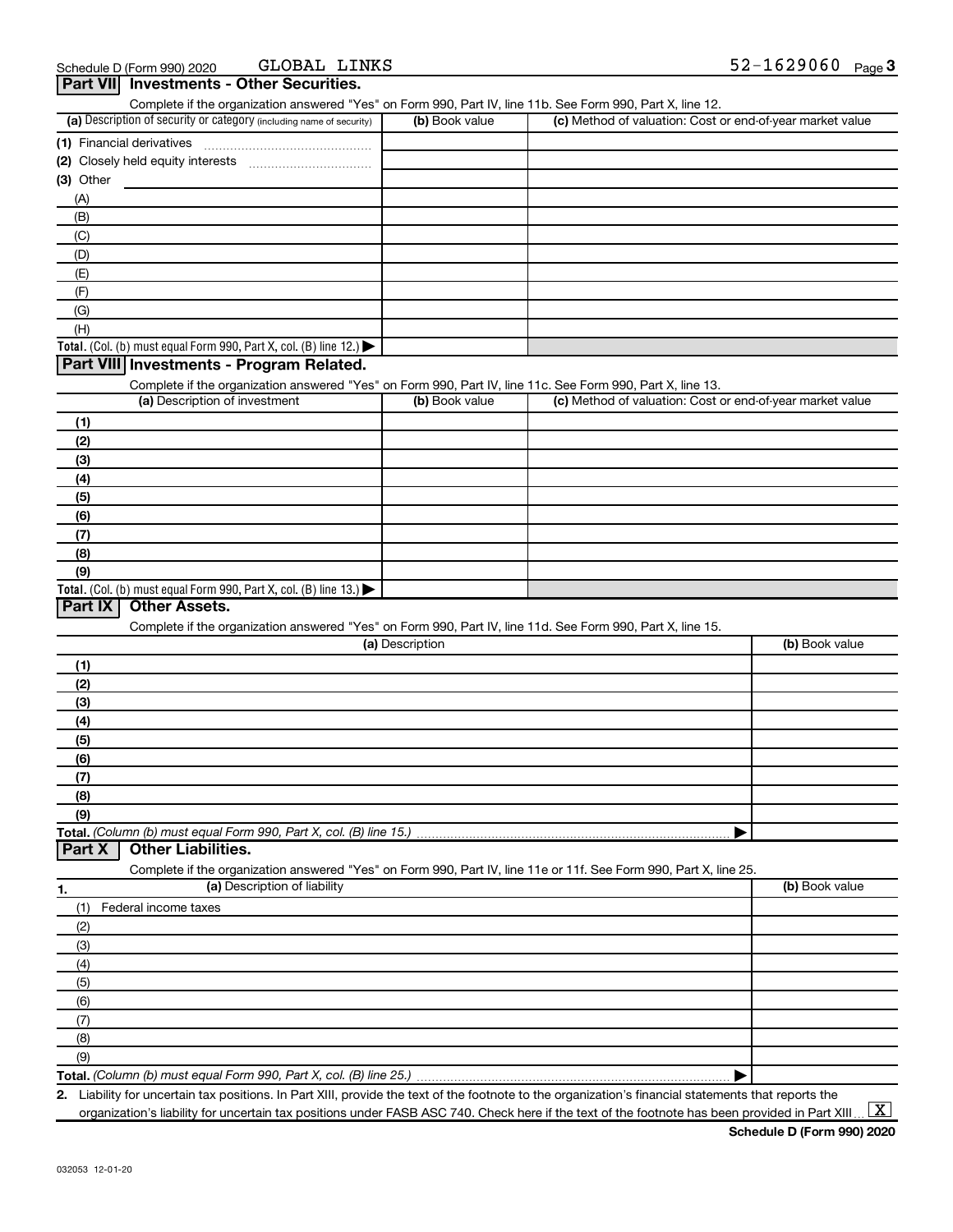|    | GLOBAL LINKS<br>Schedule D (Form 990) 2020                                                                                                                           |                |                | 52-1629060 $_{Page 4}$ |  |
|----|----------------------------------------------------------------------------------------------------------------------------------------------------------------------|----------------|----------------|------------------------|--|
|    | Reconciliation of Revenue per Audited Financial Statements With Revenue per Return.<br>Part XI                                                                       |                |                |                        |  |
|    | Complete if the organization answered "Yes" on Form 990, Part IV, line 12a.                                                                                          |                |                |                        |  |
| 1  | Total revenue, gains, and other support per audited financial statements [11] [11] Total revenue, [21] Total revenue of the support per audited financial statements |                | $\blacksquare$ | 7,495,951.             |  |
| 2  | Amounts included on line 1 but not on Form 990, Part VIII, line 12:                                                                                                  |                |                |                        |  |
| a  | Net unrealized gains (losses) on investments [111] [12] matter and all the unrealized gains (losses) on investments                                                  | 2a             |                |                        |  |
|    |                                                                                                                                                                      | 2 <sub>b</sub> |                |                        |  |
| с  |                                                                                                                                                                      | 2 <sub>c</sub> |                |                        |  |
| d  |                                                                                                                                                                      | 2d             |                |                        |  |
| е  | Add lines 2a through 2d                                                                                                                                              |                | 2e             |                        |  |
| 3  |                                                                                                                                                                      |                | $\mathbf{3}$   | 7,495,951.             |  |
|    | Amounts included on Form 990, Part VIII, line 12, but not on line 1:                                                                                                 |                |                |                        |  |
|    |                                                                                                                                                                      |                |                |                        |  |
| b  |                                                                                                                                                                      | 4 <sub>h</sub> |                |                        |  |
| c. | Add lines 4a and 4b                                                                                                                                                  |                | 4с             |                        |  |
| 5  |                                                                                                                                                                      |                | 5              | 7,495,951.             |  |
|    | Part XII   Reconciliation of Expenses per Audited Financial Statements With Expenses per Return.                                                                     |                |                |                        |  |
|    |                                                                                                                                                                      |                |                |                        |  |
|    | Complete if the organization answered "Yes" on Form 990, Part IV, line 12a.                                                                                          |                |                |                        |  |
| 1  |                                                                                                                                                                      |                | 1 <sup>1</sup> | 6,512,583.             |  |
| 2  | Amounts included on line 1 but not on Form 990, Part IX, line 25:                                                                                                    |                |                |                        |  |
| a  |                                                                                                                                                                      | 2a             |                |                        |  |
|    |                                                                                                                                                                      | 2 <sub>b</sub> |                |                        |  |
| c  |                                                                                                                                                                      | 2 <sub>c</sub> |                |                        |  |
| d  |                                                                                                                                                                      | 2d             |                |                        |  |
| е  | Add lines 2a through 2d <b>contained a contained a contained a contained a</b> contained a contained a contact the set                                               |                | 2e             |                        |  |
| 3  |                                                                                                                                                                      |                | 3              | 6,512,583.             |  |
| 4  | Amounts included on Form 990, Part IX, line 25, but not on line 1:                                                                                                   |                |                |                        |  |
| a  |                                                                                                                                                                      | 4a             |                |                        |  |
| b  |                                                                                                                                                                      | 4h             |                |                        |  |
|    | Add lines 4a and 4b                                                                                                                                                  |                | 4с             |                        |  |
|    |                                                                                                                                                                      |                | 5              | 6,512,583.             |  |

Provide the descriptions required for Part II, lines 3, 5, and 9; Part III, lines 1a and 4; Part IV, lines 1b and 2b; Part V, line 4; Part X, line 2; Part XI, lines 2d and 4b; and Part XII, lines 2d and 4b. Also complete this part to provide any additional information.

### PART X, LINE 2:

IN ACCORDANCE WITH GENERALLY ACCEPTED ACCOUNTING PRINCIPALS, THE

ORGANIZATION ACCOUNTS FOR UNCERTAIN TAX POSITIONS RELATIVE TO UNRELATED

BUSINESS INCOME, IF ANY, AS REQUIRED. USING THAT GUIDANCE, MANAGEMENT HAS

DETERMINED THAT THERE ARE NO UNCERTAIN TAX POSITIONS THAT QUALIFY FOR

EITHER RECOGNITION OR DISCLOSURE IN THE FINANCIAL STATEMENTS.

 $52 - 1629060$  Page 4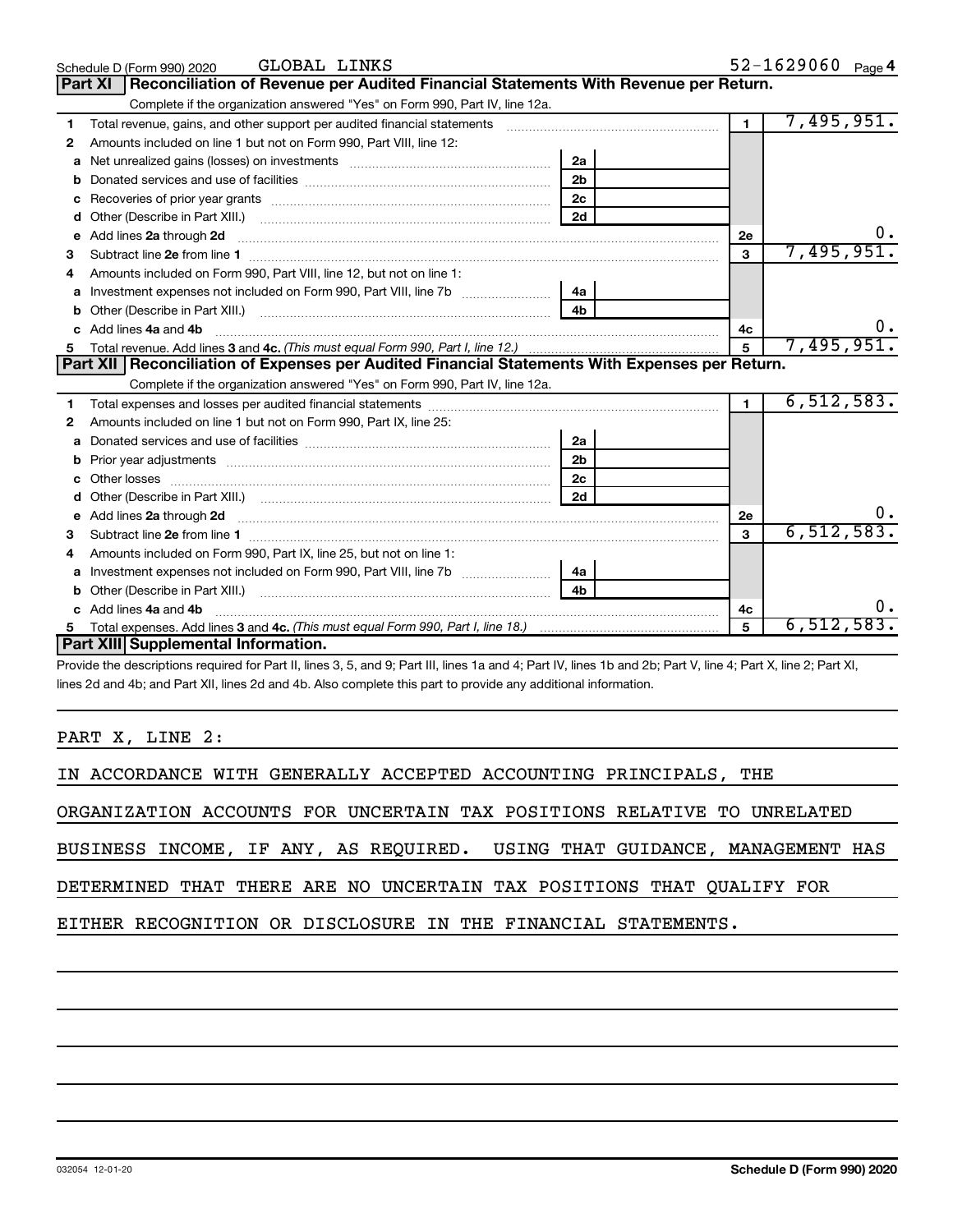# **SCHEDULE F Statement of Activities Outside the United States 2020**

**| Complete if the organization answered "Yes" on Form 990, Part IV, line 14b, 15, or 16. | Attach to Form 990.**

▶ Go to www.irs.gov/Form990 for instructions and the latest information.

| OMB No. 1545-0047                   |  |
|-------------------------------------|--|
| 202                                 |  |
| <b>Open to Public</b><br>Inspection |  |

**Employer identification number**

Department of the Treasury Internal Revenue Service

**(Form 990)**

Name of the organization

GLOBAL LINKS 52-1629060

Part I | General Information on Activities Outside the United States. Complete if the organization answered "Yes" on Form 990, Part IV, line 14b.

- **1 For grantmakers.**  Does the organization maintain records to substantiate the amount of its grants and other assistance, **Yes No** the grantees' eligibility for the grants or assistance, and the selection criteria used to award the grants or assistance? ~~ † † X
- **2 For grantmakers.**  ribe in Part V the organization's procedures for monitoring the use of its grants and other assistance outside the United States.

| 3                                |                |                                          | Activities per Region. (The following Part I, line 3 table can be duplicated if additional space is needed.) |                               |                           |
|----------------------------------|----------------|------------------------------------------|--------------------------------------------------------------------------------------------------------------|-------------------------------|---------------------------|
| (a) Region                       | (b) Number of  |                                          | (c) Number of (d) Activities conducted in the region                                                         | (e) If activity listed in (d) | (f) Total<br>expenditures |
|                                  | offices        | employees,<br>agents, and<br>independent | (by type) (such as, fundraising, pro-                                                                        | is a program service,         | for and                   |
|                                  | in the region  | contractors                              | gram services, investments, grants to                                                                        | describe specific type        | investments               |
|                                  |                | in the region                            | recipients located in the region)                                                                            | of service(s) in the region   | in the region             |
|                                  |                |                                          |                                                                                                              | DONATIONS OF MEDICAL          |                           |
|                                  |                |                                          |                                                                                                              | SUPPLIES                      |                           |
| CENTRAL AMERICA AND              |                |                                          |                                                                                                              | ;LISTTOTAL 0                  |                           |
| THE CARIBBEAN                    | $\overline{0}$ | 0                                        | PROGRAM SERVICES                                                                                             | ;LISTTOTAL 0                  | 1,886,684.                |
|                                  |                |                                          |                                                                                                              |                               |                           |
|                                  |                |                                          |                                                                                                              |                               |                           |
|                                  |                |                                          |                                                                                                              | DONATIONS OF MEDICAL          |                           |
| SOUTH AMERICA                    | $\overline{0}$ | $\mathbf 0$                              | PROGRAM SERVICES                                                                                             | SUPPLIES                      | 367,895.                  |
|                                  |                |                                          |                                                                                                              |                               |                           |
|                                  |                |                                          |                                                                                                              |                               |                           |
|                                  |                |                                          |                                                                                                              | DONATIONS OF MEDICAL          |                           |
| VARIOUS                          | 0              | 0                                        | PROGRAM SERVICES                                                                                             | SUPPLIES                      | 2,699,444.                |
|                                  |                |                                          |                                                                                                              |                               |                           |
|                                  |                |                                          |                                                                                                              |                               |                           |
|                                  |                |                                          |                                                                                                              |                               |                           |
|                                  |                |                                          |                                                                                                              |                               |                           |
|                                  |                |                                          |                                                                                                              |                               |                           |
|                                  |                |                                          |                                                                                                              |                               |                           |
|                                  |                |                                          |                                                                                                              |                               |                           |
|                                  |                |                                          |                                                                                                              |                               |                           |
|                                  |                |                                          |                                                                                                              |                               |                           |
|                                  |                |                                          |                                                                                                              |                               |                           |
|                                  |                |                                          |                                                                                                              |                               |                           |
|                                  |                |                                          |                                                                                                              |                               |                           |
|                                  |                |                                          |                                                                                                              |                               |                           |
|                                  |                |                                          |                                                                                                              |                               |                           |
|                                  |                |                                          |                                                                                                              |                               |                           |
|                                  |                |                                          |                                                                                                              |                               |                           |
|                                  |                |                                          |                                                                                                              |                               |                           |
|                                  |                |                                          |                                                                                                              |                               |                           |
|                                  |                |                                          |                                                                                                              |                               |                           |
| 3 a Subtotal                     | $\overline{0}$ | $\mathbf 0$                              |                                                                                                              |                               | 4,954,023.                |
| <b>b</b> Total from continuation |                |                                          |                                                                                                              |                               |                           |
| sheets to Part I                 | 0              | 0                                        |                                                                                                              |                               | 0.                        |
| c Totals (add lines 3a           |                |                                          |                                                                                                              |                               |                           |
| and 3b)<br>.                     | $\overline{0}$ | 0                                        |                                                                                                              |                               | 4,954,023.                |
|                                  |                |                                          |                                                                                                              |                               |                           |

**For Paperwork Reduction Act Notice, see the Instructions for Form 990. Schedule F (Form 990) 2020** LHA

| <b>2</b> For grantmakers. Describe in Part V the organization's procedures for monitoring the use of its grants |  |
|-----------------------------------------------------------------------------------------------------------------|--|
| $11 - 2 - 10 - 12$                                                                                              |  |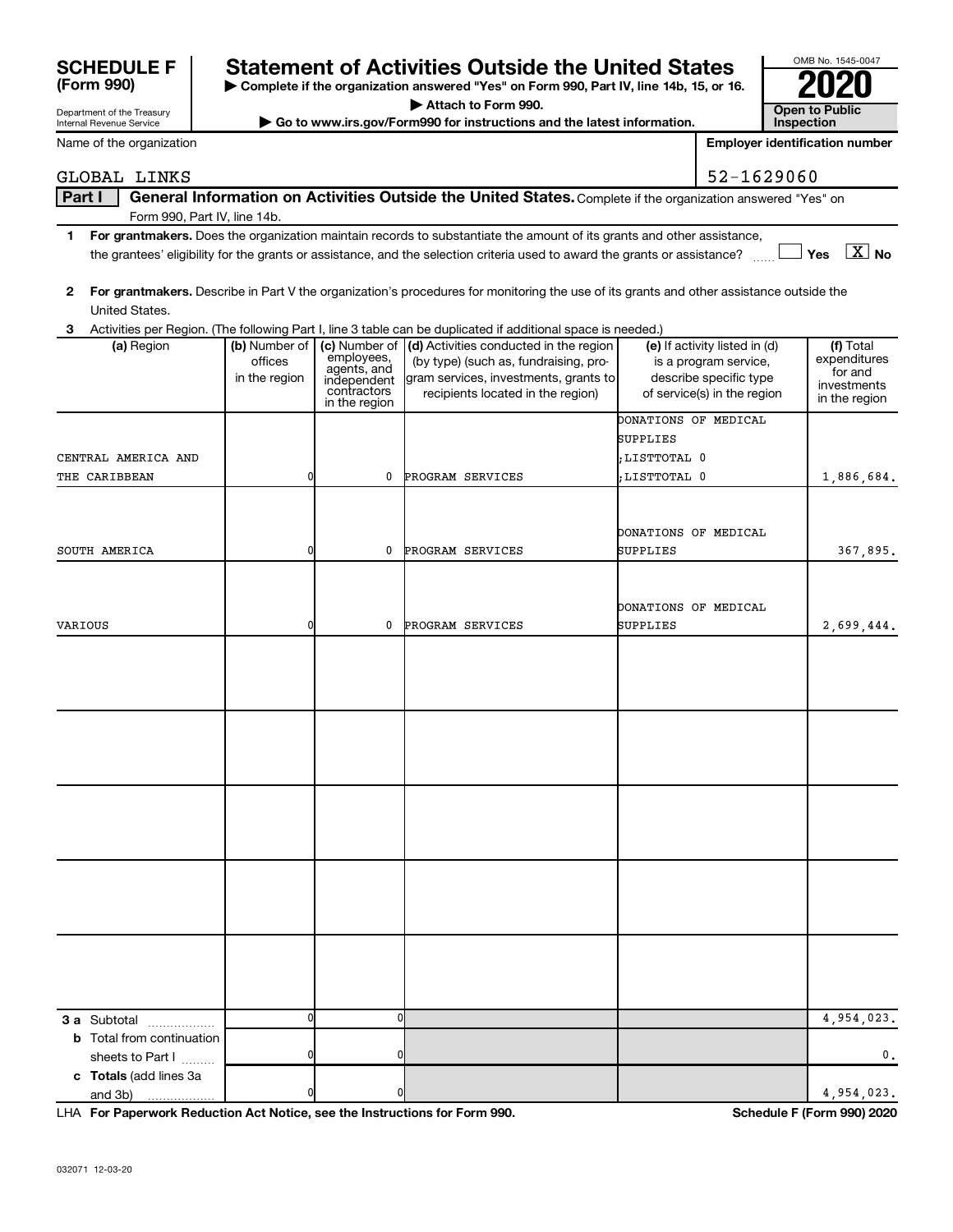SEE PART V FOR COLUMN (H) DESCRIPTIONS

#### Part II | Grants and Other Assistance to Organizations or Entities Outside the United States. Complete if the organization answered "Yes" on Form 990, Part IV, line 15, for any Schedule F (Form 990) 2020  $GLOBAL$   $LINKS$ GLOBAL LINKS

recipient who received more than \$5,000. Part II can be duplicated if additional space is needed.

(b) IRS code section and EIN (if applicable)

**1** (a) Name of organization  $\begin{bmatrix} \text{(b)} \text{ IRS code section} \\ \text{and} \text{ This code section} \end{bmatrix}$  (c) Region (d) Purpose of

|                                                         |                                                                                                                                           |   |  | PROVIDE MATERIALS         | SALE OF            |
|---------------------------------------------------------|-------------------------------------------------------------------------------------------------------------------------------------------|---|--|---------------------------|--------------------|
|                                                         |                                                                                                                                           |   |  | FOR THE                   | COMPARABLE         |
|                                                         |                                                                                                                                           |   |  | <b>IMPROVEMENT OF</b>     | PRODUCTS ON THE    |
|                                                         | SOUTH AMERICA                                                                                                                             | 0 |  | 109,650. PATIENT CARE AND | OPEN MARKET        |
|                                                         |                                                                                                                                           |   |  | PROVIDE MATERIALS         | SALE OF            |
|                                                         |                                                                                                                                           |   |  | FOR THE                   | COMPARABLE         |
|                                                         |                                                                                                                                           |   |  | <b>IMPROVEMENT OF</b>     | PRODUCTS ON THE    |
|                                                         | SOUTH AMERICA                                                                                                                             | 0 |  | 69,165. PATIENT CARE AND  | <b>OPEN MARKET</b> |
|                                                         |                                                                                                                                           |   |  | PROVIDE MATERIALS         | <b>SALE OF</b>     |
|                                                         |                                                                                                                                           |   |  | FOR THE                   | COMPARABLE         |
|                                                         |                                                                                                                                           |   |  | <b>IMPROVEMENT OF</b>     | PRODUCTS ON THE    |
|                                                         | SOUTH AMERICA                                                                                                                             | 0 |  | 79,153. PATIENT CARE AND  | OPEN MARKET        |
|                                                         |                                                                                                                                           |   |  | PROVIDE MATERIALS         | SALE OF            |
|                                                         |                                                                                                                                           |   |  | FOR THE                   | COMPARABLE         |
|                                                         |                                                                                                                                           |   |  | <b>IMPROVEMENT OF</b>     | PRODUCTS ON THE    |
|                                                         | SOUTH AMERICA                                                                                                                             | 0 |  | 109,927. PATIENT CARE AND | OPEN MARKET        |
|                                                         | CENTRAL AMERICA                                                                                                                           |   |  | PROVIDE MATERIALS         | SALE OF            |
|                                                         | OF CARIBBEAN                                                                                                                              |   |  | FOR THE                   | COMPARABLE         |
|                                                         | CENTRAL AMERICA                                                                                                                           |   |  | <b>IMPROVEMENT OF</b>     | PRODUCTS ON THE    |
|                                                         | OF CARIBBEAN                                                                                                                              | 0 |  | 185,397. PATIENT CARE AND | OPEN MARKET        |
|                                                         | CENTRAL AMERICA                                                                                                                           |   |  | PROVIDE MATERIALS         | SALE OF            |
|                                                         | OF CARIBBEAN                                                                                                                              |   |  | FOR THE                   | COMPARABLE         |
|                                                         | CENTRAL AMERICA                                                                                                                           |   |  | <b>IMPROVEMENT OF</b>     | PRODUCTS ON THE    |
|                                                         | OF CARIBBEAN                                                                                                                              | 0 |  | 71,284. PATIENT CARE AND  | OPEN MARKET        |
|                                                         | CENTRAL AMERICA                                                                                                                           |   |  | PROVIDE MATERIALS         | SALE OF            |
|                                                         | OF CARIBBEAN                                                                                                                              |   |  | FOR THE                   | COMPARABLE         |
|                                                         | CENTRAL AMERICA                                                                                                                           |   |  | <b>IMPROVEMENT OF</b>     | PRODUCTS ON THE    |
|                                                         | OF CARIBBEAN                                                                                                                              | 0 |  | 127,186. PATIENT CARE AND | OPEN MARKET        |
|                                                         | CENTRAL AMERICA                                                                                                                           |   |  | PROVIDE MATERIALS         | SALE OF            |
|                                                         | OF CARIBBEAN                                                                                                                              |   |  | FOR THE                   | COMPARABLE         |
|                                                         | CENTRAL AMERICA                                                                                                                           |   |  | <b>IMPROVEMENT OF</b>     | PRODUCTS ON THE    |
|                                                         | <b>DF CARIBBEAN</b>                                                                                                                       | 0 |  | 52,506. PATIENT CARE AND  | <b>OPEN MARKET</b> |
|                                                         | 2 Enter total number of recipient organizations listed above that are recognized as charities by the foreign country, recognized as a tax |   |  |                           |                    |
|                                                         |                                                                                                                                           |   |  |                           |                    |
| 3 Enter total number of other organizations or entities |                                                                                                                                           |   |  |                           |                    |

**(a)** Name of organization (b) IRS code section (c) Region (c) Region (d) Purpose of (e) Amount (f) Manner of (g) Amount of (h) Description (i) (a) Name of organization (f) IRS code section (c) Region (d) Purpose of (d) Am

grant

of cash grant | cash disbursement

(f) Manner of

(e) Amount

**2**

(i) Method of valuation (book, FMV, appraisal, other)

**Schedule F (Form 990) 2020**

(g) Amount of noncash assistance

(h) Description of noncash assistance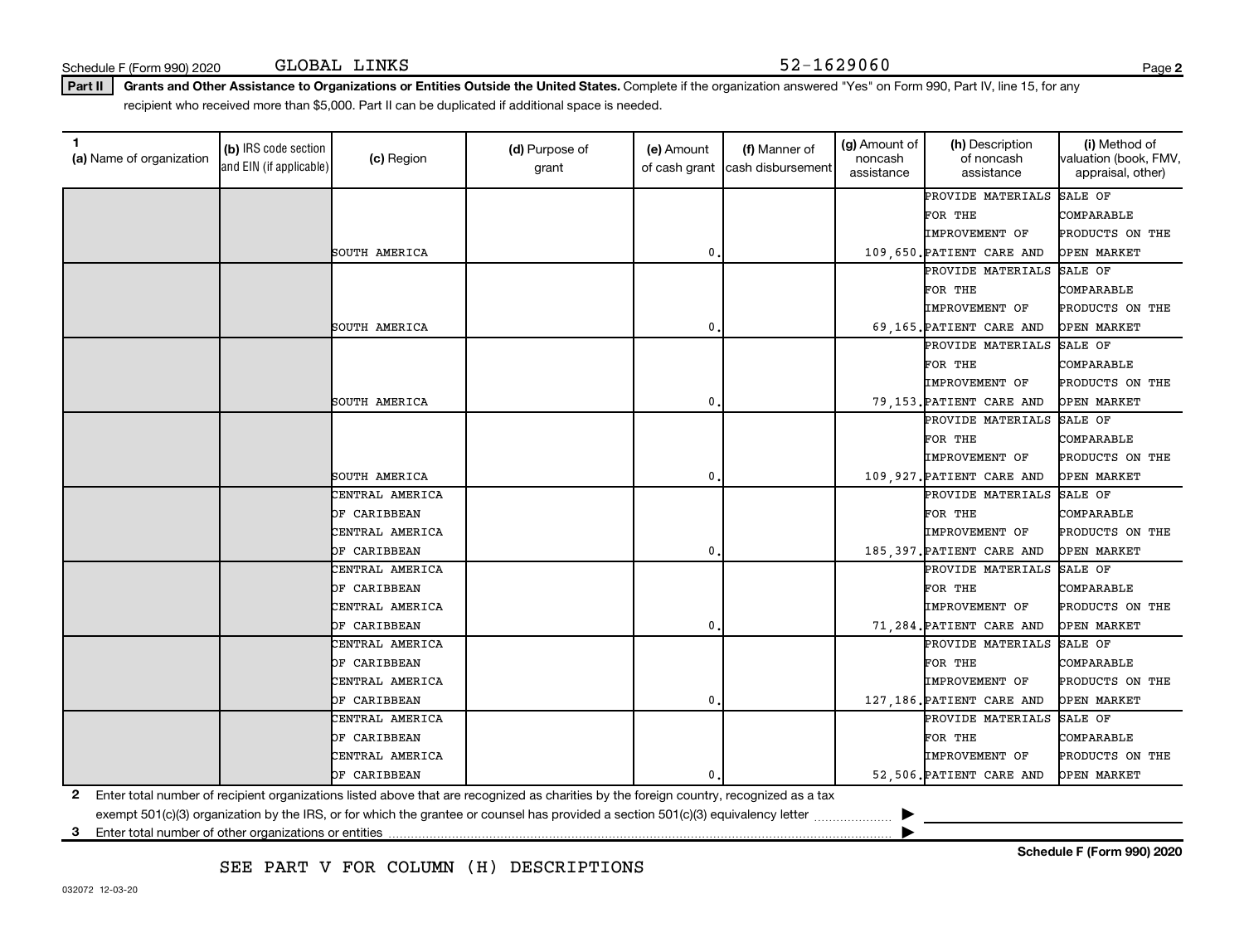|         | Schedule F (Form 990)    |                                                 | <b>GLOBAL LINKS</b> |                                                                                                                                              |                             | 52-1629060                         |                                         |                                              | Page 2                                                      |
|---------|--------------------------|-------------------------------------------------|---------------------|----------------------------------------------------------------------------------------------------------------------------------------------|-----------------------------|------------------------------------|-----------------------------------------|----------------------------------------------|-------------------------------------------------------------|
| Part II |                          |                                                 |                     | Continuation of Grants and Other Assistance to Organizations or Entities Outside the United States. (Schedule F (Form 990), Part II, line 1) |                             |                                    |                                         |                                              |                                                             |
| 1       | (a) Name of organization | (b) IRS code section<br>and EIN (if applicable) | (c) Region          | (d) Purpose of<br>grant                                                                                                                      | (e) Amount<br>of cash grant | (f) Manner of<br>cash disbursement | (g) Amount of<br>non-cash<br>assistance | (h) Description<br>of non-cash<br>assistance | (i) Method of<br>valuation (book, FMV,<br>appraisal, other) |
|         |                          |                                                 | CENTRAL AMERICA     |                                                                                                                                              |                             |                                    |                                         | PROVIDE MATERIALS                            | SALE OF                                                     |
|         |                          |                                                 | OF CARIBBEAN        |                                                                                                                                              |                             |                                    |                                         | FOR THE                                      | COMPARABLE                                                  |
|         |                          |                                                 | CENTRAL AMERICA     |                                                                                                                                              |                             |                                    |                                         | IMPROVEMENT OF                               | PRODUCTS ON THE                                             |
|         |                          |                                                 | OF CARIBBEAN        |                                                                                                                                              | $\mathbf 0$ .               |                                    |                                         | 82,685. PATIENT CARE AND                     | OPEN MARKET                                                 |
|         |                          |                                                 |                     |                                                                                                                                              |                             |                                    |                                         | PROVIDE MATERIALS                            | SALE OF                                                     |
|         |                          |                                                 |                     |                                                                                                                                              |                             |                                    |                                         | FOR THE                                      | COMPARABLE                                                  |
|         |                          |                                                 | CENTRAL AMERICA     |                                                                                                                                              |                             |                                    |                                         | IMPROVEMENT OF                               | PRODUCTS ON THE                                             |
|         |                          |                                                 | <b>DF CARIBBEAN</b> |                                                                                                                                              | $\mathbf{0}$                |                                    |                                         | 55,642. PATIENT CARE AND                     | OPEN MARKET                                                 |
|         |                          |                                                 |                     |                                                                                                                                              |                             |                                    |                                         | PROVIDE MATERIALS                            | SALE OF                                                     |
|         |                          |                                                 |                     |                                                                                                                                              |                             |                                    |                                         | FOR THE                                      | COMPARABLE                                                  |
|         |                          |                                                 | CENTRAL AMERICA     |                                                                                                                                              |                             |                                    |                                         | IMPROVEMENT OF                               | PRODUCTS ON THE                                             |
|         |                          |                                                 | OF CARIBBEAN        |                                                                                                                                              | $\mathbf{0}$                |                                    |                                         | 63,065. PATIENT CARE AND                     | OPEN MARKET                                                 |
|         |                          |                                                 |                     |                                                                                                                                              |                             |                                    |                                         | PROVIDE MATERIALS                            | SALE OF                                                     |
|         |                          |                                                 |                     |                                                                                                                                              |                             |                                    |                                         | FOR THE                                      | COMPARABLE                                                  |
|         |                          |                                                 | CENTRAL AMERICA     |                                                                                                                                              |                             |                                    |                                         | IMPROVEMENT OF                               | PRODUCTS ON THE                                             |
|         |                          |                                                 | <b>DF CARIBBEAN</b> |                                                                                                                                              | $\mathbf 0$ .               |                                    |                                         | 142,785. PATIENT CARE AND                    | OPEN MARKET                                                 |
|         |                          |                                                 |                     |                                                                                                                                              |                             |                                    |                                         | PROVIDE MATERIALS                            | SALE OF                                                     |
|         |                          |                                                 |                     |                                                                                                                                              |                             |                                    |                                         | FOR THE                                      | COMPARABLE                                                  |
|         |                          |                                                 | CENTRAL AMERICA     |                                                                                                                                              |                             |                                    |                                         | IMPROVEMENT OF                               | PRODUCTS ON THE                                             |
|         |                          |                                                 | <b>DF CARIBBEAN</b> |                                                                                                                                              | $\mathbf 0$ .               |                                    |                                         | 175,460. PATIENT CARE AND                    | OPEN MARKET                                                 |
|         |                          |                                                 |                     |                                                                                                                                              |                             |                                    |                                         | PROVIDE MATERIALS                            | SALE OF                                                     |
|         |                          |                                                 |                     |                                                                                                                                              |                             |                                    |                                         | FOR THE                                      | COMPARABLE                                                  |
|         |                          |                                                 | CENTRAL AMERICA     |                                                                                                                                              |                             |                                    |                                         | IMPROVEMENT OF                               | PRODUCTS ON THE                                             |
|         |                          |                                                 | OF CARIBBEAN        |                                                                                                                                              | 0                           |                                    |                                         | 146, 222. PATIENT CARE AND                   | OPEN MARKET                                                 |
|         |                          |                                                 |                     |                                                                                                                                              |                             |                                    |                                         | PROVIDE MATERIALS                            | SALE OF                                                     |
|         |                          |                                                 |                     |                                                                                                                                              |                             |                                    |                                         | FOR THE                                      | COMPARABLE                                                  |
|         |                          |                                                 | CENTRAL AMERICA     |                                                                                                                                              |                             |                                    |                                         | <b>IMPROVEMENT OF</b>                        | PRODUCTS ON THE                                             |
|         |                          |                                                 | <b>DF CARIBBEAN</b> |                                                                                                                                              | 0                           |                                    |                                         | 200, 113. PATIENT CARE AND                   | OPEN MARKET                                                 |
|         |                          |                                                 |                     |                                                                                                                                              |                             |                                    |                                         | PROVIDE MATERIALS                            | SALE OF                                                     |
|         |                          |                                                 |                     |                                                                                                                                              |                             |                                    |                                         | FOR THE                                      | COMPARABLE                                                  |
|         |                          |                                                 | CENTRAL AMERICA     |                                                                                                                                              |                             |                                    |                                         | IMPROVEMENT OF                               | PRODUCTS ON THE                                             |
|         |                          |                                                 | OF CARIBBEAN        |                                                                                                                                              | 0                           |                                    |                                         | 59,155. PATIENT CARE AND                     | OPEN MARKET                                                 |
|         |                          |                                                 |                     |                                                                                                                                              |                             |                                    |                                         | PROVIDE MATERIALS                            | SALE OF                                                     |
|         |                          |                                                 |                     |                                                                                                                                              |                             |                                    |                                         | FOR THE                                      | COMPARABLE                                                  |
|         |                          |                                                 | CENTRAL AMERICA     |                                                                                                                                              |                             |                                    |                                         | IMPROVEMENT OF                               | PRODUCTS ON THE                                             |
|         |                          |                                                 | OF CARIBBEAN        |                                                                                                                                              | $\mathbf{0}$                |                                    |                                         | 64,711. PATIENT CARE AND                     | OPEN MARKET                                                 |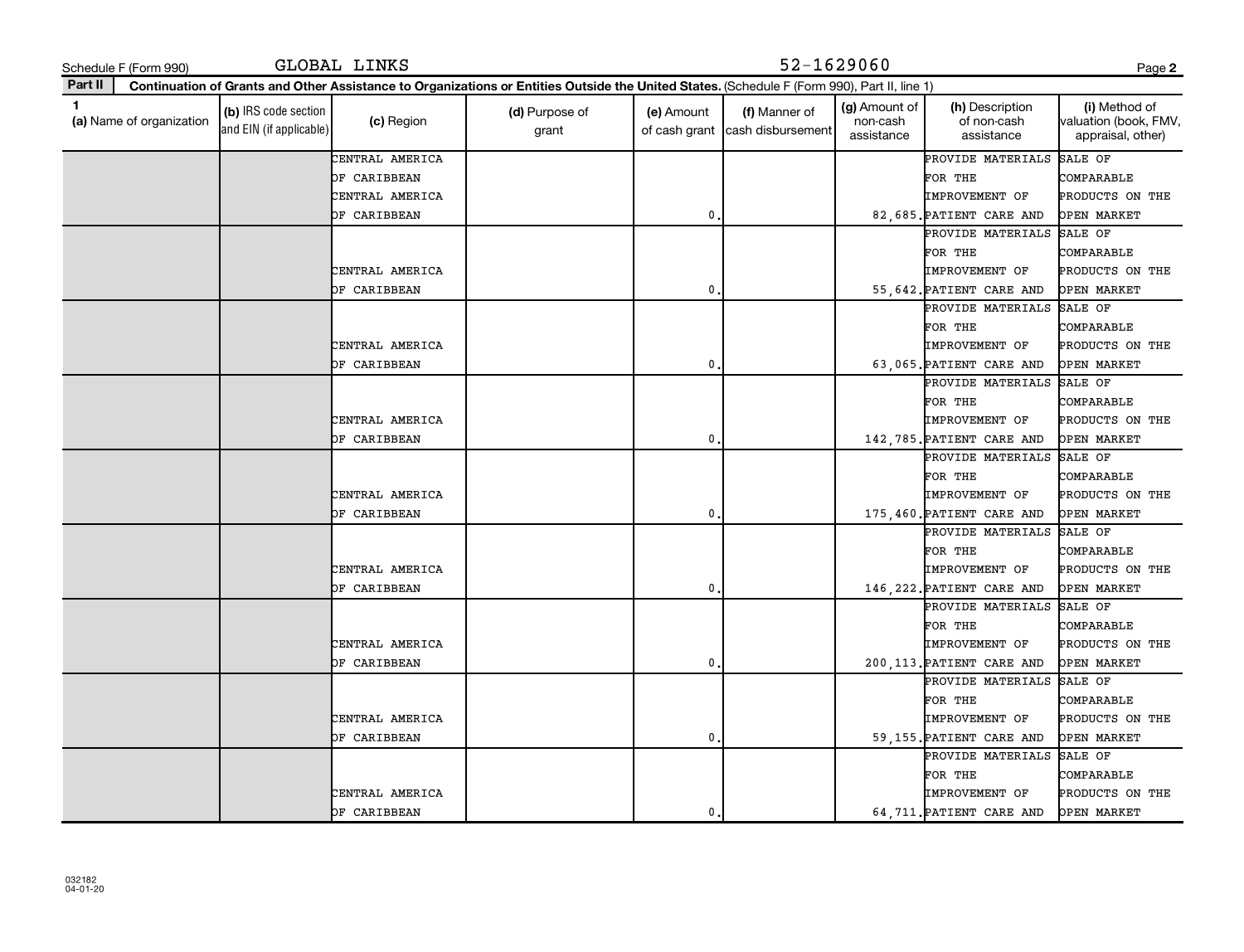|              | Schedule F (Form 990)    |                                                 | <b>GLOBAL LINKS</b> |                                                                                                                                              |                             | 52-1629060                         |                                         |                                              | Page 2                                                      |
|--------------|--------------------------|-------------------------------------------------|---------------------|----------------------------------------------------------------------------------------------------------------------------------------------|-----------------------------|------------------------------------|-----------------------------------------|----------------------------------------------|-------------------------------------------------------------|
| Part II      |                          |                                                 |                     | Continuation of Grants and Other Assistance to Organizations or Entities Outside the United States. (Schedule F (Form 990), Part II, line 1) |                             |                                    |                                         |                                              |                                                             |
| $\mathbf{1}$ | (a) Name of organization | (b) IRS code section<br>and EIN (if applicable) | (c) Region          | (d) Purpose of<br>grant                                                                                                                      | (e) Amount<br>of cash grant | (f) Manner of<br>cash disbursement | (g) Amount of<br>non-cash<br>assistance | (h) Description<br>of non-cash<br>assistance | (i) Method of<br>valuation (book, FMV,<br>appraisal, other) |
|              |                          |                                                 |                     |                                                                                                                                              |                             |                                    |                                         | PROVIDE MATERIALS                            | SALE OF                                                     |
|              |                          |                                                 |                     |                                                                                                                                              |                             |                                    |                                         | FOR THE                                      | COMPARABLE                                                  |
|              |                          |                                                 | CENTRAL AMERICA     |                                                                                                                                              |                             |                                    |                                         | IMPROVEMENT OF                               | PRODUCTS ON THE                                             |
|              |                          |                                                 | OF CARIBBEAN        |                                                                                                                                              | $\mathbf{0}$                |                                    |                                         | 65,847. PATIENT CARE AND                     | OPEN MARKET                                                 |
|              |                          |                                                 |                     |                                                                                                                                              |                             |                                    |                                         | PROVIDE MATERIALS                            | SALE OF                                                     |
|              |                          |                                                 |                     |                                                                                                                                              |                             |                                    |                                         | FOR THE                                      | COMPARABLE                                                  |
|              |                          |                                                 | CENTRAL AMERICA     |                                                                                                                                              |                             |                                    |                                         | <b>IMPROVEMENT OF</b>                        | PRODUCTS ON THE                                             |
|              |                          |                                                 | OF CARIBBEAN        |                                                                                                                                              | $\mathbf{0}$                |                                    |                                         | 70,064. PATIENT CARE AND                     | OPEN MARKET                                                 |
|              |                          |                                                 |                     |                                                                                                                                              |                             |                                    |                                         | PROVIDE MATERIALS                            | SALE OF                                                     |
|              |                          |                                                 |                     |                                                                                                                                              |                             |                                    |                                         | FOR THE                                      | COMPARABLE                                                  |
|              |                          |                                                 | CENTRAL AMERICA     |                                                                                                                                              |                             |                                    |                                         | IMPROVEMENT OF                               | PRODUCTS ON THE                                             |
|              |                          |                                                 | OF CARIBBEAN        |                                                                                                                                              | $\mathbf{0}$                |                                    |                                         | 69,687. PATIENT CARE AND                     | OPEN MARKET                                                 |
|              |                          |                                                 |                     |                                                                                                                                              |                             |                                    |                                         | PROVIDE MATERIALS                            | SALE OF                                                     |
|              |                          |                                                 |                     |                                                                                                                                              |                             |                                    |                                         | FOR THE                                      | COMPARABLE                                                  |
|              |                          |                                                 | CENTRAL AMERICA     |                                                                                                                                              |                             |                                    |                                         | IMPROVEMENT OF                               | PRODUCTS ON THE                                             |
|              |                          |                                                 | OF CARIBBEAN        |                                                                                                                                              | $\mathbf{0}$                |                                    |                                         | 100.227. PATIENT CARE AND                    | OPEN MARKET                                                 |
|              |                          |                                                 |                     |                                                                                                                                              |                             |                                    |                                         | PROVIDE MATERIALS                            | SALE OF                                                     |
|              |                          |                                                 |                     |                                                                                                                                              |                             |                                    |                                         | FOR THE                                      | COMPARABLE                                                  |
|              |                          |                                                 | CENTRAL AMERICA     |                                                                                                                                              |                             |                                    |                                         | IMPROVEMENT OF                               | PRODUCTS ON THE                                             |
|              |                          |                                                 | OF CARIBBEAN        |                                                                                                                                              | $\mathbf{0}$                |                                    |                                         | 79,553. PATIENT CARE AND                     | OPEN MARKET                                                 |
|              |                          |                                                 |                     |                                                                                                                                              |                             |                                    |                                         | PROVIDE MATERIALS                            | SALE OF                                                     |
|              |                          |                                                 |                     |                                                                                                                                              |                             |                                    |                                         | FOR THE                                      | COMPARABLE                                                  |
|              |                          |                                                 | CENTRAL AMERICA     |                                                                                                                                              |                             |                                    |                                         | IMPROVEMENT OF                               | PRODUCTS ON THE                                             |
|              |                          |                                                 | OF CARIBBEAN        |                                                                                                                                              | $\mathbf{0}$                |                                    |                                         | 75,093. PATIENT CARE AND                     | OPEN MARKET                                                 |
|              |                          |                                                 |                     |                                                                                                                                              |                             |                                    |                                         | PROVIDE MATERIALS                            | SALE OF                                                     |
|              |                          |                                                 |                     |                                                                                                                                              |                             |                                    |                                         | FOR THE                                      | COMPARABLE                                                  |
|              |                          |                                                 |                     |                                                                                                                                              |                             |                                    |                                         | IMPROVEMENT OF                               | PRODUCTS ON THE                                             |
|              |                          |                                                 | VARIOUS             |                                                                                                                                              | $\mathbf{0}$                |                                    |                                         | 2791354. PATIENT CARE AND                    | OPEN MARKET                                                 |
|              |                          |                                                 |                     |                                                                                                                                              |                             |                                    |                                         |                                              |                                                             |
|              |                          |                                                 |                     |                                                                                                                                              |                             |                                    |                                         |                                              |                                                             |
|              |                          |                                                 |                     |                                                                                                                                              |                             |                                    |                                         |                                              |                                                             |
|              |                          |                                                 |                     |                                                                                                                                              |                             |                                    |                                         |                                              |                                                             |
|              |                          |                                                 |                     |                                                                                                                                              |                             |                                    |                                         |                                              |                                                             |
|              |                          |                                                 |                     |                                                                                                                                              |                             |                                    |                                         |                                              |                                                             |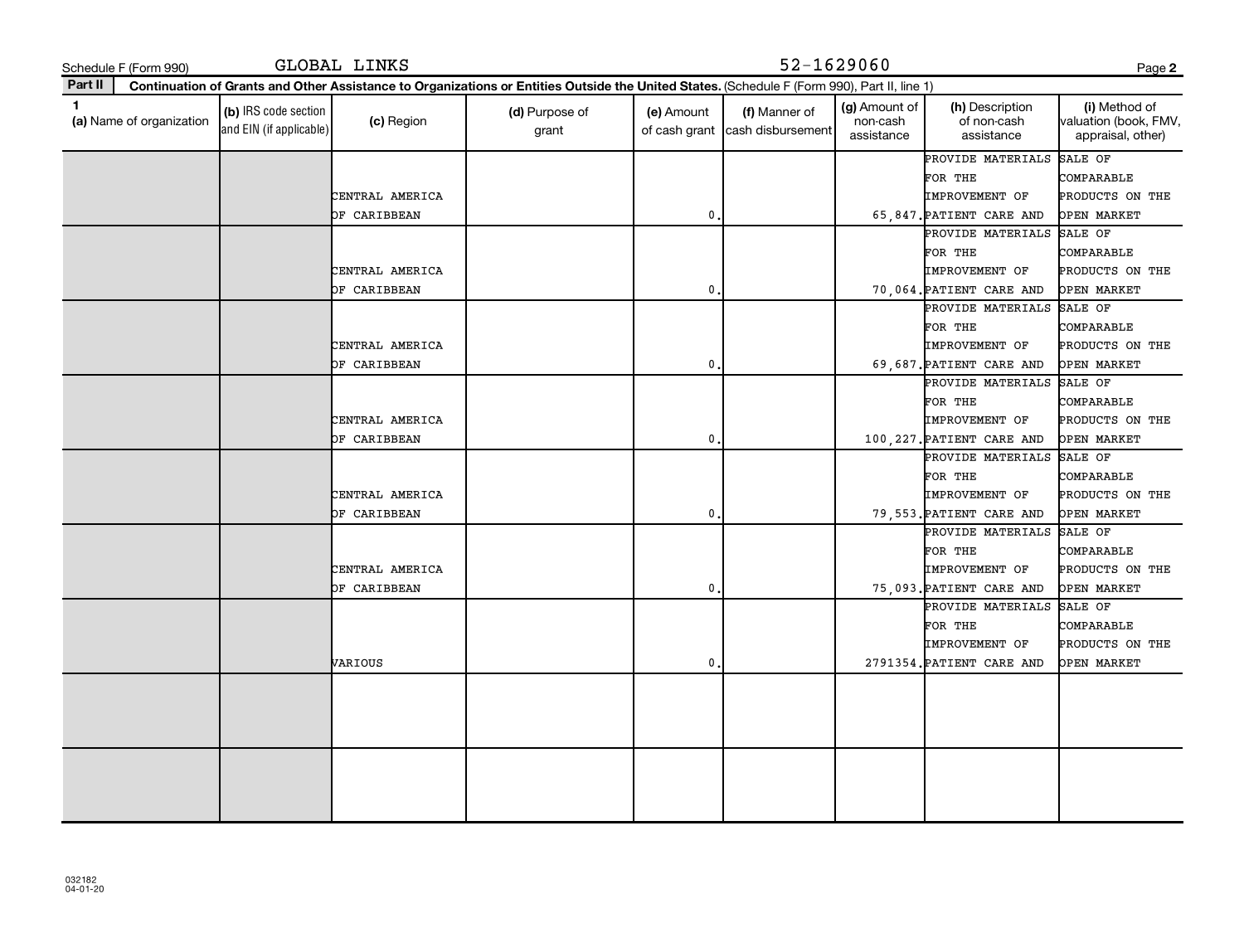# Part III Grants and Other Assistance to Individuals Outside the United States. Complete if the organization answered "Yes" on Form 990, Part IV, line 16. Part III can be duplicated if additional space is needed.

GLOBAL LINKS

| (a) Type of grant or assistance | (b) Region | (c) Number of<br>recipients | (d) Amount of<br>cash grant | (e) Manner of<br>cash disbursement | (f) Amount of<br>noncash<br>assistance | (g) Description of<br>noncash assistance | (h) Method of<br>valuation<br>(book, FMV,<br>appraisal, other) |
|---------------------------------|------------|-----------------------------|-----------------------------|------------------------------------|----------------------------------------|------------------------------------------|----------------------------------------------------------------|
|                                 |            |                             |                             |                                    |                                        |                                          |                                                                |
|                                 |            |                             |                             |                                    |                                        |                                          |                                                                |
|                                 |            |                             |                             |                                    |                                        |                                          |                                                                |
|                                 |            |                             |                             |                                    |                                        |                                          |                                                                |
|                                 |            |                             |                             |                                    |                                        |                                          |                                                                |
|                                 |            |                             |                             |                                    |                                        |                                          |                                                                |
|                                 |            |                             |                             |                                    |                                        |                                          |                                                                |
|                                 |            |                             |                             |                                    |                                        |                                          |                                                                |
|                                 |            |                             |                             |                                    |                                        |                                          |                                                                |
|                                 |            |                             |                             |                                    |                                        |                                          |                                                                |

**Schedule F (Form 990) 2020**

## Schedule F (Form 990) 2020 GLOBAL LINKS  $52-1629060$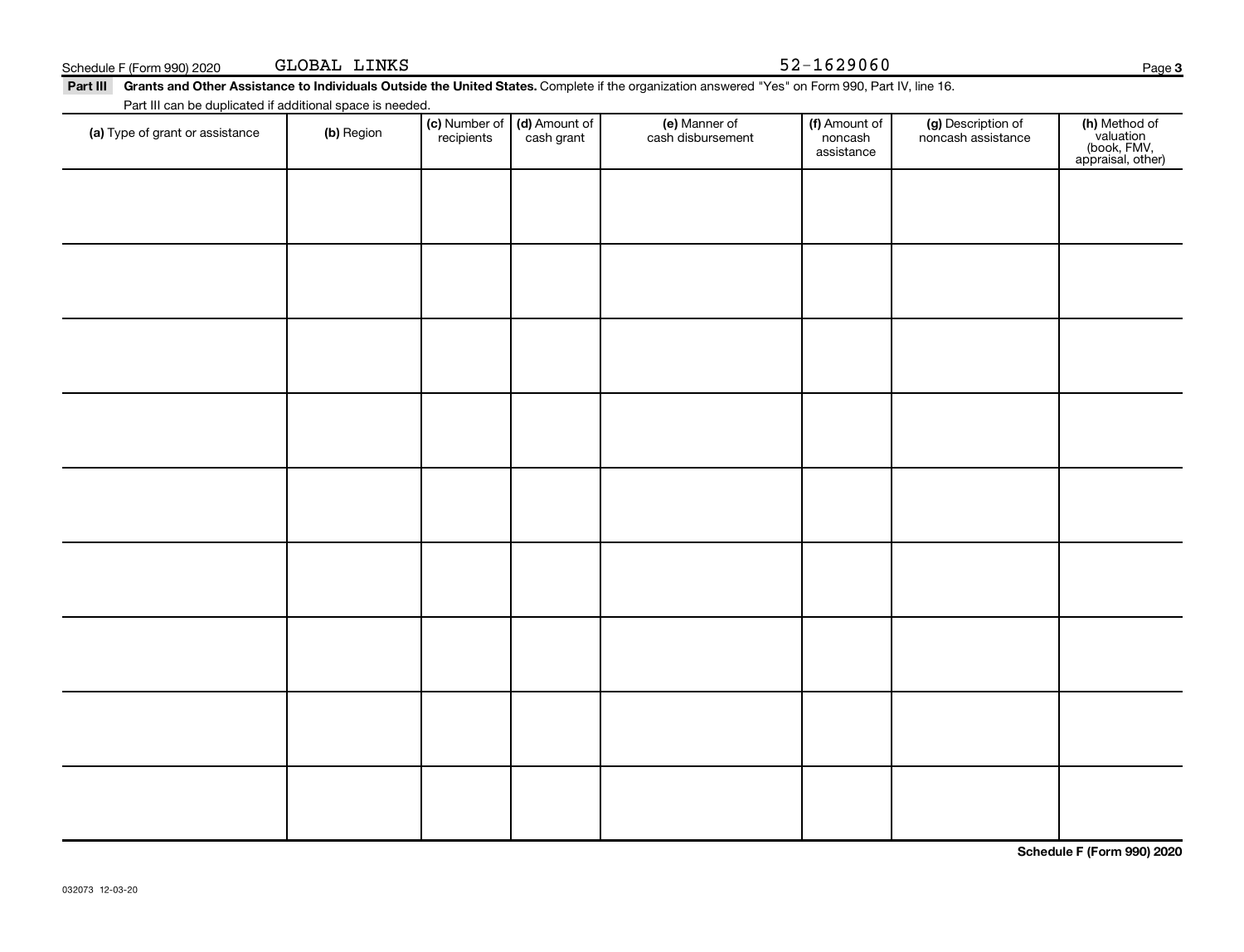| 1              | Was the organization a U.S. transferor of property to a foreign corporation during the tax year? If "Yes,"<br>the organization may be required to file Form 926, Return by a U.S. Transferor of Property to a Foreign<br>Corporation (see Instructions for Form 926) manufactured controller controller than 1990 and the Corporation (                                                                                | Yes | $X $ No             |
|----------------|------------------------------------------------------------------------------------------------------------------------------------------------------------------------------------------------------------------------------------------------------------------------------------------------------------------------------------------------------------------------------------------------------------------------|-----|---------------------|
| $\overline{2}$ | Did the organization have an interest in a foreign trust during the tax year? If "Yes," the organization may<br>be required to separately file Form 3520, Annual Return To Report Transactions With Foreign Trusts and<br>Receipt of Certain Foreign Gifts, and/or Form 3520-A, Annual Information Return of Foreign Trust With a<br>U.S. Owner (see Instructions for Forms 3520 and 3520-A; don't file with Form 990) | Yes | $X \mid N_0$        |
| 3              | Did the organization have an ownership interest in a foreign corporation during the tax year? If "Yes,"<br>the organization may be required to file Form 5471, Information Return of U.S. Persons With Respect to                                                                                                                                                                                                      | Yes | ΧI<br><b>No</b>     |
| 4              | Was the organization a direct or indirect shareholder of a passive foreign investment company or a<br>qualified electing fund during the tax year? If "Yes," the organization may be required to file Form 8621,<br>Information Return by a Shareholder of a Passive Foreign Investment Company or Qualified Electing                                                                                                  | Yes | χI<br><b>No</b>     |
| 5              | Did the organization have an ownership interest in a foreign partnership during the tax year? If "Yes,"<br>the organization may be required to file Form 8865, Return of U.S. Persons With Respect to Certain                                                                                                                                                                                                          | Yes | X<br>N <sub>0</sub> |
| 6              | Did the organization have any operations in or related to any boycotting countries during the tax year? If<br>"Yes," the organization may be required to separately file Form 5713, International Boycott Report (see                                                                                                                                                                                                  | Yes |                     |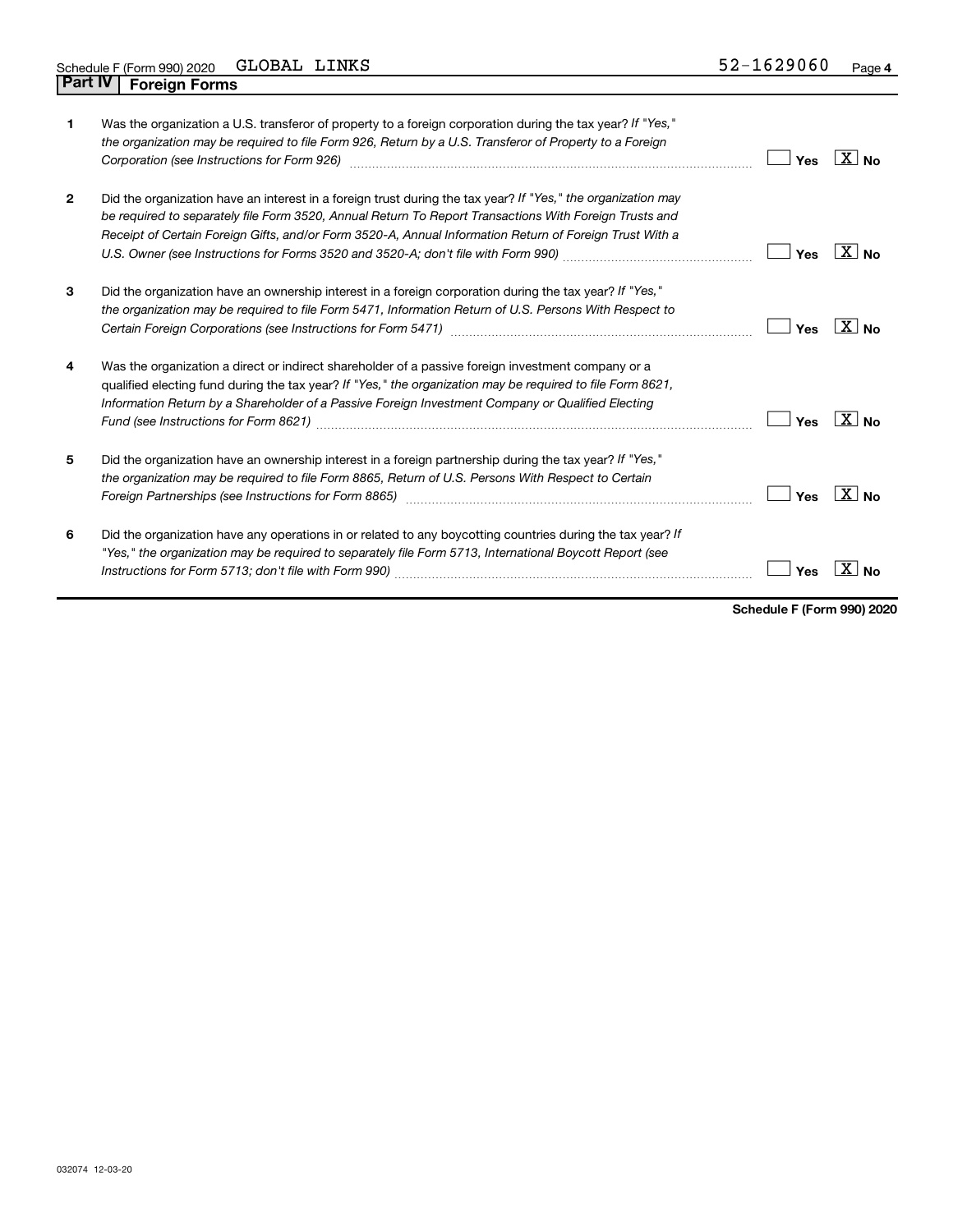Schedule F (Form 990) 2020 GLOBAL LINKS  $52-1629060$ GLOBAL LINKS

**Part V Supplemental Information**

Provide the information required by Part I, line 2 (monitoring of funds); Part I, line 3, column (f) (accounting method; amounts of investments vs. expenditures per region); Part II, line 1 (accounting method); Part III (accounting method); and Part III, column (c) (estimated number of recipients), as applicable. Also complete this part to provide any additional information. See instructions.

PART I, LINE 2:

MATERIAL ASSISTANCE IS MONITORED IN TWO WAYS, AN ASSESSMENT OF THE

FACILITY THAT IS REQUESTING MATERIALS IS TYPICALLY PERFORMED BEFORE A

SHIPMENT IS SENT SO THE TRUE NEEDS AND CAPABILITIES OF THE FACILITY ARE

KNOWN; THIS INCLUDES DEVELOPING AN EXTENSIVE NEEDS LIST. A COMPLETE

DONATION LIST IS SENT TO THE RECEIVING INSTITUTION; THEY ARE ASKED TO

CONFIRM RECEIPT AND COMPLETE AN EVALUATION OF THE MATERIALS RECEIVED

NOTING ANY PROBLEMS OR CONCERNS. GLOBAL LINKS STAFF USUALLY FOLLOW-UP

WITH A VISIT TO THE INSTITUTION ON THE NEXT TRIP TO THE COUNTRY.

PART I, LINE 3:

#### SALES OF COMPARABLE PRODUCTS ON THE OPEN MARKET

PART II, COLUMN (H):

REGION: SOUTH AMERICA

(H) DESCRIPTION OF NON-CASH ASSISTANCE: PROVIDE MATERIALS FOR THE

IMPROVEMENT OF PATIENT CARE AND TO BUILD CAPACITY WITHIN THE PUBLIC

HEALTH SYSTEM

REGION: SOUTH AMERICA

(H) DESCRIPTION OF NON-CASH ASSISTANCE: PROVIDE MATERIALS FOR THE

IMPROVEMENT OF PATIENT CARE AND TO BUILD CAPACITY WITHIN THE PUBLIC

HEALTH SYSTEM

REGION: SOUTH AMERICA

(H) DESCRIPTION OF NON-CASH ASSISTANCE: PROVIDE MATERIALS FOR THE

#### IMPROVEMENT OF PATIENT CARE AND TO BUILD CAPACITY WITHIN THE PUBLIC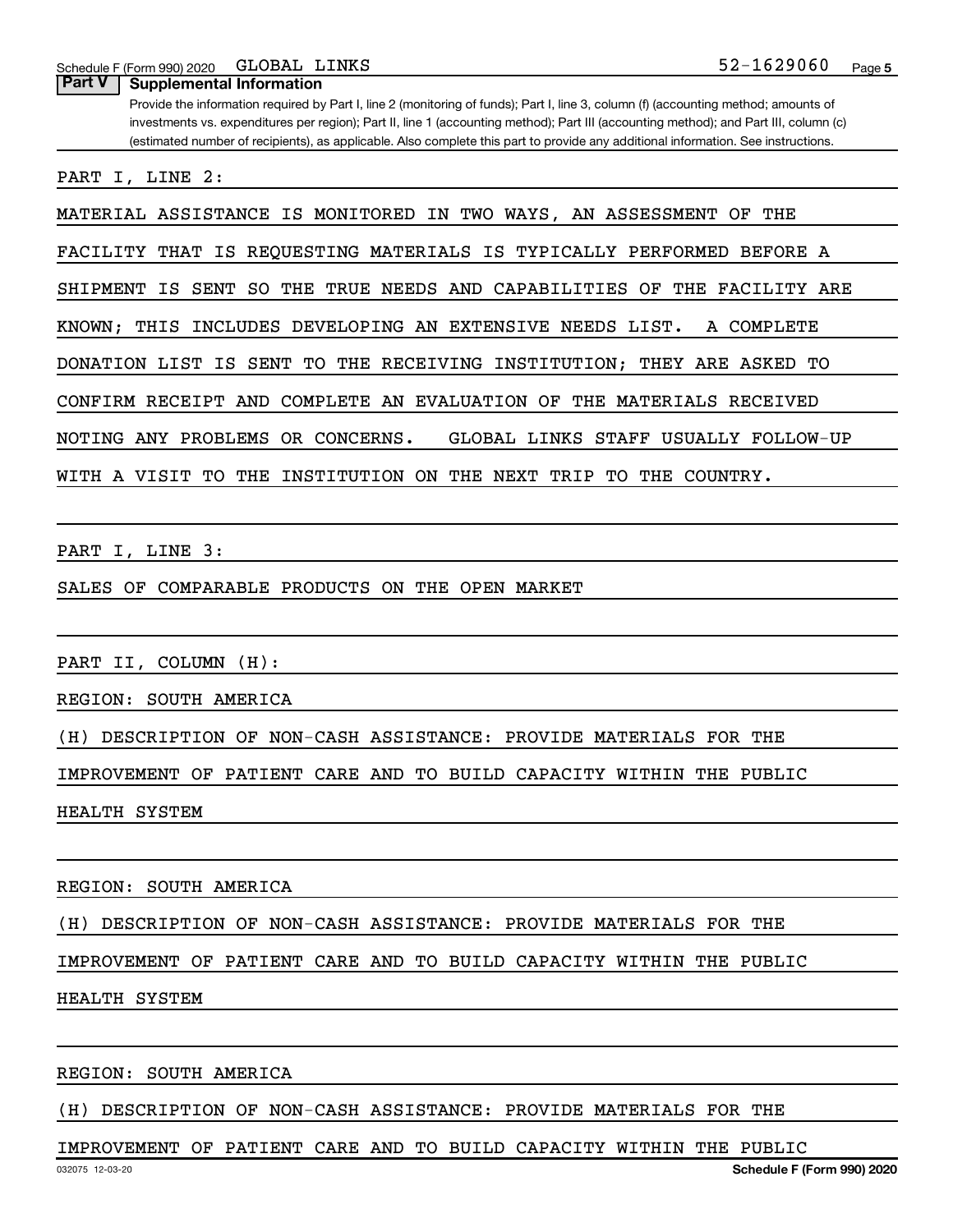Provide the information required by Part I, line 2 (monitoring of funds); Part I, line 3, column (f) (accounting method; amounts of investments vs. expenditures per region); Part II, line 1 (accounting method); Part III (accounting method); and Part III, column (c) (estimated number of recipients), as applicable. Also complete this part to provide any additional information. See instructions.

#### HEALTH SYSTEM

#### REGION: SOUTH AMERICA

(H) DESCRIPTION OF NON-CASH ASSISTANCE: PROVIDE MATERIALS FOR THE

IMPROVEMENT OF PATIENT CARE AND TO BUILD CAPACITY WITHIN THE PUBLIC

#### HEALTH SYSTEM

#### (A) REGION:

CENTRAL AMERICA OF CARIBBEAN CENTRAL AMERICA OF CARIBBEAN CENTRAL AMERICA

(H) DESCRIPTION OF NON-CASH ASSISTANCE: PROVIDE MATERIALS FOR THE

IMPROVEMENT OF PATIENT CARE AND TO BUILD CAPACITY WITHIN THE PUBLIC

#### HEALTH SYSTEM

(A) REGION:

CENTRAL AMERICA OF CARIBBEAN CENTRAL AMERICA OF CARIBBEAN CENTRAL AMERICA

(H) DESCRIPTION OF NON-CASH ASSISTANCE: PROVIDE MATERIALS FOR THE

IMPROVEMENT OF PATIENT CARE AND TO BUILD CAPACITY WITHIN THE PUBLIC

#### HEALTH SYSTEM

(A) REGION:

CENTRAL AMERICA OF CARIBBEAN CENTRAL AMERICA OF CARIBBEAN CENTRAL AMERICA

(H) DESCRIPTION OF NON-CASH ASSISTANCE: PROVIDE MATERIALS FOR THE

IMPROVEMENT OF PATIENT CARE AND TO BUILD CAPACITY WITHIN THE PUBLIC

HEALTH SYSTEM

#### (A) REGION:

CENTRAL AMERICA OF CARIBBEAN CENTRAL AMERICA OF CARIBBEAN CENTRAL AMERICA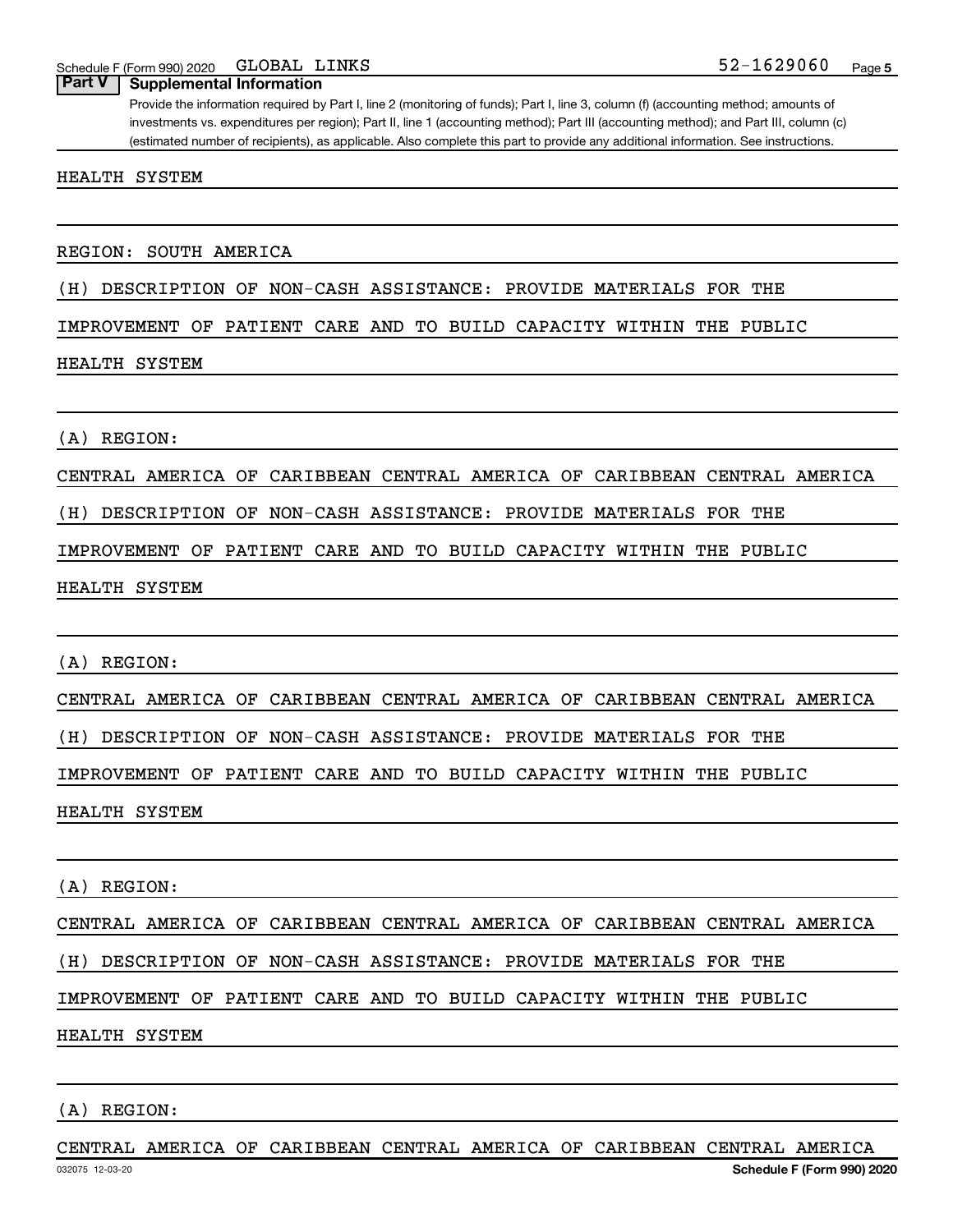Provide the information required by Part I, line 2 (monitoring of funds); Part I, line 3, column (f) (accounting method; amounts of investments vs. expenditures per region); Part II, line 1 (accounting method); Part III (accounting method); and Part III, column (c) (estimated number of recipients), as applicable. Also complete this part to provide any additional information. See instructions.

#### (H) DESCRIPTION OF NON-CASH ASSISTANCE: PROVIDE MATERIALS FOR THE

IMPROVEMENT OF PATIENT CARE AND TO BUILD CAPACITY WITHIN THE PUBLIC

HEALTH SYSTEM

(A) REGION:

CENTRAL AMERICA OF CARIBBEAN CENTRAL AMERICA OF CARIBBEAN CENTRAL AMERICA

(H) DESCRIPTION OF NON-CASH ASSISTANCE: PROVIDE MATERIALS FOR THE

IMPROVEMENT OF PATIENT CARE AND TO BUILD CAPACITY WITHIN THE PUBLIC

HEALTH SYSTEM

REGION: CENTRAL AMERICA OF CARIBBEAN

(H) DESCRIPTION OF NON-CASH ASSISTANCE: PROVIDE MATERIALS FOR THE

IMPROVEMENT OF PATIENT CARE AND TO BUILD CAPACITY WITHIN THE PUBLIC

HEALTH SYSTEM

REGION: CENTRAL AMERICA OF CARIBBEAN

(H) DESCRIPTION OF NON-CASH ASSISTANCE: PROVIDE MATERIALS FOR THE

IMPROVEMENT OF PATIENT CARE AND TO BUILD CAPACITY WITHIN THE PUBLIC

HEALTH SYSTEM

REGION: CENTRAL AMERICA OF CARIBBEAN

(H) DESCRIPTION OF NON-CASH ASSISTANCE: PROVIDE MATERIALS FOR THE

IMPROVEMENT OF PATIENT CARE AND TO BUILD CAPACITY WITHIN THE PUBLIC

HEALTH SYSTEM

#### REGION: CENTRAL AMERICA OF CARIBBEAN

#### (H) DESCRIPTION OF NON-CASH ASSISTANCE: PROVIDE MATERIALS FOR THE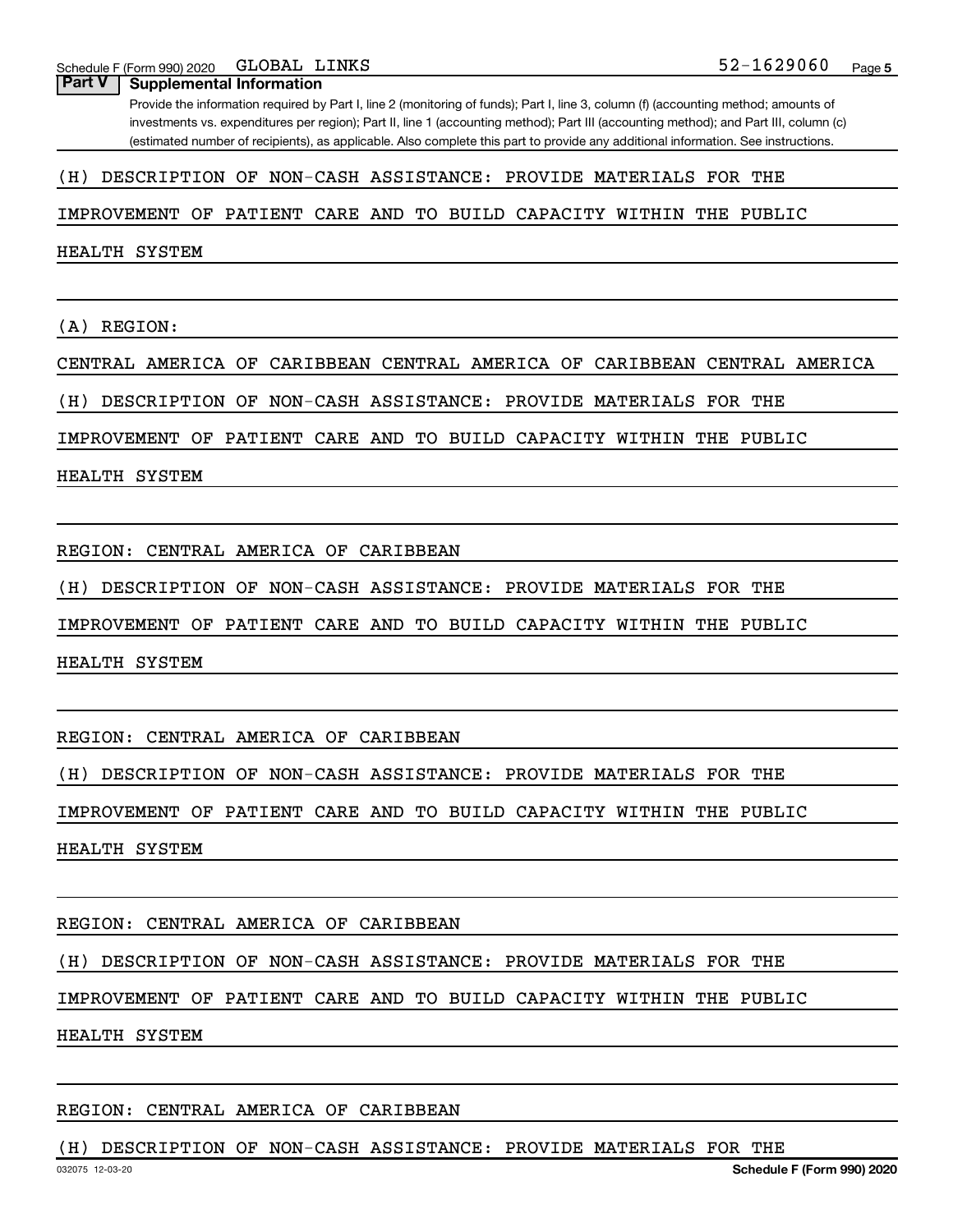Provide the information required by Part I, line 2 (monitoring of funds); Part I, line 3, column (f) (accounting method; amounts of investments vs. expenditures per region); Part II, line 1 (accounting method); Part III (accounting method); and Part III, column (c) (estimated number of recipients), as applicable. Also complete this part to provide any additional information. See instructions.

#### IMPROVEMENT OF PATIENT CARE AND TO BUILD CAPACITY WITHIN THE PUBLIC

#### HEALTH SYSTEM

REGION: CENTRAL AMERICA OF CARIBBEAN

(H) DESCRIPTION OF NON-CASH ASSISTANCE: PROVIDE MATERIALS FOR THE

IMPROVEMENT OF PATIENT CARE AND TO BUILD CAPACITY WITHIN THE PUBLIC

#### HEALTH SYSTEM

#### REGION: CENTRAL AMERICA OF CARIBBEAN

(H) DESCRIPTION OF NON-CASH ASSISTANCE: PROVIDE MATERIALS FOR THE

IMPROVEMENT OF PATIENT CARE AND TO BUILD CAPACITY WITHIN THE PUBLIC

#### HEALTH SYSTEM

#### REGION: CENTRAL AMERICA OF CARIBBEAN

(H) DESCRIPTION OF NON-CASH ASSISTANCE: PROVIDE MATERIALS FOR THE

IMPROVEMENT OF PATIENT CARE AND TO BUILD CAPACITY WITHIN THE PUBLIC

HEALTH SYSTEM

#### REGION: CENTRAL AMERICA OF CARIBBEAN

(H) DESCRIPTION OF NON-CASH ASSISTANCE: PROVIDE MATERIALS FOR THE

#### IMPROVEMENT OF PATIENT CARE AND TO BUILD CAPACITY WITHIN THE PUBLIC

HEALTH SYSTEM

#### REGION: CENTRAL AMERICA OF CARIBBEAN

(H) DESCRIPTION OF NON-CASH ASSISTANCE: PROVIDE MATERIALS FOR THE

IMPROVEMENT OF PATIENT CARE AND TO BUILD CAPACITY WITHIN THE PUBLIC

#### HEALTH SYSTEM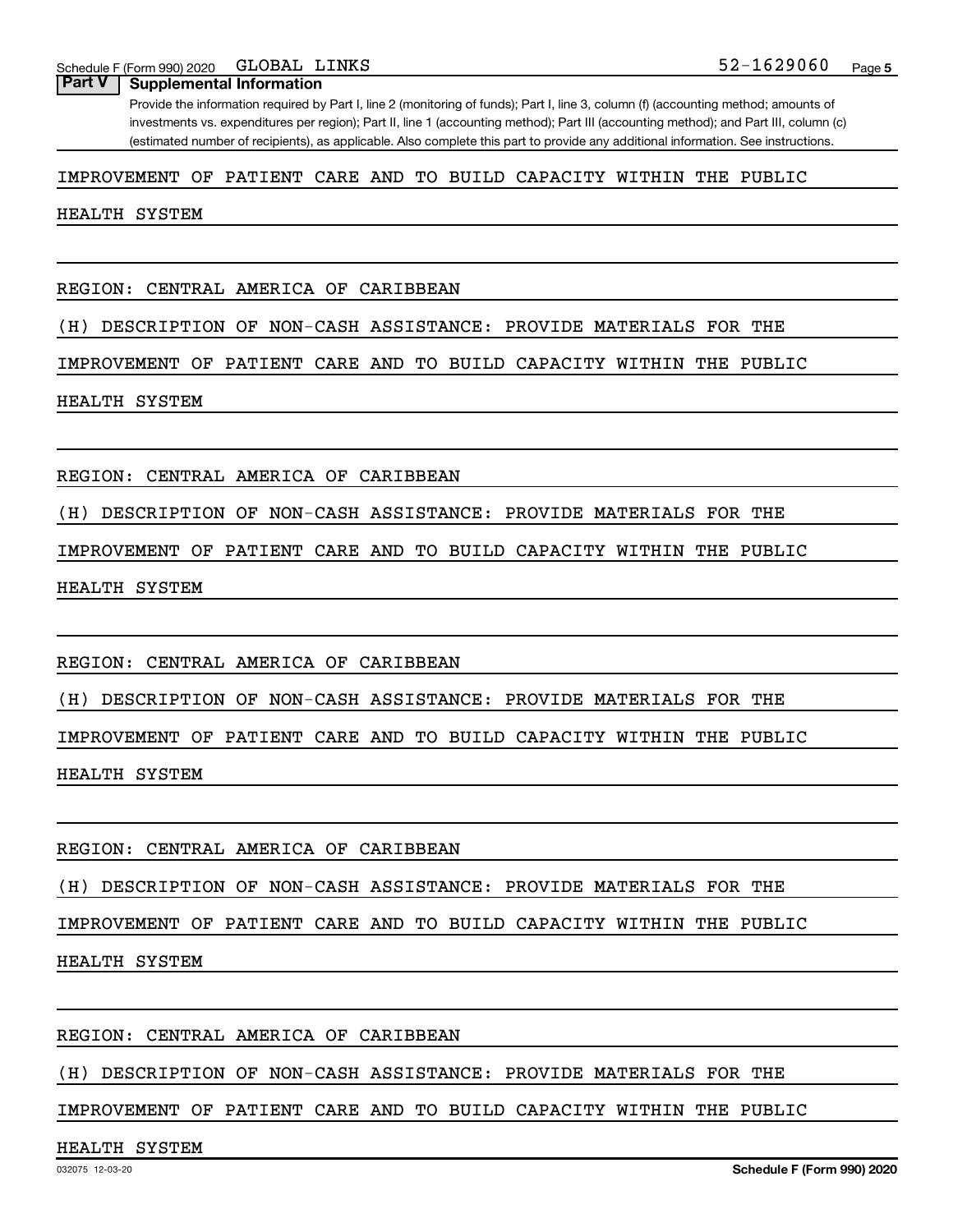Schedule F (Form 990) 2020 GLOBAL LINKS  $52-1629060$ GLOBAL LINKS

#### **Part V Supplemental Information**

Provide the information required by Part I, line 2 (monitoring of funds); Part I, line 3, column (f) (accounting method; amounts of investments vs. expenditures per region); Part II, line 1 (accounting method); Part III (accounting method); and Part III, column (c) (estimated number of recipients), as applicable. Also complete this part to provide any additional information. See instructions.

#### REGION: CENTRAL AMERICA OF CARIBBEAN

(H) DESCRIPTION OF NON-CASH ASSISTANCE: PROVIDE MATERIALS FOR THE

IMPROVEMENT OF PATIENT CARE AND TO BUILD CAPACITY WITHIN THE PUBLIC

#### HEALTH SYSTEM

#### REGION: CENTRAL AMERICA OF CARIBBEAN

(H) DESCRIPTION OF NON-CASH ASSISTANCE: PROVIDE MATERIALS FOR THE

IMPROVEMENT OF PATIENT CARE AND TO BUILD CAPACITY WITHIN THE PUBLIC

HEALTH SYSTEM

REGION: CENTRAL AMERICA OF CARIBBEAN

(H) DESCRIPTION OF NON-CASH ASSISTANCE: PROVIDE MATERIALS FOR THE

IMPROVEMENT OF PATIENT CARE AND TO BUILD CAPACITY WITHIN THE PUBLIC

HEALTH SYSTEM

REGION: CENTRAL AMERICA OF CARIBBEAN

(H) DESCRIPTION OF NON-CASH ASSISTANCE: PROVIDE MATERIALS FOR THE

IMPROVEMENT OF PATIENT CARE AND TO BUILD CAPACITY WITHIN THE PUBLIC

HEALTH SYSTEM

REGION: CENTRAL AMERICA OF CARIBBEAN

(H) DESCRIPTION OF NON-CASH ASSISTANCE: PROVIDE MATERIALS FOR THE

IMPROVEMENT OF PATIENT CARE AND TO BUILD CAPACITY WITHIN THE PUBLIC

HEALTH SYSTEM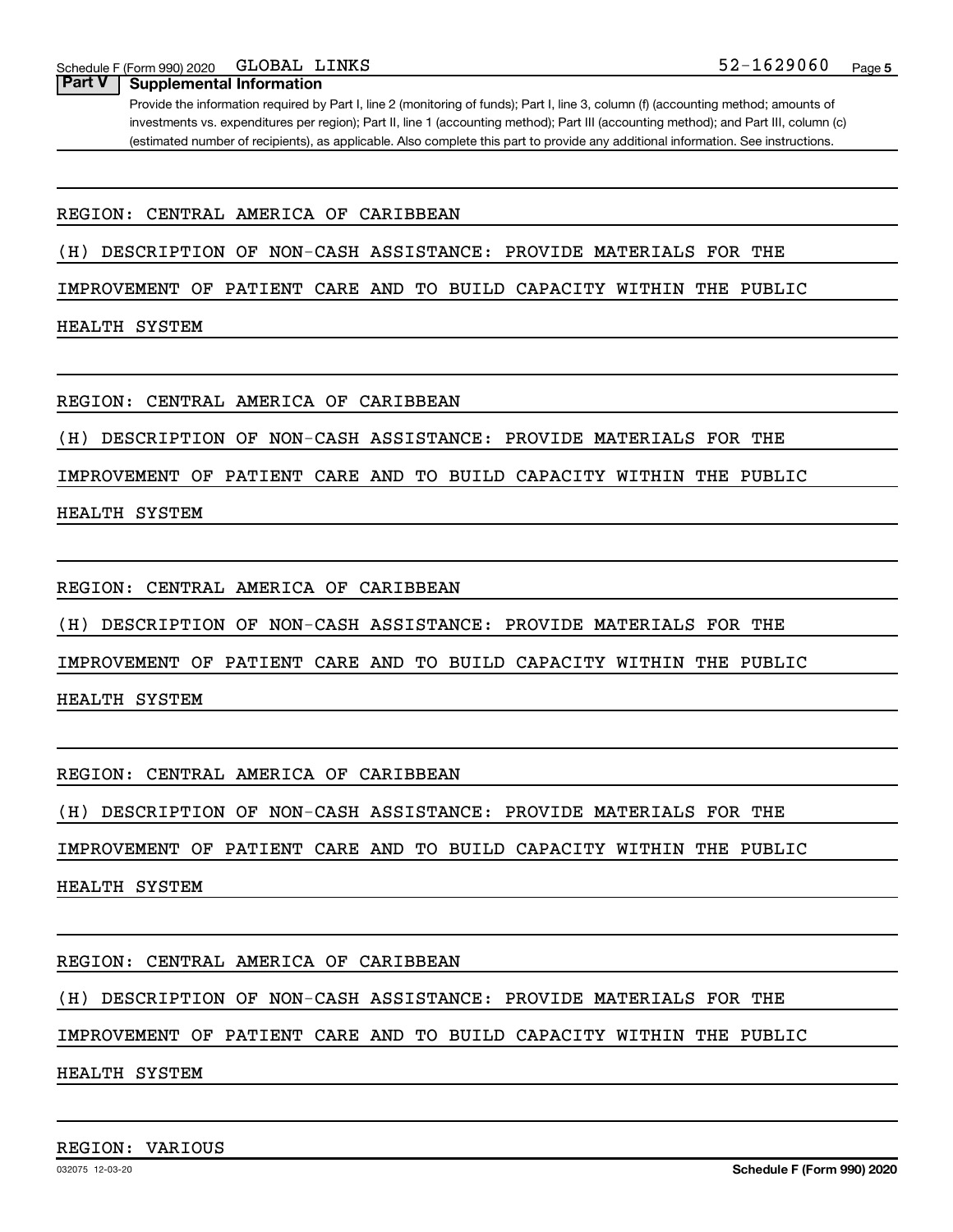Provide the information required by Part I, line 2 (monitoring of funds); Part I, line 3, column (f) (accounting method; amounts of investments vs. expenditures per region); Part II, line 1 (accounting method); Part III (accounting method); and Part III, column (c) (estimated number of recipients), as applicable. Also complete this part to provide any additional information. See instructions.

#### (H) DESCRIPTION OF NON-CASH ASSISTANCE: PROVIDE MATERIALS FOR THE

## IMPROVEMENT OF PATIENT CARE AND TO BUILD CAPACITY WITHIN THE PUBLIC

HEALTH SYSTEM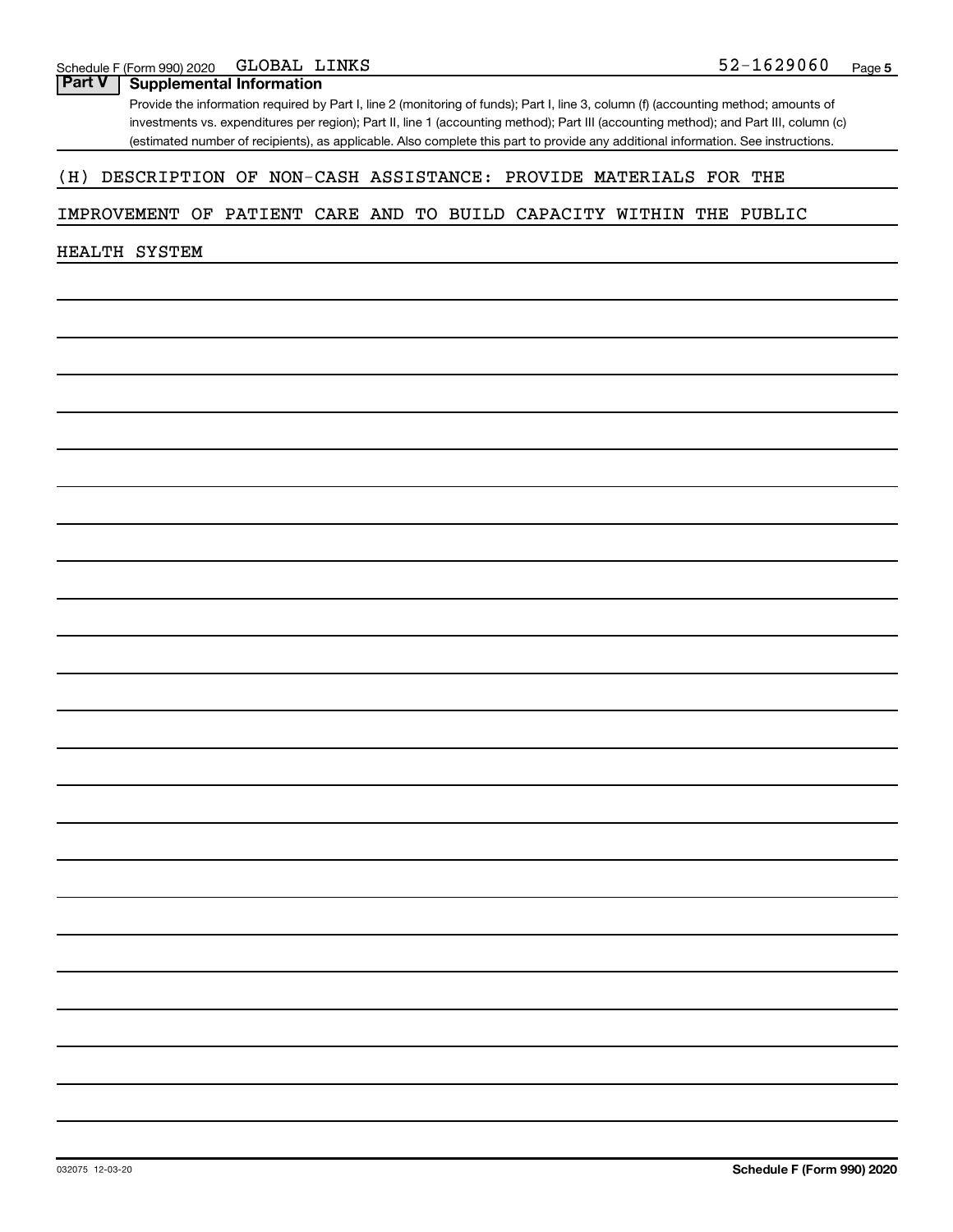| <b>Open to Public</b><br>Attach to Form 990.<br>Department of the Treasury<br>Internal Revenue Service<br>Inspection<br>Go to www.irs.gov/Form990 for the latest information.<br><b>Employer identification number</b><br>Name of the organization<br>52-1629060<br>GLOBAL LINKS<br>Part I<br>General Information on Grants and Assistance<br>Does the organization maintain records to substantiate the amount of the grants or assistance, the grantees' eligibility for the grants or assistance, and the selection<br>$\mathbf 1$<br>$ \mathbf{X} $ Yes<br>l No<br>Describe in Part IV the organization's procedures for monitoring the use of grant funds in the United States.<br>$\mathbf{2}$<br>Part II<br>Grants and Other Assistance to Domestic Organizations and Domestic Governments. Complete if the organization answered "Yes" on Form 990, Part IV, line 21, for any<br>recipient that received more than \$5,000. Part II can be duplicated if additional space is needed.<br>(f) Method of<br>(g) Description of<br>1 (a) Name and address of organization<br>$(b)$ EIN<br>(c) IRC section<br>(d) Amount of<br>(e) Amount of<br>(h) Purpose of grant<br>valuation (book,<br>noncash assistance<br>or assistance<br>or government<br>(if applicable)<br>cash grant<br>non-cash<br>FMV, appraisal,<br>assistance<br>other)<br>MEDICAL<br>DONATION OF IN-KIND<br>CENTER FOR HEARING & DEAF<br><b>EQUIPMENT</b><br>HOMECARE, MOBILITY AND<br>FURNISHINGS &<br>SERVICES INC - 1945 FIFTH AVENUE<br>OFFICE FURNISHINGS AND<br>$\mathbf{0}$ .<br>PITTSBURGH, PA 15219<br>25-0974324<br>501(C)(3)<br>47.534.FMV<br>SUPPLIES<br>EOUIPMENT TO SUPPORT<br>MEDICAL<br>DONATION OF IN-KIND<br>CENTRAL OUTREACH WELLNESS CENTER<br>HOMECARE, MOBILITY AND<br>EQUIPMENT,<br><b>FURNISHINGS &amp;</b><br>OFFICE FURNISHINGS AND<br>127 ANDERSON ST<br>$\mathbf{0}$ .<br>14-1905430<br>501(C)(3)<br>13,046.FMV<br>SUPPLIES<br>PITTSBURGH, PA 15212<br>EQUIPMENT TO SUPPORT<br>MEDICAL<br>DONATION OF IN-KIND<br>CHOSEN INTERNATIONAL MEDICAL<br>EQUIPMENT,<br>HOMECARE MOBILITY AND<br>ASSISTANCE - 3638 W. 26TH ST -<br>FURNISHINGS &<br>OFFICE FURNISHINGS AND<br>$\mathbf{0}$ .<br>25-1451706<br>501(C)(3)<br>49.789.FMV<br>SUPPLIES<br>EQUIPMENT TO SUPPORT<br>ERIE, PA 16506<br>ALLEGHENY COUNTY DEPARTMENT OF<br>MEDICAL<br>DONATION OF IN-KIND<br>HUMAN SERVICES<br>EQUIPMENT,<br>HOMECARE, MOBILITY AND<br>FURNISHINGS &<br>OFFICE FURNISHINGS AND<br>- 1 SMITHFIELD STREET -<br>0.<br>523, 395.FMV<br>SUPPLIES<br>PITTSBURGH, PA 15222<br>EOUIPMENT TO SUPPORT<br>MEDICAL<br>DONATION OF IN-KIND<br>EQUIPMENT,<br>HOMECARE MOBILITY AND<br>GREATER PITTSBURGH COMMUNITY FOOD<br>BANK - 1 N. LINDEN ST - DUQUESNE<br><b>FURNISHINGS &amp;</b><br>OFFICE FURNISHINGS AND<br>25-1420599<br>501(C)(3)<br>$\mathbf{0}$ .<br>97,523.FMV<br>SUPPLIES<br>EQUIPMENT TO SUPPORT<br>PA 15110<br>COMMUNITY FOUNDATION OF<br>MEDICAL<br>DONATION OF IN-KIND<br>WESTMORELAND COUNTY - 41 W<br>EQUIPMENT,<br>HOMECARE, MOBILITY AND<br>OTTERMAN STREET SUITE 520 -<br>FURNISHINGS &<br>OFFICE FURNISHINGS AND<br>$25-0965466$ $501(C)(3)$<br>$\mathbf{0}$ .<br>43.250.FMV<br>SUPPLIES<br>EQUIPMENT TO SUPPORT<br>GREENSBURG, PA 15601<br>2 Enter total number of section 501(c)(3) and government organizations listed in the line 1 table<br>Enter total number of other organizations listed in the line 1 table | <b>SCHEDULE I</b><br>(Form 990) | <b>Grants and Other Assistance to Organizations,</b><br>Governments, and Individuals in the United States<br>Complete if the organization answered "Yes" on Form 990, Part IV, line 21 or 22. |  |  | OMB No. 1545-0047<br>2020 |
|----------------------------------------------------------------------------------------------------------------------------------------------------------------------------------------------------------------------------------------------------------------------------------------------------------------------------------------------------------------------------------------------------------------------------------------------------------------------------------------------------------------------------------------------------------------------------------------------------------------------------------------------------------------------------------------------------------------------------------------------------------------------------------------------------------------------------------------------------------------------------------------------------------------------------------------------------------------------------------------------------------------------------------------------------------------------------------------------------------------------------------------------------------------------------------------------------------------------------------------------------------------------------------------------------------------------------------------------------------------------------------------------------------------------------------------------------------------------------------------------------------------------------------------------------------------------------------------------------------------------------------------------------------------------------------------------------------------------------------------------------------------------------------------------------------------------------------------------------------------------------------------------------------------------------------------------------------------------------------------------------------------------------------------------------------------------------------------------------------------------------------------------------------------------------------------------------------------------------------------------------------------------------------------------------------------------------------------------------------------------------------------------------------------------------------------------------------------------------------------------------------------------------------------------------------------------------------------------------------------------------------------------------------------------------------------------------------------------------------------------------------------------------------------------------------------------------------------------------------------------------------------------------------------------------------------------------------------------------------------------------------------------------------------------------------------------------------------------------------------------------------------------------------------------------------------------------------------------------------------------------------------------------------------------------------------------------------------------------------------------------------------------------------------|---------------------------------|-----------------------------------------------------------------------------------------------------------------------------------------------------------------------------------------------|--|--|---------------------------|
|                                                                                                                                                                                                                                                                                                                                                                                                                                                                                                                                                                                                                                                                                                                                                                                                                                                                                                                                                                                                                                                                                                                                                                                                                                                                                                                                                                                                                                                                                                                                                                                                                                                                                                                                                                                                                                                                                                                                                                                                                                                                                                                                                                                                                                                                                                                                                                                                                                                                                                                                                                                                                                                                                                                                                                                                                                                                                                                                                                                                                                                                                                                                                                                                                                                                                                                                                                                                                |                                 |                                                                                                                                                                                               |  |  |                           |
|                                                                                                                                                                                                                                                                                                                                                                                                                                                                                                                                                                                                                                                                                                                                                                                                                                                                                                                                                                                                                                                                                                                                                                                                                                                                                                                                                                                                                                                                                                                                                                                                                                                                                                                                                                                                                                                                                                                                                                                                                                                                                                                                                                                                                                                                                                                                                                                                                                                                                                                                                                                                                                                                                                                                                                                                                                                                                                                                                                                                                                                                                                                                                                                                                                                                                                                                                                                                                |                                 |                                                                                                                                                                                               |  |  |                           |
|                                                                                                                                                                                                                                                                                                                                                                                                                                                                                                                                                                                                                                                                                                                                                                                                                                                                                                                                                                                                                                                                                                                                                                                                                                                                                                                                                                                                                                                                                                                                                                                                                                                                                                                                                                                                                                                                                                                                                                                                                                                                                                                                                                                                                                                                                                                                                                                                                                                                                                                                                                                                                                                                                                                                                                                                                                                                                                                                                                                                                                                                                                                                                                                                                                                                                                                                                                                                                |                                 |                                                                                                                                                                                               |  |  |                           |
|                                                                                                                                                                                                                                                                                                                                                                                                                                                                                                                                                                                                                                                                                                                                                                                                                                                                                                                                                                                                                                                                                                                                                                                                                                                                                                                                                                                                                                                                                                                                                                                                                                                                                                                                                                                                                                                                                                                                                                                                                                                                                                                                                                                                                                                                                                                                                                                                                                                                                                                                                                                                                                                                                                                                                                                                                                                                                                                                                                                                                                                                                                                                                                                                                                                                                                                                                                                                                |                                 |                                                                                                                                                                                               |  |  |                           |
|                                                                                                                                                                                                                                                                                                                                                                                                                                                                                                                                                                                                                                                                                                                                                                                                                                                                                                                                                                                                                                                                                                                                                                                                                                                                                                                                                                                                                                                                                                                                                                                                                                                                                                                                                                                                                                                                                                                                                                                                                                                                                                                                                                                                                                                                                                                                                                                                                                                                                                                                                                                                                                                                                                                                                                                                                                                                                                                                                                                                                                                                                                                                                                                                                                                                                                                                                                                                                |                                 |                                                                                                                                                                                               |  |  |                           |
|                                                                                                                                                                                                                                                                                                                                                                                                                                                                                                                                                                                                                                                                                                                                                                                                                                                                                                                                                                                                                                                                                                                                                                                                                                                                                                                                                                                                                                                                                                                                                                                                                                                                                                                                                                                                                                                                                                                                                                                                                                                                                                                                                                                                                                                                                                                                                                                                                                                                                                                                                                                                                                                                                                                                                                                                                                                                                                                                                                                                                                                                                                                                                                                                                                                                                                                                                                                                                |                                 |                                                                                                                                                                                               |  |  |                           |
|                                                                                                                                                                                                                                                                                                                                                                                                                                                                                                                                                                                                                                                                                                                                                                                                                                                                                                                                                                                                                                                                                                                                                                                                                                                                                                                                                                                                                                                                                                                                                                                                                                                                                                                                                                                                                                                                                                                                                                                                                                                                                                                                                                                                                                                                                                                                                                                                                                                                                                                                                                                                                                                                                                                                                                                                                                                                                                                                                                                                                                                                                                                                                                                                                                                                                                                                                                                                                |                                 |                                                                                                                                                                                               |  |  |                           |
|                                                                                                                                                                                                                                                                                                                                                                                                                                                                                                                                                                                                                                                                                                                                                                                                                                                                                                                                                                                                                                                                                                                                                                                                                                                                                                                                                                                                                                                                                                                                                                                                                                                                                                                                                                                                                                                                                                                                                                                                                                                                                                                                                                                                                                                                                                                                                                                                                                                                                                                                                                                                                                                                                                                                                                                                                                                                                                                                                                                                                                                                                                                                                                                                                                                                                                                                                                                                                |                                 |                                                                                                                                                                                               |  |  |                           |
|                                                                                                                                                                                                                                                                                                                                                                                                                                                                                                                                                                                                                                                                                                                                                                                                                                                                                                                                                                                                                                                                                                                                                                                                                                                                                                                                                                                                                                                                                                                                                                                                                                                                                                                                                                                                                                                                                                                                                                                                                                                                                                                                                                                                                                                                                                                                                                                                                                                                                                                                                                                                                                                                                                                                                                                                                                                                                                                                                                                                                                                                                                                                                                                                                                                                                                                                                                                                                |                                 |                                                                                                                                                                                               |  |  |                           |
|                                                                                                                                                                                                                                                                                                                                                                                                                                                                                                                                                                                                                                                                                                                                                                                                                                                                                                                                                                                                                                                                                                                                                                                                                                                                                                                                                                                                                                                                                                                                                                                                                                                                                                                                                                                                                                                                                                                                                                                                                                                                                                                                                                                                                                                                                                                                                                                                                                                                                                                                                                                                                                                                                                                                                                                                                                                                                                                                                                                                                                                                                                                                                                                                                                                                                                                                                                                                                |                                 |                                                                                                                                                                                               |  |  |                           |
|                                                                                                                                                                                                                                                                                                                                                                                                                                                                                                                                                                                                                                                                                                                                                                                                                                                                                                                                                                                                                                                                                                                                                                                                                                                                                                                                                                                                                                                                                                                                                                                                                                                                                                                                                                                                                                                                                                                                                                                                                                                                                                                                                                                                                                                                                                                                                                                                                                                                                                                                                                                                                                                                                                                                                                                                                                                                                                                                                                                                                                                                                                                                                                                                                                                                                                                                                                                                                |                                 |                                                                                                                                                                                               |  |  |                           |
|                                                                                                                                                                                                                                                                                                                                                                                                                                                                                                                                                                                                                                                                                                                                                                                                                                                                                                                                                                                                                                                                                                                                                                                                                                                                                                                                                                                                                                                                                                                                                                                                                                                                                                                                                                                                                                                                                                                                                                                                                                                                                                                                                                                                                                                                                                                                                                                                                                                                                                                                                                                                                                                                                                                                                                                                                                                                                                                                                                                                                                                                                                                                                                                                                                                                                                                                                                                                                |                                 |                                                                                                                                                                                               |  |  |                           |
|                                                                                                                                                                                                                                                                                                                                                                                                                                                                                                                                                                                                                                                                                                                                                                                                                                                                                                                                                                                                                                                                                                                                                                                                                                                                                                                                                                                                                                                                                                                                                                                                                                                                                                                                                                                                                                                                                                                                                                                                                                                                                                                                                                                                                                                                                                                                                                                                                                                                                                                                                                                                                                                                                                                                                                                                                                                                                                                                                                                                                                                                                                                                                                                                                                                                                                                                                                                                                |                                 |                                                                                                                                                                                               |  |  |                           |
|                                                                                                                                                                                                                                                                                                                                                                                                                                                                                                                                                                                                                                                                                                                                                                                                                                                                                                                                                                                                                                                                                                                                                                                                                                                                                                                                                                                                                                                                                                                                                                                                                                                                                                                                                                                                                                                                                                                                                                                                                                                                                                                                                                                                                                                                                                                                                                                                                                                                                                                                                                                                                                                                                                                                                                                                                                                                                                                                                                                                                                                                                                                                                                                                                                                                                                                                                                                                                |                                 |                                                                                                                                                                                               |  |  |                           |
|                                                                                                                                                                                                                                                                                                                                                                                                                                                                                                                                                                                                                                                                                                                                                                                                                                                                                                                                                                                                                                                                                                                                                                                                                                                                                                                                                                                                                                                                                                                                                                                                                                                                                                                                                                                                                                                                                                                                                                                                                                                                                                                                                                                                                                                                                                                                                                                                                                                                                                                                                                                                                                                                                                                                                                                                                                                                                                                                                                                                                                                                                                                                                                                                                                                                                                                                                                                                                |                                 |                                                                                                                                                                                               |  |  |                           |
|                                                                                                                                                                                                                                                                                                                                                                                                                                                                                                                                                                                                                                                                                                                                                                                                                                                                                                                                                                                                                                                                                                                                                                                                                                                                                                                                                                                                                                                                                                                                                                                                                                                                                                                                                                                                                                                                                                                                                                                                                                                                                                                                                                                                                                                                                                                                                                                                                                                                                                                                                                                                                                                                                                                                                                                                                                                                                                                                                                                                                                                                                                                                                                                                                                                                                                                                                                                                                |                                 |                                                                                                                                                                                               |  |  |                           |
|                                                                                                                                                                                                                                                                                                                                                                                                                                                                                                                                                                                                                                                                                                                                                                                                                                                                                                                                                                                                                                                                                                                                                                                                                                                                                                                                                                                                                                                                                                                                                                                                                                                                                                                                                                                                                                                                                                                                                                                                                                                                                                                                                                                                                                                                                                                                                                                                                                                                                                                                                                                                                                                                                                                                                                                                                                                                                                                                                                                                                                                                                                                                                                                                                                                                                                                                                                                                                |                                 |                                                                                                                                                                                               |  |  |                           |
|                                                                                                                                                                                                                                                                                                                                                                                                                                                                                                                                                                                                                                                                                                                                                                                                                                                                                                                                                                                                                                                                                                                                                                                                                                                                                                                                                                                                                                                                                                                                                                                                                                                                                                                                                                                                                                                                                                                                                                                                                                                                                                                                                                                                                                                                                                                                                                                                                                                                                                                                                                                                                                                                                                                                                                                                                                                                                                                                                                                                                                                                                                                                                                                                                                                                                                                                                                                                                |                                 |                                                                                                                                                                                               |  |  |                           |
|                                                                                                                                                                                                                                                                                                                                                                                                                                                                                                                                                                                                                                                                                                                                                                                                                                                                                                                                                                                                                                                                                                                                                                                                                                                                                                                                                                                                                                                                                                                                                                                                                                                                                                                                                                                                                                                                                                                                                                                                                                                                                                                                                                                                                                                                                                                                                                                                                                                                                                                                                                                                                                                                                                                                                                                                                                                                                                                                                                                                                                                                                                                                                                                                                                                                                                                                                                                                                |                                 |                                                                                                                                                                                               |  |  |                           |
|                                                                                                                                                                                                                                                                                                                                                                                                                                                                                                                                                                                                                                                                                                                                                                                                                                                                                                                                                                                                                                                                                                                                                                                                                                                                                                                                                                                                                                                                                                                                                                                                                                                                                                                                                                                                                                                                                                                                                                                                                                                                                                                                                                                                                                                                                                                                                                                                                                                                                                                                                                                                                                                                                                                                                                                                                                                                                                                                                                                                                                                                                                                                                                                                                                                                                                                                                                                                                |                                 |                                                                                                                                                                                               |  |  |                           |
|                                                                                                                                                                                                                                                                                                                                                                                                                                                                                                                                                                                                                                                                                                                                                                                                                                                                                                                                                                                                                                                                                                                                                                                                                                                                                                                                                                                                                                                                                                                                                                                                                                                                                                                                                                                                                                                                                                                                                                                                                                                                                                                                                                                                                                                                                                                                                                                                                                                                                                                                                                                                                                                                                                                                                                                                                                                                                                                                                                                                                                                                                                                                                                                                                                                                                                                                                                                                                |                                 |                                                                                                                                                                                               |  |  |                           |
|                                                                                                                                                                                                                                                                                                                                                                                                                                                                                                                                                                                                                                                                                                                                                                                                                                                                                                                                                                                                                                                                                                                                                                                                                                                                                                                                                                                                                                                                                                                                                                                                                                                                                                                                                                                                                                                                                                                                                                                                                                                                                                                                                                                                                                                                                                                                                                                                                                                                                                                                                                                                                                                                                                                                                                                                                                                                                                                                                                                                                                                                                                                                                                                                                                                                                                                                                                                                                |                                 |                                                                                                                                                                                               |  |  |                           |
|                                                                                                                                                                                                                                                                                                                                                                                                                                                                                                                                                                                                                                                                                                                                                                                                                                                                                                                                                                                                                                                                                                                                                                                                                                                                                                                                                                                                                                                                                                                                                                                                                                                                                                                                                                                                                                                                                                                                                                                                                                                                                                                                                                                                                                                                                                                                                                                                                                                                                                                                                                                                                                                                                                                                                                                                                                                                                                                                                                                                                                                                                                                                                                                                                                                                                                                                                                                                                |                                 |                                                                                                                                                                                               |  |  |                           |
|                                                                                                                                                                                                                                                                                                                                                                                                                                                                                                                                                                                                                                                                                                                                                                                                                                                                                                                                                                                                                                                                                                                                                                                                                                                                                                                                                                                                                                                                                                                                                                                                                                                                                                                                                                                                                                                                                                                                                                                                                                                                                                                                                                                                                                                                                                                                                                                                                                                                                                                                                                                                                                                                                                                                                                                                                                                                                                                                                                                                                                                                                                                                                                                                                                                                                                                                                                                                                |                                 |                                                                                                                                                                                               |  |  |                           |
|                                                                                                                                                                                                                                                                                                                                                                                                                                                                                                                                                                                                                                                                                                                                                                                                                                                                                                                                                                                                                                                                                                                                                                                                                                                                                                                                                                                                                                                                                                                                                                                                                                                                                                                                                                                                                                                                                                                                                                                                                                                                                                                                                                                                                                                                                                                                                                                                                                                                                                                                                                                                                                                                                                                                                                                                                                                                                                                                                                                                                                                                                                                                                                                                                                                                                                                                                                                                                |                                 |                                                                                                                                                                                               |  |  |                           |
|                                                                                                                                                                                                                                                                                                                                                                                                                                                                                                                                                                                                                                                                                                                                                                                                                                                                                                                                                                                                                                                                                                                                                                                                                                                                                                                                                                                                                                                                                                                                                                                                                                                                                                                                                                                                                                                                                                                                                                                                                                                                                                                                                                                                                                                                                                                                                                                                                                                                                                                                                                                                                                                                                                                                                                                                                                                                                                                                                                                                                                                                                                                                                                                                                                                                                                                                                                                                                |                                 |                                                                                                                                                                                               |  |  |                           |
|                                                                                                                                                                                                                                                                                                                                                                                                                                                                                                                                                                                                                                                                                                                                                                                                                                                                                                                                                                                                                                                                                                                                                                                                                                                                                                                                                                                                                                                                                                                                                                                                                                                                                                                                                                                                                                                                                                                                                                                                                                                                                                                                                                                                                                                                                                                                                                                                                                                                                                                                                                                                                                                                                                                                                                                                                                                                                                                                                                                                                                                                                                                                                                                                                                                                                                                                                                                                                |                                 |                                                                                                                                                                                               |  |  |                           |
|                                                                                                                                                                                                                                                                                                                                                                                                                                                                                                                                                                                                                                                                                                                                                                                                                                                                                                                                                                                                                                                                                                                                                                                                                                                                                                                                                                                                                                                                                                                                                                                                                                                                                                                                                                                                                                                                                                                                                                                                                                                                                                                                                                                                                                                                                                                                                                                                                                                                                                                                                                                                                                                                                                                                                                                                                                                                                                                                                                                                                                                                                                                                                                                                                                                                                                                                                                                                                |                                 |                                                                                                                                                                                               |  |  |                           |
|                                                                                                                                                                                                                                                                                                                                                                                                                                                                                                                                                                                                                                                                                                                                                                                                                                                                                                                                                                                                                                                                                                                                                                                                                                                                                                                                                                                                                                                                                                                                                                                                                                                                                                                                                                                                                                                                                                                                                                                                                                                                                                                                                                                                                                                                                                                                                                                                                                                                                                                                                                                                                                                                                                                                                                                                                                                                                                                                                                                                                                                                                                                                                                                                                                                                                                                                                                                                                |                                 |                                                                                                                                                                                               |  |  |                           |
|                                                                                                                                                                                                                                                                                                                                                                                                                                                                                                                                                                                                                                                                                                                                                                                                                                                                                                                                                                                                                                                                                                                                                                                                                                                                                                                                                                                                                                                                                                                                                                                                                                                                                                                                                                                                                                                                                                                                                                                                                                                                                                                                                                                                                                                                                                                                                                                                                                                                                                                                                                                                                                                                                                                                                                                                                                                                                                                                                                                                                                                                                                                                                                                                                                                                                                                                                                                                                |                                 |                                                                                                                                                                                               |  |  |                           |
|                                                                                                                                                                                                                                                                                                                                                                                                                                                                                                                                                                                                                                                                                                                                                                                                                                                                                                                                                                                                                                                                                                                                                                                                                                                                                                                                                                                                                                                                                                                                                                                                                                                                                                                                                                                                                                                                                                                                                                                                                                                                                                                                                                                                                                                                                                                                                                                                                                                                                                                                                                                                                                                                                                                                                                                                                                                                                                                                                                                                                                                                                                                                                                                                                                                                                                                                                                                                                |                                 |                                                                                                                                                                                               |  |  |                           |
|                                                                                                                                                                                                                                                                                                                                                                                                                                                                                                                                                                                                                                                                                                                                                                                                                                                                                                                                                                                                                                                                                                                                                                                                                                                                                                                                                                                                                                                                                                                                                                                                                                                                                                                                                                                                                                                                                                                                                                                                                                                                                                                                                                                                                                                                                                                                                                                                                                                                                                                                                                                                                                                                                                                                                                                                                                                                                                                                                                                                                                                                                                                                                                                                                                                                                                                                                                                                                |                                 |                                                                                                                                                                                               |  |  |                           |
|                                                                                                                                                                                                                                                                                                                                                                                                                                                                                                                                                                                                                                                                                                                                                                                                                                                                                                                                                                                                                                                                                                                                                                                                                                                                                                                                                                                                                                                                                                                                                                                                                                                                                                                                                                                                                                                                                                                                                                                                                                                                                                                                                                                                                                                                                                                                                                                                                                                                                                                                                                                                                                                                                                                                                                                                                                                                                                                                                                                                                                                                                                                                                                                                                                                                                                                                                                                                                |                                 |                                                                                                                                                                                               |  |  |                           |
|                                                                                                                                                                                                                                                                                                                                                                                                                                                                                                                                                                                                                                                                                                                                                                                                                                                                                                                                                                                                                                                                                                                                                                                                                                                                                                                                                                                                                                                                                                                                                                                                                                                                                                                                                                                                                                                                                                                                                                                                                                                                                                                                                                                                                                                                                                                                                                                                                                                                                                                                                                                                                                                                                                                                                                                                                                                                                                                                                                                                                                                                                                                                                                                                                                                                                                                                                                                                                |                                 |                                                                                                                                                                                               |  |  |                           |
|                                                                                                                                                                                                                                                                                                                                                                                                                                                                                                                                                                                                                                                                                                                                                                                                                                                                                                                                                                                                                                                                                                                                                                                                                                                                                                                                                                                                                                                                                                                                                                                                                                                                                                                                                                                                                                                                                                                                                                                                                                                                                                                                                                                                                                                                                                                                                                                                                                                                                                                                                                                                                                                                                                                                                                                                                                                                                                                                                                                                                                                                                                                                                                                                                                                                                                                                                                                                                | 3                               |                                                                                                                                                                                               |  |  |                           |

**3** Enter total number of other organizations listed in the line 1 table

**For Paperwork Reduction Act Notice, see the Instructions for Form 990. Schedule I (Form 990) 2020** LHA

SEE PART IV FOR COLUMN (H) DESCRIPTIONS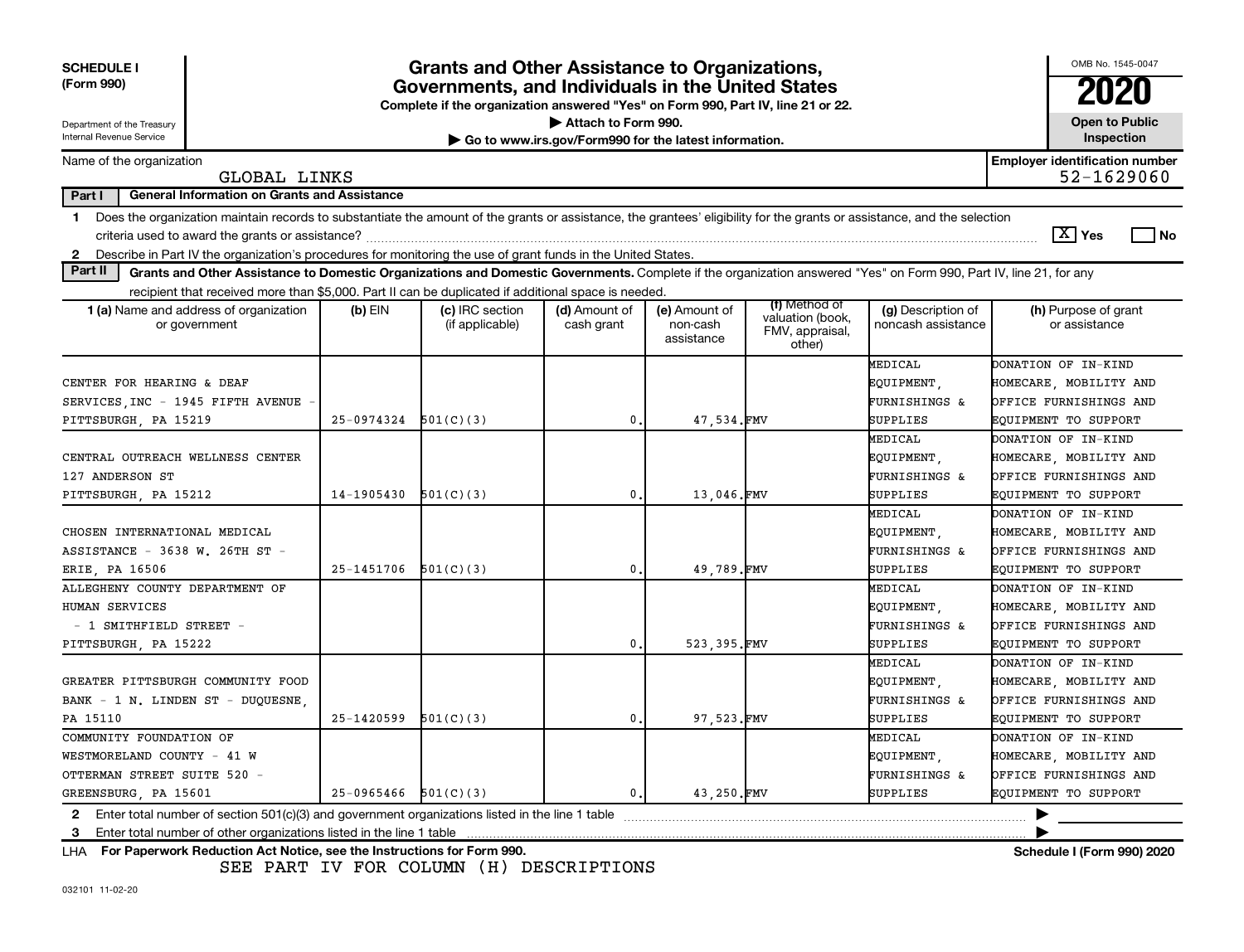| (a) Name and address of<br>organization or government | $(b)$ EIN                | (c) IRC section<br>if applicable | (d) Amount of<br>cash grant | (e) Amount of<br>non-cash<br>assistance | (f) Method of<br>valuation<br>(book, FMV,<br>appraisal, other) | (g) Description of<br>non-cash assistance | (h) Purpose of grant<br>or assistance |
|-------------------------------------------------------|--------------------------|----------------------------------|-----------------------------|-----------------------------------------|----------------------------------------------------------------|-------------------------------------------|---------------------------------------|
|                                                       |                          |                                  |                             |                                         |                                                                | MEDICAL                                   | DONATION OF IN-KIND                   |
| PITTSBURGH BUREAU OF POLICE                           |                          |                                  |                             |                                         |                                                                | EQUIPMENT,                                | HOMECARE, MOBILITY AND                |
| 1203 WESTERN AVENUE                                   |                          |                                  |                             |                                         |                                                                | <b>FURNISHINGS &amp;</b>                  | OFFICE FURNISHINGS AND                |
| PITTSBURGH, PA 15233                                  |                          |                                  | 0                           | 192,688.FMV                             |                                                                | SUPPLIES                                  | EQUIPMENT TO SUPPORT                  |
|                                                       |                          |                                  |                             |                                         |                                                                | MEDICAL                                   | DONATION OF IN-KIND                   |
| LATINO COMMUNITY CENTER                               |                          |                                  |                             |                                         |                                                                | EQUIPMENT,                                | HOMECARE, MOBILITY AND                |
| 212 9TH ST                                            |                          |                                  |                             |                                         |                                                                | <b>FURNISHINGS &amp;</b>                  | OFFICE FURNISHINGS AND                |
| PITTSBURGH, PA 15222                                  | 27-1032748               | 501(C)(3)                        | 0                           | 8,428.FMV                               |                                                                | SUPPLIES                                  | EQUIPMENT TO SUPPORT                  |
|                                                       |                          |                                  |                             |                                         |                                                                | MEDICAL                                   | DONATION OF IN-KIND                   |
| TRYING TOGETHER                                       |                          |                                  |                             |                                         |                                                                | EQUIPMENT                                 | HOMECARE, MOBILITY AND                |
| 5604 SOLWAY STREET                                    |                          |                                  |                             |                                         |                                                                | <b>FURNISHINGS &amp;</b>                  | OFFICE FURNISHINGS AND                |
| PITTSBURGH, PA 15217                                  | 25-6089906               | 501(C)(3)                        | $\mathbf{0}$                | 163,316.FMV                             |                                                                | SUPPLIES                                  | EQUIPMENT TO SUPPORT                  |
|                                                       |                          |                                  |                             |                                         |                                                                | MEDICAL                                   | THE MATERIAL DONATED TO               |
| THE EDUCATION PARTNERSHIP                             |                          |                                  |                             |                                         |                                                                | EQUIPMENT,                                | MEDICAL EQUIPMENT                     |
| 281 CORLISS ST                                        |                          |                                  |                             |                                         |                                                                | <b>FURNISHINGS &amp;</b>                  | RECYCLING PROGRAM (UPMC)              |
| PITTSBURGH, PA 15220                                  | $90-0438744$ $501(C)(3)$ |                                  | 0                           | 251,339.FMV                             |                                                                | SUPPLIES                                  | WAS PROVIDED TO IMPROVE               |
|                                                       |                          |                                  |                             |                                         |                                                                | MEDICAL                                   | DONATION OF IN-KIND                   |
| PREVENTION POINT PITTSBURGH                           |                          |                                  |                             |                                         |                                                                | EQUIPMENT,                                | HOMECARE, MOBILITY AND                |
| 460 MELWOOD AVENUE, SUITE 205                         |                          |                                  |                             |                                         |                                                                | <b>FURNISHINGS &amp;</b>                  | OFFICE FURNISHINGS AND                |
| PITTSBURGH, PA 15213                                  | 25-1852314               | 501(C)(3)                        | $\pmb{0}$                   | 39,725.FMV                              |                                                                | SUPPLIES                                  | EQUIPMENT TO SUPPORT                  |
|                                                       |                          |                                  |                             |                                         |                                                                | MEDICAL                                   | DONATION OF IN-KIND                   |
| UPMC MEDICAL EQUIPMENT RECYCLING                      |                          |                                  |                             |                                         |                                                                | <b>EQUIPMENT</b>                          | HOMECARE, MOBILITY AND                |
| PROGRAM - 2200 MEMERIAL DR. -                         |                          |                                  |                             |                                         |                                                                | <b>FURNISHINGS &amp;</b>                  | OFFICE FURNISHINGS AND                |
| FARRELL, PA 16121                                     | 25-1423657               | 501(C)(3)                        | $\mathbf{0}$                | 14,303.FMV                              |                                                                | SUPPLIES                                  | EQUIPMENT TO SUPPORT                  |
|                                                       |                          |                                  |                             |                                         |                                                                | MEDICAL                                   |                                       |
| VINTAGE SENIOR SERVICES                               |                          |                                  |                             |                                         |                                                                | EQUIPMENT,                                | DONATION OF IN-KIND                   |
| 401 N HIGHLAND AVE                                    |                          |                                  |                             |                                         |                                                                | <b>FURNISHINGS &amp;</b>                  | HOMECARE, MOBILITY AND                |
| PITTSBURGH, PA 15206                                  |                          |                                  | $\mathbf 0$                 | 5,525.FMV                               |                                                                | SUPPLIES                                  | OFFICE                                |
|                                                       |                          |                                  |                             |                                         |                                                                | MEDICAL                                   |                                       |
| PROJECT DESTINY, INC.                                 |                          |                                  |                             |                                         |                                                                | EQUIPMENT,                                | DONATION OF IN-KIND                   |
| 2200 CALIFORNIA AVENUE REV. BRENDA                    |                          |                                  |                             |                                         |                                                                | FURNISHINGS &                             | HOMECARE, MOBILITY AND                |
| PITTSBURGH, PA 15212                                  | 26-0091366               | 501(C)(3)                        | 0                           | 30,708.FMV                              |                                                                | SUPPLIES                                  | OFFICE                                |
|                                                       |                          |                                  |                             |                                         |                                                                | MEDICAL                                   |                                       |
| PITTSBURGH DIAPER BANK                                |                          |                                  |                             |                                         |                                                                | EQUIPMENT,                                | DONATION OF IN-KIND                   |
| 201 N BRADDOCK AVENUE                                 |                          |                                  |                             |                                         |                                                                | <b>FURNISHINGS &amp;</b>                  | HOMECARE, MOBILITY AND                |
| PITTSBURGH, PA 15208                                  | 35-2461923               | 501(C)(3)                        | 0.                          | 27.555.FMV                              |                                                                | SUPPLIES                                  | OFFICE                                |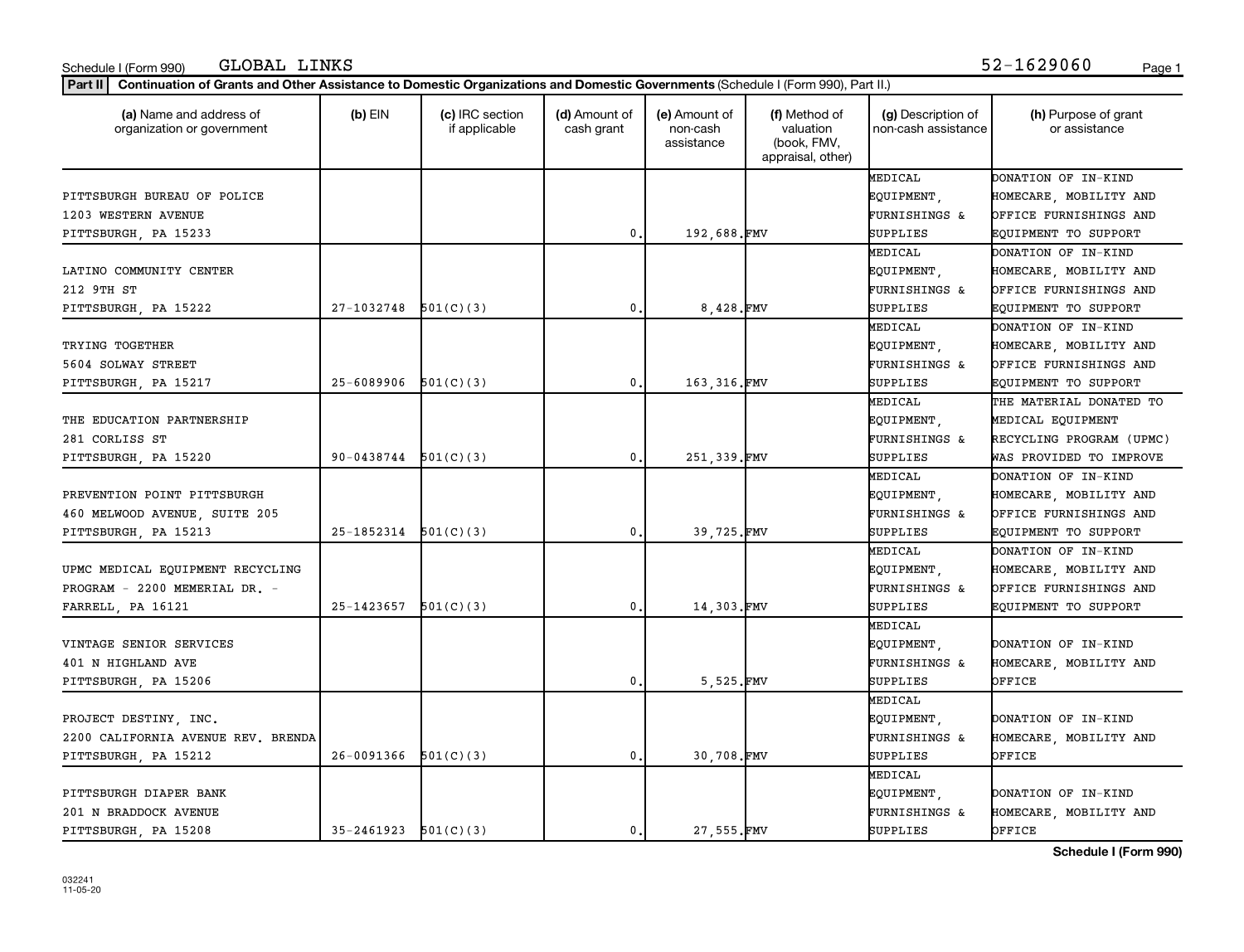| (a) Name and address of<br>organization or government | $(b)$ EIN                | (c) IRC section<br>if applicable | (d) Amount of<br>cash grant | (e) Amount of<br>non-cash<br>assistance | (f) Method of<br>valuation<br>(book, FMV,<br>appraisal, other) | (g) Description of<br>non-cash assistance | (h) Purpose of grant<br>or assistance |
|-------------------------------------------------------|--------------------------|----------------------------------|-----------------------------|-----------------------------------------|----------------------------------------------------------------|-------------------------------------------|---------------------------------------|
|                                                       |                          |                                  |                             |                                         |                                                                | MEDICAL                                   |                                       |
| ALLEGHENY COUNTY HOUSING AUTHORITY                    |                          |                                  |                             |                                         |                                                                | EQUIPMENT,                                | DONATION OF IN-KIND                   |
| 625 STANWIX STREET, SUITE 12                          |                          |                                  |                             |                                         |                                                                | <b>FURNISHINGS &amp;</b>                  | HOMECARE, MOBILITY AND                |
| PITTSBURGH, PA 15222                                  |                          |                                  | 0                           | 25,350.FMV                              |                                                                | SUPPLIES                                  | OFFICE                                |
|                                                       |                          |                                  |                             |                                         |                                                                | MEDICAL                                   |                                       |
| OPERATION SAFETY NET                                  |                          |                                  |                             |                                         |                                                                | EQUIPMENT,                                | DONATION OF IN-KIND                   |
| 930 WATSON STREET                                     |                          |                                  |                             |                                         |                                                                | <b>FURNISHINGS &amp;</b>                  | HOMECARE, MOBILITY AND                |
| PITTSBURGH, PA 15219                                  |                          |                                  | $\mathbf 0$                 | 24,568.FMV                              |                                                                | SUPPLIES                                  | OFFICE                                |
|                                                       |                          |                                  |                             |                                         |                                                                | MEDICAL                                   |                                       |
| HUMAN SERVICES CENTER CORPORATION                     |                          |                                  |                             |                                         |                                                                | <b>EQUIPMENT</b>                          | DONATION OF IN-KIND                   |
| 519 PENN AVENUE                                       |                          |                                  |                             |                                         |                                                                | <b>FURNISHINGS &amp;</b>                  | HOMECARE, MOBILITY AND                |
| TURTLE CREEK, PA 15145                                | $25-1427632$ $501(C)(3)$ |                                  | 0.                          | 20.628.FMV                              |                                                                | SUPPLIES                                  | OFFICE                                |
|                                                       |                          |                                  |                             |                                         |                                                                | MEDICAL                                   |                                       |
| PITTSBURGH EQUALITY CENTER                            |                          |                                  |                             |                                         |                                                                | EQUIPMENT,                                | DONATION OF IN-KIND                   |
| 5840 ELLSWORTH AVENUE, SUITE 100                      |                          |                                  |                             |                                         |                                                                | <b>FURNISHINGS &amp;</b>                  | HOMECARE, MOBILITY AND                |
| PITTSBURGH, PA 15232                                  | $25-1469855$ $501(C)(3)$ |                                  | 0                           | 23, 349. FMV                            |                                                                | SUPPLIES                                  | OFFICE                                |
|                                                       |                          |                                  |                             |                                         |                                                                | <b>MEDICAL</b>                            |                                       |
| SCOTT MILLINER COMMUNITY OUTREACH                     |                          |                                  |                             |                                         |                                                                | EQUIPMENT,                                | DONATION OF IN-KIND                   |
| CENTER - 654 ILLINOIS AVENUE -                        |                          |                                  |                             |                                         |                                                                | <b>FURNISHINGS &amp;</b>                  | HOMECARE, MOBILITY AND                |
| PITTSBURGH, PA 15221                                  | $82-1372151$ $501(C)(3)$ |                                  | 0.                          | 17,671.FMV                              |                                                                | SUPPLIES                                  | OFFICE                                |
|                                                       |                          |                                  |                             |                                         |                                                                | MEDICAL                                   |                                       |
| THE ACADEMY SCHOOLS                                   |                          |                                  |                             |                                         |                                                                | EQUIPMENT,                                | DONATION OF IN-KIND                   |
| 900 AGNEW ROAD                                        |                          |                                  |                             |                                         |                                                                | <b>FURNISHINGS &amp;</b>                  | HOMECARE, MOBILITY AND                |
| PITTSBURGH, PA 15227                                  |                          |                                  | $\mathbf 0$                 | 16,071.FMV                              |                                                                | SUPPLIES                                  | OFFICE                                |
|                                                       |                          |                                  |                             |                                         |                                                                | MEDICAL                                   |                                       |
| NORTH SIDE CHRISTIAN HEALTH CENTER                    |                          |                                  |                             |                                         |                                                                | EQUIPMENT,                                | DONATION OF IN-KIND                   |
| 816 MIDDLE STREET                                     |                          |                                  |                             |                                         |                                                                | <b>FURNISHINGS &amp;</b>                  | HOMECARE, MOBILITY AND                |
| PITTSBURGH, PA 15212                                  | $25-1715426$ $501(C)(3)$ |                                  | 0.                          | 14,973.FMV                              |                                                                | SUPPLIES                                  | <b>OFFICE</b>                         |
|                                                       |                          |                                  |                             |                                         |                                                                | MEDICAL                                   |                                       |
| GOODWILL OF SOUTHWESTERN PA                           |                          |                                  |                             |                                         |                                                                | EQUIPMENT,                                | DONATION OF IN-KIND                   |
| 118 52ND ST                                           |                          |                                  |                             |                                         |                                                                | <b>FURNISHINGS &amp;</b>                  | HOMECARE, MOBILITY AND                |
| PITSBURGH, PA 15201                                   | 25-1098928               | 501(C)(3)                        | 0.                          | 14,895.FMV                              |                                                                | SUPPLIES                                  | OFFICE                                |
|                                                       |                          |                                  |                             |                                         |                                                                | MEDICAL                                   |                                       |
| AIMED                                                 |                          |                                  |                             |                                         |                                                                | EQUIPMENT,                                | DONATION OF IN-KIND                   |
| 3301 MCCRADY ROAD                                     |                          |                                  |                             |                                         |                                                                | <b>FURNISHINGS &amp;</b>                  | HOMECARE, MOBILITY AND                |
| PITTSBURGH, PA 15235                                  | $46-4897306$ $501(C)(3)$ |                                  | 0.                          | 14.552.FMV                              |                                                                | SUPPLIES                                  | OFFICE                                |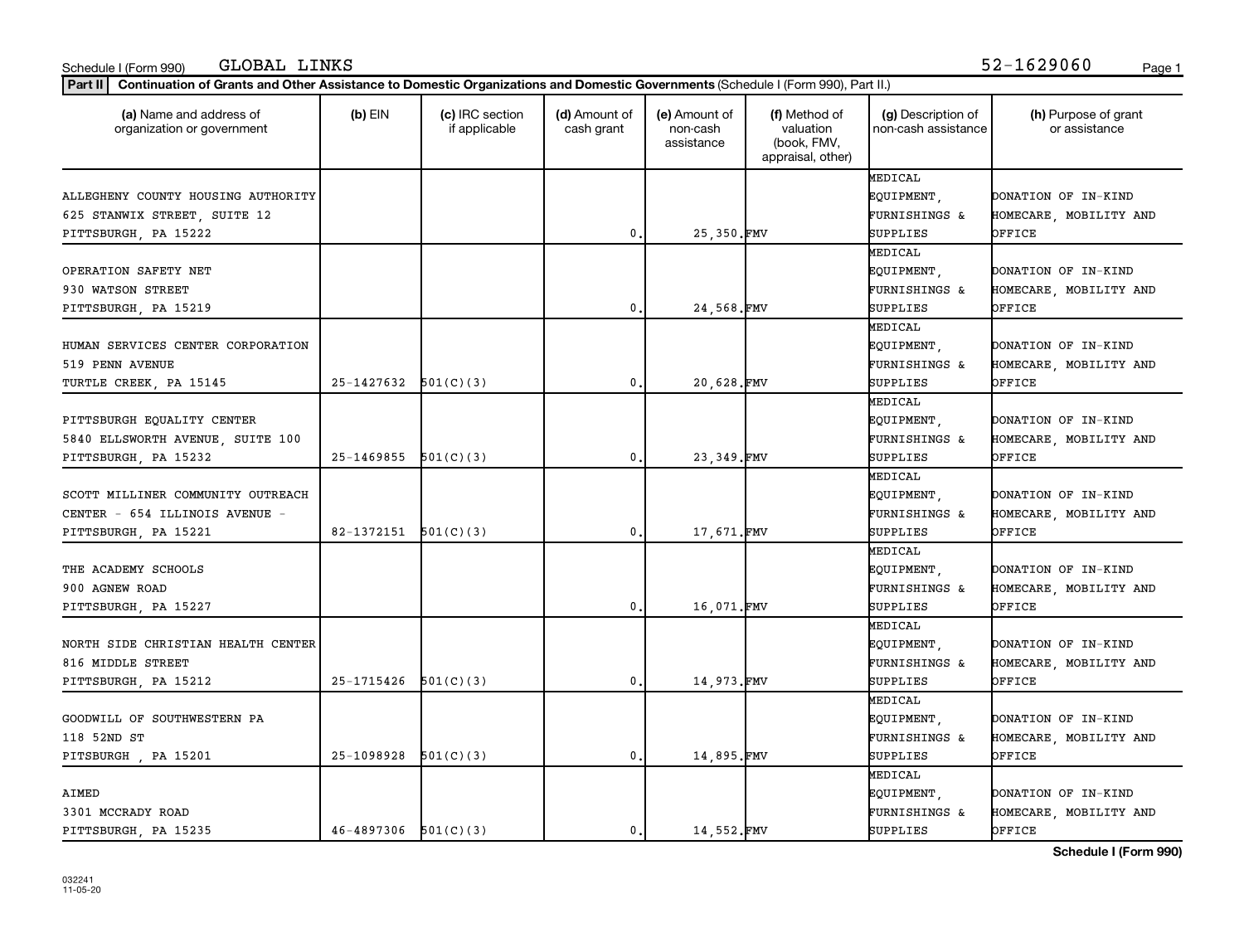| (a) Name and address of<br>organization or government                                                        | $(b)$ EIN  | (c) IRC section<br>if applicable | (d) Amount of<br>cash grant | (e) Amount of<br>non-cash<br>assistance | (f) Method of<br>valuation<br>(book, FMV,<br>appraisal, other) | (g) Description of<br>non-cash assistance                            | (h) Purpose of grant<br>or assistance                   |
|--------------------------------------------------------------------------------------------------------------|------------|----------------------------------|-----------------------------|-----------------------------------------|----------------------------------------------------------------|----------------------------------------------------------------------|---------------------------------------------------------|
| GREATER VALLEY COMMUNITY SERVICES<br>INC - 300 HOLLAND AVENUE -<br>BRADDOCK, PA 15104                        | 27-1078786 | 501(C)(3)                        | 0                           | 14,469.FMV                              |                                                                | MEDICAL<br>EQUIPMENT.<br><b>FURNISHINGS &amp;</b><br><b>SUPPLIES</b> | DONATION OF IN-KIND<br>HOMECARE, MOBILITY AND<br>OFFICE |
| ALLEGHENY COUNTY HEALTH DEPARTMENT<br>542 FOURTH AVENUE<br>PITTSBURGH, PA 15219                              |            |                                  | 0                           | 13,915.FMV                              |                                                                | <b>MEDICAL</b><br>EQUIPMENT,<br><b>FURNISHINGS &amp;</b><br>SUPPLIES | DONATION OF IN-KIND<br>HOMECARE, MOBILITY AND<br>OFFICE |
| RESOURCES FOR HUMAN DEVELOPMENT<br>4700 WISSAHICKON ACENUE, SUITE 126<br>PHILADELPHIA, PA 19144              | 23-1727133 | 501(C)(3)                        | 0.                          | 13,167.FMV                              |                                                                | MEDICAL<br>EQUIPMENT,<br><b>FURNISHINGS &amp;</b><br>SUPPLIES        | DONATION OF IN-KIND<br>HOMECARE, MOBILITY AND<br>OFFICE |
| FOR GOOD PGH<br>910 BRADDOCK AVENUE<br>BRADDOCK, PA 15104                                                    | 82-0809728 | 501(C)(3)                        | 0                           | 12,900.FMV                              |                                                                | MEDICAL<br>EQUIPMENT,<br><b>FURNISHINGS &amp;</b><br>SUPPLIES        | DONATION OF IN-KIND<br>HOMECARE, MOBILITY AND<br>OFFICE |
| HOUSING AUTHORITY OF THE CITY OF<br>PITTSBURGH - 200 ROSS STREET -<br>PITTSBURGH, PA 15219                   |            |                                  | 0                           | 12,675.FMV                              |                                                                | MEDICAL<br>EQUIPMENT,<br><b>FURNISHINGS &amp;</b><br>SUPPLIES        | DONATION OF IN-KIND<br>HOMECARE, MOBILITY AND<br>OFFICE |
| FAMILY RESOURCES<br>1425 FORBES AVENUE<br>PITTSBURGH, PA 15219                                               | 25-0728060 | 501(C)(3)                        | 0                           | 12,671.FMV                              |                                                                | MEDICAL<br>EQUIPMENT,<br><b>FURNISHINGS &amp;</b><br>SUPPLIES        | DONATION OF IN-KIND<br>HOMECARE, MOBILITY AND<br>OFFICE |
| PROPEL NORTHSIDE COMMUNITY<br>WELLNESS CENTER - 1805 BUENA VISTA<br>STREET - PITTSBURGH, PA 15212            |            |                                  | 0                           | 11,755.FMV                              |                                                                | MEDICAL<br>EQUIPMENT,<br><b>FURNISHINGS &amp;</b><br>SUPPLIES        | DONATION OF IN-KIND<br>HOMECARE, MOBILITY AND<br>OFFICE |
| BHUTANESE COMMUNITY ASSOCIATION OF<br>PITTSBURGH (BCAP) - 3000<br>BROWNSVILLE ROAD - PITTSBURGH, PA<br>15227 | 30-0742370 | 501(C)(3)                        | 0                           | 11,576.FMV                              |                                                                | MEDICAL<br>EQUIPMENT,<br><b>FURNISHINGS &amp;</b><br>SUPPLIES        | DONATION OF IN-KIND<br>HOMECARE, MOBILITY AND<br>OFFICE |
| THE CHILDREN'S INSTITUTE OF<br>PITTSBURGH - 1405 SHADY AVENUE -<br>PITTSBURGH, PA 15217                      | 23-2935278 | 501(C)(3)                        | $\mathbf{0}$ .              | 11,229.FMV                              |                                                                | MEDICAL<br>EQUIPMENT,<br><b>FURNISHINGS &amp;</b><br>SUPPLIES        | DONATION OF IN-KIND<br>HOMECARE, MOBILITY AND<br>OFFICE |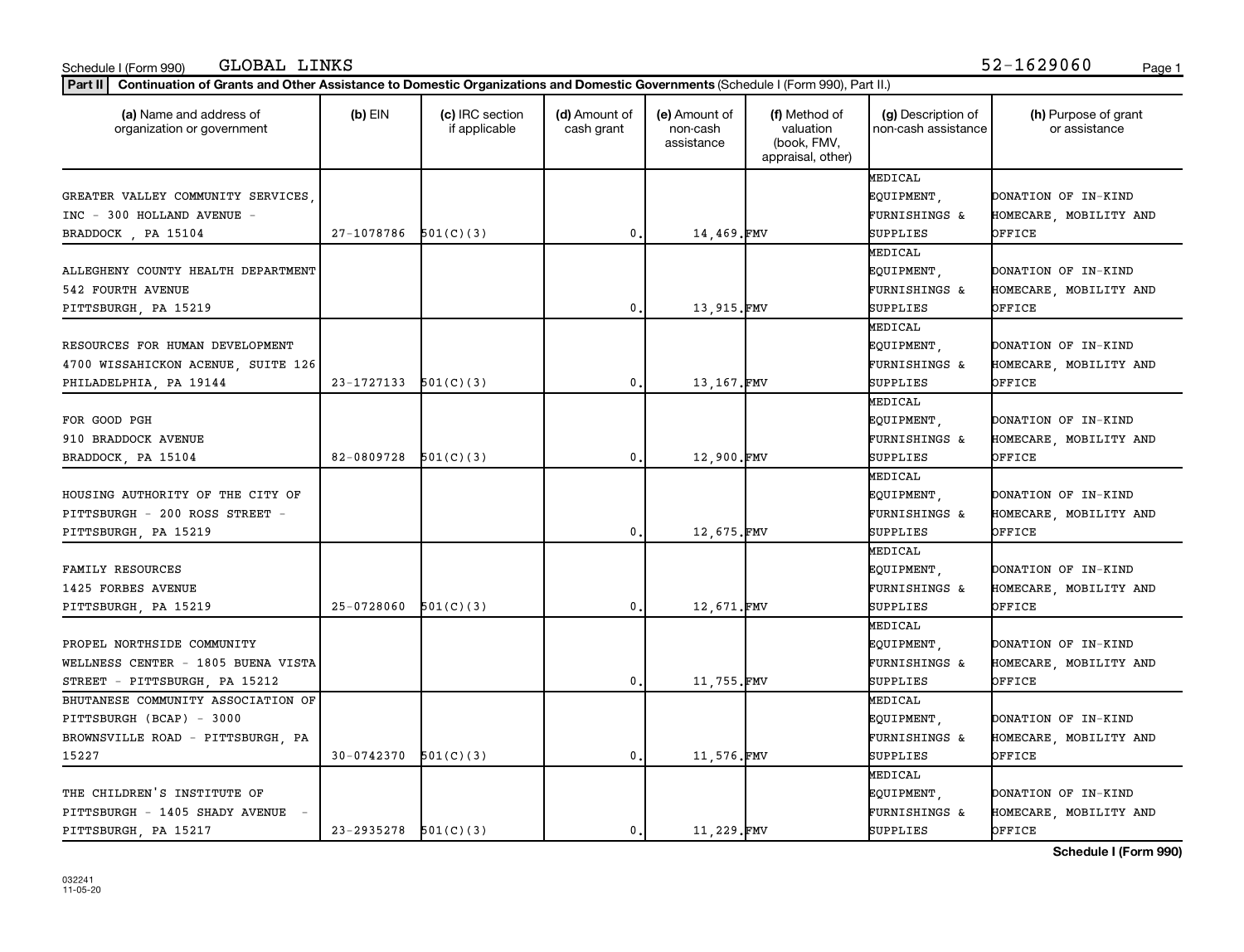| (a) Name and address of<br>organization or government | $(b)$ EIN                | (c) IRC section<br>if applicable | (d) Amount of<br>cash grant | (e) Amount of<br>non-cash<br>assistance | (f) Method of<br>valuation<br>(book, FMV,<br>appraisal, other) | (g) Description of<br>non-cash assistance | (h) Purpose of grant<br>or assistance |
|-------------------------------------------------------|--------------------------|----------------------------------|-----------------------------|-----------------------------------------|----------------------------------------------------------------|-------------------------------------------|---------------------------------------|
|                                                       |                          |                                  |                             |                                         |                                                                | MEDICAL                                   |                                       |
| HEART II HEART LLC                                    |                          |                                  |                             |                                         |                                                                | EQUIPMENT,                                | DONATION OF IN-KIND                   |
| 2121 NOBLESTOWN ROAD SUITE 100                        |                          |                                  |                             |                                         |                                                                | <b>FURNISHINGS &amp;</b>                  | HOMECARE, MOBILITY AND                |
| PITTSBURGH, PA 15205                                  |                          |                                  | 0                           | 10,833.FMV                              |                                                                | SUPPLIES                                  | <b>OFFICE</b>                         |
|                                                       |                          |                                  |                             |                                         |                                                                | MEDICAL                                   |                                       |
| THE PROGRAM FOR OFFENDERS, INC.                       |                          |                                  |                             |                                         |                                                                | EQUIPMENT,                                | DONATION OF IN-KIND                   |
| 564 FORBES AVENUE SUITE 930                           |                          |                                  |                             |                                         |                                                                | <b>FURNISHINGS &amp;</b>                  | HOMECARE, MOBILITY AND                |
| PITTSBURGH, PA 15219                                  | 25-1296999               | 501(C)(3)                        | 0.                          | 10,755.FMV                              |                                                                | SUPPLIES                                  | OFFICE                                |
|                                                       |                          |                                  |                             |                                         |                                                                | MEDICAL                                   |                                       |
| SCHENLEY HEIGHTS COMMUNITY                            |                          |                                  |                             |                                         |                                                                | <b>EQUIPMENT,</b>                         | DONATION OF IN-KIND                   |
| DEVELOPMENT PROGRAM - 3171 EWART                      |                          |                                  |                             |                                         |                                                                | <b>FURNISHINGS &amp;</b>                  | HOMECARE, MOBILITY AND                |
| DRIVE - PITTSBURGH, PA 15219                          | 25-1769982               | 501(C)(3)                        | 0.                          | 10,568.FMV                              |                                                                | SUPPLIES                                  | <b>OFFICE</b>                         |
|                                                       |                          |                                  |                             |                                         |                                                                | MEDICAL                                   |                                       |
| ALTERNATIVE LIVING CONCEPTS                           |                          |                                  |                             |                                         |                                                                | EQUIPMENT,                                | DONATION OF IN-KIND                   |
| 249 ROOSEVELT AVENUE, SUITE 205                       |                          |                                  |                             |                                         |                                                                | <b>FURNISHINGS &amp;</b>                  | HOMECARE, MOBILITY AND                |
| PAWTUCKET, RI 02860                                   | $05 - 0442015$           | 501(C)(3)                        | 0                           | 10,525.FMV                              |                                                                | SUPPLIES                                  | OFFICE                                |
|                                                       |                          |                                  |                             |                                         |                                                                | MEDICAL                                   |                                       |
| ALPHA HOUSE, INC.                                     |                          |                                  |                             |                                         |                                                                | EQUIPMENT,                                | DONATION OF IN-KIND                   |
| PO BOX 711                                            |                          |                                  |                             |                                         |                                                                | <b>FURNISHINGS &amp;</b>                  | HOMECARE, MOBILITY AND                |
| BALA CYNWYD, PA 19004                                 | 23-2288310               | 501(C)(3)                        | $\mathbf 0$                 | 10,286.FMV                              |                                                                | SUPPLIES                                  | OFFICE                                |
|                                                       |                          |                                  |                             |                                         |                                                                | MEDICAL                                   |                                       |
| TRANSITIONAL SERVICES, INC.                           |                          |                                  |                             |                                         |                                                                | EQUIPMENT,                                | DONATION OF IN-KIND                   |
| 389 ELMWOOD AVENUE                                    |                          |                                  |                             |                                         |                                                                | <b>FURNISHINGS &amp;</b>                  | HOMECARE, MOBILITY AND                |
| BUFFALO, NY 14222                                     | 16-0990574               | 501(C)(3)                        | $\mathbf 0$                 | 10,110.FMV                              |                                                                | SUPPLIES                                  | OFFICE                                |
|                                                       |                          |                                  |                             |                                         |                                                                | MEDICAL                                   |                                       |
| THE COMMUNITY AT HOLY FAMILY MANOR                    |                          |                                  |                             |                                         |                                                                | EQUIPMENT,                                | DONATION OF IN-KIND                   |
| 301 NAZARETH WAY                                      |                          |                                  |                             |                                         |                                                                | <b>FURNISHINGS &amp;</b>                  | HOMECARE, MOBILITY AND                |
| PITTSBURGH, PA 15229                                  | $84-1658772$ $501(C)(3)$ |                                  | $\mathbf{0}$ .              | 9.266.FMV                               |                                                                | SUPPLIES                                  | OFFICE                                |
|                                                       |                          |                                  |                             |                                         |                                                                | MEDICAL                                   |                                       |
| ARC HUMAN SERVICES, INC                               |                          |                                  |                             |                                         |                                                                | EQUIPMENT,                                | DONATION OF IN-KIND                   |
| 111 W PIKE STREET                                     |                          |                                  |                             |                                         |                                                                | <b>FURNISHINGS &amp;</b>                  | HOMECARE, MOBILITY AND                |
| CANONSBURG, PA 15317                                  | $25-1663522$ $501(C)(3)$ |                                  | 0.                          | 8,739.FMV                               |                                                                | SUPPLIES                                  | OFFICE                                |
|                                                       |                          |                                  |                             |                                         |                                                                | MEDICAL                                   |                                       |
| POWER                                                 |                          |                                  |                             |                                         |                                                                | EQUIPMENT,                                | DONATION OF IN-KIND                   |
| 309 5TH AVENUE SE                                     |                          |                                  |                             |                                         |                                                                | <b>FURNISHINGS &amp;</b>                  | HOMECARE, MOBILITY AND                |
| OLYMPIA, WA 98501                                     | $39-2070376$ $501(C)(3)$ |                                  | $\mathbf{0}$ .              | 8.634.FMV                               |                                                                | <b>SUPPLIES</b>                           | <b>OFFICE</b>                         |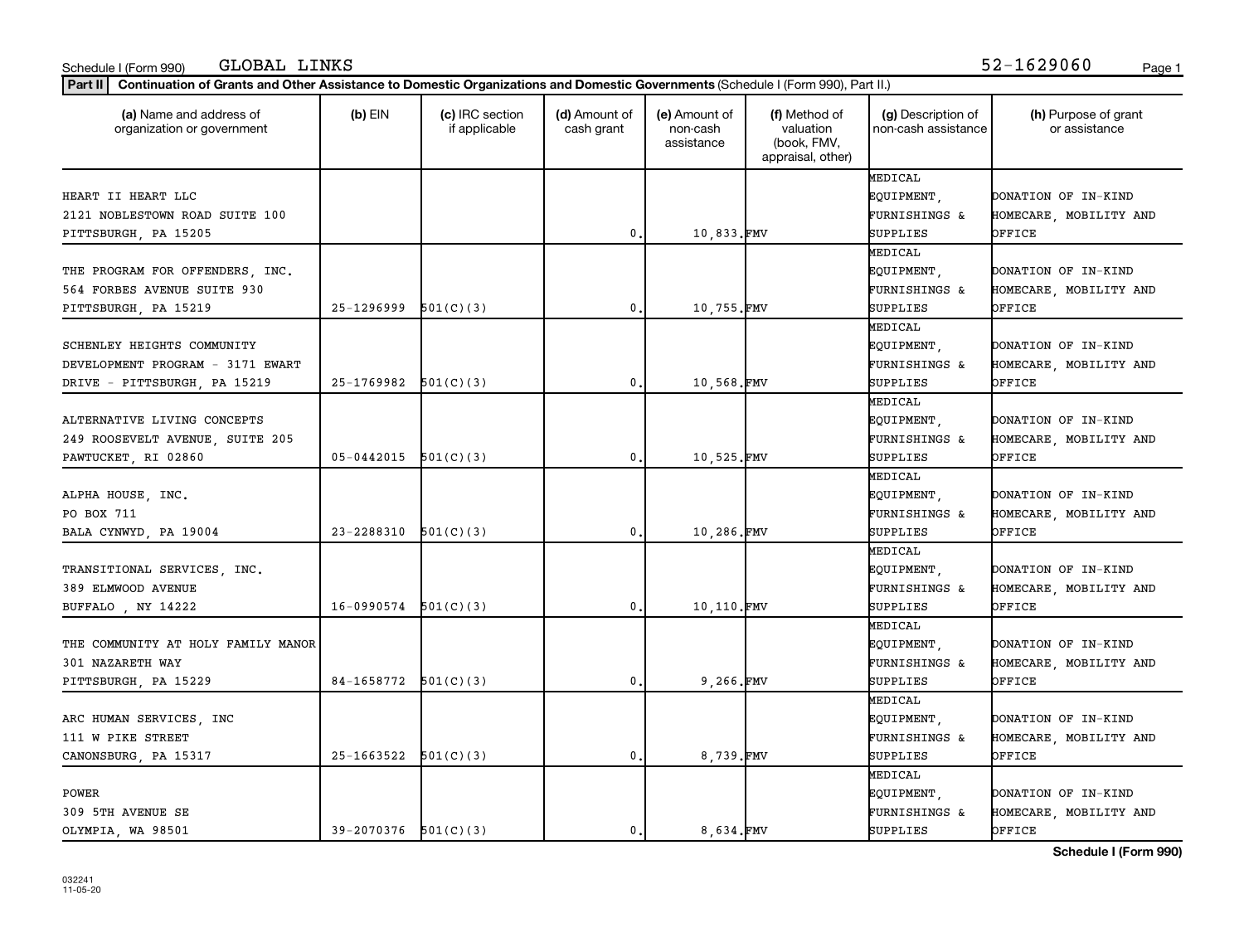| (a) Name and address of<br>organization or government | $(b)$ EIN                | (c) IRC section<br>if applicable | (d) Amount of<br>cash grant | (e) Amount of<br>non-cash<br>assistance | (f) Method of<br>valuation<br>(book, FMV,<br>appraisal, other) | (g) Description of<br>non-cash assistance | (h) Purpose of grant<br>or assistance |
|-------------------------------------------------------|--------------------------|----------------------------------|-----------------------------|-----------------------------------------|----------------------------------------------------------------|-------------------------------------------|---------------------------------------|
|                                                       |                          |                                  |                             |                                         |                                                                | MEDICAL                                   |                                       |
| MAINSTAY LIFE SERVICES                                |                          |                                  |                             |                                         |                                                                | EQUIPMENT.                                | DONATION OF IN-KIND                   |
| 200 ROESSLER ROAD                                     |                          |                                  |                             |                                         |                                                                | <b>FURNISHINGS &amp;</b>                  | HOMECARE, MOBILITY AND                |
| PITTSBURGH, PA 15220                                  | 25-1215557               | 501(C)(3)                        | 0                           | 8,586.FMV                               |                                                                | SUPPLIES                                  | OFFICE                                |
|                                                       |                          |                                  |                             |                                         |                                                                | MEDICAL                                   |                                       |
| EAST END COOPERATIVE MINISTRY                         |                          |                                  |                             |                                         |                                                                | EQUIPMENT,                                | DONATION OF IN-KIND                   |
| 6140 STATION STREET                                   |                          |                                  |                             |                                         |                                                                | <b>FURNISHINGS &amp;</b>                  | HOMECARE, MOBILITY AND                |
| PITTSBURGH, PA 15206                                  | 23-1722988               | 501(C)(3)                        | 0.                          | 8,490.FMV                               |                                                                | SUPPLIES                                  | OFFICE                                |
|                                                       |                          |                                  |                             |                                         |                                                                | MEDICAL                                   |                                       |
| MERAKEY FOUNDATION                                    |                          |                                  |                             |                                         |                                                                | EQUIPMENT,                                | DONATION OF IN-KIND                   |
| 2414 SCHOOL STREET                                    |                          |                                  |                             |                                         |                                                                | <b>FURNISHINGS &amp;</b>                  | HOMECARE, MOBILITY AND                |
| MT. PLEASANT , PA 15666                               | 23-3005583               | 501(C)(3)                        | $\mathbf{0}$ .              | 8,400.FMV                               |                                                                | SUPPLIES                                  | OFFICE                                |
|                                                       |                          |                                  |                             |                                         |                                                                | MEDICAL                                   |                                       |
| HILL DISTRICT CONSENSUS GROUP                         |                          |                                  |                             |                                         |                                                                | EQUIPMENT,                                | DONATION OF IN-KIND                   |
| 1835 CENTRE AVENUE                                    |                          |                                  |                             |                                         |                                                                | <b>FURNISHINGS &amp;</b>                  | HOMECARE, MOBILITY AND                |
| PITTSBURGH, PA 15219                                  | $01 - 0732500$           | 501(C)(3)                        | 0                           | 8,344.FMV                               |                                                                | SUPPLIES                                  | <b>OFFICE</b>                         |
|                                                       |                          |                                  |                             |                                         |                                                                | MEDICAL                                   |                                       |
| MHY FAMILY SERVICES                                   |                          |                                  |                             |                                         |                                                                | EQUIPMENT,                                | DONATION OF IN-KIND                   |
| 521 PA-228                                            |                          |                                  |                             |                                         |                                                                | <b>FURNISHINGS &amp;</b>                  | HOMECARE, MOBILITY AND                |
| MARS, PA 16046                                        | 25-1793268               | 501(C)(3)                        | 0.                          | 8,272.FMV                               |                                                                | SUPPLIES                                  | OFFICE                                |
|                                                       |                          |                                  |                             |                                         |                                                                | MEDICAL                                   |                                       |
| PRESSLEY RIDGE                                        |                          |                                  |                             |                                         |                                                                | EQUIPMENT,                                | DONATION OF IN-KIND                   |
| 5500 CORPORATE DRIVE, SUITE 400                       |                          |                                  |                             |                                         |                                                                | <b>FURNISHINGS &amp;</b>                  | HOMECARE, MOBILITY AND                |
| PITTSBURGH, PA 15237                                  | 25-0965460               | 501(C)(3)                        | $\mathbf{0}$ .              | 8.029.FMV                               |                                                                | SUPPLIES                                  | OFFICE                                |
|                                                       |                          |                                  |                             |                                         |                                                                | <b>MEDICAL</b>                            |                                       |
| FAMILYLINKS                                           |                          |                                  |                             |                                         |                                                                | EQUIPMENT,                                | DONATION OF IN-KIND                   |
| 401 N HIGHLAND AVENUE                                 |                          |                                  |                             |                                         |                                                                | <b>FURNISHINGS &amp;</b>                  | HOMECARE, MOBILITY AND                |
| PITTSBURGH, PA 15206                                  | 25-1209266               | 501(C)(3)                        | 0                           | 8,025.FMV                               |                                                                | SUPPLIES                                  | OFFICE                                |
|                                                       |                          |                                  |                             |                                         |                                                                | <b>MEDICAL</b>                            |                                       |
| LIFE AIN'T SCRIPTED INC.                              |                          |                                  |                             |                                         |                                                                | EQUIPMENT,                                | DONATION OF IN-KIND                   |
| 409 HOWARD STREET EAST                                |                          |                                  |                             |                                         |                                                                | <b>FURNISHINGS &amp;</b>                  | HOMECARE, MOBILITY AND                |
| PITTSBURGH, PA 15112                                  | 45-3778588               | 501(C)(3)                        | $\mathbf{0}$                | 7,843.FMV                               |                                                                | SUPPLIES                                  | OFFICE                                |
|                                                       |                          |                                  |                             |                                         |                                                                | MEDICAL                                   |                                       |
| RANKIN CHRISTIAN CENTER                               |                          |                                  |                             |                                         |                                                                | EQUIPMENT,                                | DONATION OF IN-KIND                   |
| 230 3RD AVENUE                                        |                          |                                  |                             |                                         |                                                                | <b>FURNISHINGS &amp;</b>                  | HOMECARE, MOBILITY AND                |
| RANKIN, PA 15104                                      | $20-0114753$ $501(C)(3)$ |                                  | 0.                          | 7.814.FMV                               |                                                                | SUPPLIES                                  | OFFICE                                |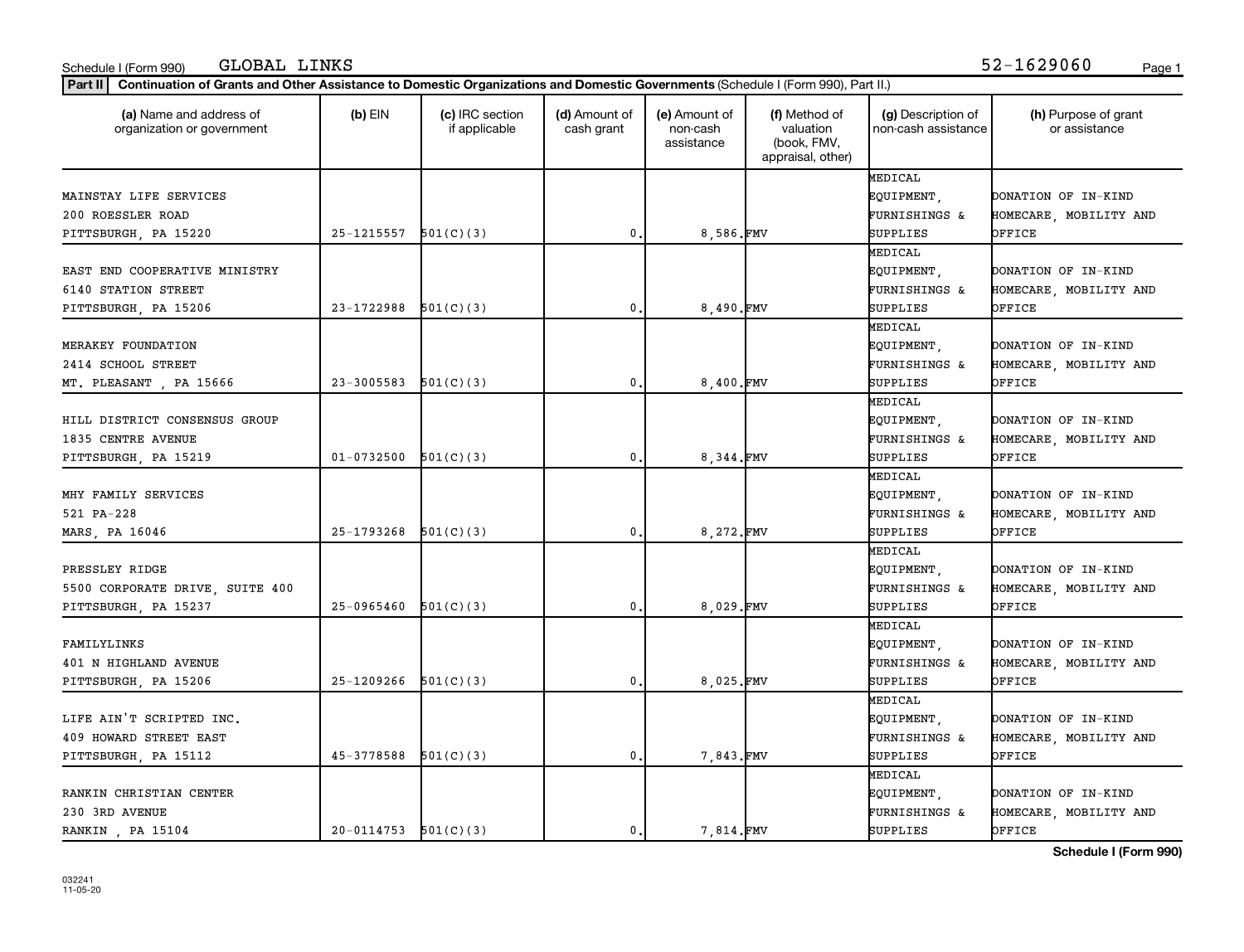| (a) Name and address of<br>organization or government | $(b)$ EIN                | (c) IRC section<br>if applicable | (d) Amount of<br>cash grant | (e) Amount of<br>non-cash<br>assistance | (f) Method of<br>valuation<br>(book, FMV,<br>appraisal, other) | (g) Description of<br>non-cash assistance | (h) Purpose of grant<br>or assistance |
|-------------------------------------------------------|--------------------------|----------------------------------|-----------------------------|-----------------------------------------|----------------------------------------------------------------|-------------------------------------------|---------------------------------------|
|                                                       |                          |                                  |                             |                                         |                                                                | MEDICAL                                   |                                       |
| ALLEGHENY COUNTY JAIL - DISCHARGE                     |                          |                                  |                             |                                         |                                                                | EQUIPMENT,                                | DONATION OF IN-KIND                   |
| AND RELEASE CENTER - 950 SECOND                       |                          |                                  |                             |                                         |                                                                | <b>FURNISHINGS &amp;</b>                  | HOMECARE, MOBILITY AND                |
| AVENUE - PITTSBURGH, PA 15219                         |                          |                                  | 0                           | 7,800.FMV                               |                                                                | SUPPLIES                                  | <b>DFFICE</b>                         |
|                                                       |                          |                                  |                             |                                         |                                                                | MEDICAL                                   |                                       |
| STO-ROX FAMILY CENTER                                 |                          |                                  |                             |                                         |                                                                | EQUIPMENT,                                | DONATION OF IN-KIND                   |
| 710 THOMPSON AVENUE                                   |                          |                                  |                             |                                         |                                                                | <b>FURNISHINGS &amp;</b>                  | HOMECARE, MOBILITY AND                |
| MCKEES ROCKS, PA 15136                                |                          |                                  | 0                           | 7,773.FMV                               |                                                                | SUPPLIES                                  | OFFICE                                |
|                                                       |                          |                                  |                             |                                         |                                                                | MEDICAL                                   |                                       |
| WILKINSBURG FAMILY CENTER                             |                          |                                  |                             |                                         |                                                                | EQUIPMENT,                                | DONATION OF IN-KIND                   |
| 807 WALLACE AVENUE, SUITE 205                         |                          |                                  |                             |                                         |                                                                | <b>FURNISHINGS &amp;</b>                  | HOMECARE, MOBILITY AND                |
| PITTSBURGH, PA 15221                                  |                          |                                  | 0                           | 7.305.FMV                               |                                                                | SUPPLIES                                  | <b>DFFICE</b>                         |
|                                                       |                          |                                  |                             |                                         |                                                                | MEDICAL                                   |                                       |
| JEWISH COMMUNITY CENTER OF GREATER                    |                          |                                  |                             |                                         |                                                                | EQUIPMENT,                                | DONATION OF IN-KIND                   |
| PITTSBURGH - 5738 FORBES AVENUE -                     |                          |                                  |                             |                                         |                                                                | <b>FURNISHINGS &amp;</b>                  | HOMECARE, MOBILITY AND                |
| PITTSBURGH, PA 15217                                  | $25-1094514$ $501(C)(3)$ |                                  | 0                           | 7,286.FMV                               |                                                                | SUPPLIES                                  | <b>DFFICE</b>                         |
|                                                       |                          |                                  |                             |                                         |                                                                | MEDICAL                                   |                                       |
| HIGHLANDS FAMILY CENTER                               |                          |                                  |                             |                                         |                                                                | EQUIPMENT,                                | DONATION OF IN-KIND                   |
| 415 E 4TH AVENUE #6                                   |                          |                                  |                             |                                         |                                                                | <b>FURNISHINGS &amp;</b>                  | HOMECARE, MOBILITY AND                |
| TARENTUM, PA 15084                                    |                          |                                  | 0                           | 7,270.FMV                               |                                                                | SUPPLIES                                  | OFFICE                                |
|                                                       |                          |                                  |                             |                                         |                                                                | MEDICAL                                   |                                       |
| ACTION-HOUSING, INC.                                  |                          |                                  |                             |                                         |                                                                | EQUIPMENT,                                | DONATION OF IN-KIND                   |
| 611 WILLIAM PENN PLACE #800                           |                          |                                  |                             |                                         |                                                                | <b>FURNISHINGS &amp;</b>                  | HOMECARE, MOBILITY AND                |
| PITTSBURGH, PA 15219                                  | 25-1629873               | 501(C)(3)                        | 0                           | 7.105.FMV                               |                                                                | SUPPLIES                                  | OFFICE                                |
|                                                       |                          |                                  |                             |                                         |                                                                | MEDICAL                                   |                                       |
| REFORMED PRESBYTERIAN HOME                            |                          |                                  |                             |                                         |                                                                | EQUIPMENT,                                | DONATION OF IN-KIND                   |
| 2344 PERRYSVILLE AVENUE                               |                          |                                  |                             |                                         |                                                                | <b>FURNISHINGS &amp;</b>                  | HOMECARE, MOBILITY AND                |
| PITTSBURGH, PA 15214                                  | 25-0974327               | 501(C)(3)                        | 0                           | 7.000.FMV                               |                                                                | SUPPLIES                                  | OFFICE                                |
|                                                       |                          |                                  |                             |                                         |                                                                | MEDICAL                                   |                                       |
| <b>FOCUS ON RENEWAL</b>                               |                          |                                  |                             |                                         |                                                                | EQUIPMENT,                                | DONATION OF IN-KIND                   |
| 420 CHARTIERS AVENUE                                  |                          |                                  |                             |                                         |                                                                | <b>FURNISHINGS &amp;</b>                  | HOMECARE, MOBILITY AND                |
| MCKEES ROCKS, PA 15136                                | 23-7181440               | 501(C)(3)                        | 0                           | 6,996.FMV                               |                                                                | SUPPLIES                                  | OFFICE                                |
|                                                       |                          |                                  |                             |                                         |                                                                | MEDICAL                                   |                                       |
| PA CONNECTING COMMUNITIES                             |                          |                                  |                             |                                         |                                                                | EQUIPMENT,                                | DONATION OF IN-KIND                   |
| 800 N BELL AVENUE, SUITE 200                          |                          |                                  |                             |                                         |                                                                | <b>FURNISHINGS &amp;</b>                  | HOMECARE, MOBILITY AND                |
| CARNEGIE, PA 15106                                    | $20-1118762$ $501(C)(3)$ |                                  | $\mathbf 0$                 | 6.852.FMV                               |                                                                | SUPPLIES                                  | <b>OFFICE</b>                         |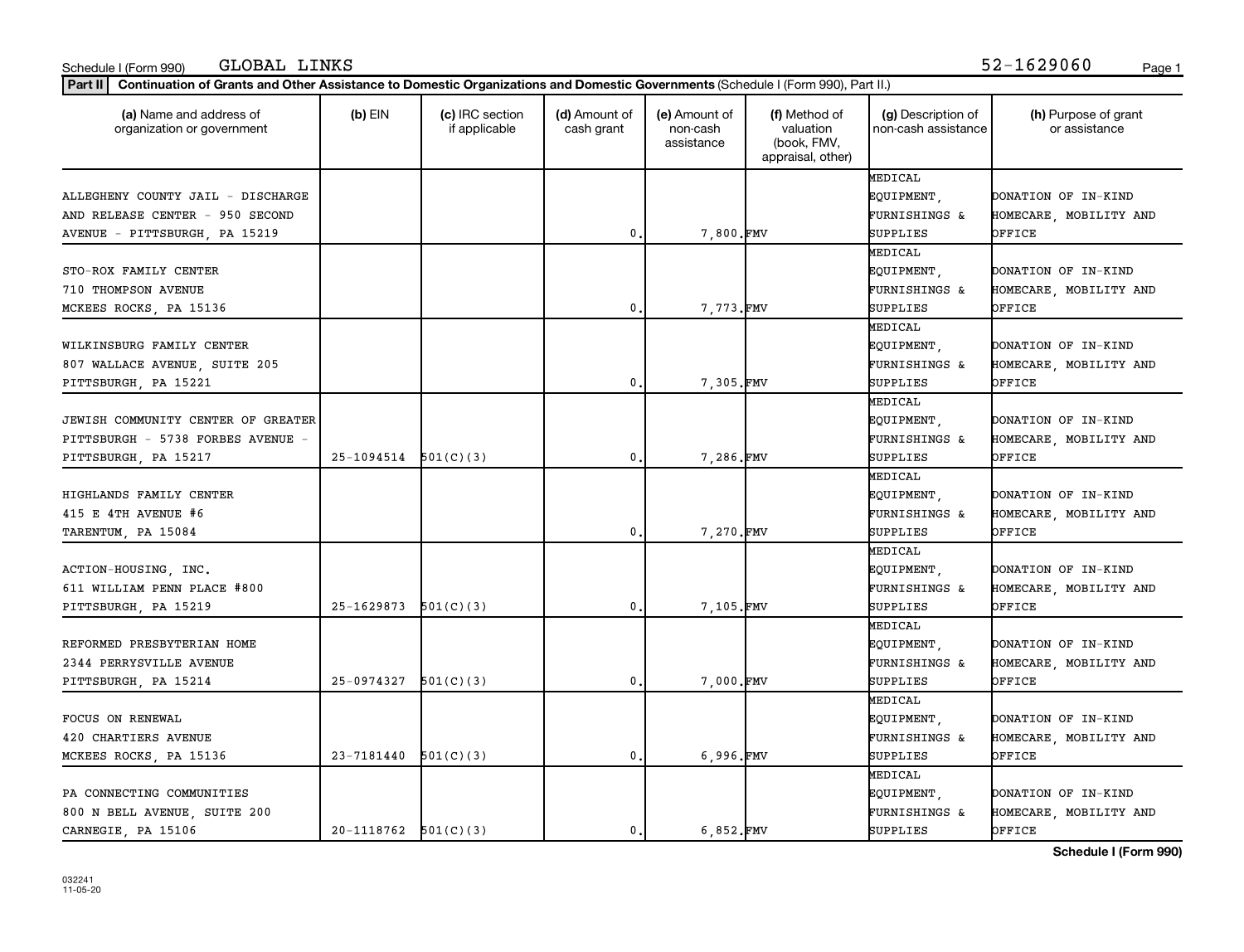| (a) Name and address of<br>organization or government | $(b)$ EIN                | (c) IRC section<br>if applicable | (d) Amount of<br>cash grant | (e) Amount of<br>non-cash<br>assistance | (f) Method of<br>valuation<br>(book, FMV,<br>appraisal, other) | (g) Description of<br>non-cash assistance | (h) Purpose of grant<br>or assistance |
|-------------------------------------------------------|--------------------------|----------------------------------|-----------------------------|-----------------------------------------|----------------------------------------------------------------|-------------------------------------------|---------------------------------------|
|                                                       |                          |                                  |                             |                                         |                                                                | MEDICAL                                   |                                       |
| MCKEESPORT AREA SCHOOL DISTRICT                       |                          |                                  |                             |                                         |                                                                | EQUIPMENT,                                | DONATION OF IN-KIND                   |
| 3590 O'NEIL BOULEVARD                                 |                          |                                  |                             |                                         |                                                                | <b>FURNISHINGS &amp;</b>                  | HOMECARE, MOBILITY AND                |
| MCKEESPORT, PA 15132                                  |                          |                                  | 0                           | 6,825.FMV                               |                                                                | SUPPLIES                                  | <b>DFFICE</b>                         |
|                                                       |                          |                                  |                             |                                         |                                                                | MEDICAL                                   |                                       |
| ARMSTRONG CARE, INC.                                  |                          |                                  |                             |                                         |                                                                | EQUIPMENT,                                | DONATION OF IN-KIND                   |
| 1400 4TH AVENUE                                       |                          |                                  |                             |                                         |                                                                | <b>FURNISHINGS &amp;</b>                  | HOMECARE, MOBILITY AND                |
| FORD CITY, PA 16226                                   | 23-2943784               | 501(C)(3)                        | 0                           | 6,685.FMV                               |                                                                | SUPPLIES                                  | OFFICE                                |
|                                                       |                          |                                  |                             |                                         |                                                                | MEDICAL                                   |                                       |
| WESTMORELAND COUNTY DEPARTMENT OF                     |                          |                                  |                             |                                         |                                                                | EQUIPMENT,                                | DONATION OF IN-KIND                   |
| PUBLIC SAFETY - 911 PUBLIC SAFETY                     |                          |                                  |                             |                                         |                                                                | <b>FURNISHINGS &amp;</b>                  | HOMECARE, MOBILITY AND                |
| ROAD - GREENSBURG, PA 15601                           |                          |                                  | 0                           | 6.607.FMV                               |                                                                | SUPPLIES                                  | <b>DFFICE</b>                         |
|                                                       |                          |                                  |                             |                                         |                                                                | MEDICAL                                   |                                       |
| ADAGIO HEALTH                                         |                          |                                  |                             |                                         |                                                                | EQUIPMENT,                                | DONATION OF IN-KIND                   |
| TWO GATEWAY CENTER, 603 STANWIX STR                   |                          |                                  |                             |                                         |                                                                | <b>FURNISHINGS &amp;</b>                  | HOMECARE, MOBILITY AND                |
| PITTSBURGH, PA 15222                                  | 23-7104168               | 501(C)(3)                        | 0                           | 6,525.FMV                               |                                                                | SUPPLIES                                  | <b>DFFICE</b>                         |
|                                                       |                          |                                  |                             |                                         |                                                                | MEDICAL                                   |                                       |
| NORTHSIDE COMMON MINISTRIES                           |                          |                                  |                             |                                         |                                                                | EQUIPMENT,                                | DONATION OF IN-KIND                   |
| 1601 BRIGHTON ROAD                                    |                          |                                  |                             |                                         |                                                                | <b>FURNISHINGS &amp;</b>                  | HOMECARE, MOBILITY AND                |
| PITTSBURGH, PA 15212                                  | 25-1458490               | 501(C)(3)                        | 0                           | 6,470.FMV                               |                                                                | SUPPLIES                                  | OFFICE                                |
|                                                       |                          |                                  |                             |                                         |                                                                | MEDICAL                                   |                                       |
| FREEDOM NOW HOME CARE                                 |                          |                                  |                             |                                         |                                                                | EQUIPMENT,                                | DONATION OF IN-KIND                   |
| 322 NORTH SHORE DRIVE                                 |                          |                                  |                             |                                         |                                                                | <b>FURNISHINGS &amp;</b>                  | HOMECARE, MOBILITY AND                |
| PITTSBURGH, PA 15212                                  |                          |                                  | 0                           | 6,120.FMV                               |                                                                | SUPPLIES                                  | OFFICE                                |
|                                                       |                          |                                  |                             |                                         |                                                                | MEDICAL                                   |                                       |
| PITTSBURGH MERCY HEALTH SYSTEM                        |                          |                                  |                             |                                         |                                                                | EQUIPMENT,                                | DONATION OF IN-KIND                   |
| 1200 REEDSDALE STREET                                 |                          |                                  |                             |                                         |                                                                | <b>FURNISHINGS &amp;</b>                  | HOMECARE, MOBILITY AND                |
| PITTSBURGH, PA 15233                                  | $25-1464211$ $501(C)(3)$ |                                  | 0                           | 5.907.FMV                               |                                                                | SUPPLIES                                  | OFFICE                                |
|                                                       |                          |                                  |                             |                                         |                                                                | MEDICAL                                   |                                       |
| CATHOLIC CHARITIES OF THE DIOCESE                     |                          |                                  |                             |                                         |                                                                |                                           | DONATION OF IN-KIND                   |
| OF PITTSBURGH - 212 NINTH STREET                      |                          |                                  |                             |                                         |                                                                | EQUIPMENT,<br><b>FURNISHINGS &amp;</b>    |                                       |
|                                                       | $25-1326213$ $501(C)(3)$ |                                  | 0                           | 5,880.FMV                               |                                                                | SUPPLIES                                  | HOMECARE, MOBILITY AND<br>OFFICE      |
| PITTSBURGH, PA 15222                                  |                          |                                  |                             |                                         |                                                                |                                           |                                       |
|                                                       |                          |                                  |                             |                                         |                                                                | MEDICAL                                   |                                       |
| SQUIRREL HILL HEALTH CENTER                           |                          |                                  |                             |                                         |                                                                | EQUIPMENT,                                | DONATION OF IN-KIND                   |
| 4516 BROWNS HILL ROAD                                 |                          |                                  |                             |                                         |                                                                | <b>FURNISHINGS &amp;</b>                  | HOMECARE, MOBILITY AND                |
| PITTSBURGH, PA 15217                                  |                          |                                  | $\mathbf 0$                 | 5.875.FMV                               |                                                                | SUPPLIES                                  | <b>OFFICE</b>                         |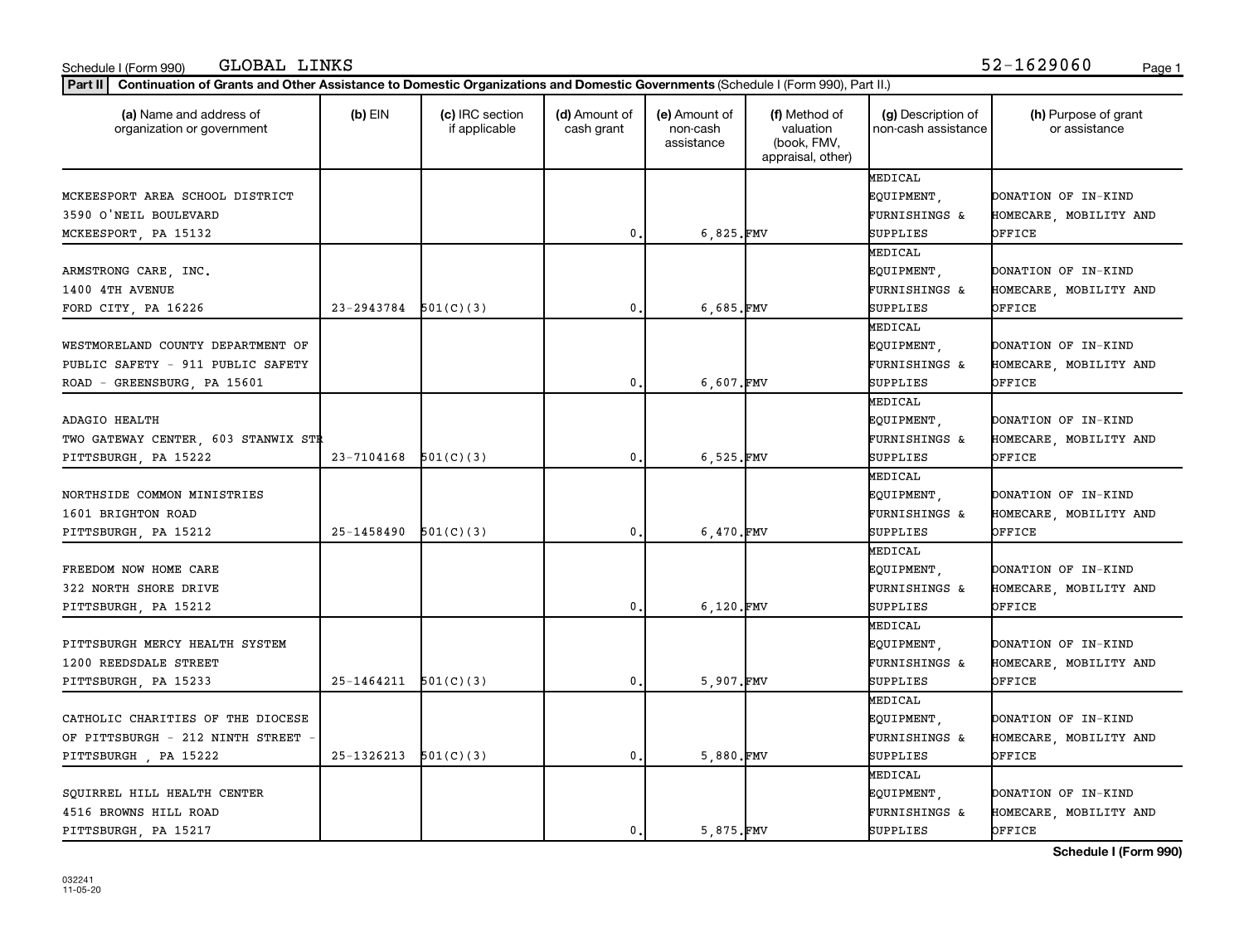| (a) Name and address of<br>organization or government | $(b)$ EIN                  | (c) IRC section<br>if applicable | (d) Amount of<br>cash grant | (e) Amount of<br>non-cash<br>assistance | (f) Method of<br>valuation<br>(book, FMV,<br>appraisal, other) | (g) Description of<br>non-cash assistance | (h) Purpose of grant<br>or assistance |
|-------------------------------------------------------|----------------------------|----------------------------------|-----------------------------|-----------------------------------------|----------------------------------------------------------------|-------------------------------------------|---------------------------------------|
|                                                       |                            |                                  |                             |                                         |                                                                | MEDICAL                                   |                                       |
| ST. VINCENT DE PAUL - PITTSBURGH                      |                            |                                  |                             |                                         |                                                                | EQUIPMENT,                                | DONATION OF IN-KIND                   |
| 1501 REEDSDALE STREET #3003                           |                            |                                  |                             |                                         |                                                                | <b>FURNISHINGS &amp;</b>                  | HOMECARE, MOBILITY AND                |
| PITTSBURGH, PA 15233                                  | $25-1549926$ $501(C)(3)$   |                                  | 0                           | 5,870.FMV                               |                                                                | SUPPLIES                                  | OFFICE                                |
|                                                       |                            |                                  |                             |                                         |                                                                | MEDICAL                                   |                                       |
| CREATIVE DIALOGUES                                    |                            |                                  |                             |                                         |                                                                | EQUIPMENT,                                | DONATION OF IN-KIND                   |
| 3875 FRANKLINTOWNE COURT, SUITE 220                   |                            |                                  |                             |                                         |                                                                | <b>FURNISHINGS &amp;</b>                  | HOMECARE, MOBILITY AND                |
| MURRYSVILLE, PA 15668                                 |                            |                                  | $\mathbf 0$                 | 5,740.FMV                               |                                                                | SUPPLIES                                  | OFFICE                                |
|                                                       |                            |                                  |                             |                                         |                                                                | MEDICAL                                   |                                       |
| DUQUESNE FAMILY CENTER                                |                            |                                  |                             |                                         |                                                                | EQUIPMENT,                                | DONATION OF IN-KIND                   |
| 1 LIBRARY PLACE                                       |                            |                                  |                             |                                         |                                                                | <b>FURNISHINGS &amp;</b>                  | HOMECARE, MOBILITY AND                |
| PITTSBURGH, PA 15233                                  |                            |                                  | 0.                          | 5.728.FMV                               |                                                                | SUPPLIES                                  | OFFICE                                |
|                                                       |                            |                                  |                             |                                         |                                                                | MEDICAL                                   |                                       |
| STEP BY STEP, INC.                                    |                            |                                  |                             |                                         |                                                                | EQUIPMENT,                                | DONATION OF IN-KIND                   |
| 275 CURRY HOLLOW ROAD #3                              |                            |                                  |                             |                                         |                                                                | <b>FURNISHINGS &amp;</b>                  | HOMECARE, MOBILITY AND                |
| PLEASANT HILLS, PA 15236                              | $23 - 2053563$ $501(C)(3)$ |                                  | 0                           | 5,668.FMV                               |                                                                | SUPPLIES                                  | OFFICE                                |
|                                                       |                            |                                  |                             |                                         |                                                                | MEDICAL                                   |                                       |
| ADAGIO HEALTH - ALIQUIPPA                             |                            |                                  |                             |                                         |                                                                | EQUIPMENT,                                | DONATION OF IN-KIND                   |
| 99 AUTUMN STREET                                      |                            |                                  |                             |                                         |                                                                | FURNISHINGS &                             | HOMECARE, MOBILITY AND                |
| ALIQUIPPA, PA 15001                                   | $23 - 7104168$ $501(C)(3)$ |                                  | $\mathbf{0}$ .              | 5,595.FMV                               |                                                                | SUPPLIES                                  | OFFICE                                |
|                                                       |                            |                                  |                             |                                         |                                                                | MEDICAL                                   |                                       |
| BAPTIST HOMES SOCIETY                                 |                            |                                  |                             |                                         |                                                                | EQUIPMENT,                                | DONATION OF IN-KIND                   |
| 489 CASTLE SHANNON BLVD                               |                            |                                  |                             |                                         |                                                                | <b>FURNISHINGS &amp;</b>                  | HOMECARE, MOBILITY AND                |
| PITTSBURGH, PA 15234                                  | 25-0339430                 | 501(C)(3)                        | $\mathbf 0$                 | 5,526.FMV                               |                                                                | SUPPLIES                                  | OFFICE                                |
|                                                       |                            |                                  |                             |                                         |                                                                | MEDICAL                                   |                                       |
| HOLY FAMILY INSTITUTE                                 |                            |                                  |                             |                                         |                                                                | EQUIPMENT,                                | DONATION OF IN-KIND                   |
| 8235 OHIO RIVER BLVD                                  |                            |                                  |                             |                                         |                                                                | <b>FURNISHINGS &amp;</b>                  | HOMECARE, MOBILITY AND                |
| PITTSBURGH, PA 15202                                  | $25-0984606$ $501(C)(3)$   |                                  | 0.                          | 5.427.FMV                               |                                                                | SUPPLIES                                  | OFFICE                                |
|                                                       |                            |                                  |                             |                                         |                                                                | MEDICAL                                   |                                       |
| CHARTIERS CENTER                                      |                            |                                  |                             |                                         |                                                                | EQUIPMENT,                                | DONATION OF IN-KIND                   |
| 437 RAILROAD STREET                                   |                            |                                  |                             |                                         |                                                                | <b>FURNISHINGS &amp;</b>                  | HOMECARE, MOBILITY AND                |
| BRIDGEVILLE, PA 15017                                 | $25-1203882$ $501(C)(3)$   |                                  | 0.                          | 5,367.FMV                               |                                                                | SUPPLIES                                  | OFFICE                                |
|                                                       |                            |                                  |                             |                                         |                                                                | MEDICAL                                   |                                       |
| STAR QUALITY ENTERPRISES                              |                            |                                  |                             |                                         |                                                                | EQUIPMENT,                                | DONATION OF IN-KIND                   |
| 2547 PEMBERTON ROAD                                   |                            |                                  |                             |                                         |                                                                | <b>FURNISHINGS &amp;</b>                  | HOMECARE, MOBILITY AND                |
| LAURA, OH 45337                                       |                            |                                  | 0.                          | 5.328.FMV                               |                                                                | <b>SUPPLIES</b>                           | <b>OFFICE</b>                         |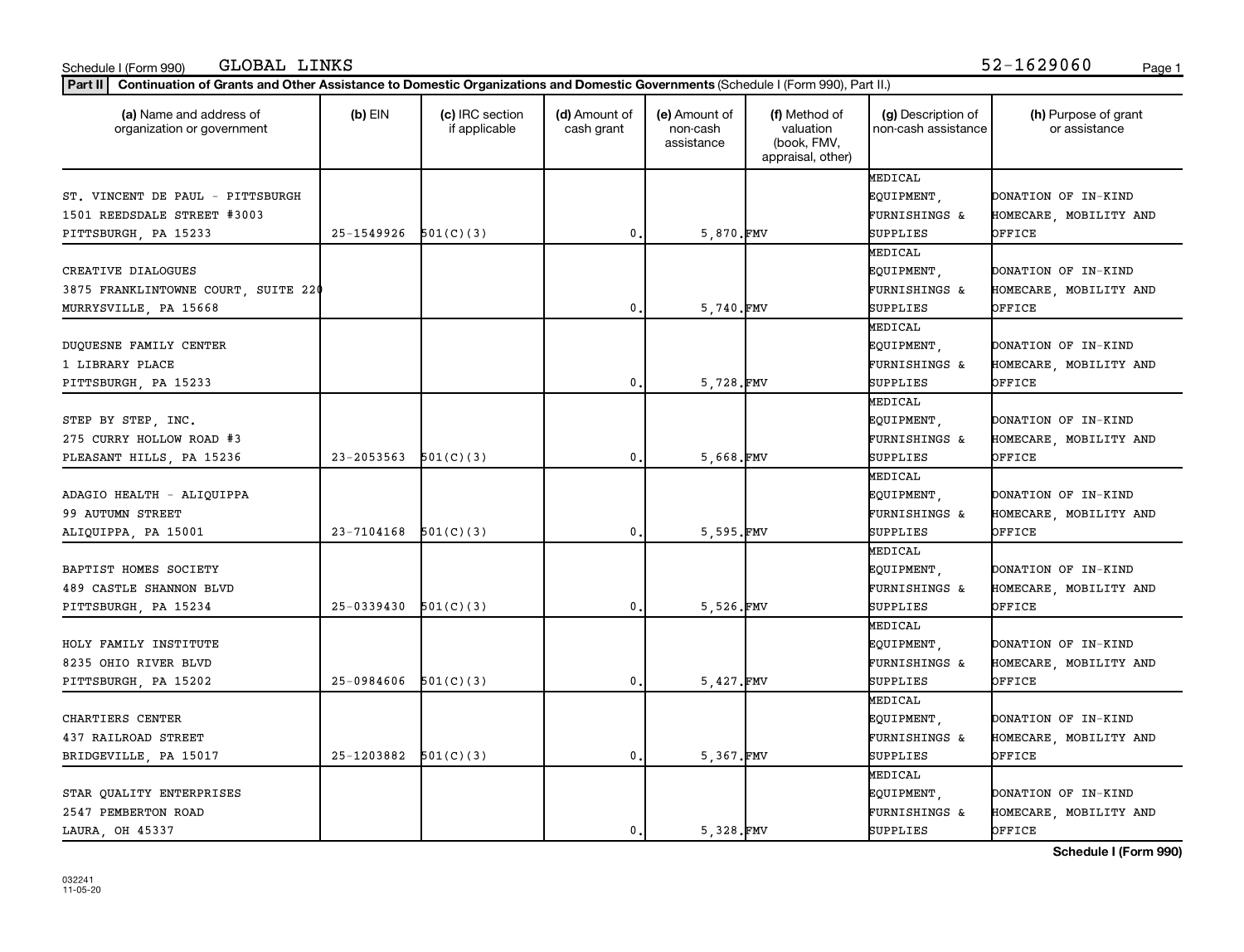| (a) Name and address of<br>organization or government                                   | $(b)$ EIN                | (c) IRC section<br>if applicable | (d) Amount of<br>cash grant | (e) Amount of<br>non-cash<br>assistance | (f) Method of<br>valuation<br>(book, FMV,<br>appraisal, other) | (g) Description of<br>non-cash assistance                     | (h) Purpose of grant<br>or assistance                   |
|-----------------------------------------------------------------------------------------|--------------------------|----------------------------------|-----------------------------|-----------------------------------------|----------------------------------------------------------------|---------------------------------------------------------------|---------------------------------------------------------|
| CITY OF PITTSBURGH PARKS AND<br>RECREATION - 414 GRANT STREET -<br>PITTSBURGH, PA 15214 |                          |                                  | $\mathbf{0}$ .              | 5,232.FMV                               |                                                                | MEDICAL<br>EQUIPMENT,<br><b>FURNISHINGS &amp;</b><br>SUPPLIES | DONATION OF IN-KIND<br>HOMECARE, MOBILITY AND<br>OFFICE |
| NORTHERN AREA MULTI SERVICE CENTER<br>209 13TH STREET<br>PITTSBURGH, PA 15215           |                          |                                  | $\mathbf{0}$ .              | 5,207.FMV                               |                                                                | MEDICAL<br>EQUIPMENT,<br>FURNISHINGS &<br>SUPPLIES            | DONATION OF IN-KIND<br>HOMECARE, MOBILITY AND<br>OFFICE |
| LINCOLN PARK FAMILY CENTER<br>7300 RIDGEVIEW AVENUE<br>PITTSBURGH, PA 15235             |                          |                                  | $\mathbf 0$ .               | 5.163.FMV                               |                                                                | MEDICAL<br>EQUIPMENT,<br>FURNISHINGS &<br>SUPPLIES            | DONATION OF IN-KIND<br>HOMECARE, MOBILITY AND<br>OFFICE |
| PITTSBURGH BLACK NURSES IN ACTION<br>$(PBNIA) - PO BOX 5544 -$<br>PITTSBURGH, PA 15206  | 25-1609325               | 501(C)(3)                        | 0.                          | 5,054.FMV                               |                                                                | MEDICAL<br>EQUIPMENT,<br><b>FURNISHINGS &amp;</b><br>SUPPLIES | DONATION OF IN-KIND<br>HOMECARE, MOBILITY AND<br>OFFICE |
| RESIDENTIAL CARE SERVICES, INC.<br>2400 ARDMORE BLVD, SUITE 601<br>PITTSBURGH, PA 15221 | $25-1444331$ $501(C)(3)$ |                                  | $\mathbf{0}$ .              | 5,032.FMV                               |                                                                | MEDICAL<br>EQUIPMENT,<br>FURNISHINGS &<br>SUPPLIES            | DONATION OF IN-KIND<br>HOMECARE, MOBILITY AND<br>OFFICE |
| HOMEWOOD CHILDREN'S VILLAGE<br>801 N HOMEWOOD AVENUE<br>PITTSBURGH, PA 15208            | 27-1885583               | 501(C)(3)                        | $\mathbf{0}$ .              | 5,001.FMV                               |                                                                | MEDICAL<br>EQUIPMENT,<br><b>FURNISHINGS &amp;</b><br>SUPPLIES | DONATION OF IN-KIND<br>HOMECARE, MOBILITY AND<br>OFFICE |
|                                                                                         |                          |                                  |                             |                                         |                                                                |                                                               |                                                         |
|                                                                                         |                          |                                  |                             |                                         |                                                                |                                                               |                                                         |
|                                                                                         |                          |                                  |                             |                                         |                                                                |                                                               |                                                         |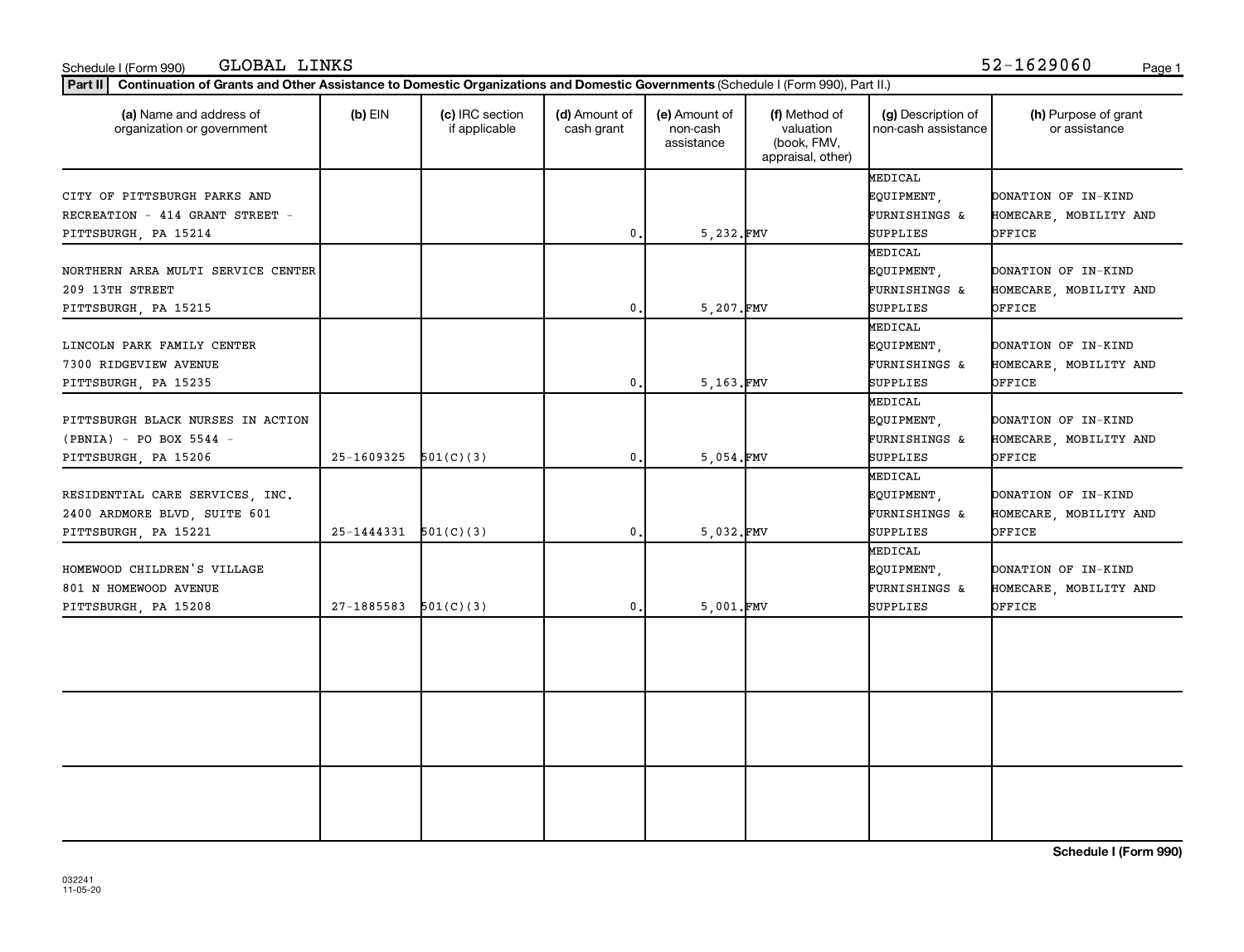Schedule I (Form 990) 2020 GLOBAL LINKS  $52-1629060$ GLOBAL LINKS

**2**

Part III | Grants and Other Assistance to Domestic Individuals. Complete if the organization answered "Yes" on Form 990, Part IV, line 22. Part III can be duplicated if additional space is needed.

| (a) Type of grant or assistance | (b) Number of<br>recipients | (c) Amount of<br>cash grant | (d) Amount of non-<br>cash assistance | (e) Method of valuation<br>(book, FMV, appraisal, other) | (f) Description of noncash assistance |
|---------------------------------|-----------------------------|-----------------------------|---------------------------------------|----------------------------------------------------------|---------------------------------------|
|                                 |                             |                             |                                       |                                                          |                                       |
|                                 |                             |                             |                                       |                                                          |                                       |
|                                 |                             |                             |                                       |                                                          |                                       |
|                                 |                             |                             |                                       |                                                          |                                       |
|                                 |                             |                             |                                       |                                                          |                                       |
|                                 |                             |                             |                                       |                                                          |                                       |
|                                 |                             |                             |                                       |                                                          |                                       |
|                                 |                             |                             |                                       |                                                          |                                       |
|                                 |                             |                             |                                       |                                                          |                                       |
|                                 |                             |                             |                                       |                                                          |                                       |

Part IV | Supplemental Information. Provide the information required in Part I, line 2; Part III, column (b); and any other additional information.

PART I, LINE 2:

GLOBAL LINKS WILL ONLY DONATE MATERIALS TO U.S. ORGANIZATIONS WITH WHOM IT

IS FAMILIAR; THAT IS, WE UNDERSTAND AND APPRECIATE THEIR MISSION AND THEIR

APPROACH TO ACCOMPLISHING THAT MISSION.

PART II, LINE 1, COLUMN (H):

NAME OF ORGANIZATION OR GOVERNMENT:

CENTER FOR HEARING & DEAF SERVICES,INC

(H) PURPOSE OF GRANT OR ASSISTANCE: DONATION OF IN-KIND HOMECARE,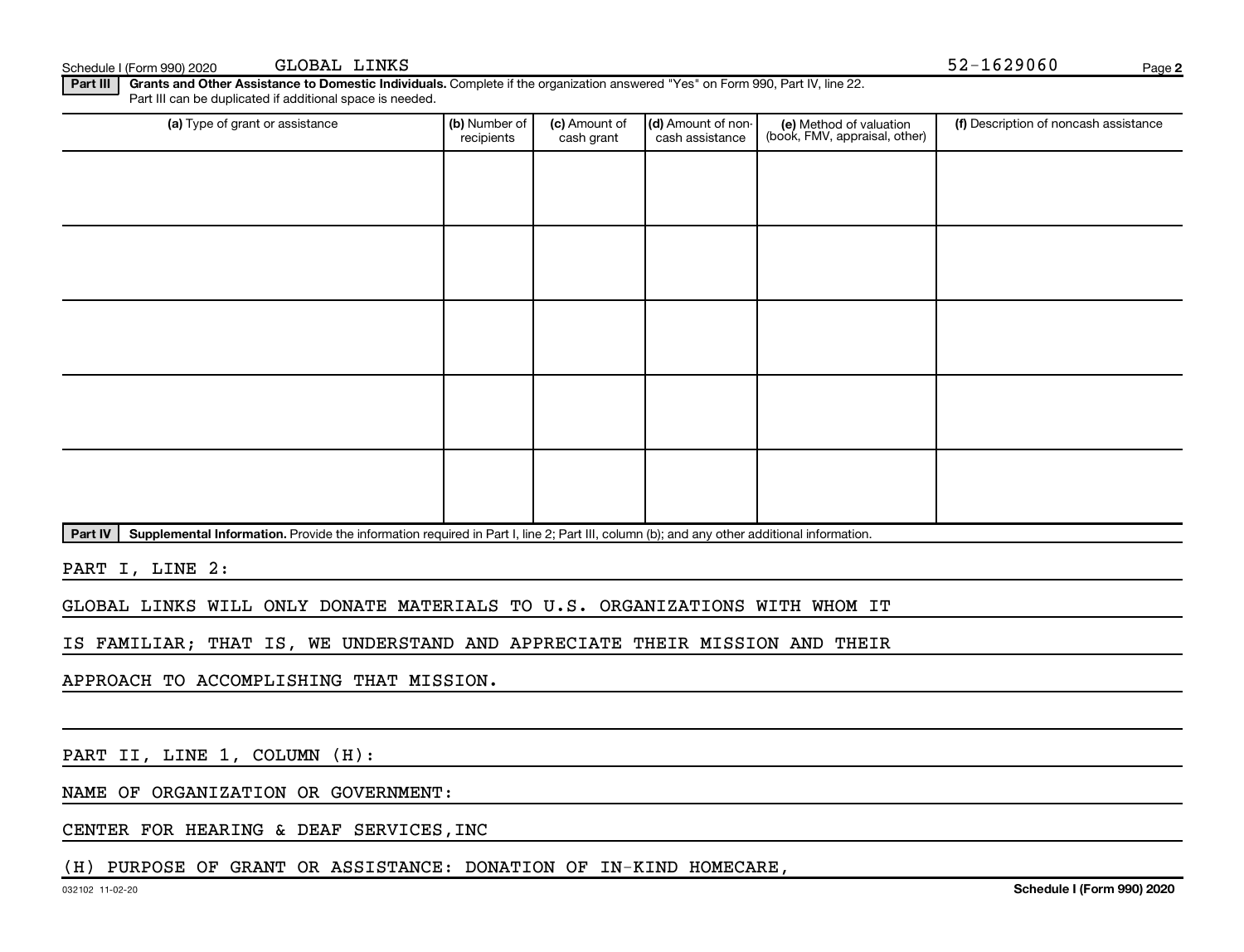MOBILITY AND OFFICE FURNISHINGS AND EQUIPMENT TO SUPPORT MISSION OF THESE NONPROFITS

NAME OF ORGANIZATION OR GOVERNMENT: CENTRAL OUTREACH WELLNESS CENTER

(H) PURPOSE OF GRANT OR ASSISTANCE: DONATION OF IN-KIND HOMECARE,

MOBILITY AND OFFICE FURNISHINGS AND EQUIPMENT TO SUPPORT MISSION OF THESE NONPROFITS

NAME OF ORGANIZATION OR GOVERNMENT:

CHOSEN INTERNATIONAL MEDICAL ASSISTANCE

(H) PURPOSE OF GRANT OR ASSISTANCE: DONATION OF IN-KIND HOMECARE,

MOBILITY AND OFFICE FURNISHINGS AND EQUIPMENT TO SUPPORT MISSION OF THESE

NONPROFITS

NAME OF ORGANIZATION OR GOVERNMENT:

ALLEGHENY COUNTY DEPARTMENT OF HUMAN SERVICES

(H) PURPOSE OF GRANT OR ASSISTANCE: DONATION OF IN-KIND HOMECARE,

MOBILITY AND OFFICE FURNISHINGS AND EQUIPMENT TO SUPPORT MISSION OF THESE NONPROFITS

NAME OF ORGANIZATION OR GOVERNMENT:

GREATER PITTSBURGH COMMUNITY FOOD BANK

(H) PURPOSE OF GRANT OR ASSISTANCE: DONATION OF IN-KIND HOMECARE,

MOBILITY AND OFFICE FURNISHINGS AND EQUIPMENT TO SUPPORT MISSION OF THESE NONPROFITS

NAME OF ORGANIZATION OR GOVERNMENT:

COMMUNITY FOUNDATION OF WESTMORELAND COUNTY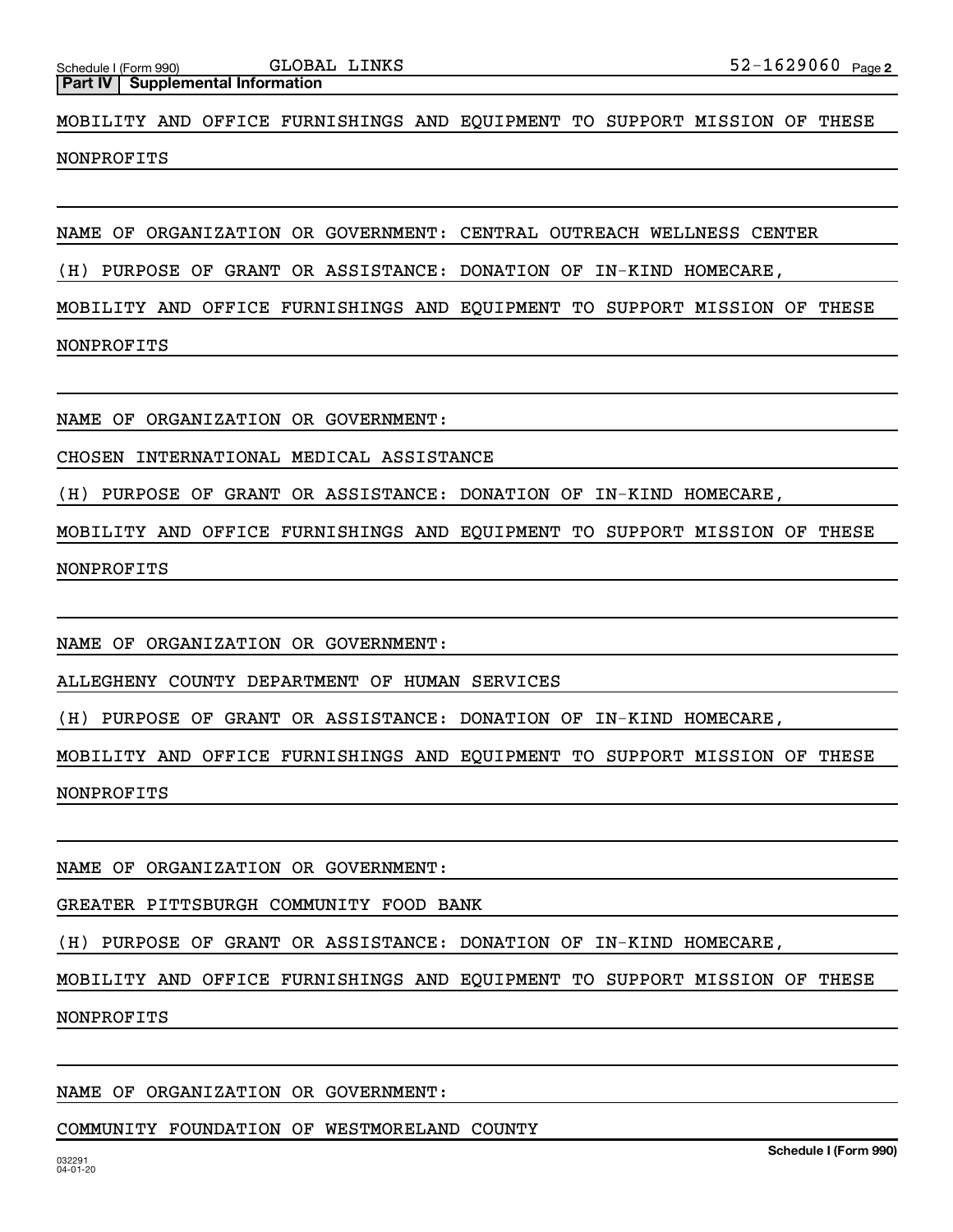GLOBAL LINKS

**Part IV** | Supplemental Information

(H) PURPOSE OF GRANT OR ASSISTANCE: DONATION OF IN-KIND HOMECARE,

MOBILITY AND OFFICE FURNISHINGS AND EQUIPMENT TO SUPPORT MISSION OF THESE NONPROFITS

NAME OF ORGANIZATION OR GOVERNMENT: PITTSBURGH BUREAU OF POLICE

(H) PURPOSE OF GRANT OR ASSISTANCE: DONATION OF IN-KIND HOMECARE,

MOBILITY AND OFFICE FURNISHINGS AND EQUIPMENT TO SUPPORT MISSION OF THESE NONPROFITS

NAME OF ORGANIZATION OR GOVERNMENT: LATINO COMMUNITY CENTER

(H) PURPOSE OF GRANT OR ASSISTANCE: DONATION OF IN-KIND HOMECARE,

MOBILITY AND OFFICE FURNISHINGS AND EQUIPMENT TO SUPPORT MISSION OF THESE NONPROFITS

NAME OF ORGANIZATION OR GOVERNMENT: TRYING TOGETHER

(H) PURPOSE OF GRANT OR ASSISTANCE: DONATION OF IN-KIND HOMECARE,

MOBILITY AND OFFICE FURNISHINGS AND EQUIPMENT TO SUPPORT MISSION OF THESE NONPROFITS

NAME OF ORGANIZATION OR GOVERNMENT: THE EDUCATION PARTNERSHIP

(H) PURPOSE OF GRANT OR ASSISTANCE: THE MATERIAL DONATED TO MEDICAL

EQUIPMENT RECYCLING PROGRAM (UPMC) WAS PROVIDED TO IMPROVE HEALTH,

COMMUNITY SERVICES, OR TRAINING PROGRAMS OF A HEALTH-CARE FACILITY,

SOCIAL SERVICE AGENCY OR SCHOOL IN THE UNITED STATES.

NAME OF ORGANIZATION OR GOVERNMENT: PREVENTION POINT PITTSBURGH

(H) PURPOSE OF GRANT OR ASSISTANCE: DONATION OF IN-KIND HOMECARE,

MOBILITY AND OFFICE FURNISHINGS AND EQUIPMENT TO SUPPORT MISSION OF THESE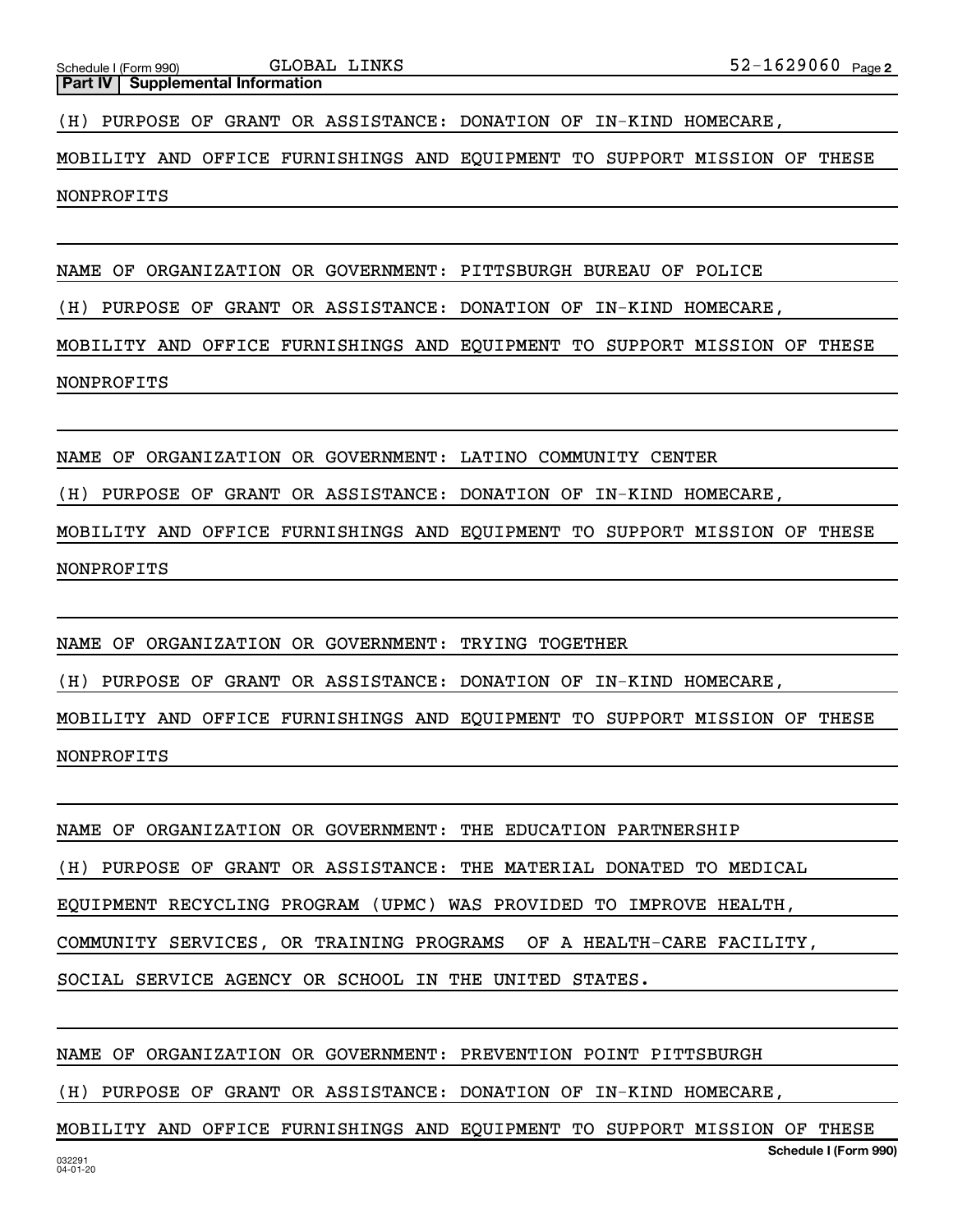GLOBAL LINKS

NONPROFITS

NAME OF ORGANIZATION OR GOVERNMENT:

UPMC MEDICAL EQUIPMENT RECYCLING PROGRAM

(H) PURPOSE OF GRANT OR ASSISTANCE: DONATION OF IN-KIND HOMECARE,

MOBILITY AND OFFICE FURNISHINGS AND EQUIPMENT TO SUPPORT MISSION OF THESE

#### NONPROFITS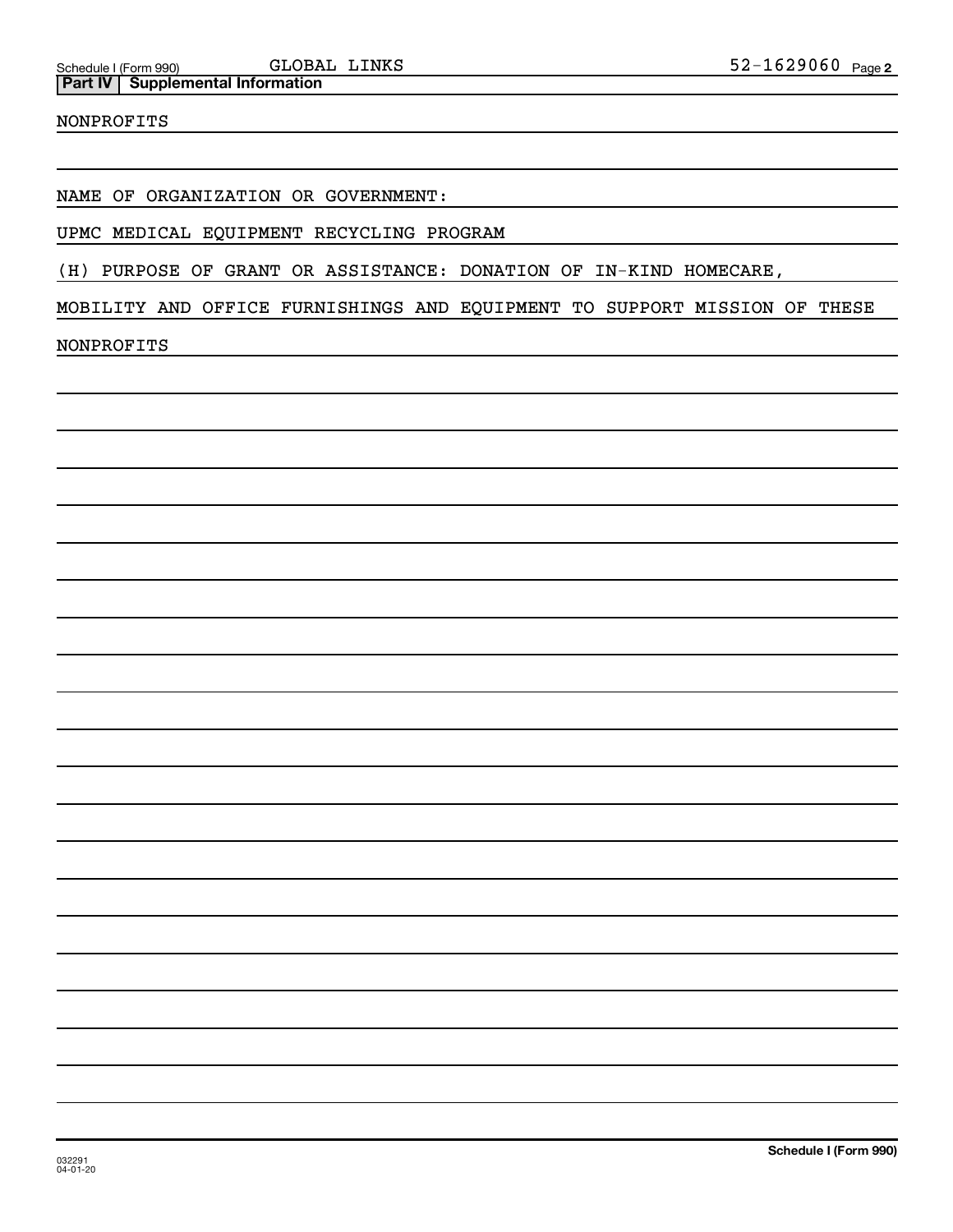#### **SCHEDULE M (Form 990)**

# **Noncash Contributions**

OMB No. 1545-0047

Department of the Treasury Internal Revenue Service

◆ Complete if the organizations answered "Yes" on Form 990, Part IV, lines 29 or 30.<br>● Complete if the organizations answered "Yes" on Form 990, Part IV, lines 29 or 30. **Attach to Form 990.**  $\blacktriangleright$ 

 **Go to www.irs.gov/Form990 for instructions and the latest information.** J

**Open to Public Inspection**

**Employer identification number**

Name of the organization

|        | GLOBAL LINKS                                                                                                                   |                               |                                      |                                                                                                      | 52-1629060                                                   |            |     |           |
|--------|--------------------------------------------------------------------------------------------------------------------------------|-------------------------------|--------------------------------------|------------------------------------------------------------------------------------------------------|--------------------------------------------------------------|------------|-----|-----------|
| Part I | <b>Types of Property</b>                                                                                                       |                               |                                      |                                                                                                      |                                                              |            |     |           |
|        |                                                                                                                                | (a)<br>Check if<br>applicable | (b)<br>Number of<br>contributions or | (c)<br>Noncash contribution<br>amounts reported on<br>items contributed Form 990, Part VIII, line 1g | (d)<br>Method of determining<br>noncash contribution amounts |            |     |           |
| 1      |                                                                                                                                |                               |                                      |                                                                                                      |                                                              |            |     |           |
| 2      |                                                                                                                                |                               |                                      |                                                                                                      |                                                              |            |     |           |
| З      |                                                                                                                                |                               |                                      |                                                                                                      |                                                              |            |     |           |
| 4      | Books and publications                                                                                                         |                               |                                      |                                                                                                      |                                                              |            |     |           |
| 5      | Clothing and household goods                                                                                                   |                               |                                      |                                                                                                      |                                                              |            |     |           |
| 6      |                                                                                                                                |                               |                                      |                                                                                                      |                                                              |            |     |           |
| 7      |                                                                                                                                |                               |                                      |                                                                                                      |                                                              |            |     |           |
| 8      |                                                                                                                                |                               |                                      |                                                                                                      |                                                              |            |     |           |
| 9      | Securities - Publicly traded                                                                                                   |                               |                                      |                                                                                                      |                                                              |            |     |           |
| 10     | Securities - Closely held stock                                                                                                |                               |                                      |                                                                                                      |                                                              |            |     |           |
| 11     | Securities - Partnership, LLC, or                                                                                              |                               |                                      |                                                                                                      |                                                              |            |     |           |
|        | trust interests                                                                                                                |                               |                                      |                                                                                                      |                                                              |            |     |           |
| 12     | Securities - Miscellaneous                                                                                                     |                               |                                      |                                                                                                      |                                                              |            |     |           |
| 13     | Qualified conservation contribution -                                                                                          |                               |                                      |                                                                                                      |                                                              |            |     |           |
|        |                                                                                                                                |                               |                                      |                                                                                                      |                                                              |            |     |           |
| 14     | Qualified conservation contribution - Other                                                                                    |                               |                                      |                                                                                                      |                                                              |            |     |           |
| 15     |                                                                                                                                |                               |                                      |                                                                                                      |                                                              |            |     |           |
| 16     | Real estate - Commercial                                                                                                       |                               |                                      |                                                                                                      |                                                              |            |     |           |
| 17     |                                                                                                                                |                               |                                      |                                                                                                      |                                                              |            |     |           |
| 18     |                                                                                                                                |                               |                                      |                                                                                                      |                                                              |            |     |           |
| 19     |                                                                                                                                |                               |                                      |                                                                                                      |                                                              |            |     |           |
| 20     | Drugs and medical supplies                                                                                                     | $\overline{\text{x}}$         | 803                                  | 2,290,267.FMV                                                                                        |                                                              |            |     |           |
| 21     |                                                                                                                                |                               |                                      |                                                                                                      |                                                              |            |     |           |
| 22     |                                                                                                                                |                               |                                      |                                                                                                      |                                                              |            |     |           |
| 23     |                                                                                                                                |                               |                                      |                                                                                                      |                                                              |            |     |           |
| 24     |                                                                                                                                |                               |                                      |                                                                                                      |                                                              |            |     |           |
| 25     | Other $\blacktriangleright$                                                                                                    |                               |                                      |                                                                                                      |                                                              |            |     |           |
| 26     | $\overline{\phantom{a}}$ )<br>Other $\blacktriangleright$                                                                      |                               |                                      |                                                                                                      |                                                              |            |     |           |
| 27     | Other $\blacktriangleright$                                                                                                    |                               |                                      |                                                                                                      |                                                              |            |     |           |
| 28     | Other                                                                                                                          |                               |                                      |                                                                                                      |                                                              |            |     |           |
| 29     | Number of Forms 8283 received by the organization during the tax year for contributions                                        |                               |                                      |                                                                                                      |                                                              |            |     |           |
|        | for which the organization completed Form 8283, Part V, Donee Acknowledgement                                                  |                               |                                      | 29                                                                                                   |                                                              |            |     |           |
|        |                                                                                                                                |                               |                                      |                                                                                                      |                                                              |            | Yes | <b>No</b> |
|        | 30a During the year, did the organization receive by contribution any property reported in Part I, lines 1 through 28, that it |                               |                                      |                                                                                                      |                                                              |            |     |           |
|        | must hold for at least three years from the date of the initial contribution, and which isn't required to be used for          |                               |                                      |                                                                                                      |                                                              |            |     |           |
|        |                                                                                                                                |                               |                                      |                                                                                                      |                                                              | <b>30a</b> |     | х         |
|        | <b>b</b> If "Yes," describe the arrangement in Part II.                                                                        |                               |                                      |                                                                                                      |                                                              |            |     |           |
| 31     | Does the organization have a gift acceptance policy that requires the review of any nonstandard contributions?                 |                               |                                      |                                                                                                      |                                                              | 31         |     | х         |
|        | 32a Does the organization hire or use third parties or related organizations to solicit, process, or sell noncash              |                               |                                      |                                                                                                      |                                                              |            |     |           |
|        | contributions?                                                                                                                 |                               |                                      |                                                                                                      |                                                              | 32a        |     | x         |
|        | <b>b</b> If "Yes," describe in Part II.                                                                                        |                               |                                      |                                                                                                      |                                                              |            |     |           |

**33** If the organization didn't report an amount in column (c) for a type of property for which column (a) is checked, describe in Part II.

**For Paperwork Reduction Act Notice, see the Instructions for Form 990. Schedule M (Form 990) 2020** LHA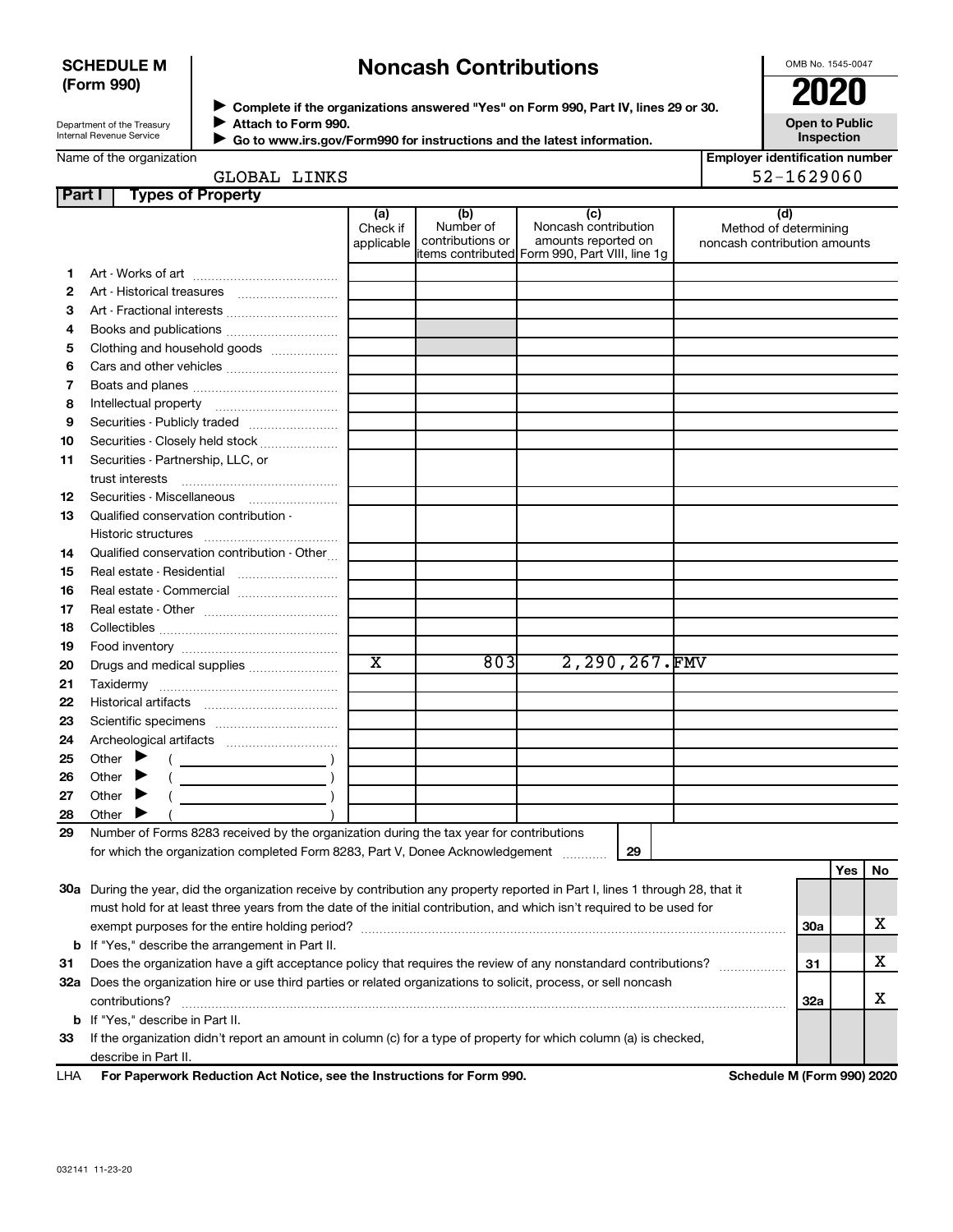**2**

Schedule M (Form 990) 2020 GLOBAL LINKS<br>**Part II** Supplemental Information. Provide the information required by Part I. lines 30b. 32b. and 33. and whether the orga Provide the information required by Part I, lines 30b, 32b, and 33, and whether the organization is reporting in Part I, column (b), the number of contributions, the number of items received, or a combination of both. Also complete this part for any additional information. **Part II Supplemental Information.**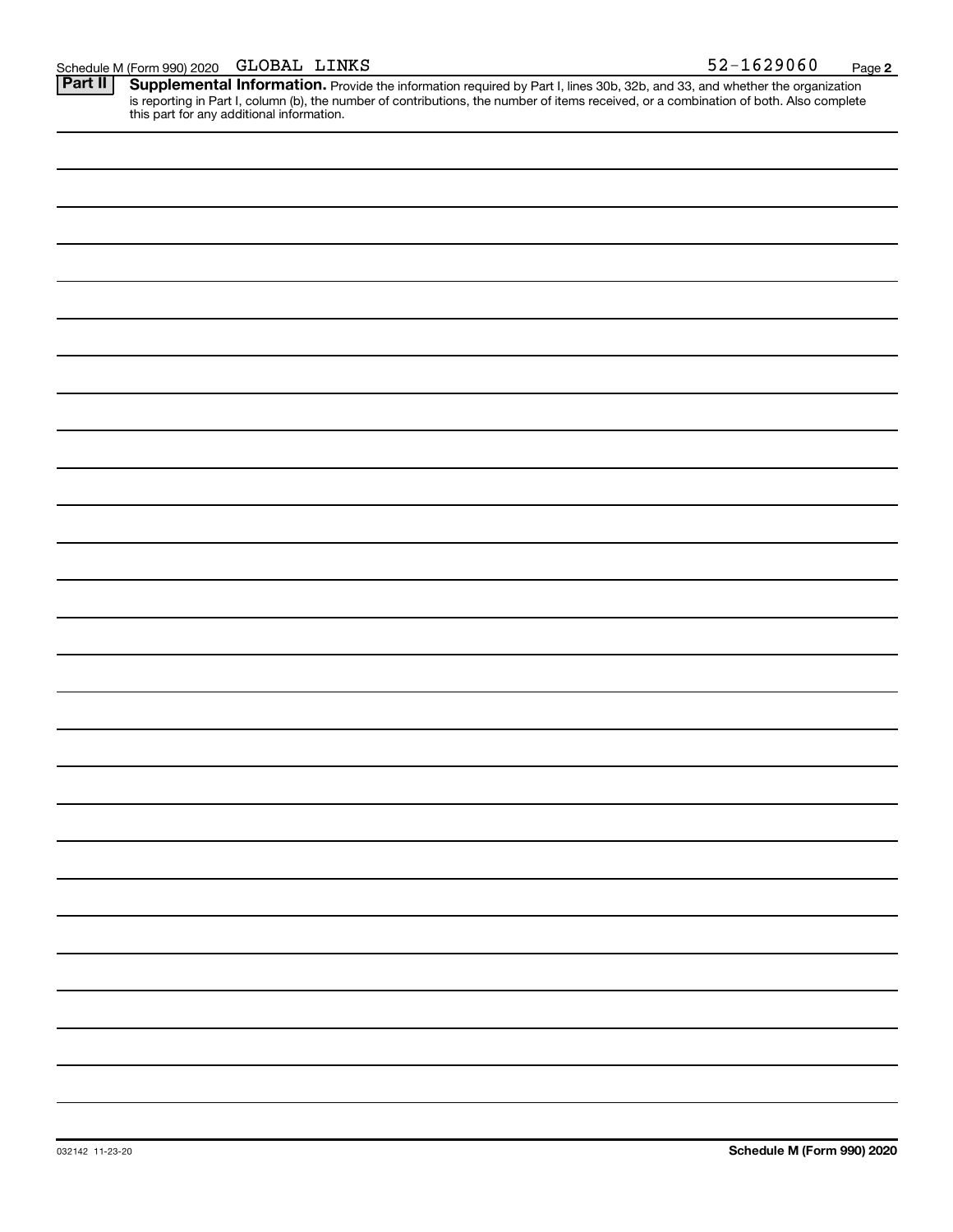**(Form 990 or 990-EZ)**

Department of the Treasury Internal Revenue Service Name of the organization

**Complete to provide information for responses to specific questions on Form 990 or 990-EZ or to provide any additional information. | Attach to Form 990 or 990-EZ. | Go to www.irs.gov/Form990 for the latest information. SCHEDULE O Supplemental Information to Form 990 or 990-EZ 2020**<br>(Form 990 or 990-EZ) Complete to provide information for responses to specific questions on



GLOBAL LINKS 52-1629060

FORM 990, PART I, LINE 1, DESCRIPTION OF ORGANIZATION MISSION:

DEDICATED TO IMPROVING HEALTH IN RESOURCE-POOR COMMUNITIES LOCALLY AND

GLOBALLY, AND PROMOTING BETTER ENVIRONMENTAL STEWARDSHIP WITHIN THE

U.S. HEALTHCARE SYSTEM.

FORM 990, PART III, LINE 4A, PROGRAM SERVICE ACCOMPLISHMENTS:

THEIR PATIENTS. ALMOST ALL OF THE MATERIALS DELIVERED THROUGH THIS

PROGRAM ARE MEDICAL SURPLUS RECOVERED FROM U.S. HOSPITALS AND HEALTH

INSTITUTIONS. WELL-PLANNED AND COORDINATED SHIPMENTS, DELIVERED WITHIN

A FRAMEWORK OF PUBLIC HEALTH INITIATIVES, BUILDS CAPACITY INSIDE THE

PUBLIC HEALTH SYSTEM, AND SUPPORTS EFFORTS TOWARD UNIVERSAL ACCESS TO

HEALTH.

032211 11-20-20

IN 2020, GLOBAL LINKS PROVIDED 23 40-FT TRAILER-LOADS OF MEDICAL MATERIAL AID TO SUPPORT MORE THAN 55 FACILITIES, THAT INCLUDED HOSPITALS, CLINICS AND MATERNAL HOMES, IN FIVE COUNTRIES IN THE WESTERN HEMISPHERE. THE COMBINED VALUE OF THOSE MATERIALS WAS APPROXIMATELY \$2.3 MILLION. GLOBAL LINKS ALSO PROVIDED COMMERICAL TENTS TO SERVE AS OVERFLOW FIELD HOSPITALS AND DOMESTIC VIOLENCE SHELTERS PLUS OVER 1,000 MEDICAL BACKPACKS TO SUPPORT RURAL COMMUNITY HEALTHCARE.

**For Paperwork Reduction Act Notice, see the Instructions for Form 990 or 990-EZ. Schedule O (Form 990 or 990-EZ) 2020** LHA FORM 990, PART III, LINE 4B, PROGRAM SERVICE ACCOMPLISHMENTS: MEDICAL SURPLUS RECOVERY: EVERY YEAR ACROSS THE UNITED STATES, MILLIONS OF TONS OF SURPLUS MEDICAL MATERIALS ENTER U.S. LANDFILLS DUE TO HOSPITAL REGULATIONS, CHANGES IN VENDORS, UPGRADES, OR DOWNSIZING. GLOBAL LINKS' SURPLUS RECOVERY PROGRAM HELPS U.S. HEALTHCARE FACILITIES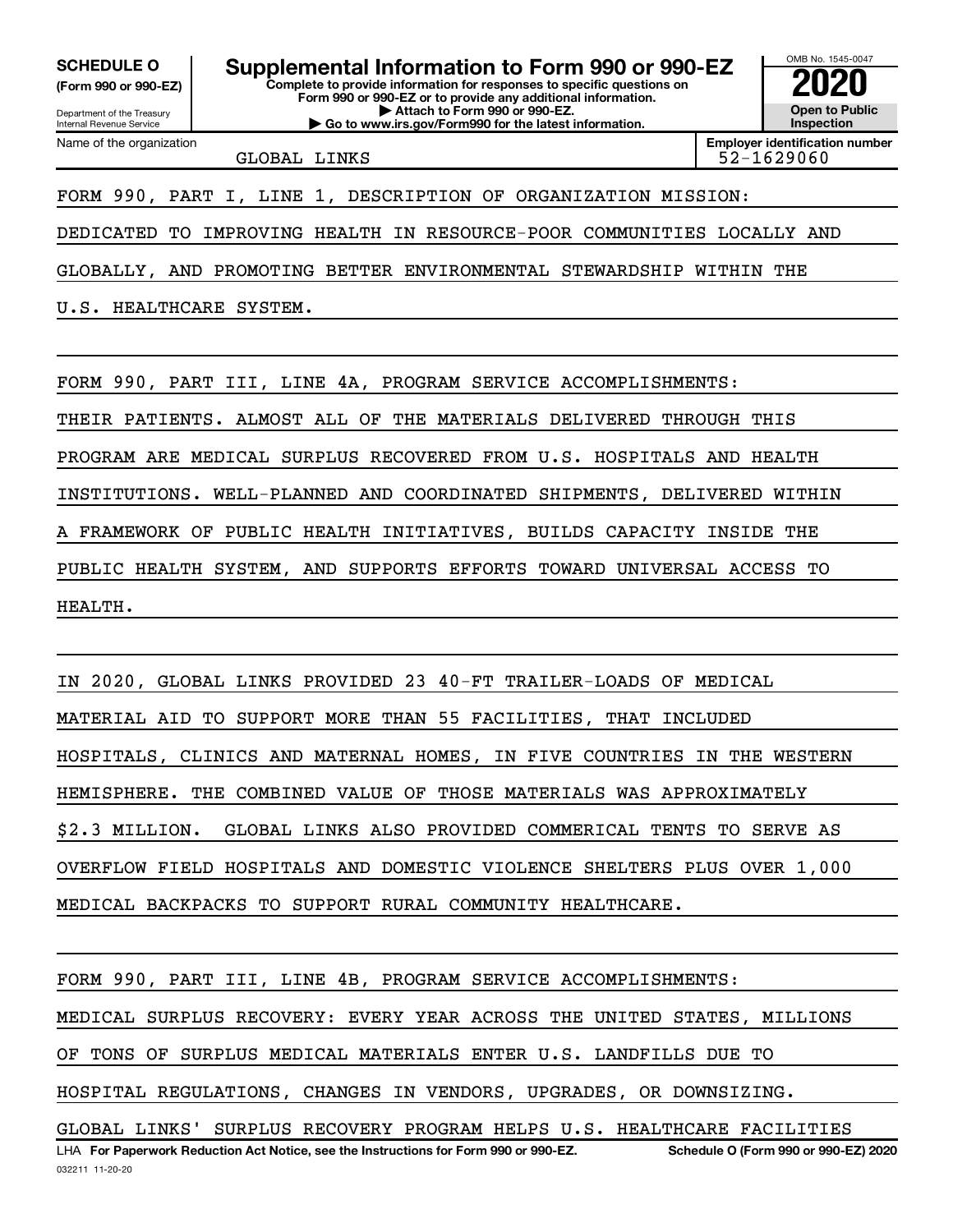| Schedule O (Form 990 or 990-EZ) 2020                                   | Page 2                                              |
|------------------------------------------------------------------------|-----------------------------------------------------|
| Name of the organization<br>GLOBAL LINKS                               | <b>Employer identification number</b><br>52-1629060 |
| ASSESS THE CAUSES OF SURPLUS IN THE SYSTEM, REDUCE IT WHEN POSSIBLE,   |                                                     |
| AND PROVIDE A RESPONSIBLE ALTERNATIVE TO DISPOSAL FOR REMAINING        |                                                     |
| SURPLUS. USEFUL MATERIALS ARE RECOVERED, PROCESSED, AND PROVIDED TO    |                                                     |
| INSTITUTIONS SERVING VULNERABLE POPULATIONS BOTH LOCALLY AND AROUND    | THE                                                 |
| WORLD. IN 2020, MORE THAN 175 TONS OF SURPLUS MATERIALS WERE RECOVERED |                                                     |
| FROM HEALTH FACILITIES IN THE TRI-STATE AREA.                          |                                                     |
|                                                                        |                                                     |

GLOBAL LINKS' VOLUNTEER PROGRAM WAS CLOSED FOR THE MAJORITY OF 2020 DUE TO COVID, BUT GENERALLY OFFERS MORE THAN 3,000 INDIVIDUALS OF ALL ABILITIES AN OPPORTUNITY TO IMPACT GLOBAL HEALTH AND CONVERT SURPLUS INTO LIFE-SAVING AND LIFE-IMPROVING DONATIONS. VOLUNTEERS SORT AND PACK THOUSANDS OF BOXES OF MEDICAL SUPPLIES, INSTRUMENTS, EQUIPMENT AS WELL AS CLEAN AND REPAIR MOBILITY DEVICES, ALL FOR DEPLOYMENT IN UNDERSERVED COMMUNITIES. VOLUNTEERS FROM EVERY WALK OF LIFE PROVIDE OVER 12,000 HOURS OF SERVICE WHILE LEARNING ABOUT ISSUES SURROUNDING GLOBAL HEALTH, INTERNATIONAL AID, ENVIRONMENTAL SUSTAINABILITY, AND POVERTY, HELPING THEM TO BE MORE INFORMED GLOBAL CITIZENS.

FORM 990, PART VI, SECTION B, LINE 11B:

THE BOARD OF DIRECTORS REVIEWS THE FORM 990 FOR COMPLETENESS AND ACCURACY BEFORE IT IS FILED.

FORM 990, PART VI, SECTION B, LINE 12C: THE BOARD OF DIRECTORS MEETS FOUR TIMES PER YEAR. AT THESE MEETINGS, ANY CONFLICTS OF INTEREST ARE DISCUSSED WITH THE DIRECTORS.

FORM 990, PART VI, SECTION B, LINE 15A:

THE PERSONNEL COMMITTEE OF THE BOARD EVALUATES THE EXECUTIVE DIRECTOR'S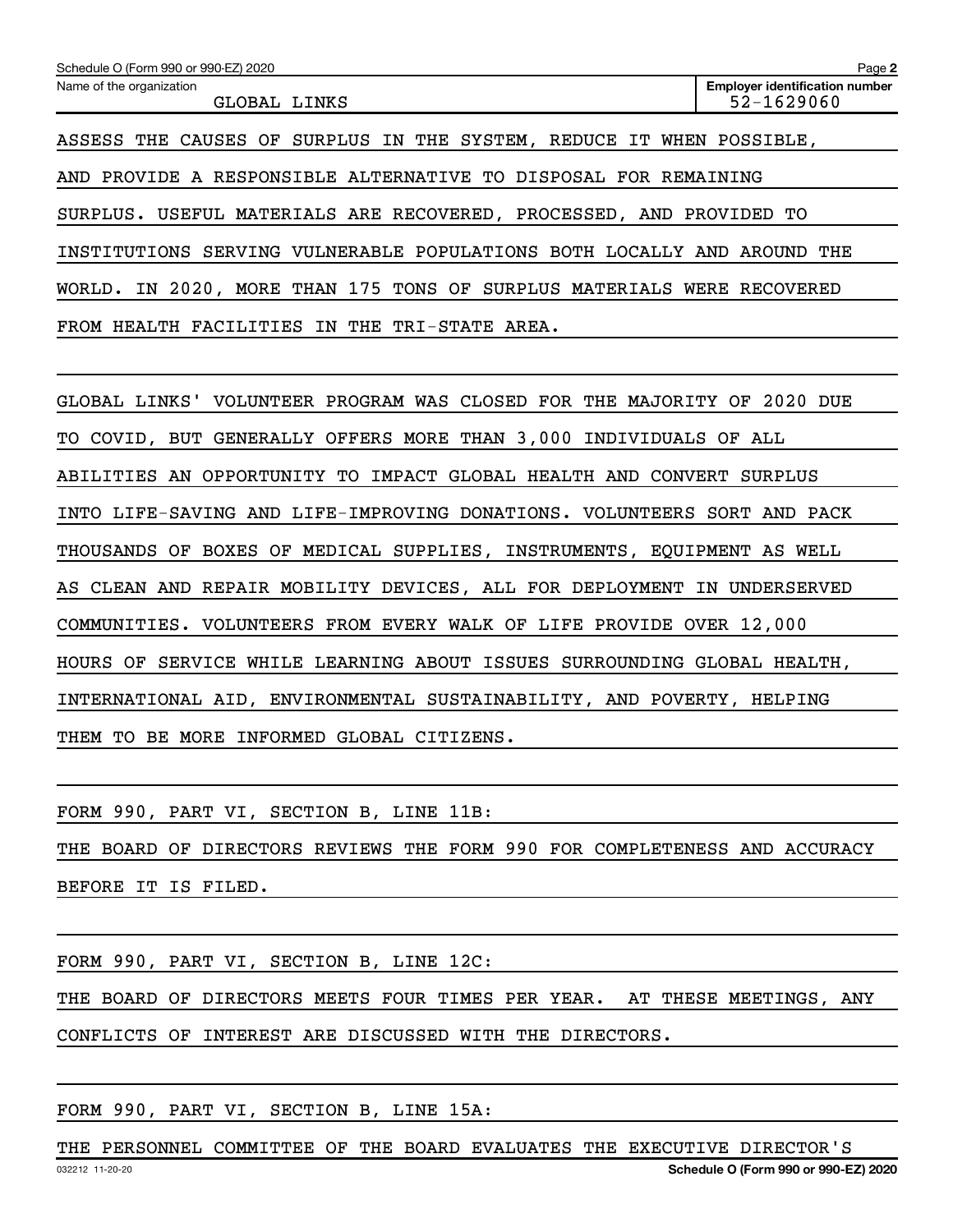| Schedule O (Form 990 or 990-EZ) 2020                                       | Page 2                                              |
|----------------------------------------------------------------------------|-----------------------------------------------------|
| Name of the organization<br>GLOBAL LINKS                                   | <b>Employer identification number</b><br>52-1629060 |
| PERFORMANCE BASED ON A SELF-EVALUATION AND ON GOALS THAT WERE SET THE      |                                                     |
| PREVIOUS YEAR.<br>THE BOARD THEN REVIEWS THE COMPENSATION AND VOTES ON ANY |                                                     |
| CHANGE IN COMPENSATION. NO OTHER OFFICERS RECEIVE COMPENSATION.            | THERE ARE                                           |
| NO KEY EMPLOYEES.                                                          |                                                     |
|                                                                            |                                                     |
| FORM 990, PART VI, SECTION C, LINE 19:                                     |                                                     |
| THE ORGANIZATION'S GOVERNING DOCUMENTS, CONFLICT OF INTEREST POLICY, AND   |                                                     |
| FINANCIAL STATEMENTS ARE AVAILABLE TO THE PUBLIC UPON REQUEST.             |                                                     |
|                                                                            |                                                     |
| SCHEDULE O, PART XII, LINE 2C                                              |                                                     |
| SCHEDULE O, PART XII, LINE 2C: THE AUDIT COMMITTEE SELECTS THE             |                                                     |
| INDEPENDENT ACCOUNTANT AND REVIEWS THE AUDIT, DISCUSSING ANY AREAS OF      |                                                     |
| CONCERN WITH THE INDEPENDENT ACCOUNTANT AND GLOBAL LINKS'                  | STAFF.                                              |
|                                                                            |                                                     |
|                                                                            |                                                     |
|                                                                            |                                                     |
|                                                                            |                                                     |
|                                                                            |                                                     |
|                                                                            |                                                     |
|                                                                            |                                                     |
|                                                                            |                                                     |